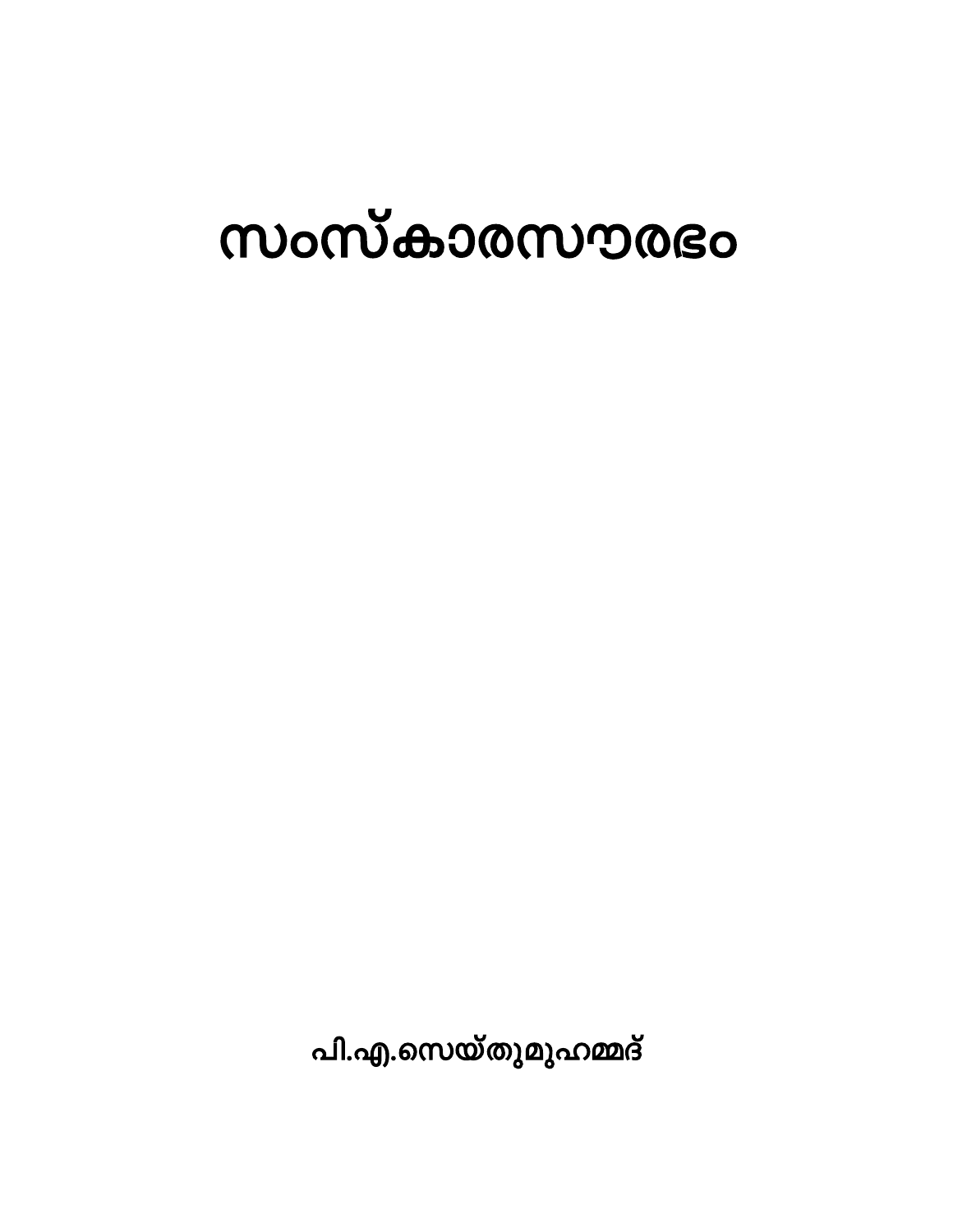# സംസ്കാരസൗരഭം

പി. എ. സെയ്തുമുഹമ്മദ്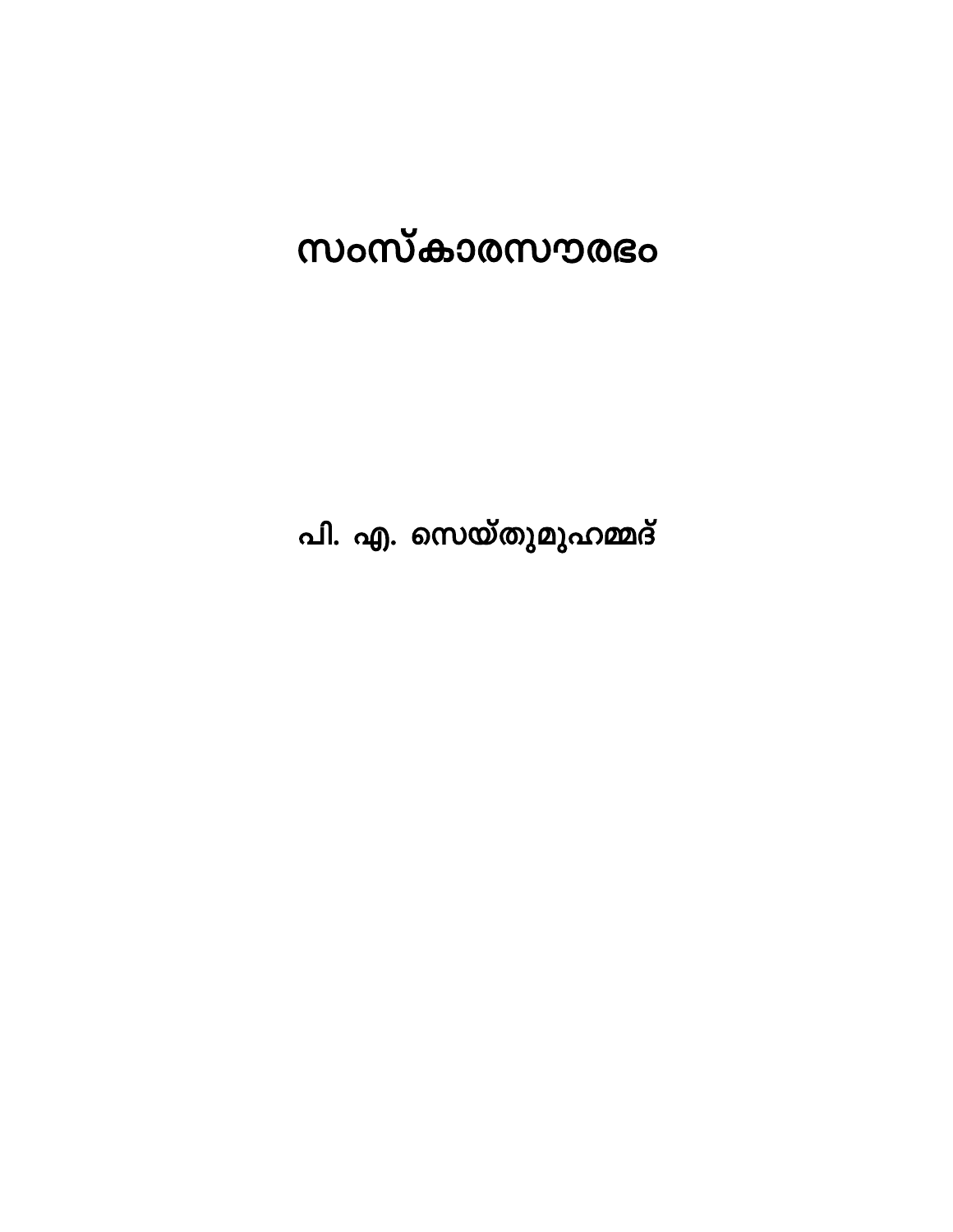#### അവതാരിക

കാൽ നൂററാണ്ടുകാലത്തോളം കേരളത്തിന്റെ സാംസ്ക്കാരിക ജീവി തത്തെ ധന്യമാക്കിയ അനശ്വരപ്രതിഭയുടെ ഉടമസ്ഥനായിരുന്നു ശ്രീ.പി.ഏ. കേരളീയ സംസ്ക്കാരത്തിന്റെ സെയ്തുമുഹമ്മദ്. നാനാമണ്ഡലങ്ങളിൽ പ്രകാശപൂരിതമായ ഒരു ചരിത്രം കുറിക്കുവാൻ അദ്ദേഹത്തിനു കഴിഞ്ഞു. ഒരു ചരിത്രകാരനായി രംഗത്തു പ്രവേശിച്ച സെയ്തുമുഹമ്മദ് ചരിത്രരംഗത്തെ സാമൂഹികസാംസ്കാരിക ജീവിതത്തിന്റെ വിവിധ മേഖലകളെ മാത്രമല്ല, ദീപ്തമാക്കുവാൻ സോത്സാഹം പരിശ്രമിച്ചു. സ്വജീവിതത്തിൽ പ്രകടമായി രുന്ന ഉൽക്കടമായ ദേശാഭിമാനവും, സമുദായസ്നേഹവും, സാഹിത്യാഭിരു ചിയും, പുരോഗമനപരവും വിശാലമായ വീക്ഷാഗതിയും സമൂഹമദ്ധ്യത്തിലാ കമാനം പ്രചരിപ്പിക്കുവാൻവേണ്ടി അദ്ദേഹത്തിന്റെ തൂലികയും സംഘടനാപാ ടവവും നിരന്തരം പ്രവർത്തിച്ചു. നൂതനമായ ഒരു സംസ്ക്കാരസരണിയിലേക്ക് സ്വസമുദായത്തെയും ജനതയെ ആകെത്തന്നെയും ഉയർത്തുക എന്നതായി രുന്നു അദ്ദേഹത്തിന്റെ ലക്ഷ്യം. ആ ലക്ഷ്യത്തിലേയ്ക്ക് ബഹുദൂരം യാത്രചെ യ്യുവാൻ കഴിഞ്ഞ ആ ജീവിതം ധന്യം തന്നെ.

ഒരു സംസ്ക്കാരദൂതനായിരുന്ന സെയ്തുമുഹമ്മദ് ബഹുമുഖമായ വിഷ യങ്ങളെ സംബന്ധിച്ച് നിരവധി ലേഖനങ്ങൾ എഴുതിയിട്ടുണ്ട്. അവയെല്ലാം തന്നെ പല സുവനീറുകളിലും വിശേഷാൽപ്രതികളിലുമായി ചിതറിക്കിടക്കു കയാണ്. അവയിൽനിന്ന് സ്വഭാവവൈവിധ്യമുളള ഏതാനും ലേഖനങ്ങൾ മാത്രം തെരഞ്ഞെടുക്കപ്പെട്ടവയാണ് ഈ സമാഹാരം. സെയ്തുമുഹമ്മദിന്റെ ഹൃദയവും പ്രതിഭയും പ്രകാശിപ്പിക്കാൻ പോരുന്ന പ്രാതിനിധ്യസ്വഭാവം ഇവ യ്ക്കുണ്ട്. ഭാവനാസമ്പന്നമായ ആത്മാവിഷ്ക്കാരമാണ് സാഹിത്യമെന്നുണ്ടെ ങ്കിൽ ഇതിലെ ഓരോ ലേഖനവും ഓരോ സാഹിത്യകൃതിയാണ്. എന്തെന്നാൽ സ്വാനുഭവത്തിൽനിന്ന് ഉരുത്തിരിയാത്ത ഒന്നുംതന്നെ സെയ്തുമുഹമ്മദ്. എഴു താറില്ല. ആത്മാവിഷ്ക്കാരത്തിന്റെ ചൂടും വെളിച്ചവും ഇതിലെ ഓരോ ലേഖന ത്തിലും സ്ഫുടിച്ചു നിൽക്കുന്നതായി കാണാം.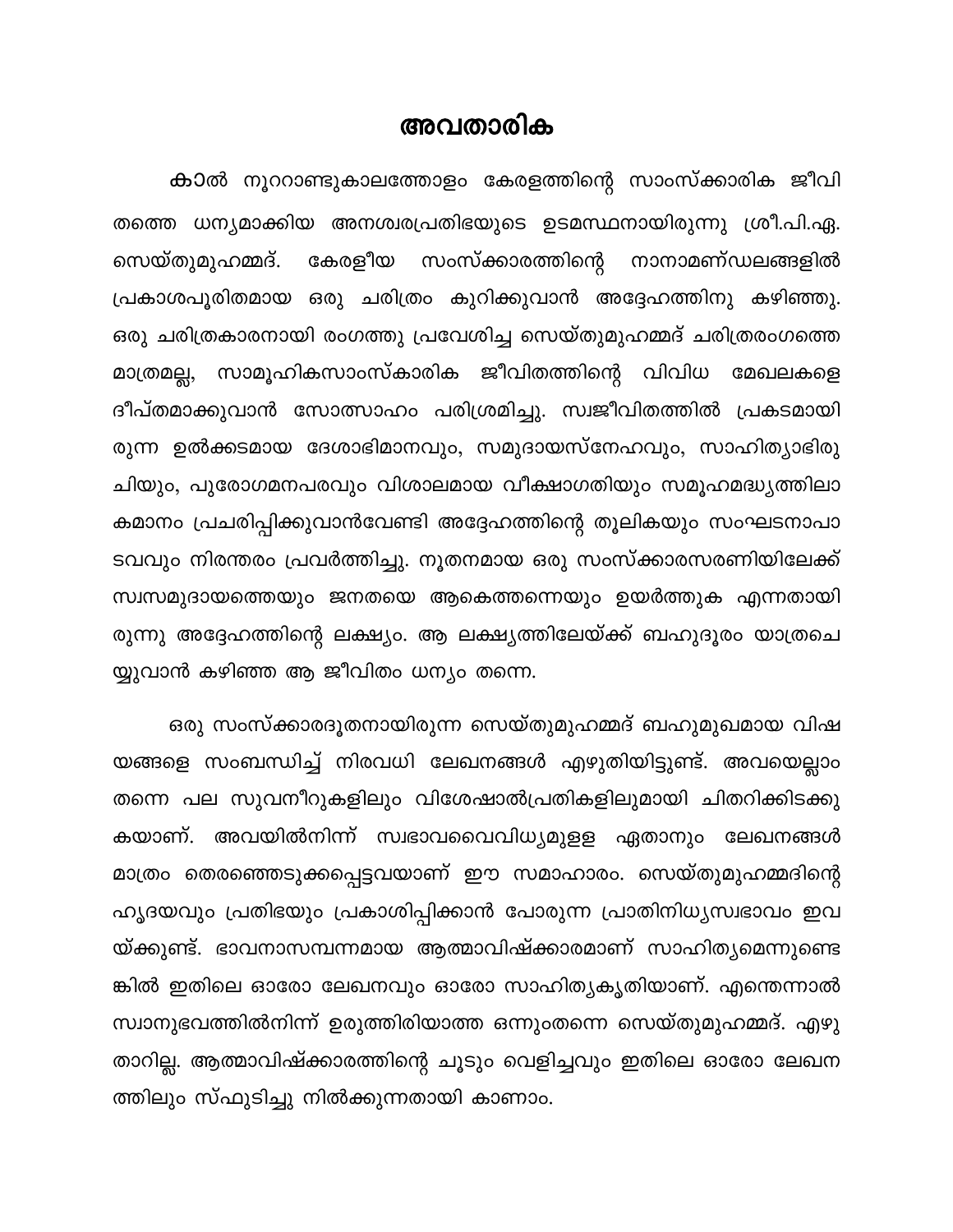ബാല്യത്തിൽ തന്നെ സെയ്തുമുഹമ്മദിനെ ഒരു സ്വാതന്ത്ര്യഭടനാക്കിമാറ റിയതിൽ മഹാനായ മുഹമ്മദ് അബ്ദുറഹിമാൻ ചെലുത്തിയ സ്വാധീനശക്തി സുപ്രധാനമായിരുന്നു. ആത്മഗുരുവായ മുഹമ്മദ് അബ്ദുറഹിമാന്റെ ധീരവും ത്യാഗപൂർണ്ണവും ഉജ്ജ്വലമായ ജീവിതത്തിന്റെ പ്രകാശരേഖകളാണ്. 'ഒരു ധന്യാത്മാവിന്റെ മായാത്ത മുദ്രകൾ' എന്ന ലേഖനത്തിൽ വരച്ചുകാട്ടുന്നത്. ദേശാഭിമാനിയായ സെയ്തുമുഹമ്മദിനെ ഈ ലേഖനത്തിൽ നിഴലിച്ചുകാ ണാം. 'വിശുദ്ധിയുടെ കവിത' മലയാളത്തിലെ ഏകാന്തപഥികയായ സിസ്റ്റർ മേരി ബനീഞ്ജയുടെ കാവ്യസഞ്ചാരസരണിയുടെ–പ്രത്യേകിച്ചും മാർത്തോ മ്മാവിജയം എന്ന കൃതിയുടെ - ഒരാസ്വാദനമാണ്. അതുപോലെ എ.ഡി.ഹരി ശർമ്മയുടെ സാഹിത്യജീവിതത്തെ സംബന്ധിച്ച മറ്റൊരാസ്വാദനം 'സാഹിത്യ ത്തറവാട്ടിലെ ഒരു വലിയ മനുഷ്യൻ' എന്ന ലേഖനത്തിലൂടെ അവതരിപ്പിച്ചിരി ക്കുന്നു. ഈ രണ്ടു ലേഖനങ്ങളിലും 'മാപ്പിളസാഹിത്യം' എന്ന മറ്റൊരു ലേഖ സാഹിത്യനിരൂപകനായ സെയ്തുമുഹമ്മദിദ് നത്തിലുമായി പ്രകാശിച്ചു നിൽക്കുന്നു.

'ബൗദ്ധസംസ്ക്കാരം പ്രാചീനകേരളത്തിൽ', 'സാരസസഞ്ചാരികൾ' എന്നിവ സെയ്തുമുഹമ്മദിന്റെ നിദർശനങ്ങളാണ്. കൊടുങ്ങല്ലൂരിലെ ഒരു മുസ്ലീം പളളിയുടെ സമീപത്തുളള ബുദ്ധവിഗ്രഹം ലേഖകൻ പരിശോധിക്കു ന്നതിന്റെ ചിത്രത്തോടുകൂടിയായിരുന്നു ഇവിടെ ആദ്യംപറഞ്ഞ ലേഖനം പ്രസിദ്ധീകരിച്ചിരുന്നത്. സെയ്തുമുഹമ്മദിന്റെ ജന്മദേശത്തുതന്നെയുളള 'സായ്വിന്റെ പളളി' യുടെ പരിസരത്തിൽ ഒന്നിലധികം ബുദ്ധവിഗ്രഹങ്ങൾ ഉണ്ടായിരുന്നുവെന്ന് അദ്ദേഹം പലപ്പോഴും പറഞ്ഞുകേട്ടിട്ടുണ്ട്. ഈ അടുത്ത അവസരത്തിൽ മൃത്തികാനിർമ്മിതമായ ബൗദ്ധരൂപങ്ങൾ എറിയാട് പ്രദേശ ത്തുനിന്നു് കണ്ടെടുക്കുകയും ചെയ്തിട്ടുണ്ട്. അങ്ങനെ വ്യാപകമായിരുന്ന ബുദ്ധമതപ്രചാരത്തിന്റെ സാംസ്ക്കാരിക സിദ്ധികളിലേക്ക് ലഘുവായ തോതി ലെങ്കിലും വെളിച്ചം വീശുന്നതാണ് ഈ ലേഖനം. സാരസസഞ്ചാരികളുടെ സാഹസികയാത്രകൾ ചരിത്രാന്വേഷികൾക്ക് എന്നും ഉറവുവറ്റാത്ത ഉറവിട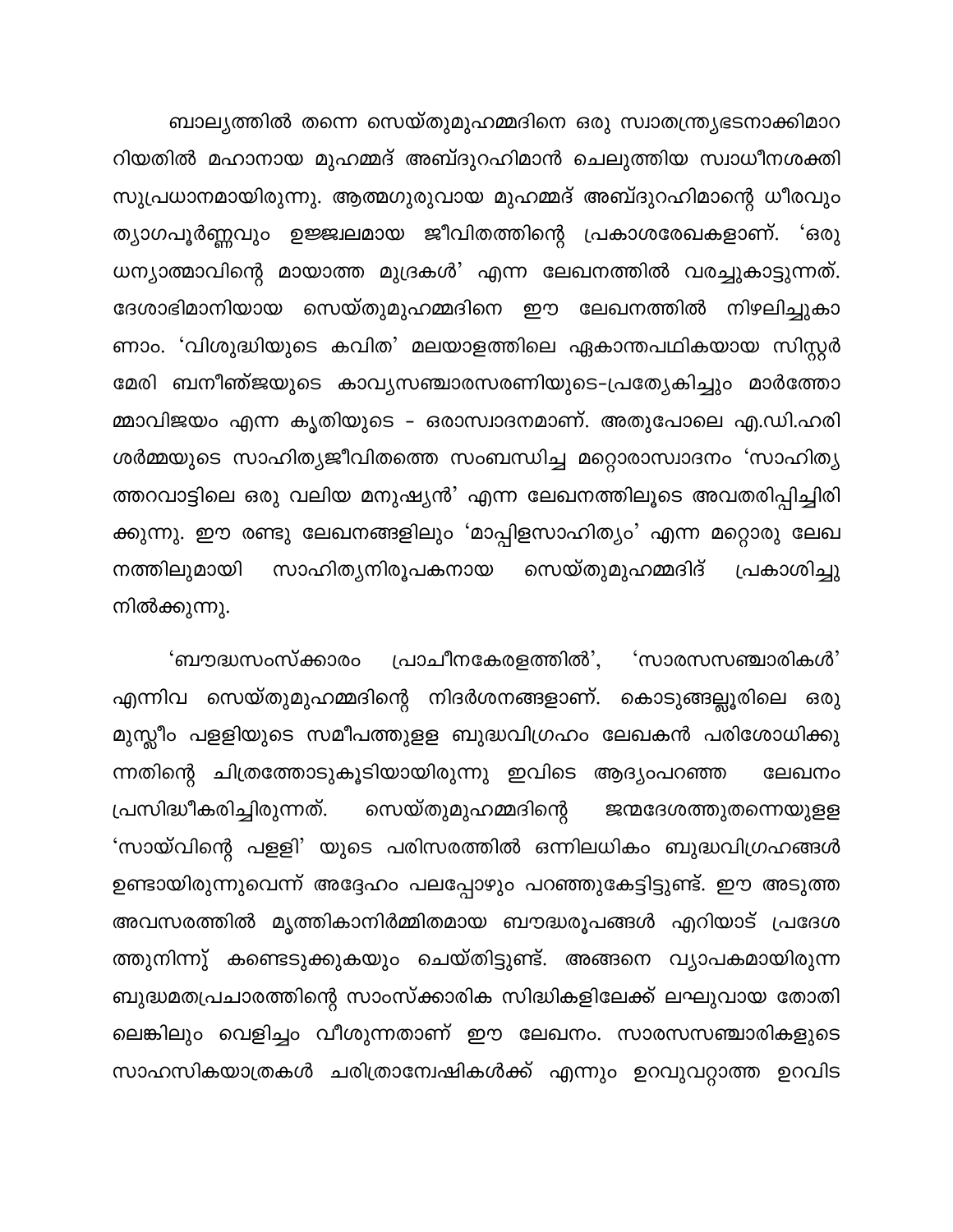മാണ്. ആ ഉറവിടംതേടിയുളള ചെറിയ യാത്രയാണ് ആ നാമധേയത്തിലുളള രണ്ടാമത്തെ ലേഖനം.

ചരിത്രാന്വേഷിയായ സെയ്തുമുഹമ്മദിന് ചരിത്രകാരന്മാരോടുളള ആദ സംഭാവനകളെക്കുറിച്ചുളള അഭിമാനവും അവരുടെ രവും, തെളിഞ്ഞു നിൽക്കുന്ന രണ്ടു ലേഖനങ്ങളാണ് 'ഇളംകുളം കുഞ്ഞൻപിളള', 'ടോയൻബി' എന്നിവ. ഇളംകുളം കേരളചരിത്രകാരനാണെങ്കിൽ ടോയൻബി വിശ്വചരിത്ര കാരനാണ്. രണ്ടുപേരും അതതുമണ്ഡലങ്ങളിൽ ചെയ്തിട്ടുളള സംഭാവന നിത്യസ്മരണീയമത്രെ. ഈ ചരിത്രകാരന്മാരുടെ അഭിപ്രായങ്ങളിൽ പലതി നോടും നാം വിയോജിച്ചേക്കാം. എങ്കിലും അവരുടെ സമർപ്പണബുദ്ധിയോടു കൂടിയ ഗവേഷണത്തെയും, ധീരോദാത്തമായ വീക്ഷണത്തെയും ബഹുമാനി ക്കാതിരിക്കാൻ വയ്യ. ആ അനശ്വരധിഷണാശാലികളെ സെയ്തുമുഹമ്മദ് അർഹിക്കുന്ന വിധം ആദരിച്ചിരിക്കുന്നു.

വായനപ്രിയനായിരുന്നു സെയ്തുമുഹമ്മദ്. വലിയൊരു ഗ്രന്ഥശാല കളെ അദ്ദേഹം ദേവാലയങ്ങളായി കരുതി. ആ സരസ്വതീക്ഷേത്രങ്ങളോടുളള സെയ്തുമുഹമ്മദിന്റെ അത്യുദാരമായ അർച്ചനാഭാവത്തെ വെളിപ്പെടുത്തുന്ന ലേഖനമാണ് 'ഖുദാബക്ക്ഷിന്റെ നിത്യസ്മാരകത്തിൽ'. കയ്യെഴുത്തുപ്രതികൾ ഉൾപ്പെടെ ഗ്രന്ഥങ്ങൾ എവിടെനിന്ന് ലഭിച്ചാലും അതു ശേഖരിക്കുക എന്നത് ജീവിതവ്രമായി എടുത്ത് വലിയൊരു വിശ്വഗ്രന്ഥകോശം സ്വരൂപിച്ച ഖുദാ ബക്ക്ഷിന്റെ ഗ്രന്ഥശാലയിലേക്കു നടത്തിയ തീർത്ഥാടനമാണ് ഇതിലെ പ്രതി പാദ്യം. ഗ്രന്ഥശാലകളോടുളള സെയ്തുമുഹമ്മദിന്റെ ആരാധനാമനോഭാവം ത്രസിച്ചുനിൽക്കുന്ന ഈ ലേഖനം, അനുവാചകരേയും ഈ തീർത്ഥയാത്രയി ലേക്കു മാടിവിളിക്കുന്നതാണ്. ജീവിതം ധന്യമായിത്തീരുന്നതുതന്നെ ഗ്രന്ഥ പാരായണത്തിലൂടെയാണെന്ന് 'ധന്യജീവിതം' എന്ന മറ്റൊരു ലേഖനത്തിൽ സമർത്ഥിക്കുകയും ചെയ്തിരിക്കുന്നു.

അവസാനമായി ചേർത്തിട്ടുളള രണ്ടുലേഖനങ്ങൾ – 'ക്രൈസ്തവരും മലയാളപത്രങ്ങളും', 'വിജ്ഞാനകോശചരിത്രം'– സെയ്തുമുഹമ്മദിന്റെ വായ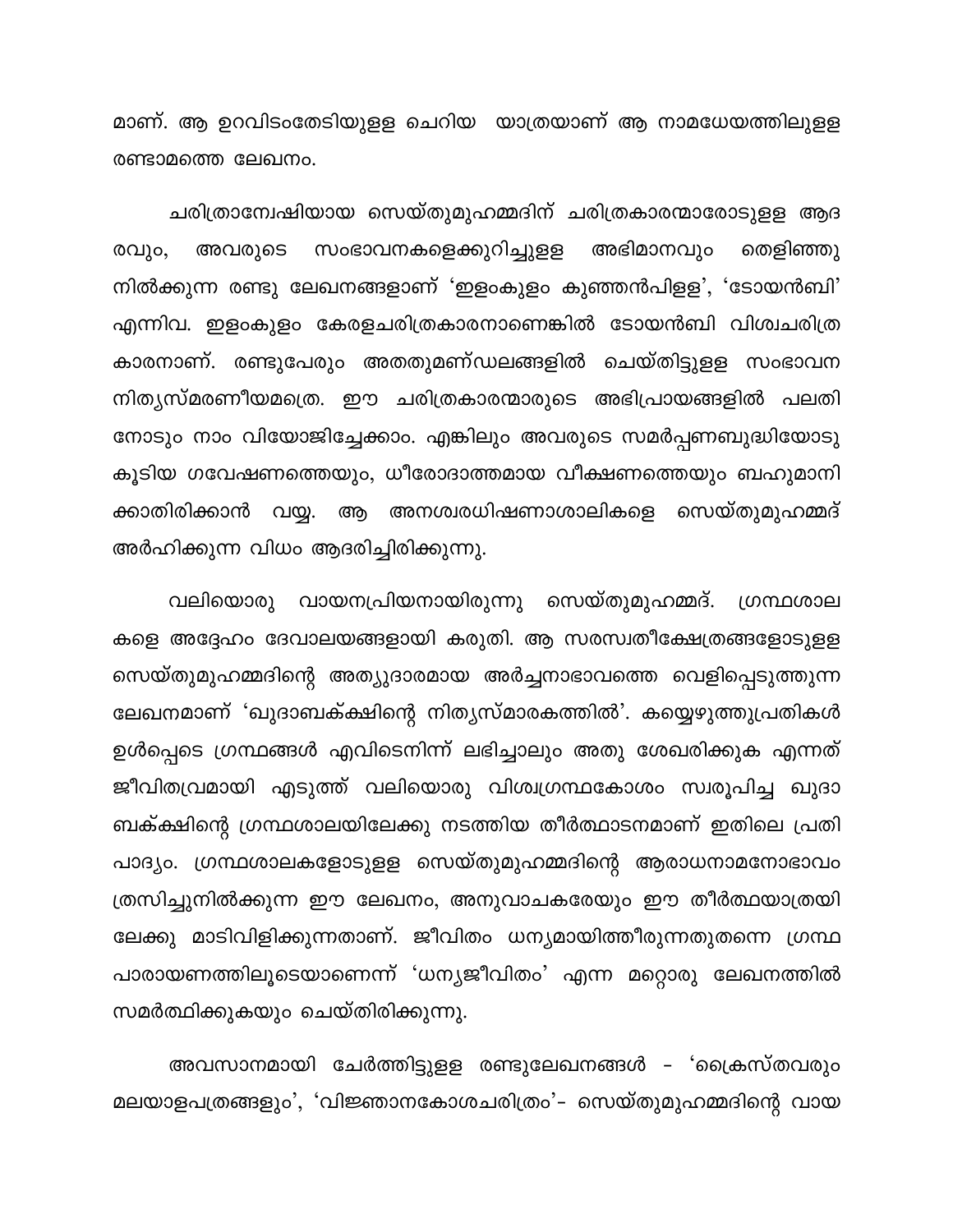നാശീലത്തിന്റെ സന്തതികളാണ്. രണ്ടും വിജ്ഞാനപ്രധാനങ്ങളാണ്. മലയാള ആദ്യകാലചരിത്രവും, വിജ്ഞാനകോശങ്ങളുടെ പത്രമാസികകളുടെ ആവിർഭാവവും അറിയുന്നതിന് ആ ലേഖനങ്ങൾ സഹായിക്കും.ആധുനിക കേരള സംസ്കാരത്തിന്റെ വളർച്ചയിൽ ക്രൈസ്തവർ നൽകിയിട്ടുളള സംഭാ വനകൾ പ്രാതഃസ്മരണീയങ്ങളാണ്. അതിൽ അതിപ്രധാനമായ ഒരു വേദി യത്രെ പത്രമാസികകൾ. നമ്മുടെ വീക്ഷണചക്രവാളത്തെ വികസ്വരമാക്കു വാൻ ഈ ലേഖനങ്ങൾ ഉപകരിക്കും. പൊതുവെ പറഞ്ഞാൽ സംസ്കാര ത്തിന്റെ വിവിധ മണ്ഡലങ്ങളെ തഴുകി പ്രവഹിക്കുന്ന ഒരു ദിവ്യതരംഗിണി യുടെ മർമ്മരാലപം ഈ ഗ്രന്ഥത്തിലൂടെ സഞ്ചരിക്കുന്ന അനുവാചകന് ശ്രവി ക്കുവാൻ കഴിയും.

ലളിതവും ഭാവനിർമ്മലവുമായ ഒരു ഭാഷാശൈലിയാൽ അനുഗ്രഹീത നാണ് സെയ്തുമുഹമ്മദ്. ഇരുപതാംനൂററാണ്ടിന്റെ മൂന്നാം പാദത്തിൽ മല യാള ഭാഷയെ അനുഗ്രഹിച്ച രണ്ടു ദിവ്യകോകിലങ്ങളായിരുന്നു വയലാറും സെയ്തുമുഹമ്മദും. ഒരാൾ കാവ്യഗാനങ്ങൾ കൂജനം ചെയ്തു. മറേറയാൾ നിരവദ്യസുന്ദരമായ ഗദ്യശൈലിയിൽ ആലപിച്ചു. രണ്ടു ശബ്ദങ്ങളും ഒരേ കാലത്ത് നിലച്ചു എന്നത് അർത്ഥവത്തായിത്തോന്നുന്നു. പ്രകൃതി അതിൽ നിഗൂഹനം ചെയ്തിട്ടുളള അർത്ഥമെന്തെന്ന് കണ്ടുപിടിക്കുന്ന പ്രശ്നം കാല ത്തിനു വിട്ടുകൊടുക്കുക. സെയ്തുമുഹമ്മദിന്റെ മുഗ്ദധഭാവനകളടങ്ങിയ ഈ ഉപന്യാസസമാഹാരം മൂകവേദനയോടും ചാരിതാർത്ഥ്യത്തോടുംകൂടി ഞാൻ സഹൃദയസമക്ഷം അവതരിപ്പിച്ചുകൊളളുന്നു.

പനങ്ങാട്

പി. കെ. ഗോപാലകൃഷ്ണൻ

 $30 - 1 - 1976$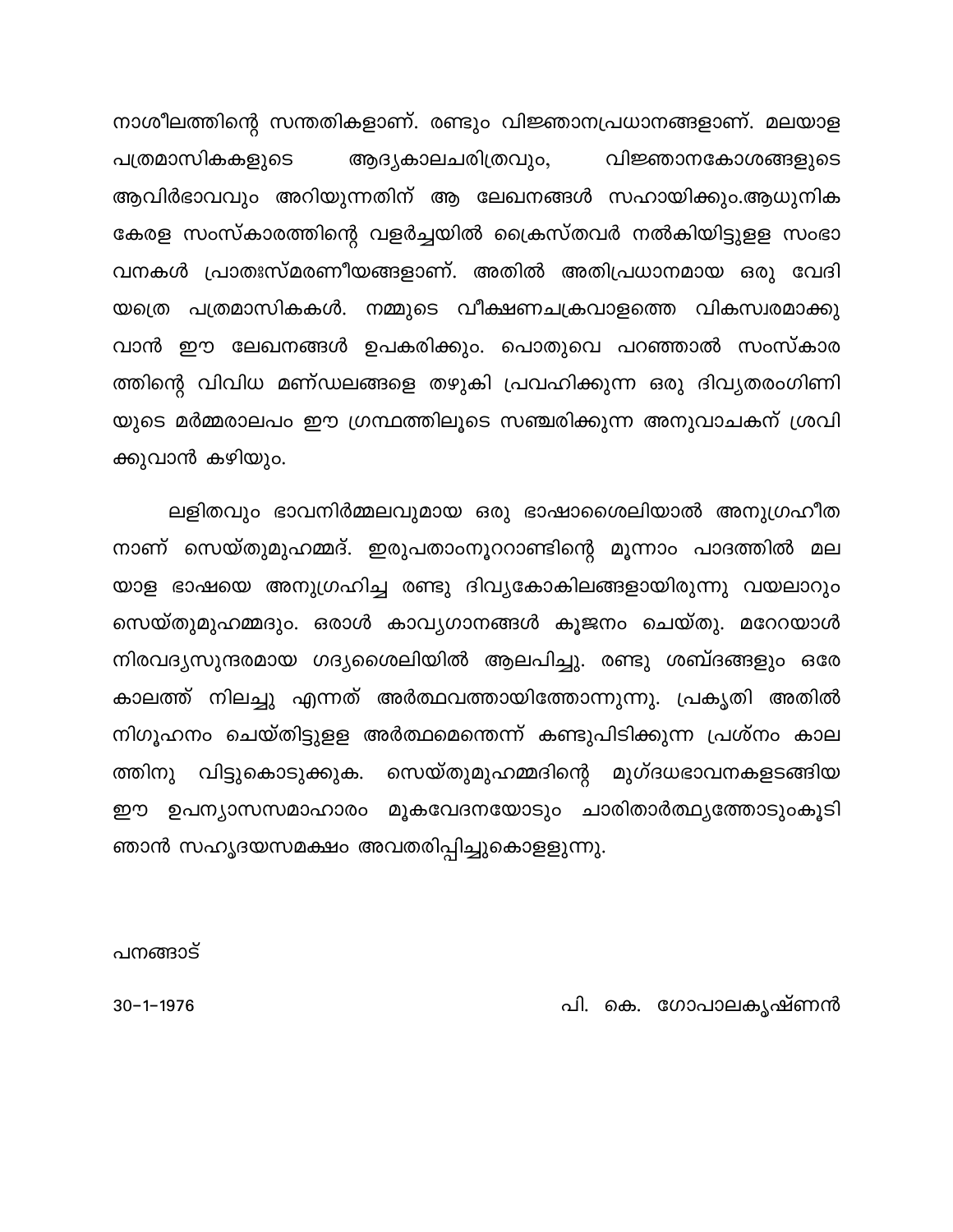## **ഉളളടക്കം**

| ഒരു ധന്യാത്മാവിന്റെ മായാത്ത മുദ്രകൾ  7  |  |
|-----------------------------------------|--|
|                                         |  |
| സാഹിത്യത്തറവാട്ടിലെ ഒരു വലിയ മനുഷ്യൻ 22 |  |
|                                         |  |
| ബൗദ്ധസംസ്ക്കാരം പ്രാചീനകേരളത്തിൽ 33     |  |
|                                         |  |
|                                         |  |
|                                         |  |
| ഖുദാബക്ക്ഷിന്റെ നിത്യസ്മാരകത്തചന്റ 54   |  |
|                                         |  |
| ഷ്രൈസ്തവരും മലയാളപത്രങ്ങളും  64         |  |
|                                         |  |
| ദേശീയോൽഗ്രഥനവും ന്യൂനപക്ഷങ്ങളും 76      |  |
| മഹാനായ ഒരു കേരളീയ ശാസ്ത്രജ്ഞൻ  80       |  |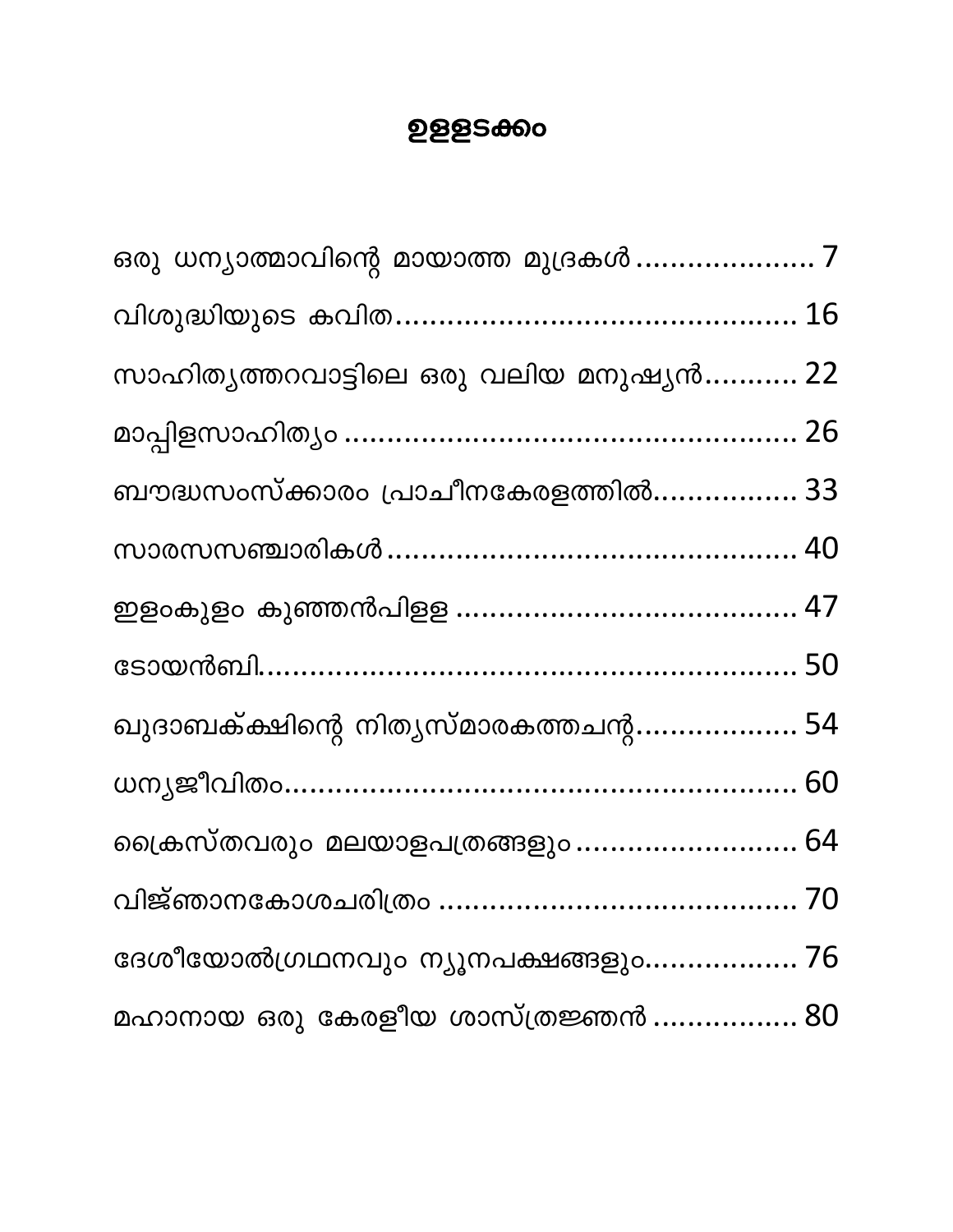### <span id="page-7-0"></span>ഒരു ധന്യാത്മാവിന്റെ മായാത്ത മുദ്രകൾ

ആത്മാർത്ഥമായ ആശയദാർഢ്യം കൊണ്ട് ജനതയുടെ സദ്വികാര ങ്ങൾക്ക് പ്രചോദനം നൽകുകയും, അതിൽനിന്ന് ഉത്ഭൂതമായ വിചാരവിപ്ല വത്തെ ദേശീയ ജീവിതത്തിലേക്ക് തിരിച്ചുവിടുകയും ചെയ്തിട്ടുളള പ്രതിഭാ ശാലികളെ ഇൻഡ്യൻ രാഷ്ട്രീയമണ്ഡലത്തിൽ വളരെയധികം കണ്ടെന്നുവ രില്ല. പെട്ടെന്നു പറയുന്നവരിൽ റാം മോഹൻറായ്, ബാലഗംഗാധരതിലകൻ, ഗോപാലകൃഷ്ണഗോഖലെ, മൗലാനാ മുഹമ്മദലി, മഹാത്മാഗാന്ധി, പണ്ഡിറ്റ് നെഹ്റു തുടങ്ങിയവർ ജവഹർലാൽ കെട്ടടങ്ങാത്ത സാംസ്ക്കാരിക ചൈതന്യം തലമുറകളിലേക്ക് സംഭാവന ചെയ്തവരാണ്. സമൂഹത്തിന്റെ ആവശ്യങ്ങളേയും ധാരണകളേയും ദാർശനികഭാവത്തോടെ നോക്കിക്കാണു കയും അതിനനുസൃതമായി സ്വതസിദ്ധമായ കഴിവുകൾ ഉപയോഗപ്പെടുത്തു കയും ചെയ്തിട്ടുളള ധീരോദാത്തരിൽ സ്മരിക്കപ്പെടുന്ന നാമമാണ് പരേത നായ മുഹമ്മദ് അബ്ദുറഹിമാൻ സാഹിബിന്റെത്. ഈ തലമുറയിൽനിന്ന്, രണ്ടു വ്യാഴവട്ടക്കാലത്തിനുമുമ്പുളള സാമൂഹ്യമണ്ഡലത്തെ അപഗ്രഥനാത്മ കമായി സമീപിച്ചാൽ മുഹമ്മദ് അബ്ദുറഹിമാൻ നിർവ്വഹിച്ച സേവനത്തിന്റെ അളവ് എന്താണെന്ന് ഏറെക്കുറെ മനസ്സിലാകും. കടുത്ത യാഥാസ്ഥിതികത്വം പ്രേരണ ചെലുത്തിയിരുന്ന സമൂഹഘടനയിൽനിന്ന് പുതിയ പ്രവണതകൾ ഉൾക്കൊളളാൻ ആവേശം പൂണ്ട ആ ധർമ്മഭടന് കണ്ടകാകീർണ്ണങ്ങളായ മാർഗ്ഗങ്ങളാണ് തുറന്നുകിടന്നിരുന്നത്. സേവനം ഒരു കവചമെന്നപോലെ കാത്തുസൂക്ഷിക്കുകയും ധർമ്മാധിഷ്ഠിതമായ സാമൂഹ്യവിപ്ലവത്തിൽ ആ കവചമണിഞ്ഞ് ആർജ്ജവഭാവത്തോടെ മനുഷ്യനീതിക്കായി പൊരുതുകയും മുഹമ്മദ് അബ്ദുറഹിമാന്റെ സംഭാവനകൾ ചെയ്ത നിറഞ്ഞ ജീവിതം ഔത്സുകൃമുളള പുതിയ തലമുറയ്ക്ക് ആവേശം നൽകുന്നതാണ്.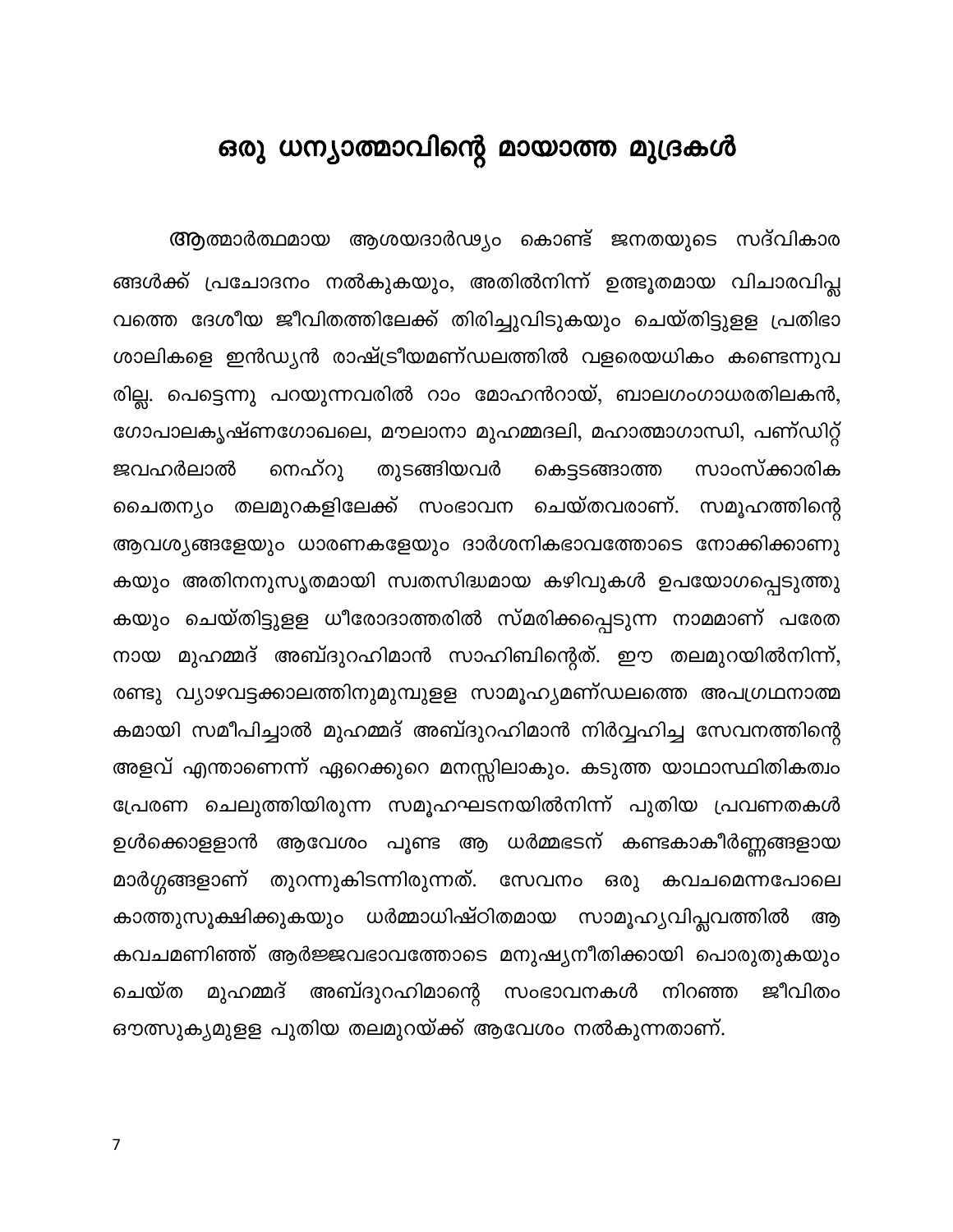ജീവിതത്തിന്റെ വൈവിധ്യമുളള മേഖലകളിൽ ആഞ്ഞു നടന്നിട്ടുളള ഒരു പോരാളിയുടെ ആത്മധൈര്യം അബ്ദുറഹിമാനിൽ കണ്ടിരുന്നു. മനസ്സാ ക്ഷിക്കുത്തേല്ക്കാതെ, തന്റെ ആദർശബന്ധങ്ങൾക്ക് ഉലച്ചിൽ സംഭവിക്കാത്ത ചെയ്യുമ്പോഴെല്ലാം, സമുൽകൃഷ്ടമായ വിധം സേവനം ദൈവവിശ്വാസ ത്താൽ അദ്ദേഹം പ്രേരിതനായിരുന്നു. വ്യക്തി സമൂഹത്തിൽ ഒരു പ്രശ്ന മായി മാറുമ്പോൾ ബാഹ്യപ്രചോദനങ്ങൾകൊണ്ട് പരീക്ഷണങ്ങൾക്ക് വിധേ യനാകാറുണ്ട്. പ്രസ്തുത പരീക്ഷണങ്ങളെ ശുദ്ധമായ വികാരഭാവത്തോടെ അതിജീവിച്ചവർക്കേ ആദർശപ്പോരാട്ടത്തിൽ വിജയിക്കാൻ കഴിഞ്ഞിട്ടുളളു. രാഷ്ട്രീയത്തിലെ വികാരജീവിതത്തിൽ അസാമാന്യധീരനായി ഉയർന്നു നിൽക്കുമ്പോഴും ഉൽകൃഷ്ടങ്ങളായ വിചാരധാരകൾ ഉദ്ദീപിപ്പിച്ച ഒരു വലിയ മനുഷ്യൻ കൂടിയായിരുന്നു ജനാബ് മുഹമ്മദ് അബ്ദുറഹിമാൻ സാഹിബ്.

രാജ്യചരിത്രത്തിൽ ഒന്നിലധികം മണ്ഡലങ്ങളിൽ വ്യക്തിത്വം നേടിയെടുത്ത മുഹമ്മദ് അബ്ദുറഹിമാൻ സാഹിബിനെ സംബന്ധിച്ച് പഠിക്ക ണമെങ്കിൽ പല മാർഗ്ഗങ്ങളിലൂടെയും സമീപിക്കേണ്ടിയിരിക്കുന്നു. സാമൂഹ്യ സേവനത്തിലെ പല കളരികളും പരേതന്റെ കാൽപ്പെരുമാറ്റംകൊണ്ട് ധന്യമാ യിട്ടുളളതാണ്. വിദ്യാർത്ഥി, യോദ്ധാവ്, സമുദായപരിഷ്ക്കർത്താവ്, ആദർശ തീവ്രവാദി, സാംസ്കാരികപ്രവർത്തകൻ എന്നിങ്ങനെയുളള മണ്ഡലങ്ങളിൽ തെളിഞ്ഞ മുഖത്തോടെ പലർക്കും അദ്ദേഹത്തെ പരിചയപ്പെടുവാൻ കഴി ഞ്ഞിട്ടുണ്ട്. സങ്കൽപങ്ങളേക്കാൾ യാഥാർത്ഥ്യങ്ങൾക്ക് വിലയിരുത്തിയ മുഹ മ്മദ് അബ്ദുറഹിമാന്റെ ജീവിതം ഒരു തുറന്ന പുസ്തകമായിരുന്നു. മറച്ചു പിടിക്കാവുന്നതൊന്നും ആ പുസ്തകത്തിന്റെ താളുകളിൽ എഴുതിയിരുന്നില്ല. അതിലെ അദ്ധ്യായങ്ങൾ സത്യസന്ധമായ ഈടുററ വികാരങ്ങളിൽ നെയ്തെ ടുത്തതാണ്. അതിലെ വരികളെല്ലാം ഹൃദയത്തിന്റെ ഭാഷയിലാണ് കുറിച്ചുവെ ച്ചിരിക്കുന്നത്.

ഒരു വിദ്യാർത്ഥി എന്ന നിലയ്ക്ക് ഈ നൂററാണ്ടിന്റെ പ്രഥമ ഘട്ട ത്തിൽ പല പുതിയ വിവരങ്ങളും അറിയാൻ ആഗ്രഹിച്ചിരുന്ന വിജ്ഞാനദാ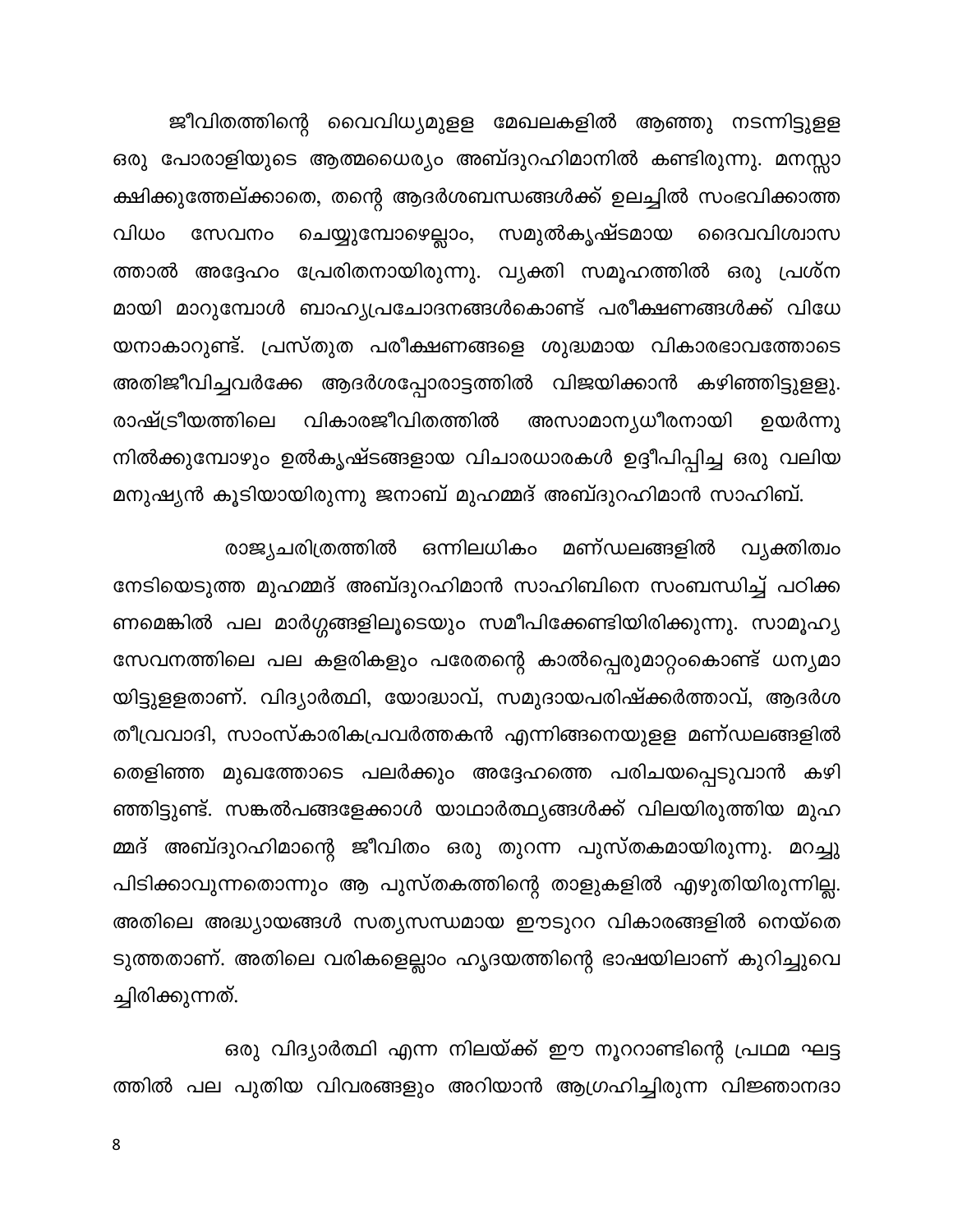ഹിയായിരുന്നു വിദ്യാലയഭിത്തിക്കപ്പുറത്തുളള അദ്ദേഹം. വിശാലമായ എത്തിപ്പിടിക്കാൻ അദ്ദേഹത്തിന്നാഗ്രഹമുണ്ടായിരുന്നു. ലോകത്തെ കൈ തികഞ്ഞ മതഭക്തിയും അതിന്നനുഗുണമായ ജീവിതചര്യകളും 'കൃാരക്ടർ' എന്ന അമൂല്യസമ്പത്ത് അദ്ദേഹത്തിന് സമ്പാദിച്ചുകൊടുത്തു, സ്കൂൾ വിദ്യാ ഭ്യാസാനന്തരം വാണിയമ്പാടി (കോഴിക്കോട്) ബാസൽ മിഷ്യൻ കോളേജ്, മദ്രാസ് മുഹമ്മദൻ കോളേജ്, ഡൽഹി ജാമിയാമില്ലിയാ എന്നീ സ്ഥാപനങ്ങളി ലൂടെ ധന്യമായ വിദ്യാർത്ഥിജീവിതം നയിച്ചു മുന്നോട്ടു നീങ്ങിയ അബ്ദുറ ഹിമാൻ സാഹിബിൽ തെളിഞ്ഞുകണ്ട സൽസ്വഭാവം വളർന്നുവരുന്ന ഒരു ആഗമനമുദ്രയായി പരിഗണിച്ചു. മഹാപുരുഷന്റെ സഹൃദയലോകം വിദ്യാർത്ഥിജീവിതകാലത്ത് സതീർത്ഥ്യരുടെ കഷ്ടപ്പാടുകൾക്ക് പരിഹാരം കാണുന്നതിനും പിന്നോക്കനിലയിൽ കിടക്കുന്ന തന്റെ സമുദായത്തിന്റെ വിദ്യാഭ്യാസകാര്യങ്ങളിൽ ശ്രദ്ധിക്കുന്നതിനും ലഭിച്ച സന്ദർഭങ്ങളൊന്നും അദ്ദേഹം പാഴാക്കിയില്ല. അബ്ദുറഹിമാൻ സാഹിബ് ഒരു സാമുദായിക പരി ഷ്ക്കർത്താവായി രൂപപ്പെട്ടുവരുന്ന എല്ലാ സാദ്ധ്യതകളും അന്നു തെളിഞ്ഞുക സമുദായ പരിഷ്ക്കർത്താക്കളായ ഹമദാനി ശൈഖ്, വക്കം ണ്ടിരുന്നു. അബ്ദുൾ ഖാദർ മൗലവി എന്നിവരുടെ സമ്പർക്കം , ആധുനിക വിദ്യാഭ്യാസ ത്തിന്റെ പ്രേരണാശക്തി, മതപ്രചാരകന്മാരുടെയിടയിലുണ്ടായിരുന്ന ചിന്താപ രമായ സംവാദം എന്നീ സാഹചര്യങ്ങൾ സ്വതന്ത്രചിന്തകനായ അബ്ദുറഹി മാന്റെ പ്രവർത്തനങ്ങൾക്ക് അവലംബം നൽകി. കേരളത്തിന്റെ പുറത്തേയ്ക്ക് പോയപ്പോൾ പ്രസിദ്ധരായ മഹാപണ്ഡിതന്മാരുമായി ഉപരിപഠനാർത്ഥം അദ്ദേഹം ബന്ധപ്പെട്ടു. ഇന്ത്യയിലെ ഇസ്ലാമികസംസ്കാരത്തിന്റെ ആധുനിക കാലത്തെ വക്താക്കളായ ശൈഖുൽഹിന്ത്, സെയ്യദ് മുർത്തളമഖുരൈശി, അഹമ്മദ് മദനി, മൗലാനാ ആസാദ് തുടങ്ങിയവരുടെ ഔന്നത്യമുളള വ്യക്തി ജീവിതം മുഹമ്മദ് അബ്ദുറഹിമാൻ സാഹിബിനെ ഹഠാദാകർഷിച്ചു. ലോക പ്രശസ്തരായ ഈ മഹാപണ്ഡിതന്മാർ ദേശീയപ്രസ്ഥാനത്തിന്റെ സമുന്നത വിധാതാക്കളായിരുന്നു. ഇൻഡ്യയിൽ വളർന്ന ഇസ്ലാമികസംസ്കാരത്തിന്റെ വിശ്വസ്തരായ സൂക്ഷിപ്പുകാരും വിചക്ഷണരായ തത്ത്വചിന്തകൻമാരും ദേശീ

 $9\,$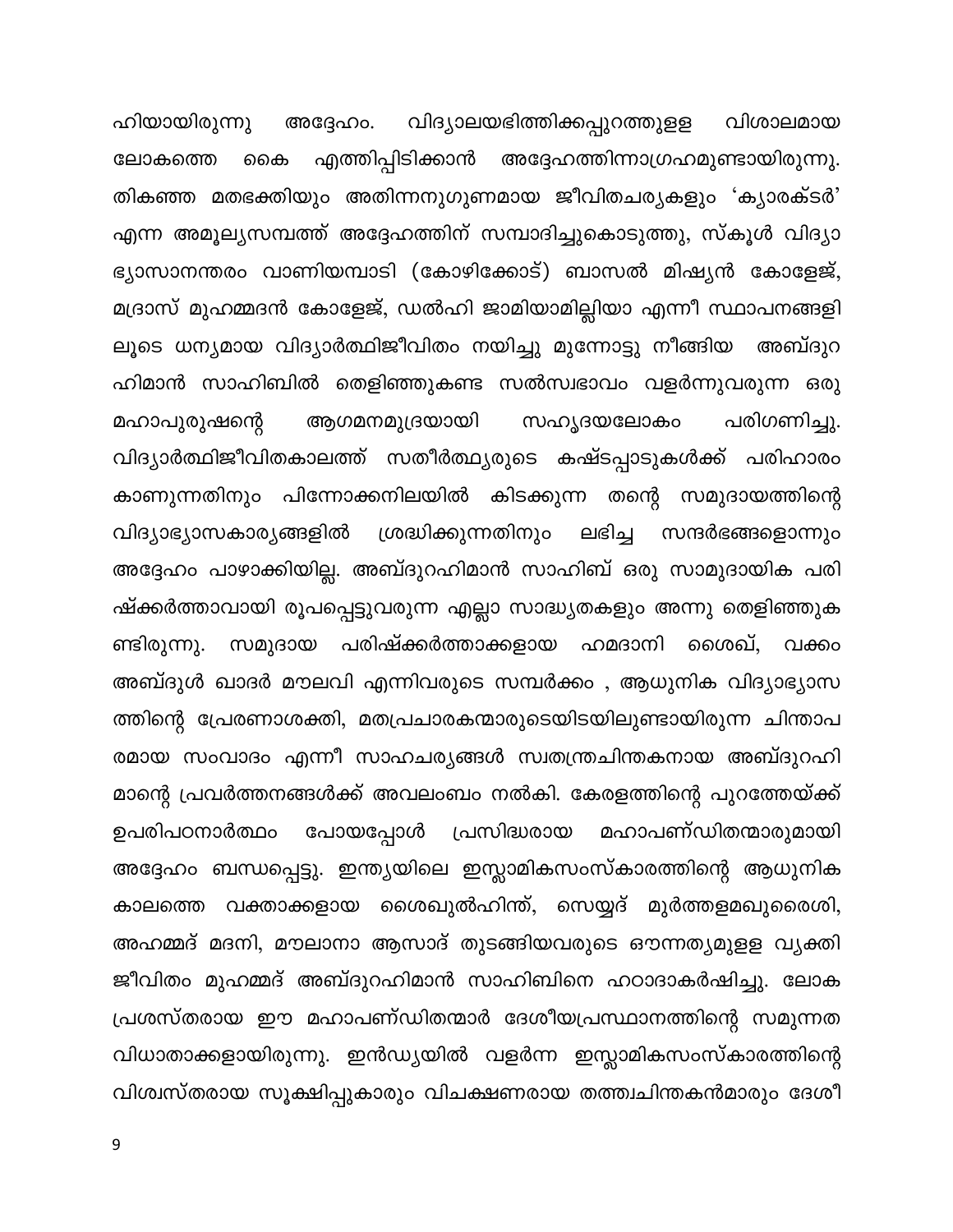യപ്രസ്ഥാനത്തിന്റെ ശക്തികേന്ദ്രങ്ങളായി നിലകൊളളുന്നതുകണ്ടപ്പോൾ മുഹ മ്മദ് അബ്ദുറഹിമാൻ സാഹിബ്, ആ ആത്മീയപ്രതാപവാന്മാരുടെ സമ്പർക്കം ഒരു മഹാഭാഗ്യമായി കരുതി. സമീപനത്തിൽ സമചിത്തത, വിശാലമായ ആദർശപ്രേമം, നിസ്വാർത്ഥമായ സേവനസന്നദ്ധത, അടിയുറച്ച സ്വരാജ്യ സ്നേഹം എന്നീ സൽഗുണങ്ങൾ മൂലധനമായി സൂക്ഷിച്ചിരുന്ന ഉലമാക്കൾ ആത്മീയപ്രതാപത്തിന്റെ ആധികാരികകേന്ദ്രങ്ങളിൽ നിന്നിറങ്ങി ദേശീയസമര ത്തിന് നേതൃത്വം നൽകിയപ്പോൾ മുഹമ്മദ് അബ്ദുറഹിമാൻ സാഹിബ് തന്റെ മാർഗ്ഗവും ലക്ഷ്യവും അതിൽ കണ്ടെത്തി. അദ്ദേഹം പ്രസ്ഥാനവുമായി അലി ഞ്ഞുചേർന്നു. സമരത്തിന്റെ പ്രവാഹത്തിലേക്ക് അദ്ദേഹം ഇറങ്ങിക്കഴിഞ്ഞു. തിരക്കേറിയ ജീവിതത്തിന്റെ സാരഥിയായിട്ടാണ് മരണംവരെയും പിന്നീടദ്ദേ ഹത്തെ കാണുന്നത്.

ഭാരതസ്വാതന്ത്ര്യസമരത്തിന് ഊക്കും ഉശിരും നൽകിയ സുപ്രസിദ്ധ മായ ഖിലാഫത്ത് പ്രക്ഷോഭണമാണ് അഗ്നിപരീക്ഷണത്തിലേക്ക് അബ്ദുറഹി മാൻ സാഹിബിനെ കൊണ്ടെത്തിച്ചത്. ഇന്ത്യൻ രാഷ്ട്രീയരംഗത്തെ ഭീഷ്മാ മുഹമ്മദലിയുടെ സമരാഹ്വാനം ചാര്യനായ മൗലാനാ ആവേശപൂർവ്വം ഉൾക്കൊണ്ട അബ്ദുറഹിമാൻ സാഹിബ് ഉപരിപഠനം കൊണ്ട് ഉണ്ടായേക്കാ വുന്ന ഉന്നതപദവിയെപ്പറ്റി ആലോചിക്കാൻ മിനക്കെട്ടില്ല. ദേശീയവിദ്യാഭ്യാസ സ്ഥാപനമായ ''ജാമിയാ മില്ലിയാ''യുടെ അങ്കണത്തിൽവെച്ച്, കോളേജ് ബഹി ഷ്ക്കരിച്ച് രംഗത്തേക്കിറങ്ങിയപ്പോൾ ദേവ്ബന്തിലെ ശൈഖൂൽ ഹിന്ത് മുഹമ്മ ദുൽ ഹസ്സനും, മൗലാനാ ഷൗക്കത്തലിയും വികാരവായ്പോടെ മുസ്ലീം വിദ്യാർത്ഥിഭടന്മാർക്ക് നൽകിയ ആവേശഭരിതമായ യാത്രയയപ്പുപ്രസംഗ ത്തിലെ പ്രസക്തഭാഗമിതാണ്:

''ഇൻഡ്യയുടെ പൂർണ്ണസ്വാതന്ത്ര്യവും, ഇസ്ലാമിന്റെ മഹോന്നതപദ വിയും നിങ്ങളുടെ കൈകളിൽ സുരക്ഷിതമാണ്. നമ്മുടെ രാജ്യത്തെ അടക്കി ഭരിച്ചുകൊണ്ടിരിക്കുന്ന വിദേശശക്തികളെ തുരത്തുന്നതിൽ, സ്വാതന്ത്ര്യ ത്തിനും സാഹോദര്യത്തിനും വില കല്പിക്കുന്ന ഇസ്ലാം, നിങ്ങൾക്കു പ്രചോ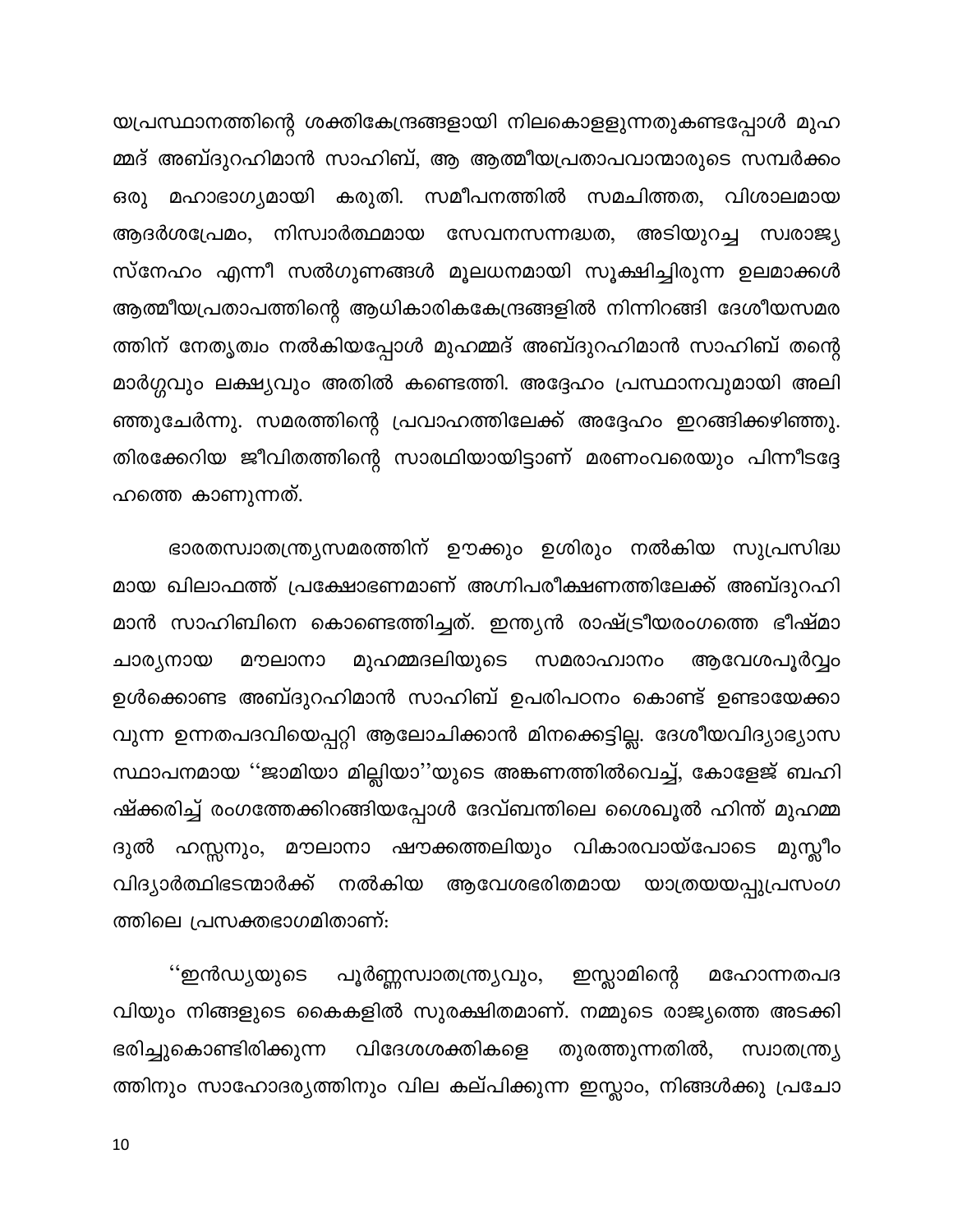ദനം നൽകും.അതിനെതിരായ ഒരു ശക്തിക്കും നിങ്ങളുടെ ആത്മബലത്തെ കീഴടക്കുവാൻ കഴിയുകയില്ല. ജീവിതത്തിലും, പ്രവൃത്തിയിലും നിങ്ങൾ പുലർത്തുന്ന സത്യസന്ധതയും, അഭിമാനവും നമ്മുടെ രാജ്യത്തിന്റെ അഭിമാ നമായി വില കല്പിക്കുന്ന കാലം അതിവിദൂരമല്ല. വൈഷമ്യമുളള ത്യാഗം, അതു സഹിക്കുവാനുളള മനക്കരുത്ത് ഇവ നിങ്ങൾക്കുണ്ടാകട്ടെ''

ആവേശകരമായ ഈ ആഹ്വാനം പ്രാവർത്തികമാക്കാൻ മററു സന്നദ്ധഭ ടന്മാരോടൊപ്പം മുഹമ്മദ് അബ്ദുറഹിമാൻ സാഹിബും പ്രവർത്തനമണ്ഡല ത്തിലേക്ക് കുതിച്ചെത്തി. ഖിലാഫത്തിന്റെ കേന്ദ്രനേതൃത്വം തന്നിലർപ്പിച്ച ഉത്ത രവാദിത്വത്തിന്റെ കനത്തഭാരം, രംഗത്തെത്തിയപ്പോഴാണ് അബ്ദുറഹിമാൻ സാഹിബിന് ബോദ്ധ്യമായത്. മൗലാനാ മുഹമ്മദലിയുടെ വീരഗർജ്ജനം എപ്പോഴും അദ്ദേഹത്തിന്റെ ശ്രവണങ്ങളിൽ അലയടിച്ചിരുന്നു. മുസൽമാന്റെ യും, ഇൻഡ്യയുടെയും, മോചനം എങ്ങിനെ നേടിയെടുക്കാം?– അതായി രുന്നു അദ്ദേഹത്തെ ഉൽക്കണ്ഠാകുലനാക്കിയിരുന്നത്. മലബാറിലെ കാർഷി കവൃത്തിയിൽ ഏർപ്പെട്ടിരുന്ന നിർദ്ധനരും, മതഭക്തരുമായിരുന്ന മുസ്ലീമിങ്ങൾ ഖിലാഫത്തിനെയും, നിസ്സഹകരണപ്രസ്ഥാനത്തെയും അതുൾക്കൊളളുന്ന അർത്ഥത്തിൽ കൈകാര്യം ചെയ്യാതായപ്പോൾ നിർഭാഗ്യകരമായ ചില പാകപ്പി ഴകൾ സംഭവിച്ചു. ഈ ഘട്ടങ്ങളിലെല്ലാം ഭക്തനായ അബ്ദുറഹിമാൻസാ ഹിബ് നമസ്ക്കാരവേളകളിൽ കരഞ്ഞുപ്രാർത്ഥിക്കാറുണ്ടായിരുന്നു, എന്നാണ് അദ്ദേഹത്തിന്റെ ഏററവും അടുത്ത സഹപ്രവർത്തകർ പറയുന്നത്. പലപ്പോഴും ധ്യാനനിമഗ്നനായി കാണാറുളള അബ്ദുറഹിമാൻ സാഹിബിനെ പ്പോലെ അത്രയും ഉല്കണ്ഠയും, വേവലാതിയും ഖിലാഫത്ത് പ്രക്ഷോഭണ ത്തിൽ മററാർക്കും ഉണ്ടായിരുന്നില്ല. തന്റെ മഹാന്മാരായ നേതാക്കന്മാരു ടെയും പ്രസ്ഥാനത്തിന്റെയും മുമ്പിൽ കാര്യങ്ങൾ വിശദീകരിക്കുന്നതുവ രെയും അദ്ദേഹം വിഷാദമൂകനായി തന്നെ കഴിഞ്ഞുകൂടിയിരുന്നു. ഇൻഡ്യ യുടെ വിമോചനത്തിനുവേണ്ടി ആരംഭിച്ച മഹത്തായ കാർഷികവിപ്ലവവും, അതിനു പ്രചോദനം നൽകിയ ഖിലാഫത്ത് പ്രക്ഷോഭണവും അലസിപ്പിരി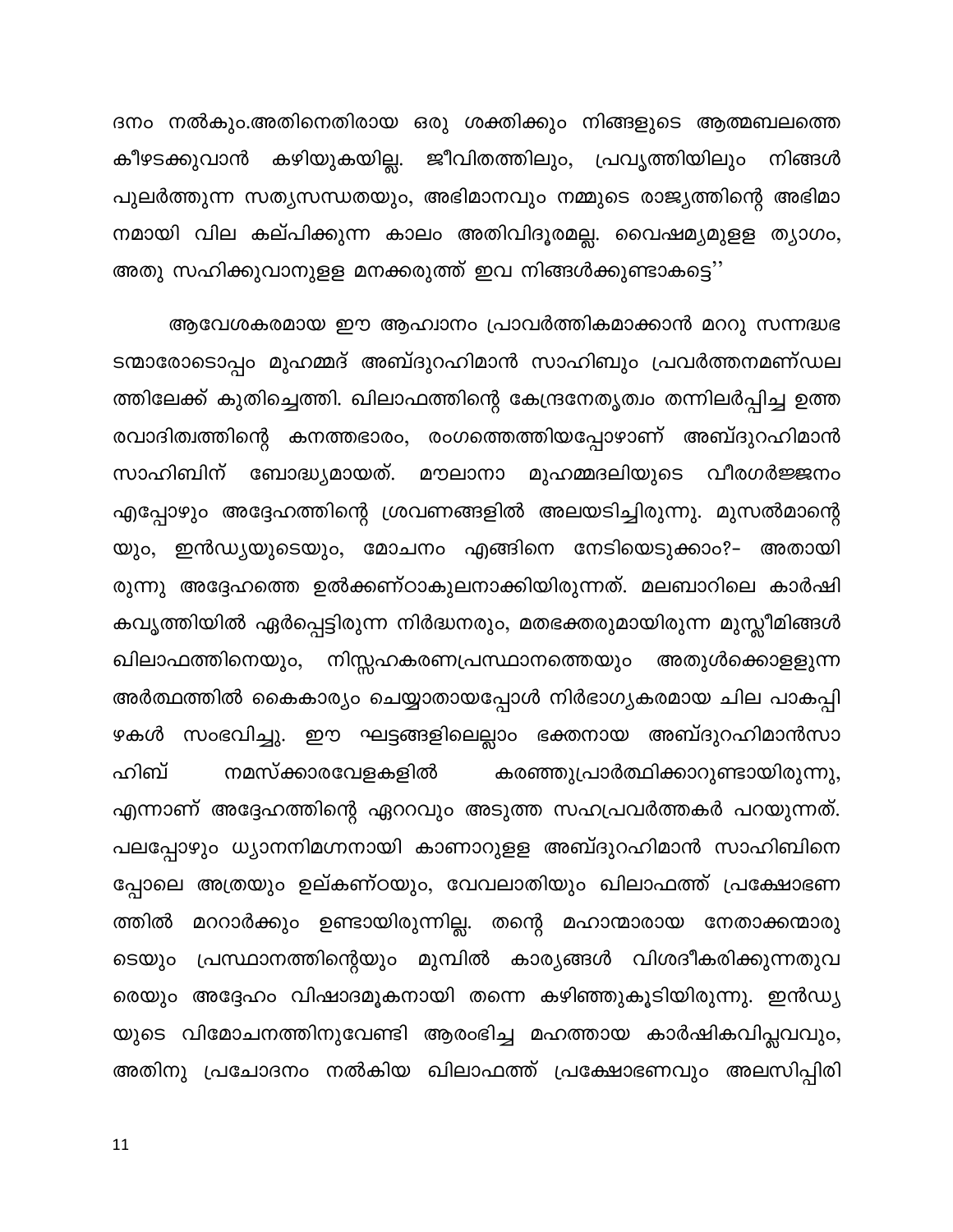ഞ്ഞുപോയല്ലോ എന്ന ഖേദം അദ്ദേഹത്തിന്റെ മനസ്സിനെ പലവിധത്തിലും അലട്ടിയിരുന്നു.

ഖിലാഫത്തു പ്രക്ഷോഭണത്തിനുശേഷം അശരണരായ നാട്ടു കാർക്കുവേണ്ടി ദുരിതാശ്വാസം സംഘടിപ്പിക്കുന്നതിലും അഖിലേന്ത്യാനേതാ ആത്മാർത്ഥമായ സഹകരണം നേടുന്നതിലും അബ്ദുറഹി ക്കന്മാരുടെ മാൻസാഹിബ് വിജയിച്ചു. കോൺഗ്രസ്സിന്റെ കോക്കനഡ സമ്മേളനത്തിൽ അബ്ദുറഹിമാൻസാഹിബ് ചെയ്ത വികാരഭരിതമായ പ്രസംഗം കരളലിയിപ്പി ക്കത്തക്കതായിരുന്നു. ജമാഅത്ത് ഉലമാഹിന്ദിന്റെ ജനറൽ സെക്രട്ടറി മുഹിയു ദ്ദീൻ അഹമ്മദ്സാഹിബിനെ മലബാറിലേക്ക് കൊണ്ടുവരുന്നതിന് അബ്ദുറഹി മാൻസാഹിബിന്റെ ശ്രമം പ്രയോജനപ്പെട്ടു. മലബാറിലെ ദുരിതാശ്വാസപ്ര വർത്തനത്തിന് ജീവകാരുണ്യപ്രദമായ നേതൃത്വം നൽകിയ കേന്ദ്രഖിലാഫത്ത് സംഘടനയുടെയും, ഉദാരമതികളായ വ്യക്തികളുടെയും പിന്നിലെ പ്രേരണാ ശക്തി അബ്ദുറഹിമാൻസാഹിബായിരുന്നു. സമരത്തിൽ പങ്കെടുത്ത പല രേയും നാടുകടത്തിയപ്പോൾ അതിനെതിരായി ശബ്ദമുയർത്താൻ അദ്ദേഹ ത്തിന്റെ നാവും, തൂലികയും നിർഭയം ചലിച്ചു. ജയിൽ ജീവിതത്തിനിടയിൽ ദേശീയപ്രസ്ഥാനത്തെയും, മുസ്ലീം സമുദായത്തെയും വളർത്തുന്നതിന് ഒരു പത്രത്തിന്റെ ആവശ്യം അദ്ദേഹത്തിന് ബോദ്ധ്യം വന്നിരുന്നു. ''അൽ–അമീൻ'' എന്ന പത്രം അദ്ദേഹത്തിന്റെ ഭാവനയിൽ രൂപം കൊണ്ടതാണ്. സ്വദേശാഭി രാമകൃഷ്ണപിളളയ്ക്കും, വക്കം അബ്ദുൾ ഖാദർ മൗലവിക്കും, മാനി കേസരി എ. ബാലകൃഷ്ണപിളളയ്ക്കും ശേഷം ഏററവും കൂടുതൽ പ്രതിബ ന്ധതകൾ നേരിടേണ്ടിവന്ന മലയാളഭാഷയിലെ പ്രമുഖ പത്രാധിപരാണ് അൽ -അമീൻ പത്രാധിപർ അബ്ദുറഹിമാൻ.

അൽ–അമീൻ ദേശീയപ്രസ്ഥാനത്തിന്റെ ജിഹ്വയായിരുന്നു. ആദർശധീരതയോടെ പറയാനുളളത് തുറന്നെഴുതിയിരുന്ന അൽ–അമീൻ 1928 ലാണ് ആരംഭിച്ചത്. ഇന്നു പേരെടുത്തു കഴിഞ്ഞിട്ടുളള പ്രശസ്തരായ സാംസ്കാരികപ്രവർത്തകർ അൽ–അമീനുമായി പരോക്ഷമായും പ്രത്യക്ഷ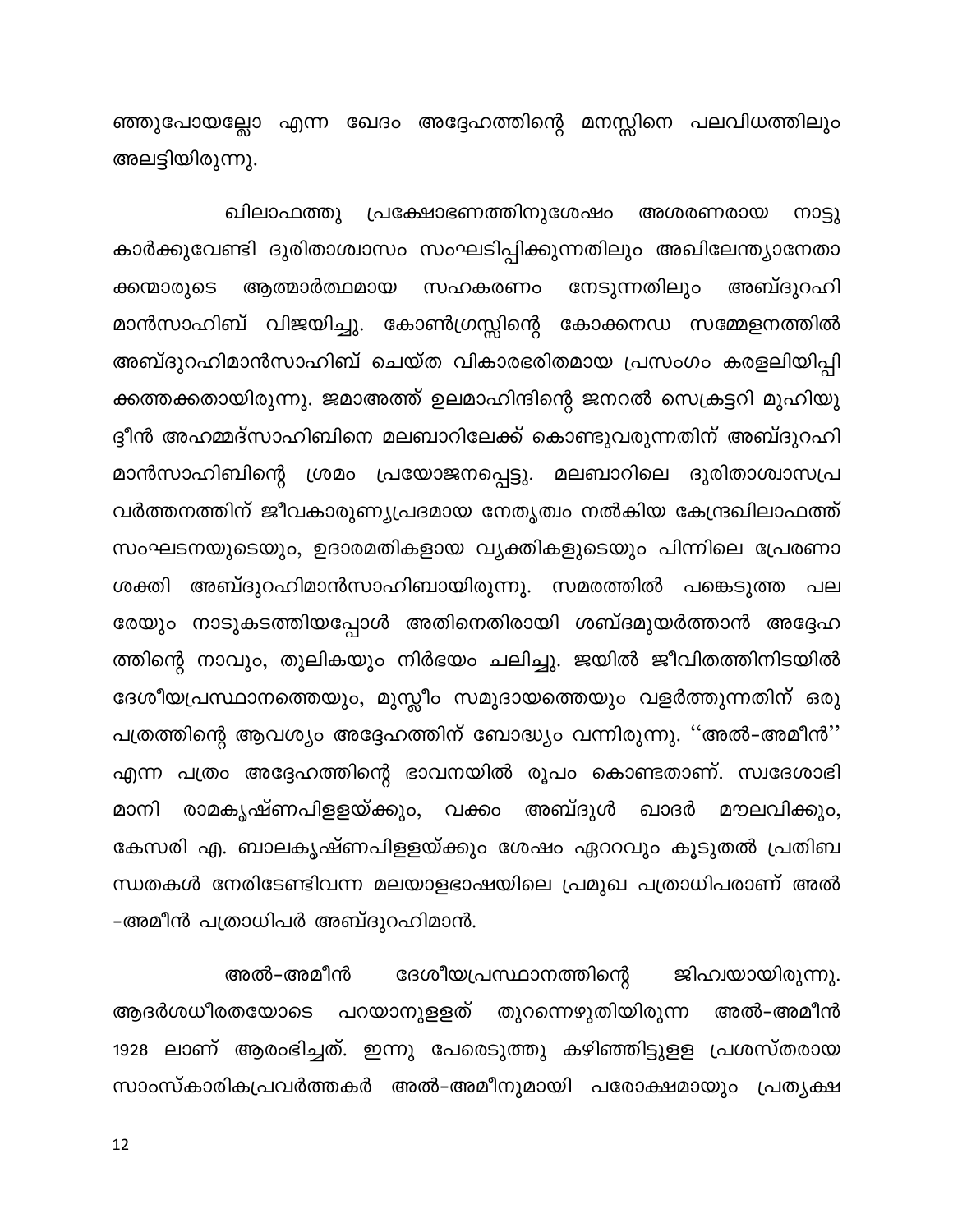മായും ബന്ധപ്പെട്ടവരാണ്. ദേശീയപ്രശ്നത്തോടൊപ്പം ചിന്തോദ്ദീപകങ്ങളായ സാംസ്കാരികപ്രശ്നങ്ങളും അൽ–അമീനിൽ കൈകാര്യം ചെയ്തിരുന്നു. ഉജ്ജ്വലനായ രാഷ്ട്രീയനേതാവായി അറിയപ്പെട്ടിരുന്ന ജനാബ് മുഹമ്മദ് അബ്ദുറഹിമാൻസാഹിബിന്റെ സാസ്കാരികപ്രതിഭയുടെ നിദർശനംകൂടിയാ യിരുന്നു അൽ–അമീൻ.

മുസ്ലിം വിദ്യാഭ്യാസം എങ്ങിനെ വളർത്തിക്കൊണ്ടുവരണം, മതാ നുഷ്ഠാനങ്ങൾ എങ്ങിനെ പ്രാവർത്തികമാക്കണം, ആധുനിക കാഴ്ചപ്പാടുകൾ മുസ്ലീംകൾ എങ്ങിനെ പിന്തുടരണം, സാമ്പത്തികഘടനയിലെ പലിശാപ്ര ശ്നത്തെ മുസ്ലിം സമുദായം എങ്ങിനെ വീക്ഷിക്കണം, വിശുദ്ധ ഖുർആൻ മാതൃഭാഷയിലൂടെ ഗ്രഹിക്കാൻ എന്തെല്ലാം മാർഗ്ഗങ്ങൾ സ്വീകരിക്കണം എന്നി ങ്ങനെ പല പ്രശ്നങ്ങളും അൽ–അമീനിൽ ചർച്ച ചെയ്യപ്പെട്ടിരുന്നു. ഓരോ വിഷയത്തെസ്സംബന്ധിച്ചു പ്രസിദ്ധീകരിച്ചിരുന്ന പണ്ഡിതോചിതമായ ലേഖന ങ്ങളും , ആരോഗ്യകരങ്ങളായ ഖണ്ഡനമണ്ഡനങ്ങളും, അൽ–അമീൻ പത്ര ത്തിനു ജനപ്രീതി സമ്പാദിച്ചുകൊടുത്തു. ലോകവിജ്ഞാനശാഖയിൽ പൂത്തു വിരിയുന്ന പുതിയ നല്ല കാര്യങ്ങളെല്ലാം മുസ്ലീം ജനസാമാന്യത്തിന് പരിചയ പ്പെടുത്തുന്നതിൽ അൽ–അമീൻ വഹിച്ച പങ്ക് മികച്ചതാണ്. സമുദായത്തിലെ മതപണ്ഡിതന്മാർക്കും, ഉല്പതിഷ്ണുക്കളായ ഭാഷാസ്നേഹികൾക്കും, വിദ്യാഭ്യാസപ്രവർത്തകന്മാർക്കും അൽഅമീൻ വലിയ തോതിൽ പ്രചോദനം നൽകിയിരുന്നു. മലയാളഭാഷയിലേക്ക് ഇംഗ്ലീഷ് പദങ്ങളുടെ പരിഭാഷാസ മ്പത്ത് വളർത്തിക്കൊണ്ടുവന്നതിലും അൽ–അമീന് വലിയ പങ്കുണ്ട്. പുത്തൻ ശൈലികളും, പ്രയോഗങ്ങളും ഭാഷാസാഹിത്യത്തിലേക്ക് സംഭാവന ചെയ്ത അൽ–അമീന്റെ പിന്നിൽ ഒരു സാംസ്കാരിക മേഖല തന്നെ ഉയർന്നുവന്നിരു അൽ–അമീൻ ഗവർമ്മെണ്ടിന്റെ പ്രതിബന്ധങ്ങൾ ൽ ന്നു. 1939 തരണം ചെയ്യാൻ നിവൃത്തിയില്ലാതെ നിറുത്തൽ ചെയ്യേണ്ടിവന്നു. യുദ്ധമുഖത്തുനി ല്ക്കുന്ന പോരാളിയെപ്പോലെ ഒരു വ്യാഴവട്ടക്കാലം പ്രതിബന്ധങ്ങളും സഹിച്ചു മുഹമ്മദ് അബ്ദുറഹിമാൻ അൽ–അമീൻ പ്രസിദ്ധീകരിച്ചു. ആ കാല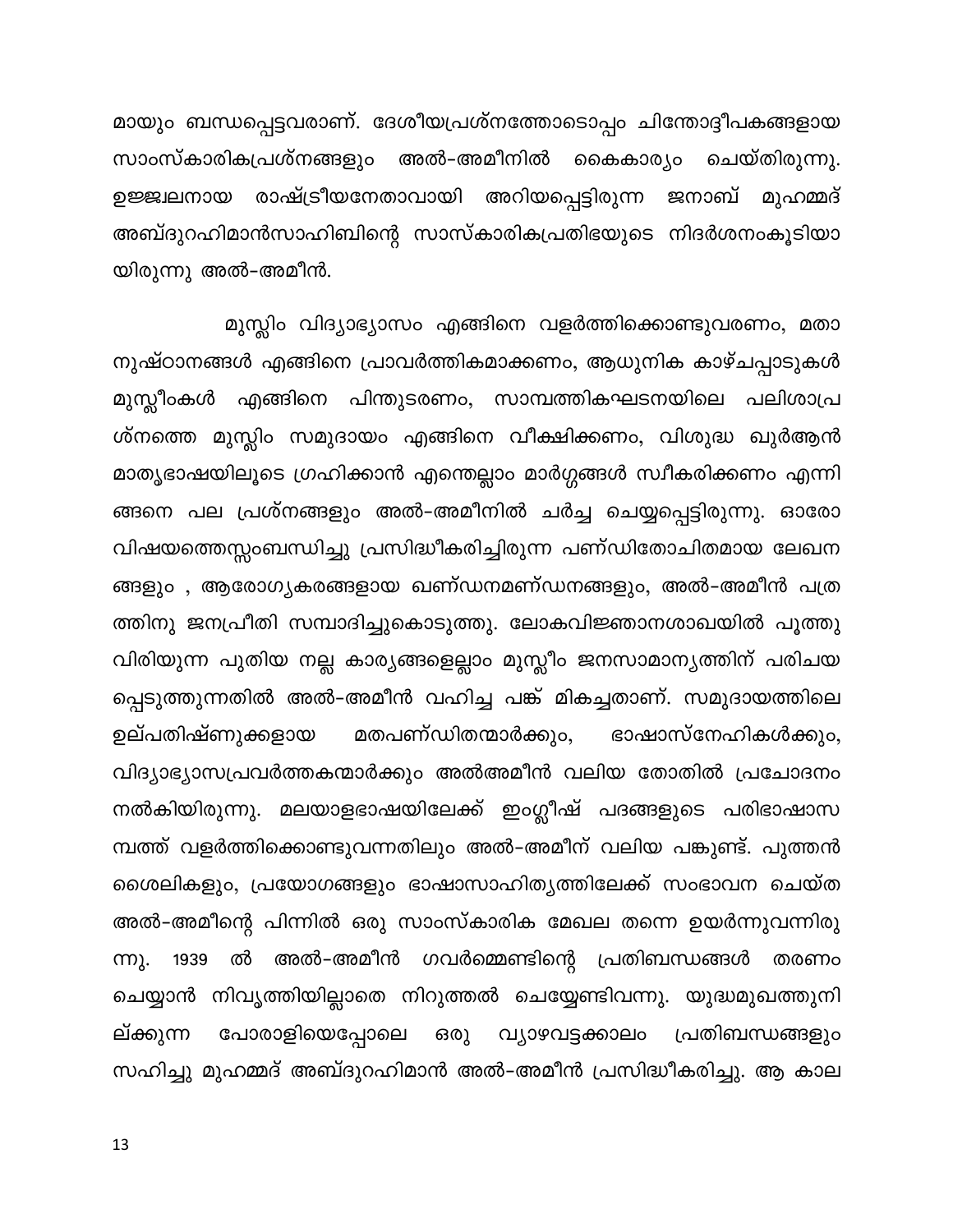അലങ്കരിച്ചിരുന്ന മുഖപ്രസംഗങ്ങളെല്ലാം ങ്ങളിൽ അൽ–അമീനെ കേരള ത്തിലെ ദേശീയസമരത്തിനു വിലപ്പെട്ടതായിരുന്നു. അൽ–അമീനിലൂടെ മുഹ മ്മദ് അബ്ദുറഹിമാൻ സാഹിബ് എന്ന ധീരോദാത്തനായ രാഷ്ട്രീയനേതാവി നെയും, അതിനതീതമായി സ്നേഹവായ്പോടെ പുഞ്ചിരിച്ചുനില്ക്കുന്ന മനു ഷ്യസ്നേഹിയായ സാംസ്കാരിക നായകനേയും നമുക്കു കാണാൻ കഴിയും. വാൾട്ടയറെപ്പോലെ ധീരനും, ബർക്കിനെപ്പോലെ സാംസ്കാരികപ്രതാപവാനു മായ മുഹമ്മദ് അബ്ദുറഹിമാൻ സാഹിബ് നടന്നുപോയ കാലൊച്ചകൾ എന്നും തലമുറകൾക്കാവേശം നൽകും. വീരനായ ആ മഹോന്നതന്റെ ജൈത്രയാത്ര ഒരു കവി വരച്ചുകാട്ടുന്നതിങ്ങനെയാണ് :

''കന്നിവെളളക്കാറുപോലെ

കേരളത്തിൽ നീളെ

കതിർ ചൊരിഞ്ഞ ജൈത്രയാത്ര

ഞങ്ങളോർപ്പു കാലേ

മുററുമഴീക്കോടുനിന്നു മുക്ക

മെത്തുവോളം

മുക്തമാം നിൻ ജൈത്രയാത്ര

ഞങ്ങളോർപ്പു കാലേ

പാടിടട്ടെ സുസ്വതന്ത്ര

കണ്ഠമുയർത്തെങ്ങൾ

പാടലമാം നിന്റെ കീർത്തി

തലമുറകൾക്കായി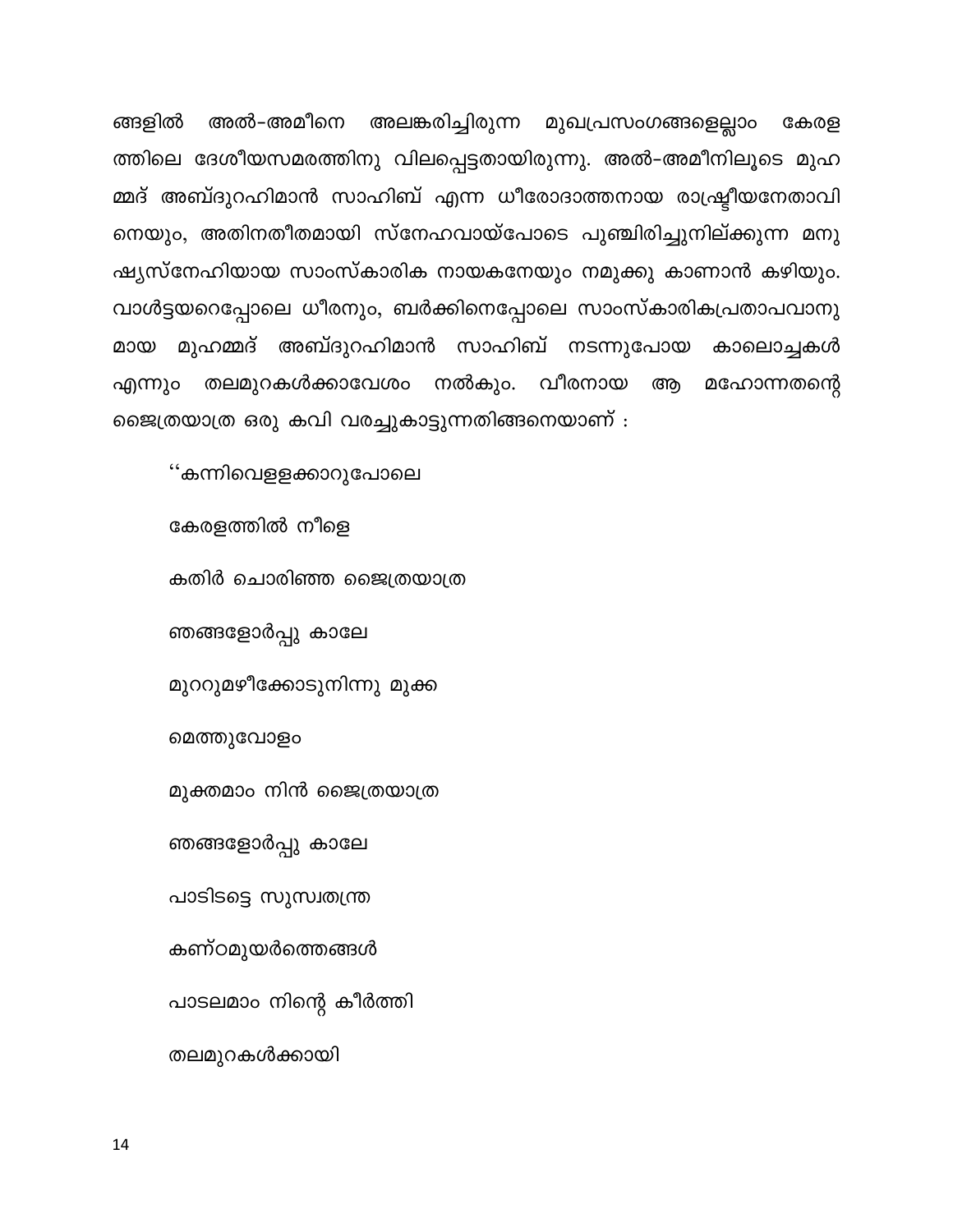എങ്കിലെന്തീ ഹർഷബിന്ദു

തങ്കമോനിൻ കാതിൽ

മംഗളാത്മാവേ മുഹമ്മ

ദബ്ദുറഹിമാനേ.''

മഹാനായ നേതാവേ അങ്ങയുടെ ധീരമായ ശബ്ദം നിലച്ചു. പക്ഷേ അങ്ങു യർത്തിക്കാണിച്ച സത്യനിഷ്ഠമായ ജീവിതത്തിന്റെ ദീപയഷ്ടി തലമുറകളി ലേക്ക് വെളിച്ചം പകർന്നുകൊണ്ടിരിക്കും.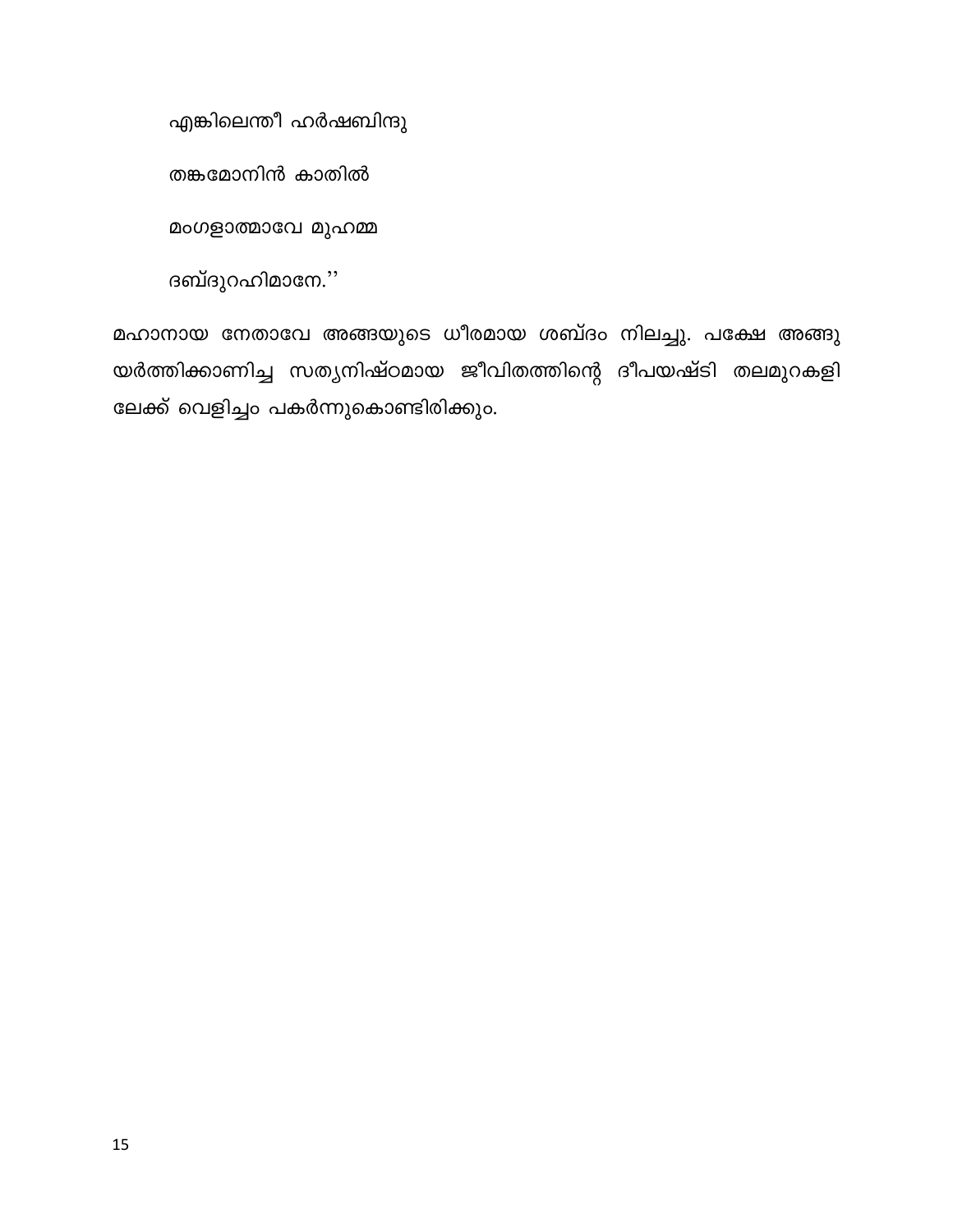#### വിശുദ്ധിയുടെ കവിത

**മ**തവും ചരിത്രവും നമ്മുടെ ഭാഷാകവിതയിൽ ആവിഷ്കരിച്ചിട്ടു

<span id="page-16-0"></span>ളള പണ്ഡിതതലമുറകളിൽ പ്രാമാണികസ്ഥാനമാണ് കൊടുങ്ങല്ലൂർ കുഞ്ഞി ക്കുട്ടൻ തമ്പുരാനുളളത്. കേരളചരിത്രം പദ്യത്തിൽ പകർത്തിയ പ്രതിഭാധന നാണ് തമ്പുരാൻ. അതുപോലെ മതസന്ദേശം പ്രചരിപ്പിക്കുന്നതിന് കേരളത്തി ലെത്തിയ ക്രൈസ്തവ അപ്പോസ്തലനായ മാർത്തോമ്മായുടെ വരവും ദിവ്യ പ്രബോധനവും കവിതയിൽ അവതരിപ്പിച്ച മഹതിയാണ് സിസ്റ്റർ മേരി ബനീ ഞ്ജ.

"സമർത്ഥനായ സീസറും പ്രസിദ്ധനായ ഹോമറും

സമത്വമററ സോളമൻ തുടങ്ങിയുളള വിജ്ഞരും

അമർന്നുപോയി, കാലചക്ര വിഭ്രമത്തിലെങ്കിലീ-

നമുക്കു പിന്നെയെന്തുശങ്ക മാററമൊന്നുമില്ലിതിൽ !"

പ്രാപഞ്ചികജീവിതത്തിന്റെ ക്ഷണഭംഗുരതയും മൃത്യുവിന്റെ അപ്രതിഹതമായ നിയമവും കാവ്യസുന്ദരമായി ചിത്രണം ചെയ്യുന്ന ഈ വരി കൾക്ക് പിന്നിൽ തുടിക്കുന്ന ഹൃദയം, ആത്മീയപവിത്രതകൊണ്ട് അനുഗ്രഹീ തമായ ഒരു കവയിത്രിയുടേതാണെന്ന് മനസ്സിലാക്കാൻ പ്രയാസമില്ല. കേരളീ യരുടെ അധരങ്ങളിൽ ഇന്നും ആ ഈരടികൾ തങ്ങിനില്ക്കുന്നു. ആത്മീ യൌന്നത്യത്തെ ഹൃദ്യമായി ഗാനം ചെയ്യുന്ന കവിതാശകലങ്ങളാണ് സിസ്റ്റർ മേരി ബനീഞ്ജയെ മലയാളത്തിന്റെ കവയിത്രിയായി ഉയർത്തിയത്. ബാഹ്യ ജീവിതത്തിന്റെ ശബ്ദബഹുലമായ ലോകത്തിൽനിന്ന് വേർപെട്ട്, ഏകാന്ത പർണ്ണശാലയിൽ ഒതുങ്ങിക്കഴി ധ്യാനത്തിന്റെയും ഈശ്വരചിന്തയുടെയും ഞ്ഞുകൂടിയപ്പോഴും, ജന്മസിദ്ധമായി തനിക്കുലഭിച്ച ധന്യമായ സർഗ്ഗശക്തിയു ടെനേരെ മുഖംതിരിക്കാൻ ആ അനുഗ്രഹീതയ്ക്ക് കഴിഞ്ഞില്ല. ആദ്ധ്യാത്മിക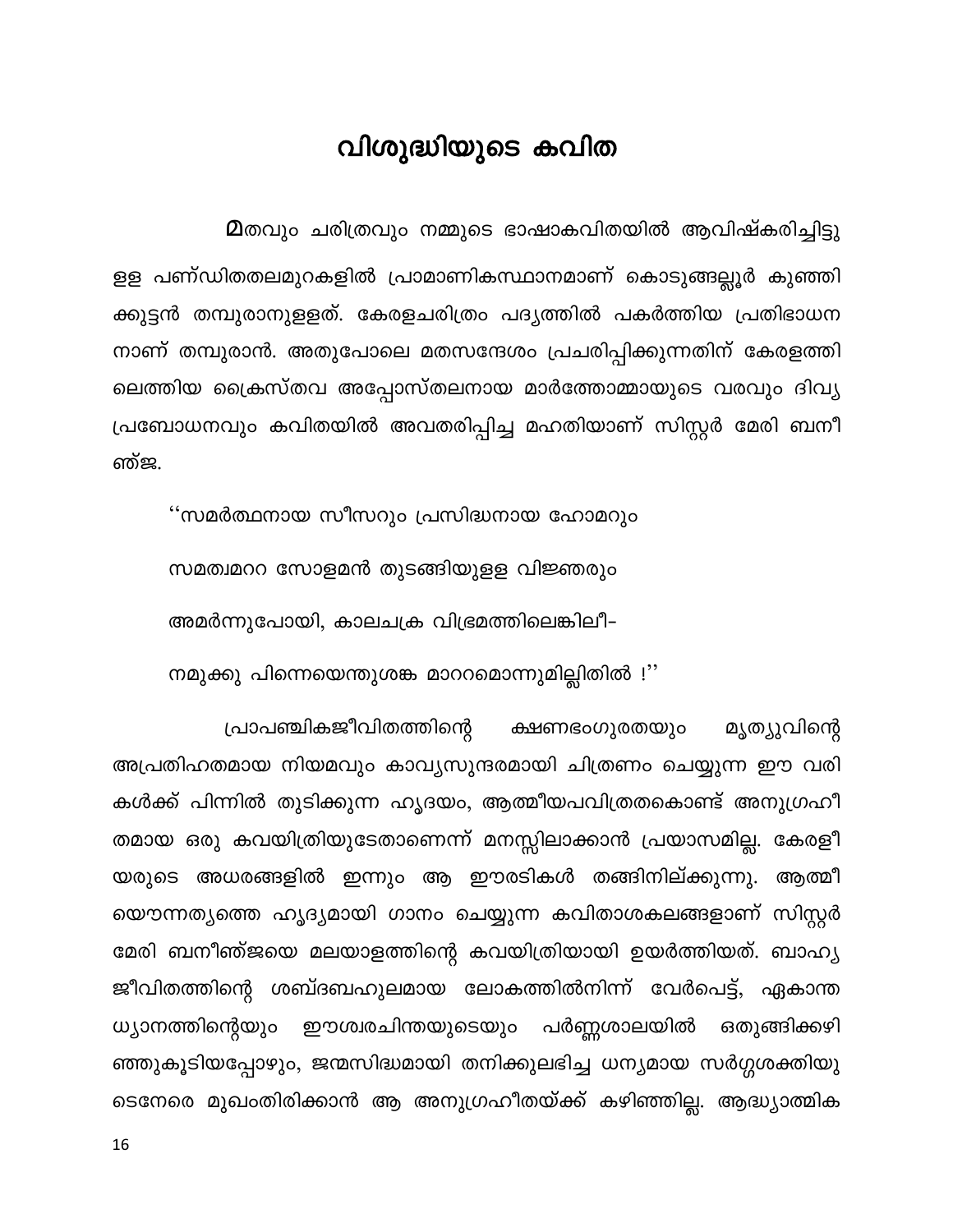ചിന്തയേയും കാവ്യസിദ്ധിയേയും കൂട്ടിയിണക്കി, ഇപ്പോഴും മഹത്തരമായ കലാസൃഷ്ടികൾക്കു രൂപം നൽകിക്കൊണ്ടിരിക്കുന്ന, സപ്തതി പിന്നിട്ടിരി ക്കുന്ന സിസ്റ്റർ മേരി ബനീഞ്ജ പവിത്രതയുടെ കവയിത്രിയത്രേ.

മലയാള കാവ്യമേഖലയിൽ കഴിഞ്ഞ തലമുറക്കാരിൽ ഹൃദ്യമായ വികാരബന്ധം സൃഷ്ടിച്ചിട്ടുളള ഈ കാവൃകാരി വിചാരസുന്ദരമായ ഒരു ശൈലികൊണ്ട് അനുഗ്രഹിക്കപ്പെട്ടിരിക്കുന്നു. ക്രൈസ്തവയുവതികൾ സാഹി ത്യരംഗത്തു പദമൂന്നാൻ മടിച്ചുനിന്നിരുന്ന ഒരു കാലത്തു കവിതകളിലൂടെ പ്രശസ്തിനേടാൻ കഴിഞ്ഞ ''മേരി ജോൺ തോട്ടം'' ഏതാണ്ട് 44 വർഷം മുൻപ് സന്യാസിനീവേഷമണിഞ്ഞപ്പോൾ, മലയാളത്തിനു പ്രതിഭാസമ്പന്ന യായ ഒരു കവയിത്രിയെ നഷ്ടപ്പെട്ടുവെന്ന് സാഹിത്യപ്രേമികൾ വേപഥുപൂ ണ്ടു. എന്നാൽ, ആദ്ധ്യാത്മികജീവിതം തന്റെ ലക്ഷ്യവും കാവ്യസാധന അതി ലേക്കുളള പാതയുമായി കരുതിയ ആ മഹതി കവിതാരചന ഉപേക്ഷിച്ചില്ല.

സിസ്റ്റർ മേരി ബനീഞ്ജയുടെ ''കവിതാരാമം'' ആസ്വാദ്യമധുര മായ സാത്വികചിന്തയുടെ ഒരു നിറഞ്ഞ ചഷകമാണ്. സാഹിത്യസൗകുമാര്യം ആസ്വദിക്കാൻ കഴിയുന്ന സഹൃദയർക്കു മാത്രമേ കവിതാരാമം ഉൾക്കൊള ളാൻ സാധിയ്ക്കുവെങ്കിലും, മലയാളഭാഷയിലെ ഏററവും പ്രചാരംനേടിയെ ടുത്ത രമണനേക്കാൾ കവിതാരാമം വിററഴിഞ്ഞുവെന്നത് കവയിത്രിക്കുളള ഒരംഗീകാരമായി പരിഗണിക്കണം. ആത്മസംപുഷ്ടമായ കവിതയുടെ ചേത നാപ്രകാശം എപ്പോഴും സരളതയിലാണ് ബന്ധപ്പെട്ടിട്ടുളളതെങ്കിൽ, ആ പാത യിൽ സഞ്ചരിച്ച സിസ്റ്റർ മേരി ബനീഞ്ജ ആ രംഗത്തു വിജയിക്കുകതന്നെ ചെയ്തു. കാവ്യമേള, ചെറുപുഷ്പത്തിന്റെ ബാല്യകാലസ്മരണകൾ, ആത്മാ വിന്റെ സ്നേഹിത, വിധിദൈവം, ആദ്ധ്യാത്മികഗീത, ഭാരതമഹാലക്ഷ്മി തുട ങ്ങിയ കാവ്യഗ്രന്ഥങ്ങളും അവയോടൊപ്പം പ്രചാരം ലഭിച്ച ഒററക്കവിതകളും അവർ രചിച്ചിട്ടുണ്ട്. ആത്മസംയമത്തിന്റെ സാത്വികപ്രകാശം, ആത്മീയവികാ രങ്ങളുടെ ഉൽകൃഷ്ടത, ഇവയെല്ലാം സിസ്റ്റർ മേരി ബനീഞ്ജയുടെ കാവ്യരച നാസൗകുമാര്യത്തെ ഗുണപുഷ്ക്കലമാക്കുന്നു. ആദ്ധ്യാത്മികപ്രഭാവം തിക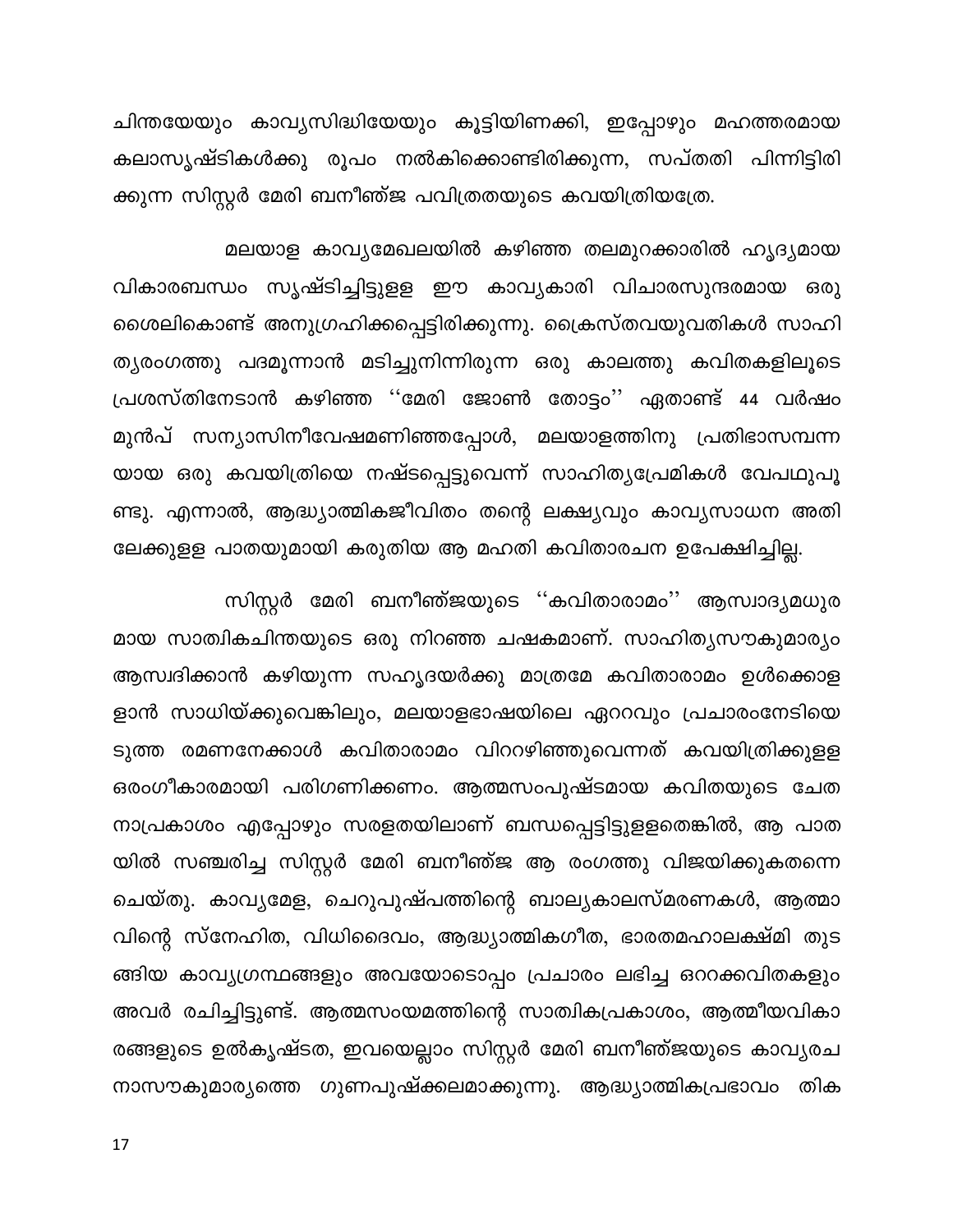ഞ്ഞുനിൽക്കുന്ന അനന്തവിസ്തൃതമായ ഈ ലോകത്തേക്കു കടന്നുവന്ന ഈ കന്യാസ്ത്രീ തന്റെ ജീവിതവികാരങ്ങളിലിഴുകിച്ചേർന്ന കാവ്യഭാവം കൈവെടി ഞ്ഞില്ല. ഒരു അദ്ധ്യാപികയായി സേവനത്തിന്റെ ആരംഭം കുറിച്ച് ആത്മീയവി ദ്യാഭ്യാസത്തിന് അനുഗുണമായവിധം അതിനെ പൂർണ്ണതയിലെത്തിച്ച സിസ്റ്റർ മേരി ബനീഞ്ജ മലയാളഭാഷയിലെ ഉൽകൃഷ്ടഭാവനയുടെ ഉടമകളിലൊരാ വർഷങ്ങൾക്കുമുൻപ് പൂർണ്ണമായും കന്യാസ്ത്രീ വേഷം ധരിച്ച ളാണ്. ബനീഞ്ജ കന്യാസ്ത്രീമഠത്തിലെ ഭൗതികേതരലോകത്തുനിന്നുകൊണ്ട് വിസ്തൃതമായ പ്രപഞ്ചത്തെ തന്റെ കൽപ്പനാവൈഭവത്തിലൂടെ കവിതയി ലേക്കു പകർത്തി, ആ കവയിത്രിയുടെ ദീർഘകാലയജ്ഞത്തിലെ ഉന്നതഫല മെന്നോണം പ്രസിദ്ധീകരിച്ചിട്ടുളള ''മാർത്തോമ്മാവിജയം'' സ്വന്തം കാവ്യര ത്നങ്ങളുടെ കിരീടത്തിൽ ശാശ്വതഭാവമുൾക്കൊളളുന്ന മറെറാരു മുദ്രകൂടി യാണ് ചാർത്തിയിട്ടുളളത്. <sup>ാ</sup>നായികയും ശൃംഗാരവർണ്ണനകളുമില്ലാത്ത കാവ്യം'' എന്നു ഗ്രന്ഥകർത്രിതന്നെ വിശേഷിപ്പിക്കുന്ന ഈ കാവ്യം നൂററാ ണ്ടുകളെ ബന്ധിപ്പിക്കുന്ന ജനവർഗ്ഗങ്ങളുടെയും പ്രസ്ഥാനങ്ങളുടെയും നേതാ വായിരുന്ന, അപ്പോസ്തലപ്രശസ്തനായ, ഒരു മഹാന്റെ ജൈത്രയാത്രയുടെ ചരിത്രംകൂടിയാണ്. ഇതിഹാസത്തിന്റെ മൂടൽമഞ്ഞിൽ വിലയംകൊളളുന്ന ക്രിസ്ത്വബ്ദാരംഭകാലത്തെ കേരളത്തിലേയ്ക്ക് ആസ്വാദകരെ സ്വാഗതം ഇതിലെ പശ്ചാത്തലം. യേശുക്രിസ്തുവിന്റെ ചെയ്യുന്നതാണ് മഹത്തായ സന്ദേശവും വഹിച്ച്, ഭൂമിയുടെ അതിർത്തികൾ വരെ സഞ്ചരിക്കുവാൻ പ്രതി ജ്ഞയെടുത്ത മാർത്തോമ്മ കേരളത്തിലെത്തിയതിന്റെ മഹോന്നതനായ മികച്ച ചിത്രങ്ങളാണ് ഈ കവിതയ്ക്കു ജീവൻ നൽകിയിട്ടുളളത്. കൊടുങ്ങ ല്ലൂർ കുഞ്ഞിക്കുട്ടൻ തമ്പുരാന്റെ ''കേരളചരിത്ര''കാവ്യവും വളരെ പ്രശസ്തി യാർജ്ജിച്ച ഒന്നാണല്ലോ. അതിനുശേഷം ഈ സരണിയിൽ എടുത്തുദ്ധരിക്കാ വുന്ന ഒരു കൃതി മാർത്തോമ്മാവിജയമാണ്.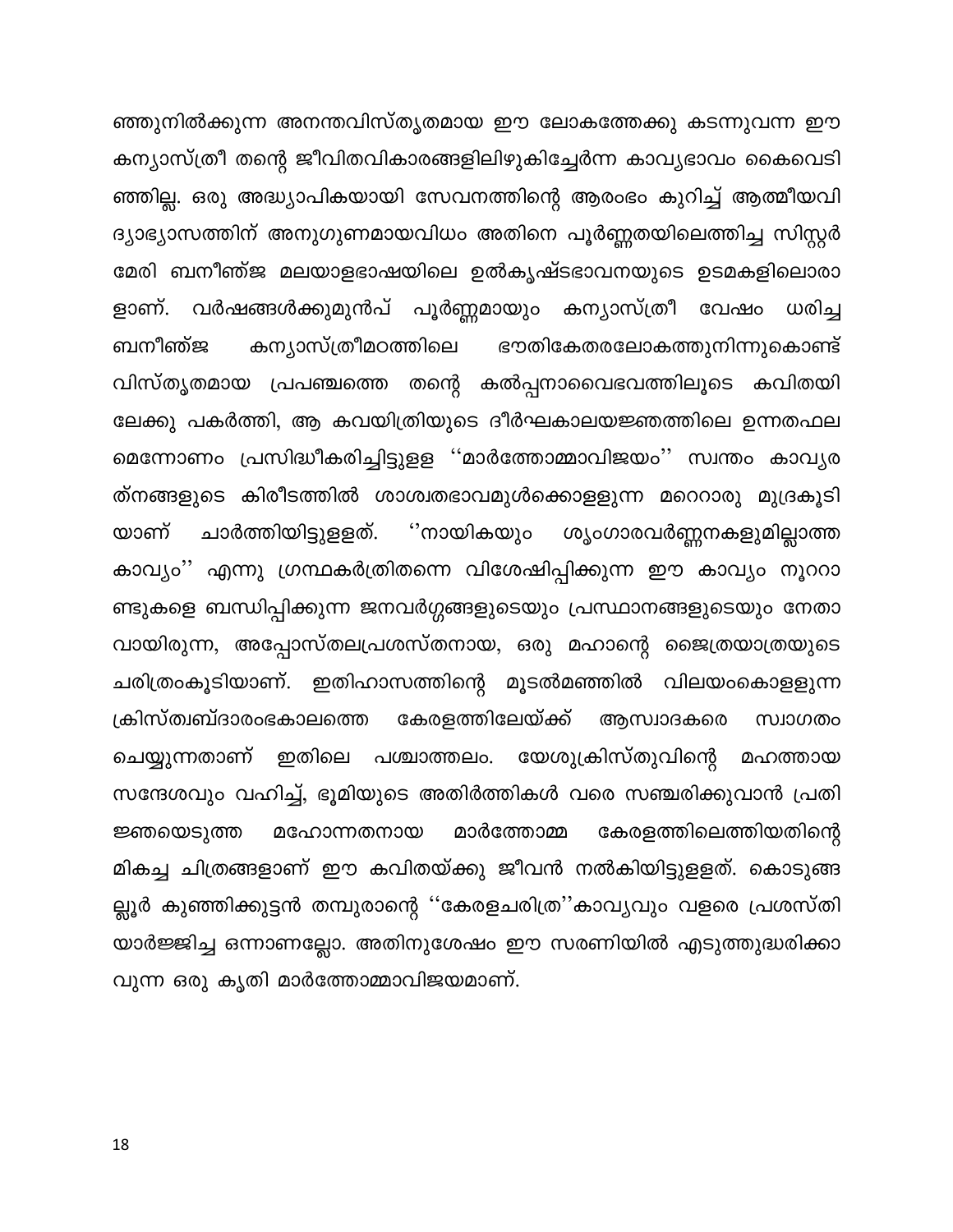ചരിത്രസംഭവം കവിതാരസത്തോടെ അവതരിപ്പിക്കുന്നതിലുളള ഹൃദ്യമായ ഒഴുക്ക് ഈ മഹാകാവ്യത്തിന്റെ പ്രത്യേകതയാണ്. ഒന്നാം സർഗ്ഗ ത്തിലെ രണ്ടും മൂന്നും ശ്ലോകങ്ങൾ തന്നെ നോക്കുക :

''കൊണ്ടാടിടേണ്ട കവിമുഖ്യർ, തപോധനൻമാർ പണ്ടേ പവിത്രത വളർത്തിയിരുന്ന നാട്ടിൽ രണ്ടായിരം സമകൾ മുമ്പിഹ ഭാരതത്തി– ലുണ്ടായിരുന്നൊരു വിദേശിമഹർഷിമുഖ്യൻ മാർത്തോമ്മയെന്ന പരിപാവനനാമധേയ– മത്യന്ത ഭക്തിജനകം, ജനതയ്ക്കുശേഷം മുത്തശ്ശിമാർ ചെറുകിടാങ്ങളോടോതിടുന്നു മുത്തപ്പനെന്ന്, ചരിതങ്ങളുച്ചരിച്ചീടുമ്പോൾ..''

പ്രാചീനങ്ങളായ ആചാരങ്ങളേയും മററും ഇതിൽ ഹൃദ്യമായി വിവരിക്കുന്നു. മാർത്തോമ്മ കൊടുങ്ങല്ലൂർ വന്നിറങ്ങുന്നതും രാജാവിനെ കാണിക്കുന്നതും മററും തിരശ്ശീലയിലെന്നോണം മനോഹരമായി മുഖം പകർത്തിവെയ്ക്കുന്നതിൽ കവയിത്രി കൈവരിച്ചിട്ടുളള വിളമ്പുസദ്യ ആസ്വാ വർണ്ണിക്കുന്നതു പുരാതനകേരളത്തിലെ ഭക്ഷണരീതിയെ ദൃകരമാണ്. നോക്കുക:

തുമ്പപ്രസൂനമടികൂപ്പിടു മോദനം, നൽ– സാമ്പാറ്, വെണ്ണ, ദധി, പപ്പടവും പരിപ്പും അൻപുററകാള, നവിയിൽ, തരുമോലനേറെ-വമ്പത്വമാർന്ന പ്രഥമൻ പുകളാർന്ന വൽസൻ''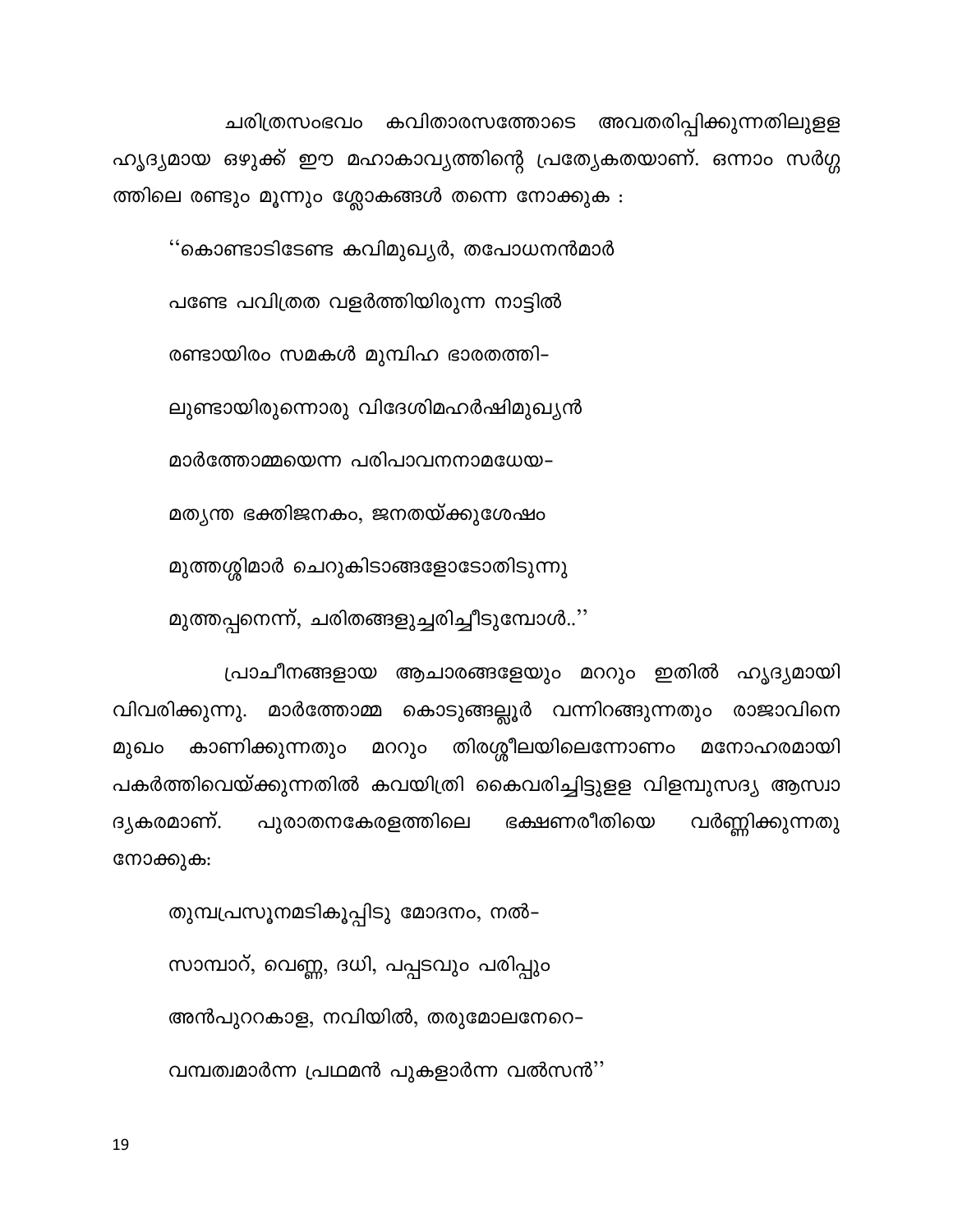കുഞ്ചൻ നമ്പ്യാരെ അനുസ്മരിപ്പിക്കുന്ന ഒരു കാവ്യശൈലിയാണ് നാമി വിടെ കണ്ടെത്തുന്നത്.

മാർത്തോമ്മാ സഞ്ചരിച്ച മാർഗ്ഗങ്ങളും അനുഭവിച്ച ദുരിതങ്ങളും വർണ്ണി തമായിട്ടുളളത് കവിതയുടെ ഉൽക്കർഷത്തിന് നിറഞ്ഞ ഗാംഭീര്യം കൂട്ടിയിട്ടു ണ്ട്. മാധുര്യമേറിയ മണിപ്രവാളകാലഘട്ടത്തിലേക്ക് അത്യാധുനിക കവിത യുടെ അതിപ്രസരത്തിൽനിന്ന് സഞ്ചരിക്കുമ്പോഴുളള ആസ്വാദ്യത സവിശേഷ മാണ്!

മതസന്ദേശമാണ് 'മാർത്തോമ്മാവിജയ'ത്തിന്റെ ഉളളടക്കം എന്ന തുകൊണ്ട് മുൻവിധിയോടെ അതവഗണിക്കുവാൻ ആരെങ്കിലും തയ്യാറാവുക യാണെങ്കിൽ അതു തികച്ചും നീതീകരണമർഹിക്കുന്നതാവുകയില്ല. വേദാന്ത പ്രചരണവും, അതുൾക്കൊളളുന്ന വലിയ വൃത്തങ്ങളും അംഗീകാരം നേടുന്ന ഈ ഘട്ടത്തിൽ മാർത്തോമ്മാ വിജയം ഒരു സഹൃദയനും അവഗണിക്കാൻ യേശുക്രിസ്തുവിന്റെ സാദ്ധ്യമല്ല. മഹോന്നതസന്ദേശം ജീവിതത്തിൽ പകർത്തി അർപ്പണബുദ്ധിയോടുകൂടി വിശുദ്ധസരണിയിലൂടെ സഞ്ചരിക്കുന്ന ഭക്തയായ കവയിത്രി ലക്ഷ്യവും മാർഗ്ഗവും താൻ ഉൾക്കൊളളുന്ന സന്ദേശം പോലെ ശുദ്ധമായിരിക്കണമെന്നു വിശ്വസിക്കുന്നു. ഇതിഹാസത്തിന്റെ മണ്ഡ ലത്തിൽ നിന്ന് ഒപ്പിയെടുത്ത സർഗ്ഗസിദ്ധമായ വിചാരഭാവങ്ങളാണ് ഈ കവി തയുടെ ആത്മാവിൽ ത്രസിക്കുന്നത്. ഛന്ദസ്സിനും ചമൽക്കാരത്തിനുമപ്പുറം നശ്വരമായ പ്രാപഞ്ചികജീവിതത്തെ അനശ്വരവികാരത്തിന്റെ ഹൃദയസംഗീത മാക്കി മാററുന്നതിൽ കവയിത്രി അനല്പമായ കരവിരുത് കാണിച്ചിട്ടുണ്ട്.

ടി.എസ്.എലിയട്ട്ചൂണ്ടിക്കാണിക്കുന്നതോപോലെ,''കവിതയുടെ

അസ്തിത്വം കവിയുടെയും അനുവാചകരുടെയും ഇടയിലൊരിടത്താണ്''. ഈ ശക്തികേന്ദ്രത്തെക്കുറിച്ചുളള അപഗ്രഥനം, നല്ല കവിതയുടെ ആസ്വാദനമ ണ്ഡലത്തെ വികസിപ്പിക്കും. ഈ മാനദണ്ഡം മേരി ബനീഞ്ജയുടെ കവിത അർത്ഥത്തിലും സന്ദേശത്തിലും പുലർത്തുന്നു. കാവ്യവിമർശകന്മാർ ഒരു പക്ഷെ, ഈ മാറിയ കാലത്തു എന്തിനാണ് മണിപ്രവാളത്തിൽ എഴുതിയ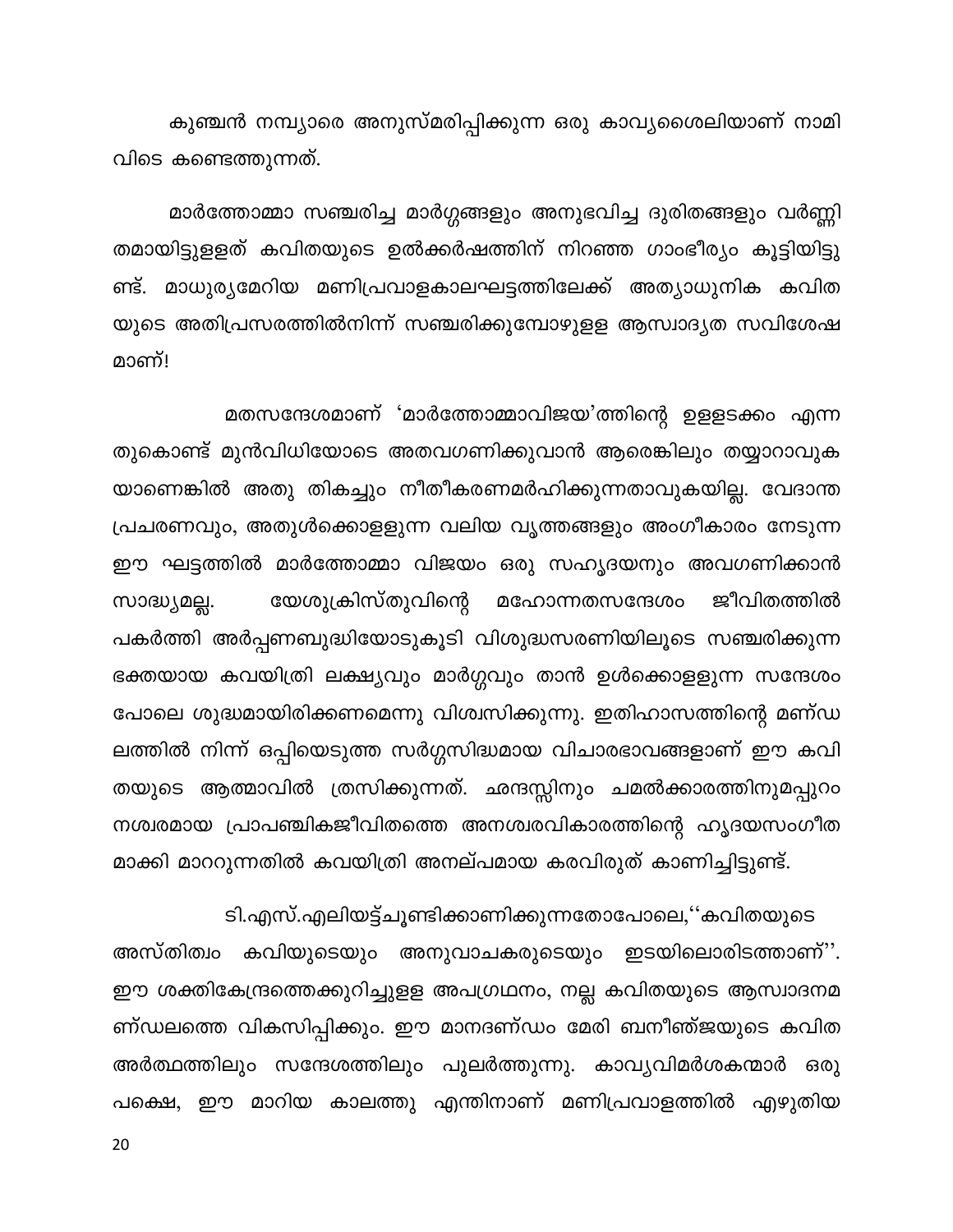തെന്ന് ചോദിച്ചേക്കാം. മണിപ്രവാളത്തിലായാലും ധന്യമായ കാവ്യചഷകം, അതു നിറയ്ക്കുന്നവരുടെ കരവിരുതനുസരിച്ചമേന്മയായിരിക്കും വഹിക്കുന്ന ത്. ''മാർത്തോമ്മാവിജയം'' മണിപ്രവാളരീതിയവലംബിച്ചതുകൊണ്ട് അതിന്റെ ഈടുകൂടിയിരിക്കുകയാണ്.

മാർത്തോമ്മായുടെ കാലഘട്ടത്തെ സംബന്ധിച്ച് അഭിപ്രായവൃത്യാസമു ളളവരുണ്ടാകാം. അതൊന്നും ഇവിടെ പ്രസക്തമല്ല. ഉന്നതമായ ഒരു സന്ദേശം കാലഘട്ടത്തിന്റെ ചരിത്രാംശത്തിലേക്ക് ഉൾക്കൊണ്ട ഒരാൾക്ക് ആ കട ക്കേണ്ട ആവശ്യമില്ല. ചരിത്രത്തിന്റെ സങ്കീർണ്ണപ്രശ്നങ്ങൾ ചരിത്രാന്വേഷി കൾക്ക് വിട്ടുകൊടുത്തുകൊണ്ട് ഒരു മഹാസംഭവത്തിന്റെ ശക്തമായ മാറെ റാലി ഉൾക്കൊളളാൻ സിസ്റ്റർ മേരി ബനീഞ്ജ തയ്യാറായി. ആ സന്ദേശം സഹൃദയർക്ക് പകർന്നുകൊടുക്കുന്നതിൽ കവയിത്രി തികച്ചും വിജയിച്ചിരി ക്കുന്നു. മലയാളഭാഷയിൽ ഇന്നോളം ഉണ്ടായിട്ടുളള കാവ്യസമ്പത്ത് വിലയി സന്മാർഗ്ഗസിദ്ധമായ വേദാന്തത്തെ സാമാന്യജീവിതത്തോട് രുത്തുമ്പോൾ സിസ്റ്റർ പ്രതിഭാശാലിനിയായ മേരി ബനീഞ്ജയെ ബന്ധപ്പെടുത്തിയ ആർക്കാണ് വിസ്മരിക്കാൻ സാധിക്കുക?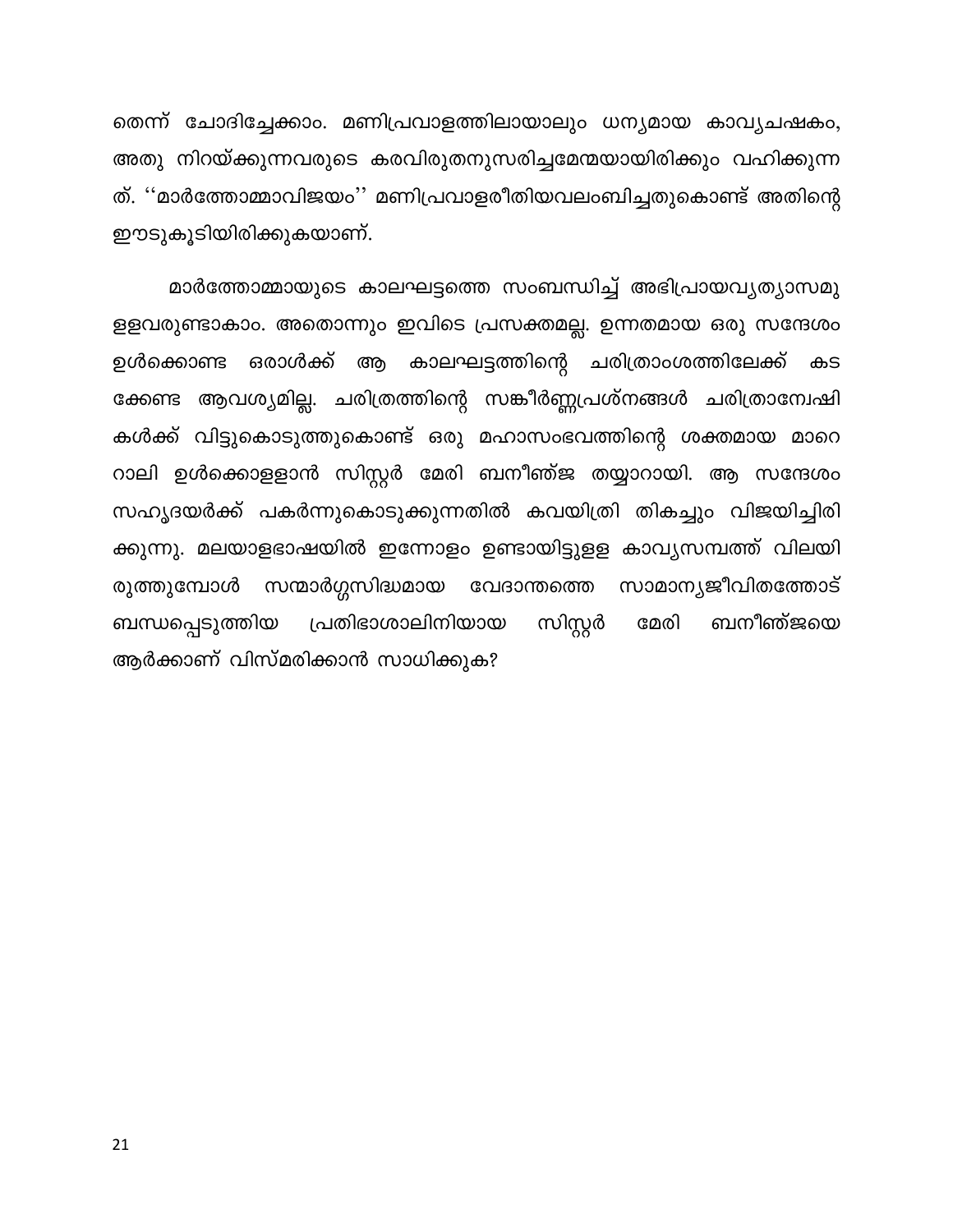#### <span id="page-22-0"></span>സാഹിത്യത്തറവാട്ടിലെ ഒരു വലിയ മനുഷ്യൻ

മലയാള സാഹിത്യത്തിലെ പ്രതിഭാസമ്പന്നമായ പഴയ തലമുറ യുടെ ഒരു വക്താവുകൂടി എ.ഡി.ഹരിശർമ്മയുടെ ചരമം കൊണ്ട് നഷ്ടപ്പെട്ടി രിക്കുന്നു. ഹരിശർമ്മ 76 വയസ്സ് പിന്നിട്ട പണ്ഡിതനായിരുന്നു. 1972 ആഗസ്റ്റ് 16–ാം തീയതി, അദ്ദേഹത്തിനേററവും ഇഷ്ടപ്പെട്ട സ്ഥാപനമായ സമസ്ത കേരള സാഹിത്യ പരിഷത്ത് പ്രസ്സിന്റെ പുനഃപ്രവർത്തനവേളയിൽ പങ്കെടു ത്തപ്പോൾ അദ്ദേഹത്തിന്റെ സുഹൃത്തുക്കളിൽ പലർക്കും മരണമിത്ര പെട്ടെന്ന തോന്നിയിരുന്നില്ല. കീഴ്പ്പെടുത്തുമെന്നു സമസ്ത കേരള ദേഹത്തെ സാഹിത്യ പരിഷത്തിന്റെ പഴയ തറവാട്ടുകാരണവരായ ഹരിശർമ്മമാസ്റ്റർ കേരളത്തിലെ പിന്നോക്കസമുദായമായ ഗൗഡസാരസ്വത വിഭാഗത്തിലാണ് ജനിച്ചത്. മലയാള ഭാഷയുടെ മേധാവിത്വം മററു ചിലർ കയ്യടക്കിയിരുന്ന ഘട്ട ത്തിൽ സ്വന്തം പടവുകൾ സ്വയം നിർമ്മിച്ച് ആ അണിയിലേക്കു കയറിച്ചെന്ന സ്ഥിരോത്സാഹിയാണ് ഹരിശർമ്മ. കേരള ഹിസ്റ്ററി അസോസിയേഷന്റെ സിൽവർ ജൂബിലിയോടനുബന്ധിച്ച് കൊച്ചിയിൽ സി.എച്ച്.മുഹമ്മദുകോയ ഉൽഘാടനം ചെയ്ത ഓറിയന്റൽ റിസർച്ച് ഇൻസ്റ്റിറ്റ്യൂട്ട് സമ്മേളനത്തിൽ സാഹിത്യയജ്ഞത്തിന്നുളള അംഗീകരണമെന്ന ശർമ്മയ്ക്ക് നിലയ്ക്ക് പൊന്നാട ചാർത്തിയപ്പോൾ അദ്ദേഹം കൃതജ്ഞതാപൂർവ്വം 'വികാരനിർഭരം' വാക്കുകളിതാണ്: ''എന്റെ സാഹിത്യയജ്ഞത്തിന്ന് ലഭിച്ച പറഞ്ഞ றற വലിയ ബഹുമതി മഹാപണ്ഡിതന്മാരുടെ ഒരു സദസ്സിൽവെച്ച് ഒരു മഹാശ യന്റെ കയ്യിൽനിന്നാണെന്നത് ഒരു വലിയ ഭാഗ്യമായി ഞാൻ കരുതുന്നു.''

മലയാളസാഹിത്യത്തിന്ന് അനർഘങ്ങളായ സമ്പത്തുകൾ സംഭാ വന ചെയ്ത അപൂർവ്വംചില പ്രതിഭാശാലികളിൽ ഒരാളാണ് എ.ഡി. ഹരി ശർമ്മ. സാഹിത്യസേവനം നിർബന്ധിത സാമൂഹ്യവ്രതമാണെന്ന് വിശ്വസി ക്കുന്ന ശർമ്മ പ്രത്യക്ഷത്തിൽ ഒരു ദന്തഗോപുരവാസിയാണെന്ന് തോന്നിയേ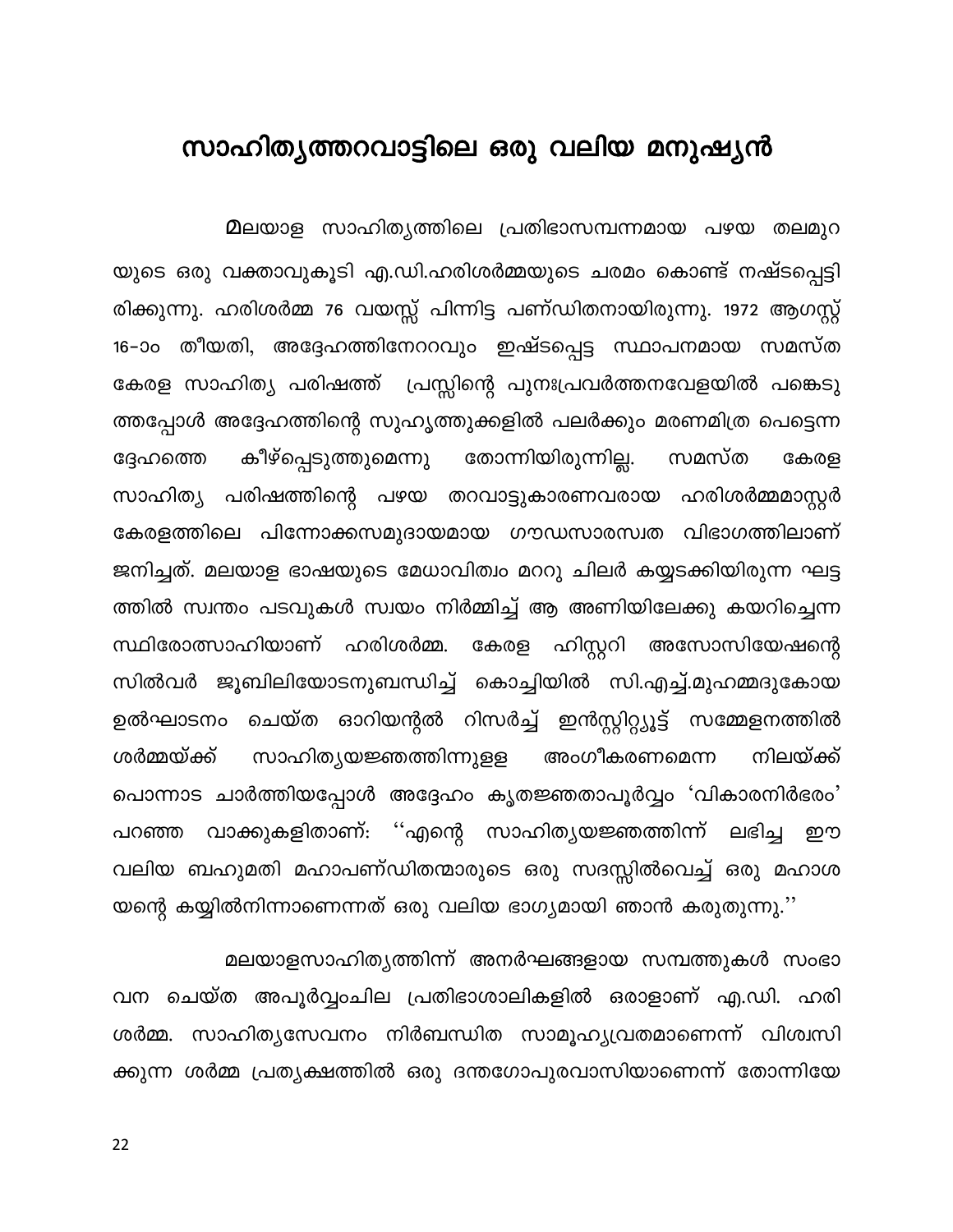ക്കാം. കഴിഞ്ഞ തലമുറയുടെ ഹൃദയവ്യാപാരങ്ങൾ പുതിയ തലമുറക്ക് തേച്ചു മിനുക്കിക്കാണിച്ച് കൊടുക്കുന്നതിൽ ഏകതാനതയും കൂലങ്കഷമായ അന്വേ ഷണതൃഷ്ണയും ശർമ്മ പ്രകടമാക്കിയിട്ടുണ്ട്. വികാരത്തിന്റെയടിമയാകുന്ന തിന്ന് ഭയപ്പെടുന്ന ശർമ്മ വിചാരത്തിന്റെ കാവൽക്കാരനാവാൻ എപ്പോഴും താല്പര്യം കാണിച്ചിരുന്നു. ലളിതജീവിതവും ഉന്നതചിന്തയുമാണ് ശർമ്മ ഘട്ടങ്ങളിലും സാഹിത്യത്തിലെ സംഘട്ടനങ്ങ യുടെ പ്രത്യേകത. പല ളിൽനിന്ന് അദ്ദേഹം ഒഴിഞ്ഞുമാറി നിന്നിട്ടുണ്ട്. നിരന്തരം സാഹിത്യവുമായി വേഴ്ച പുലർത്തിയ ശർമ്മയ്ക്ക് അർഹമായ സ്ഥാനങ്ങൾ ലഭിച്ചില്ലെങ്കിൽ അതിന്നുകാരണം അദ്ദേഹത്തിന്റെ വിനയവും നിശബ്ദത നിറഞ്ഞ പ്രവർത്ത നവുമാണ്. ദൂരെനിന്ന് നോക്കുമ്പോൾ മാമലപോലെ കാണുന്ന സാഹിത്യവേ ദിയിലെ മഹാന്മാരെപ്പറ്റി ശർമ്മയ്ക്ക് വ്യക്തമായി അറിയാവുന്ന കാര്യങ്ങളു ണ്ടെങ്കിലും അതെല്ലാം തുറന്നുപറഞ്ഞ് ആരുടെയും ശത്രുത സമ്പാദിക്കു വാൻ അദ്ദേഹം ശ്രമിച്ചിട്ടില്ല. വലിയ അമർഷവും അസുഖവും ഉളവാക്കാത്ത ശർമ്മയുടെ വിമർശനം പോലെ തന്നെ ഏറെക്കുറെ ആ ജീവിതവും ചിട്ടപ്പെ ടുത്തിയിരുന്നുവെന്നു പറഞ്ഞാൽ അതിൽ തെല്ലും അതിശയോക്തിയില്ല.

ശുഭാപ്തിവിശ്വാസം മാത്രം മൂലധനമായിക്കരുതി സാഹിത്യത്തിന്റെ പണിപ്പുരയിലേക്ക് കടന്നുവന്ന ശർമ്മ സാഹിത്യനിർമ്മാണത്തെ സംബന്ധിച്ചി ടത്തോളം ധന്യനാണ്. തന്റെ പണിപ്പുരയിൽ നിർമ്മിക്കുന്ന മൊട്ടുസൂചി പോലും നിഷ്ക്കർഷമായ പരിശോധനയ്ക്ക് ശേഷമേ അദ്ദേഹം പുറത്തുവിടാ റുളളു. തന്റെ നിർമ്മാണത്തിൽ അററകുററങ്ങൾ ചൂണ്ടിക്കാട്ടിയാൽ അതു പുനഃപരിശോധിച്ചു കുററമററതാക്കിത്തീർക്കാൻ അദ്ദേഹം ശ്രദ്ധാലുവാണ്. തെററുകളിൽ കടിച്ചുതൂങ്ങി വാദിക്കുവാനോ തെററിനെ തെററുകൊണ്ടുതന്നെ നിലനിർത്താനോ അദ്ദേഹം ശാഠ്യം പിടിക്കാറില്ല. ഭാഷാസാഹിത്യത്തിലെ കണ്ണികളെ മഹാരഥന്മാർ ചവിട്ടിമെതിച്ച മണ്ണിന്നടിയിൽനിന്നു കാണാത്ത പൊക്കിയെടുക്കുന്നതിലാണ് ശർമ്മ ക്ഷമാശീലത്തോടെ വ്യാപരിച്ചിരുന്നത്. മൺമറഞ്ഞ സാഹിത്യപ്രശ്നങ്ങളേയും അവയ്ക്കു നേതൃത്വം കൊടുത്ത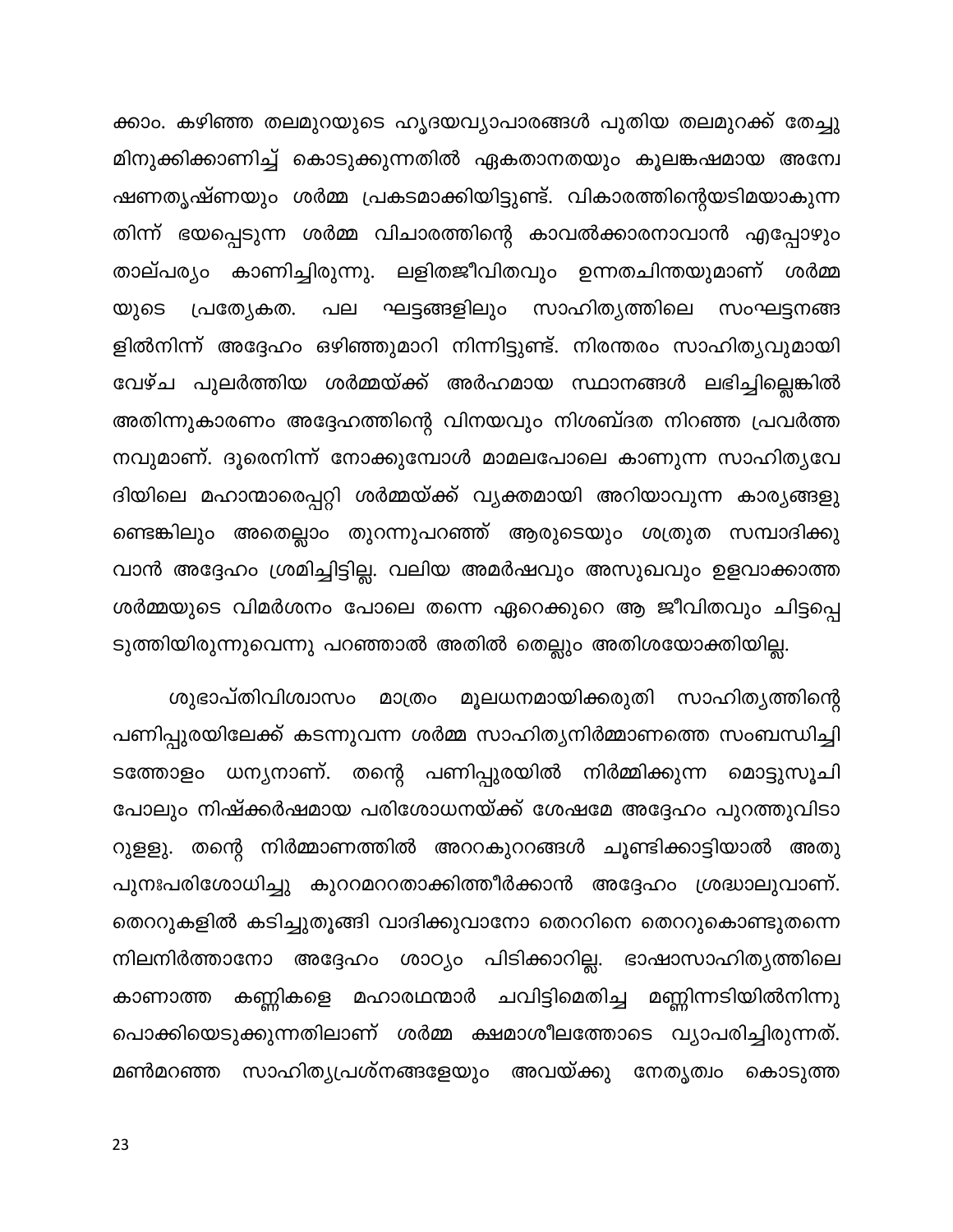വ്യക്തികളേയും പുറത്തു കൊണ്ടുവരുന്നതിൽ ശ്രദ്ധാലുവായ ശർമ്മ ഭൂതത്തെ ഭാവിയോട് കൂട്ടിയിണക്കുന്ന ഒരു കണ്ണിയായിരുന്നു. സംസ്കൃതഭാ ഷയുടെ ദുർഘടസങ്കേതങ്ങളിലായാലും മലയാളഭാഷയുടെ ലളിതവേദിയിലാ യാലും പ്രശ്നങ്ങൾ പഠനാർഹമായി തിട്ടപ്പെടുത്തുന്നതിലും അളന്നു അതിനെ അഭിമുഖീകരിക്കുന്നതിലും ശർമ്മ സമചിത്തത പാലിച്ചിരുന്നു. അയ ത്നലളിതമായ ഭാഷയിൽ പറയാനുളളവ നിരത്തിവെക്കുകയും സാഹിത്യ ത്തിലെ സങ്കല്പങ്ങൾക്കു തന്റെ ഭാവനക്കൊത്തവിധം വ്യാഖ്യാനം നൽകു കയും ചെയ്യുന്നതിലാണ് ശർമ്മ തന്റെ വ്യക്തിത്വം എടുത്തുകാണിച്ചത്. ശർമ്മ പ്രാസവാദങ്ങളുടെയും കാവ്യസദസ്സുകളുടെയും കാലഘട്ടങ്ങൾക്ക്, ഭാഷാ സാഹിത്യചരിത്രത്തിൽ നല്ല സ്ഥാനം നേടിക്കൊടുത്തിട്ടുണ്ട്. കൊടുങ്ങല്ലൂർ പുന്നശ്ശേരിയേയും, തമ്പുരാക്കന്മാരേയും, ആററൂരിനേയും, വടക്കുംകൂറി നെയും സർഗ്ഗാത്മകമായി സാഹിത്യത്തിലൂടെ പരിചയപ്പെടുത്താൻ പണ്ഡിത നായ ശർമ്മയ്ക്കു കഴിഞ്ഞിട്ടുണ്ട്. അവർ വെട്ടിത്തെളിയിച്ച പാതകളിലൂടെ ചൂട്ടും കത്തിച്ചു നടക്കുന്നതിലും അവരുടെ പാദസ്പർശനത്തിലൊളിഞ്ഞുകി സർഗ്ഗശക്തി കണ്ടറിയുന്നതിലും ഒരു ഗവേഷകന്റെ ടക്കുന്ന തികഞ്ഞ ആത്മാർത്ഥമായ അഭിനിവേശം ശർമ്മ വ്യക്തമാക്കിയിട്ടുണ്ട്. തന്റെ വന്ദ്യമാ താവിനോടുളള സ്നേഹം തന്നെയാണ് മലയാളഭാഷയോടും ശർമ്മക്കുളളത്. ഭാഷാസാഹിത്യത്തിലെ വിവിധ കൈവഴികളിലേക്ക്, വിജ്ഞാനനിധികൾ മുങ്ങിക്കിടക്കുന്ന ജലാശയത്തെ പകർന്നുകൊടുക്കുന്നതിൽ മാനസികോല്ലാ സമനുഭവിച്ച ത്യാഗിയാണദ്ദേഹം. പൊതുവേദിയിൽ ആർഭാടങ്ങളുടെ കിന്നരി ത്തലപ്പാവ് ചമഞ്ഞുവരാതിരുന്ന ശർമ്മ സാംസ്കാരികമായ ഒരു വിചാരധാര യുടെ ഉടമസ്ഥനാണ്. വസ്തുനിഷ്ഠമായി ചരിത്രപശ്ചാത്തലത്തിൽ കെട്ടിപ്പ ടുത്ത ശർമ്മയുടെ സാഹിത്യകൃതികൾക്കു ചമൽക്കാരപ്രാധാന്യം ഒരുപക്ഷെ കുറഞ്ഞിരിക്കാം. എന്നാൽ സാഹിത്യത്തിന്റെ ഒഴിച്ചുകൂടാത്ത ലാളിത്യഘട കത്തെ ഊർജ്ജ്വസ്വലമാക്കുന്ന അവതരണരീതി ശർമ്മയ്ക്കുണ്ടായിരുന്നു.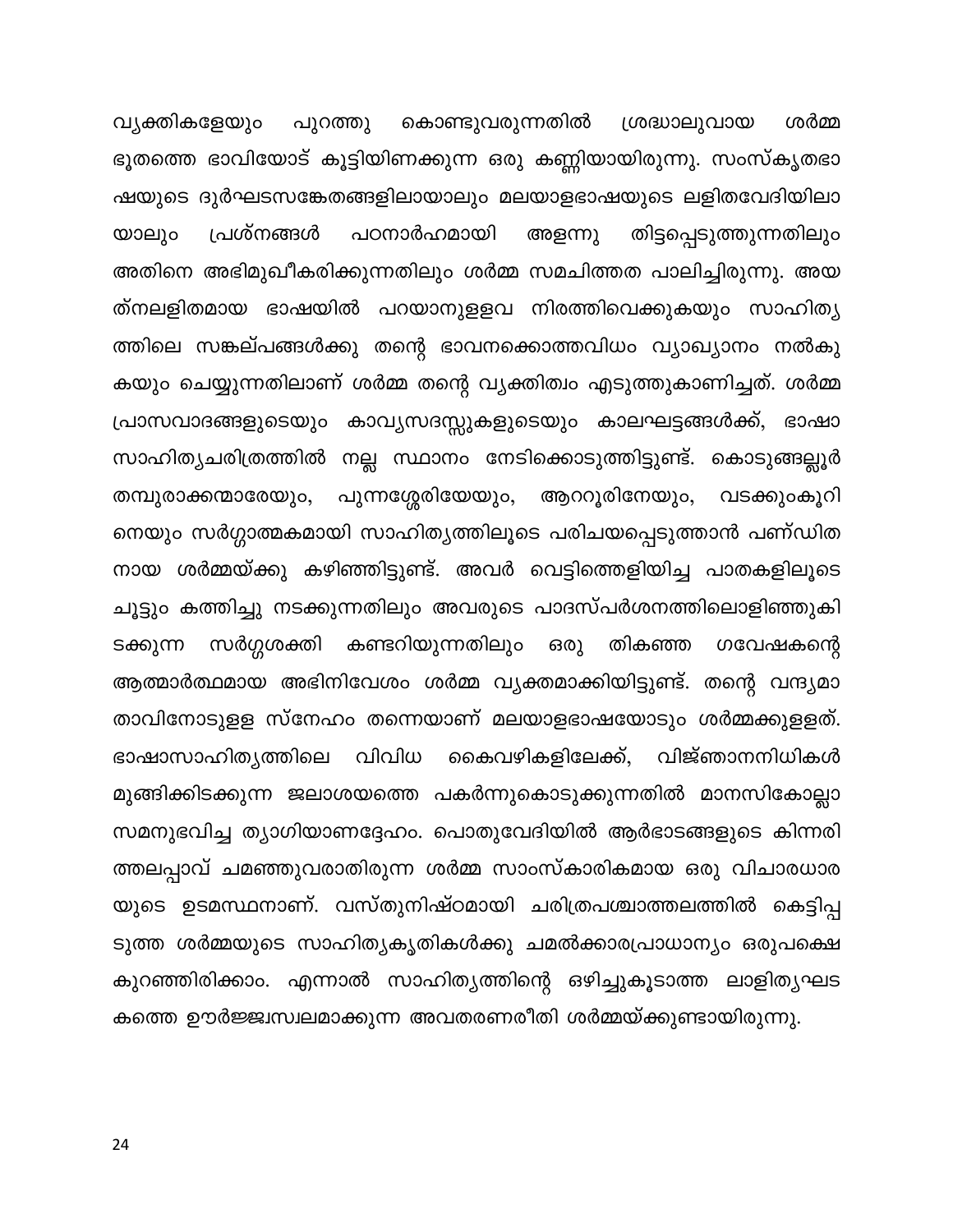കേരള സാഹിത്യപരിഷത്ത് കെട്ടിപ്പടുക്കാനും സമസ്ത നില നിർത്താനും ശർമ്മയെപ്പോലെ അത്രയധികംപേർ കഴിഞ്ഞ കാലങ്ങളിൽ കഷ്ടപ്പെട്ടിട്ടില്ല. പരിഷത്ത് ത്രൈമാസികവും പുസ്തകങ്ങളും തലച്ചുമടായി എറണാകുളം തെരുവീഥികളിലൂടെ കൊണ്ടു നടന്ന കാലം അദ്ദേഹം ഓർമ്മി ക്കാറുണ്ട്. പരിഷത്ത് പൂർവ്വാധികം ഭംഗിയായി നടക്കുമെന്ന നിലവന്നപ്പോൾ സന്തോഷം കൊണ്ടു ശർമ്മ സദസ്സിൽ കണ്ണുനീർ പൊഴിക്കുകയുണ്ടായി.

മാനസികപരിവർത്തനം സൃഷ്ടിക്കാനുളള കരുത്ത് മാത്രമായാൽ സാഹിതൃസൃഷ്ടി പരിപുഷ്ടമാകണമെന്നില്ല. മനസ്സിൽ നല്ല ഭാവങ്ങൾ ഉയർത്താൻകൂടി സാഹിത്യത്തിന്നു കഴിയണം. വിനോബാഭാവയുടെ ധാർമ്മി കകർമ്മവീര്യമാണ് സാഹിത്യകൃതികളിലുളളത്. ശർമ്മയുടെ മാനസിക മണ്ഡലത്തിൽ ധർമ്മബോധം കുത്തിവെക്കുന്നതിൽ വിജയംവരിച്ച നിശബ്ദ നായ സാഹിത്യനിപുണനാണ് എ.ഡി. ഹരിശർമ്മ. ഒന്നും സംഭവിക്കാത്ത മട്ടിൽ നടന്നകലുന്ന ശർമ്മ മലയാളസാഹിത്യത്തിലെ സാത്വികനായ ദാർശനി കനായിരുന്നു. കൂടുതൽ ചിന്തിക്കുകയും കുറച്ചു പറയുകയും ചെയ്യുന്ന ധർമ്മതൃഷ്ണനായ സാത്വികൻ. ആ ധർമ്മനിരതന്റെ ജീവിതം ശാന്തമെങ്കിലും സംഭവബഹുലമായിരുന്നു.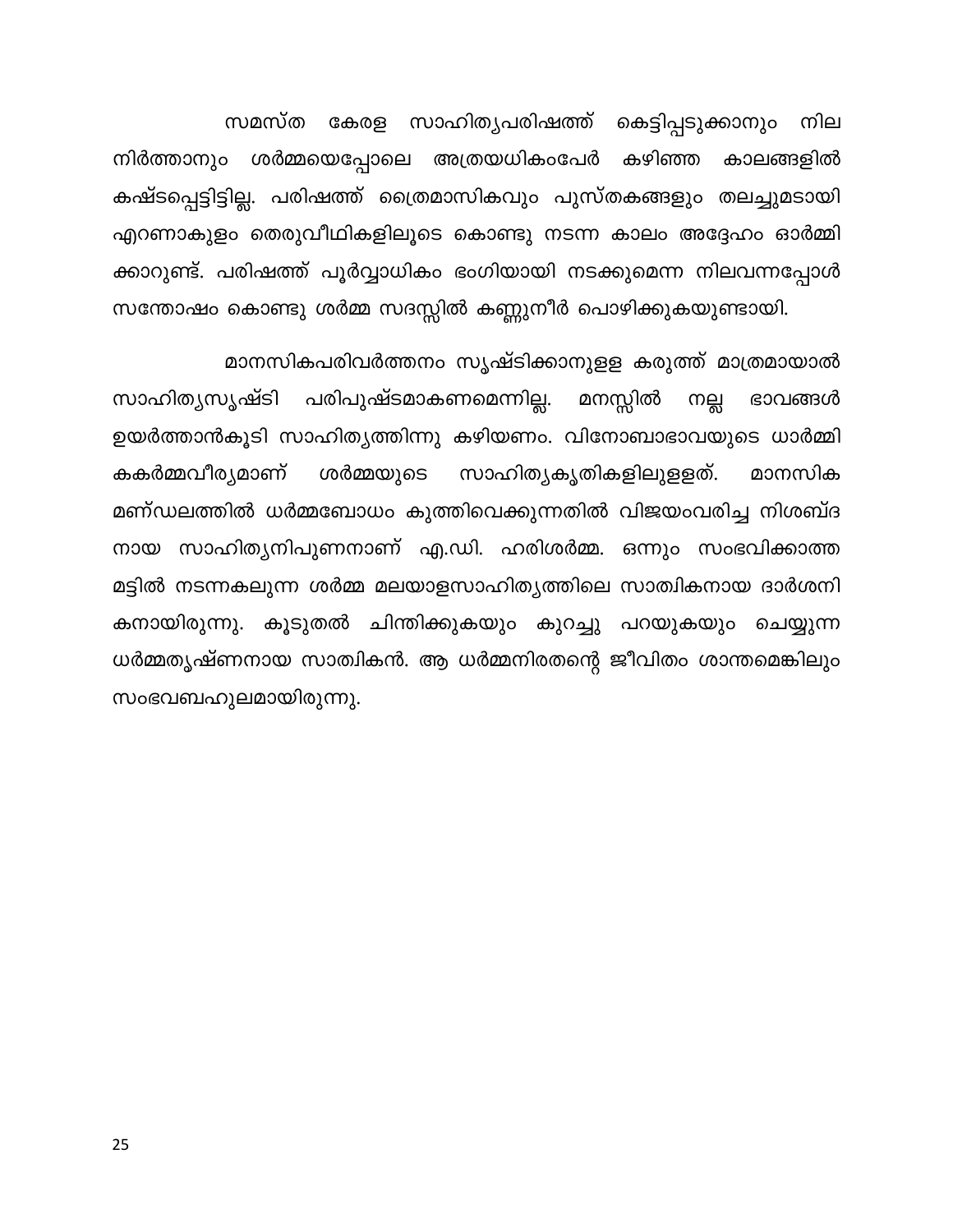#### മാപ്പിളസാഹിത്യം

<span id="page-26-0"></span>മാപ്പിളസാഹിത്യം കേരളീയസാംസ്കാരികജീവിതത്തെ വളരെ യേറെ സ്വാധീനിച്ചിട്ടുളള ഒരു ശാഖയാണ്. മദ്ധ്യമലബാറിലെ മാപ്പിളസാം സ്കാരികപ്രതിഭയുടെ ജീവൽപ്രതീകങ്ങളായ മാപ്പിളപ്പാട്ടുകളുടെ വികാസ ത്തിന് വളക്കൂറ് നല്കിയ നാടാണ് ഏറനാട്. ഏറനാട്ടിലെ സാധാരണക്കാ രായ, പാവപ്പെട്ട കർഷകത്തൊഴിലാളികളുടെ ഹൃദയത്തുടിപ്പുകളാണ് ഒട്ടേറെ മാപ്പിളക്കാവ്യങ്ങളിലും പ്രതിദ്ധ്വനിക്കുന്നത്. അവരുടെ ഒരിക്കലും അസ്തമി ക്കാത്ത ആദർശാഭിമാനവും ആത്മീയബോധവും ജീവിതാശകളും ആശാഭംഗ ങ്ങളുമെല്ലാംതന്നെ ആ ജനകീയസാഹിത്യസങ്കേതത്തിലൂടെ അനുവാചകഹൃ ദയങ്ങളെ ഹഠാദാകർഷിച്ചിട്ടുണ്ട്. മലബാറിലെ കാർഷികസമരങ്ങളിലും വിദേശീയരോടുളള ഒടുങ്ങാത്ത പോരാട്ടങ്ങളിലും ആവേശം പകർന്നുകൊടു ത്തതു മാപ്പിളപ്പാട്ടുകളത്രെ. 'പടപ്പാട്ടുകൾ' എന്ന ഒരു പ്രത്യേക വിഭാഗം തന്നെ ഈ കാവ്യസങ്കേതത്തിൽ അക്കാലത്ത് വളർന്നുവരികയുണ്ടായി. ഈ ജില്ലയിലെ മുസൽമാന്മാർ ആശയവിനിമയത്തിനുളള മാദ്ധ്യമമായി ഉപയോഗി ച്ചിരുന്ന അറബി–മലയാളഭാഷയിൽത്തന്നെയാണ് മാപ്പിളക്കവിതകളും വിരചി ക്കപ്പെട്ടിരുന്നത് എന്നതാണ് ഇവയ്ക്കു ലഭിച്ച അസൂയാർഹമായ പ്രചാര ത്തിനും യശസ്സിനും നിദാനം. മോയിൻകുട്ടി വൈദ്യരേപ്പോലുളള ഭാവനാധ ന്യരായ മഹാകവികൾക്ക് ജന്മം നല്കിയിട്ടുളള മലപ്പുറം അതുകൊണ്ടുതന്നെ കേരളത്തിന്റെ സാംസ്കാരിക ചരിത്രത്തിൽ സമുന്നതമായ ഒരു സ്ഥാനം അർഹിക്കുന്നുവെന്നത് അനിഷേധ്യമായ ഒരു യാഥാർത്ഥ്യമാണ്.

ഭക്തിയും, ശൃംഗാരവും, ഹാസ്യവും, വീരരസവും–ഇങ്ങനെ ജീവിതത്തിന്റെ എല്ലാ താളക്രമങ്ങളും – ഇടകലർന്ന് ഇഴുകിച്ചേർന്നിട്ടുളള മാപ്പിളപ്പാട്ടുകളുടെ സാഹിത്യഭംഗിയും സംഗീതമാധുരിയും അടുത്തകാല ത്താണ് സഹൃദയരുടെ ശ്രദ്ധയെ ആകർഷിച്ചത്. പ്രത്യേകമായ പഠനവും പരി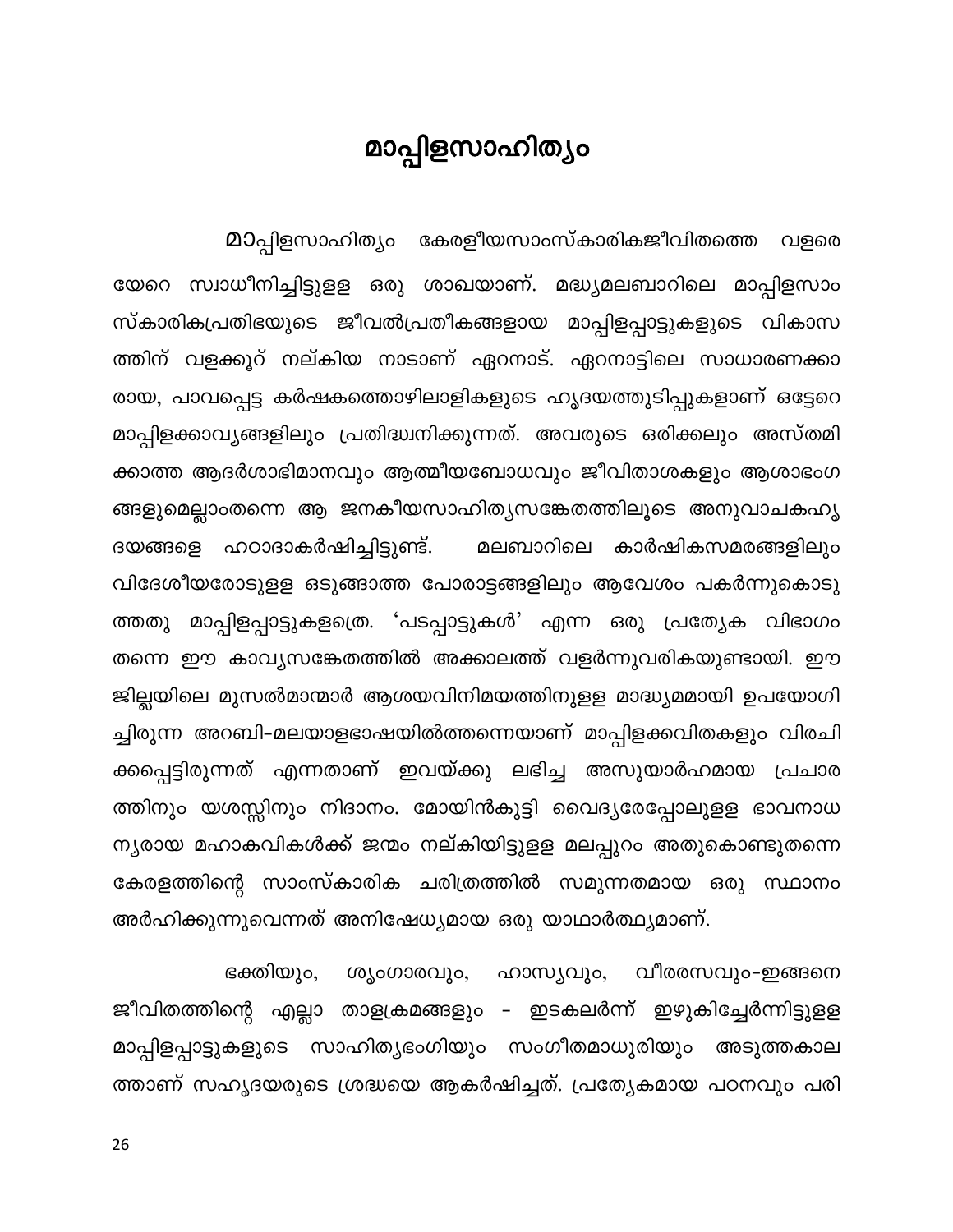രക്ഷയും അർഹിക്കേണ്ട ഒരു കലാവിഭാഗമാണിതെന്ന വസ്തുത പരക്കെ ഇന്ന് അംഗീകരിയ്ക്കപ്പെടുന്നുണ്ട്. മാപ്പിളപ്പാട്ടുകളുടെ ആത്മാവിനെ പൂർണ്ണ മായി കണ്ടെത്താതെയാണെങ്കിലും സിനിമയിലും നാടകത്തിലും നമ്മുടെ ഗാനരചയിതാക്കൾ അനുകരിച്ചെഴുതിയപ്പോഴാണ് അനുകരിക്കപ്പെട്ടുകിടന്നി രുന്ന ഈ കല്പനാസമൃദ്ധമായ കാവൃശാഖയെക്കുറിച്ച് നമ്മുടെ സാഹിത്യ കാരന്മാരും പണ്ഡിതന്മാരും ബോധവാന്മാരായത്. 1971 മേയ്മാസത്തിൽ തിരൂ രങ്ങാടിയിൽവെച്ചു നടന്ന മാപ്പിളസാഹിത്യസെമിനാറിൽ ജാതിമതഭേദമന്യേ എല്ലാ പണ്ഡിതന്മാരിൽനിന്നും ഉയർന്നുവന്ന ആഹ്വാനം ഈ ഭാവനാസമ്പ ന്നമായ സാഹിത്യവിഭാഗത്തെ നഷ്ടപ്പെടുവാൻ അനുവദിച്ചുകൂടാ എന്നായി മാപ്പിളസാഹിത്യസെമിനാറിന്റെ അഭൂതപൂർവമായ വിജയം, രുന്നു. றற സാഹിത്യസങ്കേതത്തിന് സാർവ്വത്രികമായ അംഗീകാരം നേടിയെടുക്കുവാൻ പ്രയോജകീഭവിച്ചിട്ടുണ്ട്.

അറബി, തമിഴ്, മലയാളം, സംസ്കൃതം, പേർഷ്യൻ തുടങ്ങിയ വിവിധ ഭാഷകൾ ആലേഖനം ചെയ്യുവാൻ കഴിയുമാറ് പരിഷ്ക്കരിയ്ക്കപ്പെട്ട അറബിലിപിയിലാണ് മാപ്പിളപ്പാട്ടുകളും മററുസാഹിത്യകൃതികളും രചിക്കപ്പെ ട്ടിരിക്കുന്നത്. ''അറബി-മലയാളം'' എന്നാണ് ഈ സങ്കരലിപിയെ വിളിച്ചുപോ രുന്നത്. ഇംഗ്ലീഷ് റോമൻ ലിപിയിൽ എഴുതുന്നതുപോലെ മലയാളം അറബി ലിപിയിലെഴുതുന്നുവെന്ന വ്യത്യാസമേയുള്ളു. വാസ്തവത്തിൽ ഒരുതരം മണിപ്രവാളഭാഷയായിട്ടാണ് അറബി-മലയാളം വളർന്നുവന്നത്. ഈ ലിപിയു ടെയും ഭാഷയുടെയും ഉത്ഭവത്തിനുകാരണം, മതപരമായ ആശയങ്ങൾ പ്രക ടിപ്പിക്കുവാൻ മലയാളഭാഷയ്ക്കുണ്ടായിരുന്ന അപര്യാപ്തതയാണ്. ആദ്യകാ ലത്ത് മതപരമായ കാര്യങ്ങളിലുളള തീർപ്പുകൾ–'ഫത്വകൾ'– അറബിമലയാള ത്തിലാണ് എഴുതപ്പെട്ടത്. മതപ്രബോധനങ്ങളും പാട്ടുകളും കല്ലച്ചിൽ തയ്യാറാ തുടങ്ങിയിട്ട് ക്കാൻ കാലം എത്രയായെന്ന് പറയുവാൻ പ്രയാസമാണ്. എന്നാൽത്തന്നെ 600 വർഷത്തിനുമുമ്പ് ഗ്രാമീണമുസ്ലിംജനതയുടെ ആശയാ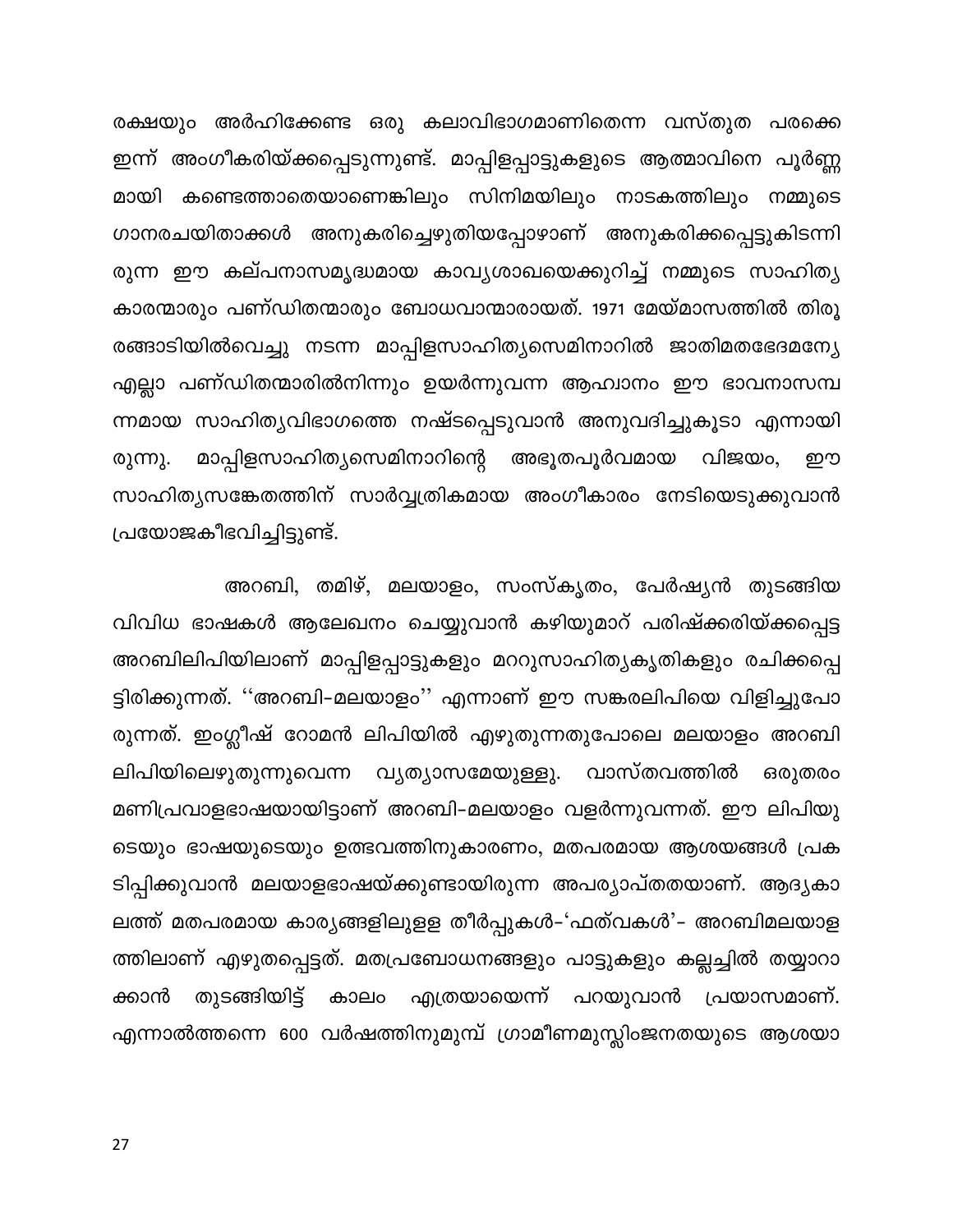വിഷ്ക്കരണത്തിൽ അറബിമലയാളം ചെലുത്തിയ കനത്ത സ്വാധീനത വ്യക്ത മാണ്.

ഭക്തിപ്രധാനമായ 'മുഹ്യദ്ദീൻമാല' ആദ്യമായി അച്ചടിക്കപ്പെട്ടിട്ട് നൂറുവർഷത്തിൽപ്പരമായി. കൊല്ലവർഷം 781–ൽ രചിച്ച മാപ്പിളപ്പാട്ടുകളുടെ കയ്യെഴുത്തുഗ്രന്ഥങ്ങൾ ഇന്നു സുലഭമാണ്. മുഹ്യദ്ദീൻമാലയിലെ ഒരു വർണ്ണ നയുടെ രീതി ഇതാണ്:

''പാലിലെ വെണ്ണപോൽ

ബൈത്താക്കീ ചെല്ലുന്നേൻ

പാക്യമുള്ളോവർ

ഇതിനെപ്പടിച്ചോവർ

കണ്ടാൽ അറിവാളൻ

കാട്ടിത്തരുമ്പോലെ

ഖാസി മുഹമ്മദെന്ന്

പേരുള്ളോവർ $\dots\dots\dots$ 

781-ൽ രചിച്ച കൃതി മുത്തും മാണികൃവുംപോലെ കോർത്തിണ ക്കിയതാണെന്ന് കവി പറയുന്നു. പാലിൽ വെണ്ണപോലെ കവിതയാക്കി സംഭ വങ്ങൾ ഭാഗ്യമുളളവർ പഠിച്ചുചൊല്ലുന്നുവെന്ന് സാരം.

ഖാസി മുഹമ്മദ് എന്ന കവിയാണ് ഈ ഭക്തികാവ്യം രചിച്ചിട്ടുളളത്. കവി സ്വയം പരിചയപ്പെടുത്തുന്നു:

''കൊല്ലം എളുന്നൂററ്

എൺപത്തിരണ്ടിൽ ഞാൻ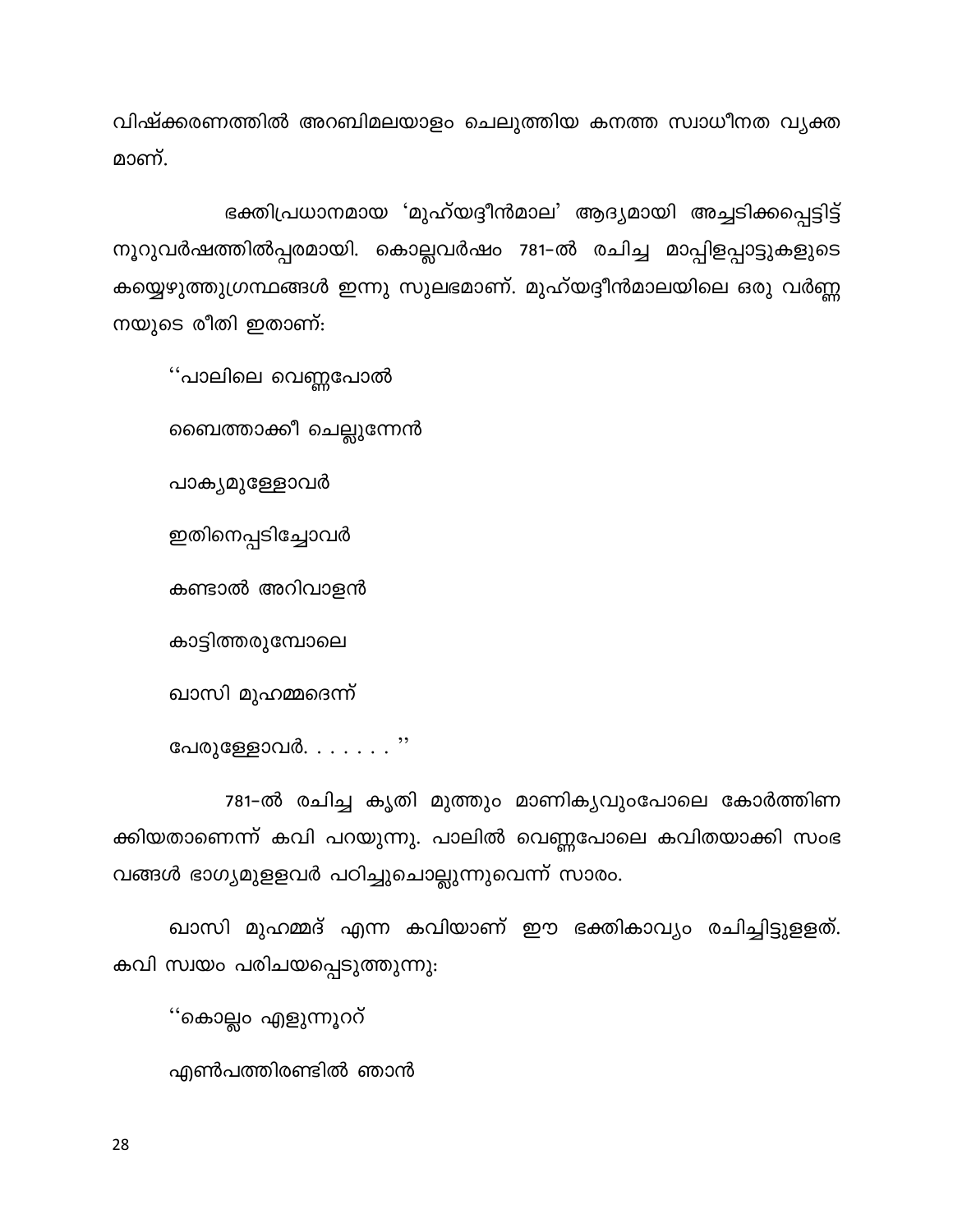കോത്തൻ ഇമമാലനെ

നൂറെറൺപത്തഞ്ചുമമൽ

മുത്തും മാണികൃവും

ഒന്നായി കോർത്തപോൽ......... ''

കൊല്ലവർഷം എഴുനൂററി എൺപത്തിരണ്ടിൽ രചിച്ച പാട്ടാണിത് എന്നാണ് കവി പറയുന്നത്. അതായത് ഏകദേശം നാലു ശതാബ്ധങ്ങൾക്കു മുമ്പ്. അന്നു മലയാളഭാഷയിൽത്തന്നെ കൃതികൾ വിരളമായേ പുറത്തുവന്നി രുന്നുള്ളു.

മാപ്പിളക്കാവ്യങ്ങളിൽ പടപ്പാട്ടുകൾ, കിസ്സപ്പാട്ടുകൾ, കഥാകാവ്യ ങ്ങൾ, മദ്ഹപാട്ടുകൾ, കീർത്തനങ്ങൾ, മംഗലപ്പാട്ടുകൾ, കല്യാണപ്പാട്ടുകൾ എന്നിങ്ങനെ പലവിഭാഗങ്ങളുണ്ട്. മദ്ധ്യകാല ക്രൈസ്തവസാഹിത്യത്തിലെ റമ്പാൻപാട്ട്, കല്യാണപ്പാട്ടുപോലെയാണിവ. കപ്പപ്പാട്ട് വേദാന്തപ്രധാനമായ ഒരു ശാഖയെയാണ് പ്രതിനിധീകരിക്കുന്നത്. കപ്പലിന്റെ അവയവങ്ങളോടു മനുഷ്യാവയവങ്ങളെ ഉപമിക്കുന്ന ഈ പാട്ടിൽ 600 വരികളുണ്ട്. സരസകവി യായ കുഞ്ഞായൻമുസലിയാരാണ് ഇതിന്റെ രചയിതാവ്. സാമൂതിരിക്കോവി ലകവുമായി ബന്ധമുണ്ടായിരുന്ന കുഞ്ഞായൻമുസലിയാരെ സംബന്ധിച്ച പല കഥകളുണ്ട്. 'നൂല്മാല' മറെറാരു കൃതിയാണ്. 'ഇശലുകൾ' (രീതികൾ) ഓരോന്നിനും വ്യത്യസ്തമാണ്. മഹാകാവ്യങ്ങളും ഖണ്ഡകാവ്യങ്ങളുമായി 1600–ൽ ഏറെ ഗ്രന്ഥങ്ങൾ അറബി–മലയാളത്തിലുണ്ട്. ബൈബിൾ പരിഭാഷ പോലും അറബിമലയാളത്തിലുണ്ട്. തലച്ചുമടുമായി കേരളത്തിലുടനീളം അറ ബിമലയാളഗ്രന്ഥങ്ങൾ വില്പന നടത്തുന്ന മൂവ്വായിരത്തോളം ഏജന്റുമാർത ന്നെയുണ്ടത്രെ. ഇതിലെ ഏററവും വലിയ പ്രസിദ്ധീകരണവിഭാഗം പ്രവർത്തി ക്കുന്നത് തിരൂരങ്ങാടിയിലാണ്. പൊന്നാനി, പരപ്പനങ്ങാടി, വെട്ടത്ത് പുതിയ ങ്ങാടി തുടങ്ങിയ സ്ഥലങ്ങളിൽ വലിയ തോതിലുളള കല്ലച്ചുപ്രസ്സുകൾ വളരെ ക്കാലം പ്രവർത്തിച്ചിരുന്നു. മിഷനറി മലയാളം എന്ന് വിശേഷിപ്പിക്കപ്പെട്ടിരു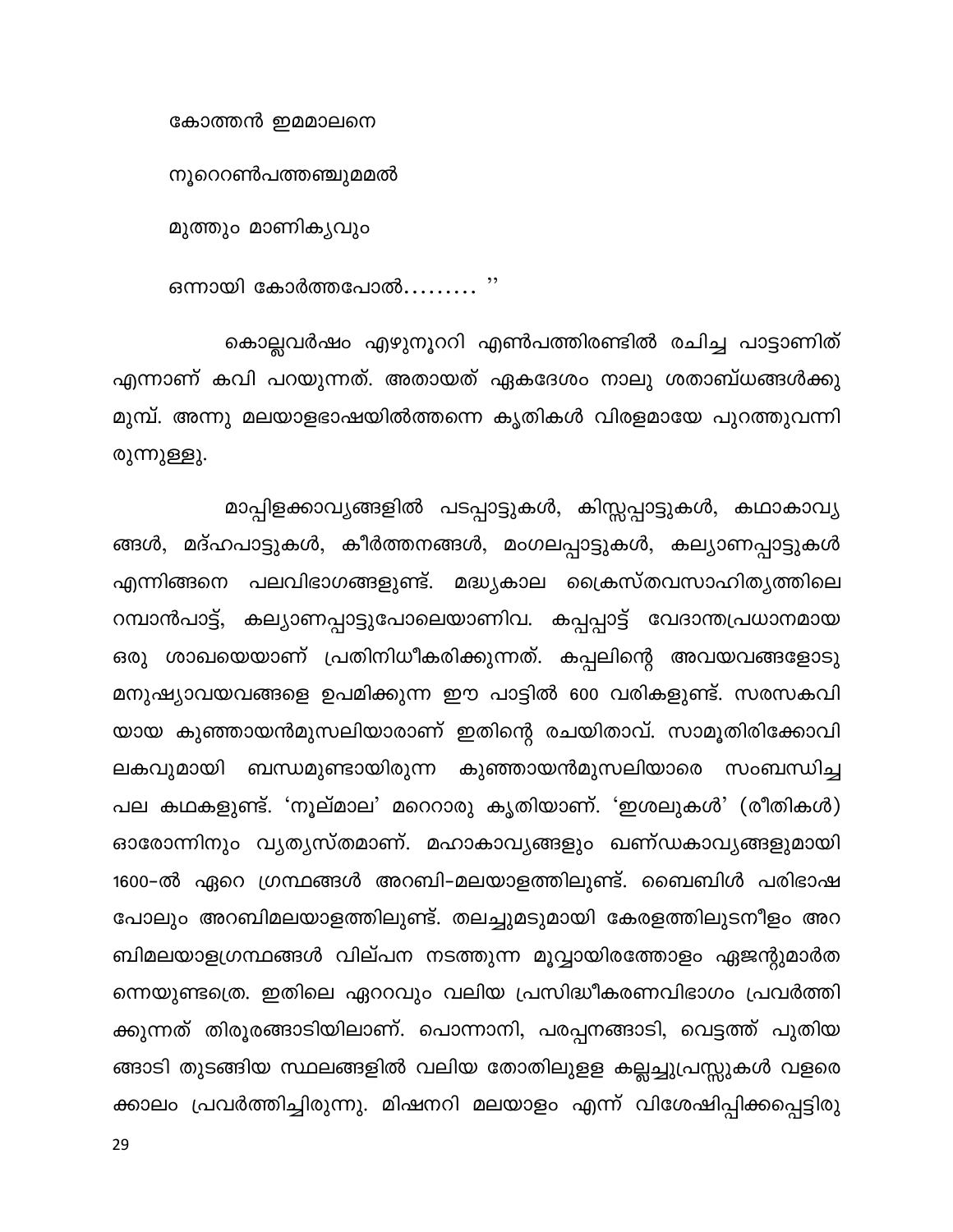ന്നതുപോലെത്തന്നെ മാപ്പിളമാരുടെ ഇടയിൽ വിപുലമായ രീതിയിൽ പ്രചരി ച്ചിരുന്ന സാഹിത്യഭാഷയ്ക്കു സവിശേഷമായ വ്യക്തിത്വമുണ്ട്. ആദ്യമായി അച്ചടിക്കപ്പെട്ട ഗ്രന്ഥം 'വലിയ നിസ്ക്കാരക്കണക്ക്' എന്ന പേരിൽ അറിയപ്പെ ടുന്ന ''കൈഫിയത്തുസ്ഖലാത്തു'' എന്ന 31 പേജുളള പുസ്തകമാണ്. ആദ്യ മായി അറബിമലയാളത്തിലേക്കു വിവർത്തനം ചെയ്യപ്പെട്ട ഗ്രന്ഥം നബിയുടെ ജീവചരിത്രമാണ്. ''അക്ബാർ അമ്മദീയ്'' എന്ന കൃതിക്കു മലയാളഭാഷയുടെ പിതാവായി കല്പിയ്ക്കപ്പെടുന്ന തുഞ്ചഴെത്തച്ഛന്റെ കൃതിയേക്കാൾ പഴക്കമു ണ്ടത്രെ.

ജനകീയസ്വഭാവം മാപ്പിളപ്പാട്ടുകൾക്ക് വന്നത് കുണ്ടോട്ടി മോയിൻകുട്ടിവൈദ്യരുടെ കാലത്തോടെയാണ്. അദ്ദേഹത്തിന്റെ സുപ്രസിദ്ധ മായ ബദറുൽമുനീർ ഹുസനുൽജമാൽ പേർഷ്യൻഭാഷയിൽനിന്നുളള ഒരു പ്രണയകഥയാണ്. കൊല്ലവർഷം 1066–ൽ 39–ാമത്തെ വയസ്സിൽ അന്തരിച്ച പ്രതിഭാസമ്പന്നനായ ഈ കവി സംസ്കൃതത്തിന്റെയും തമിഴിന്റെയും മികച്ച വെളിപ്പെടുത്തുന്നു. 'ബദറുൽമുനീറി'ലെ സ്വാധീനത **'പൂമകളാണേ** ഹുസ്സനുൽജമാൽ', 'കണ്ടാരക്കട്ടുമ്മൽ', 'തടകിമണത്തെ' തുടങ്ങിയ ഗാന ജനതയെ രോമഹർഷം കൊളളിച്ചിട്ടുളളവയാണ്. ങ്ങൾ അദ്ദേഹത്തിന്റെ 'ബദർപട'യും മററും ലക്ഷക്കണക്കിനു കോപ്പികൾ വിററഴിക്കപ്പെട്ടിട്ടുണ്ട്.

ശബ്ദാലങ്കാരങ്ങൾക്കാണ് മാപ്പിളപ്പാട്ടിൽ പ്രാധാന്യം. അക്ഷരപ്രാ സങ്ങൾ ധാരാളം കാണാം. ഇതിന് വാലിന്മേൽ കമ്പി, വച്ചെടുപ്പ് എന്നിങ്ങനെ പറയും. ഒരുദാഹരണം കൊണ്ടിത് വൃക്തമാക്കാം:

''ഉടനെ ജൂമൈലത്തിറങ്കീ

നടന്നുചെന്നു

ഉരയുററവനോടെൻ കൂടെ–

വരണമെന്ന്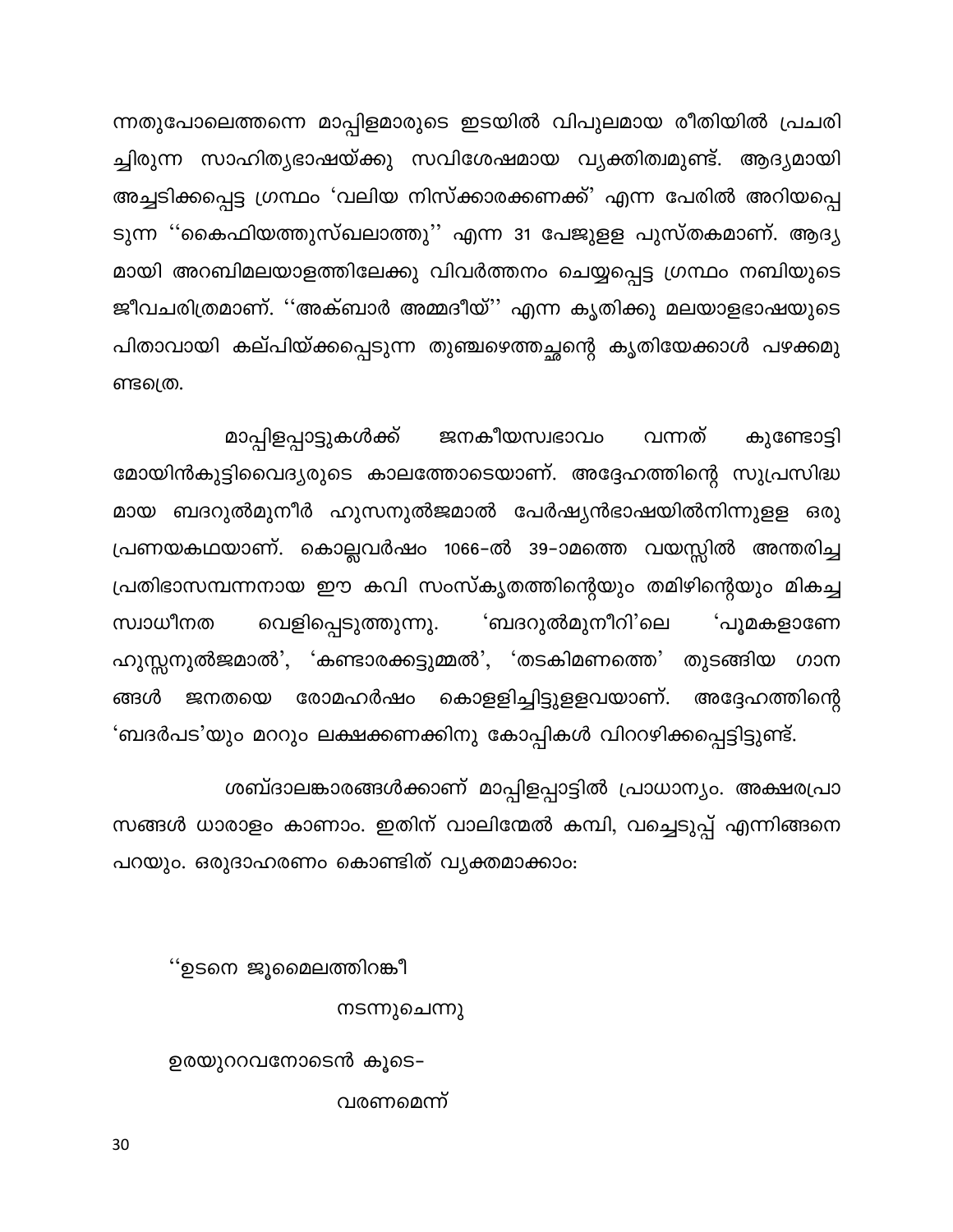വടിവുററരശി വിളിക്കുന്ന–

ടത്ത് കാമാൻ.

വളരെ കൊതിയെങ്കിലിങ്കെ–

വരട്ടേ തേമാൻ

മടങ്കി അവൾ ചെന്നുരത്തു–

ജമീലത്തോടു

മടവാരോടപ്പോൾ മുറുക്ക

ളിപ്പാൻ ചോദ്

ധൂടീ, മദ്ദളം,, വീണാമുട്ടും ദുനി-മുതിർത്തെ

ദുരബിന്തും താനും നടന്ത–

വനോടടുത്തേ....... "

ബദറുൽമുനീറിലെ മറെറാരു മികച്ച അർത്ഥം ഭാഗം അല ങ്കാരത്തിന്റെ ഉദാഹരണമാണ്. ഒരു അലങ്കാരം നോക്കൂ:

താമരപൂക്കും മുയത്തെ കണ്ടാൽ

നോർചിറക്കും പറയക്കം കേട്ടാൽ

ബദറുൽമുനീർ സുലഭവർണ്ണനകൾകൊണ്ട് ശ്യംഗാരപ്രദമായ പ്രസിദ്ധമാണ്. കാമുകീകാമുകന്മാർ ഒളിച്ചോടാൻ നിശ്ചയിച്ച സമയം കവി വർണ്ണിക്കുന്നു:

''ശർത്തിപ്പടി തമ്മിൽ-പറഞ്ഞൂറച്ചേ ശൗഖക്കടൽരണ്ടും പതപതച്ചെ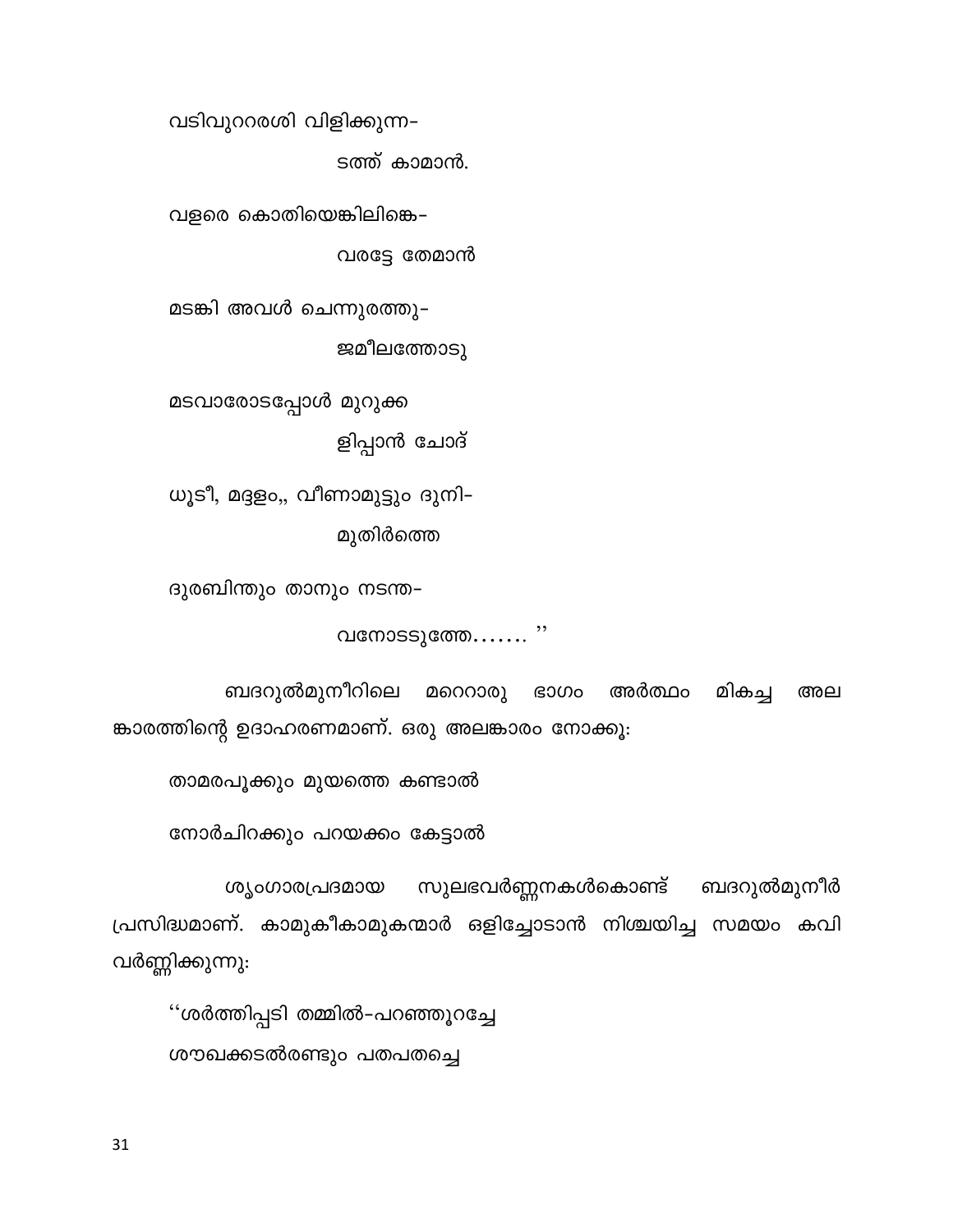സുർആൽമുഖം മുത്തി–മണത്തുപാരം സൂക്ഷിത്തിരുപേരും പിരിഞ്ഞനേരം.'

വളരെയേറെ മാപ്പിളപ്പാട്ടുകളും സാഹിത്യവും പല മുസ്ലീംഭവനങ്ങ ളിലും വിദ്യാലയങ്ങളിലും കിടപ്പുണ്ട്. അറബി–മലയാളത്തിൽ എഴുതിയതും അച്ചടിക്കപ്പെട്ടതുമായ കൃതികളിൽ പത്തുശതമാനംപോലും മലയാളലിപിയി ലേക്ക് പകർത്തപ്പെട്ടിട്ടില്ല. ആവശ്യമായ വ്യാഖ്യാനത്തോടും കാലോചിതമായ പരിഷ്ക്കരണങ്ങളോടുംകൂടി പ്രധാനപ്പെട്ട കൃതികളെങ്കിലും ഭാഷാന്തരം ചെയ്യുവാനുളള ശ്രമം ഉണ്ടാവേണ്ടിയിരിക്കുന്നു. പതിനേഴാം നൂററാണ്ടിനു മുമ്പ് അച്ചടിക്കപ്പെട്ടിട്ടുളള ഗ്രന്ഥങ്ങളുളള ഈ സാഹിത്യശാഖയ്ക്ക് അതിലെ ത്രയോമുമ്പത്തെ ധന്യസംസ്ക്കാരത്തിന്റെ കഥ പറയാനുണ്ടാകും.ശുദ്ധമല യാളം അഭ്യസിക്കുന്നതിനുമുമ്പ് ആശയാവിഷ്ക്കരണത്തിന് ഉപയോഗപ്പെടു ത്തിയ ഈ ഭാഷാസാഹിത്യശാഖ വട്ടെഴുത്തിന്റെയും കോലെഴുത്തിന്റെയും കാലത്തെ ഭാഷാസഖിയാണ്.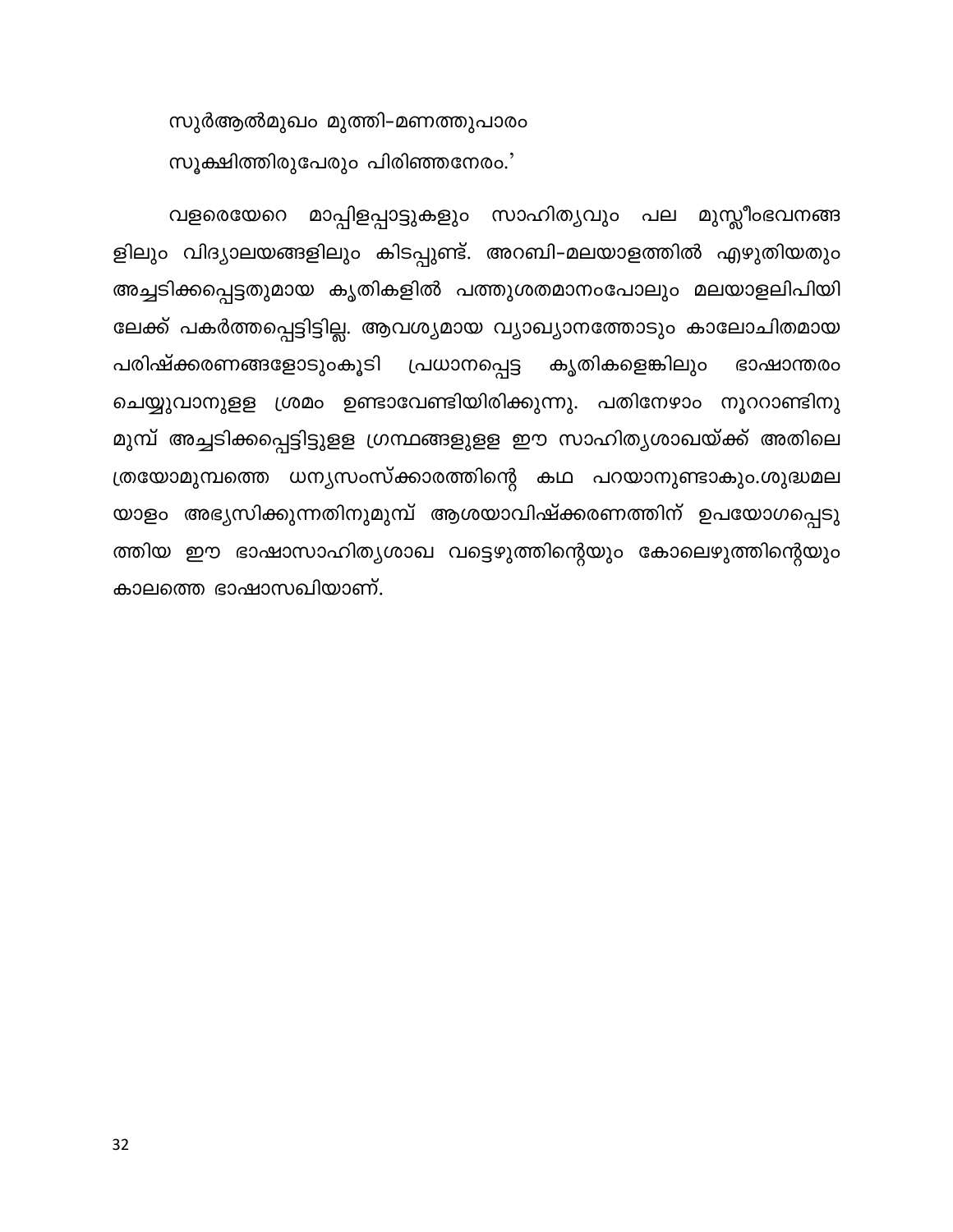#### <span id="page-33-0"></span>ബൗദ്ധസംസ്ക്കാരം പ്രാചീനകേരളത്തിൽ

**േക**രളസംസ്ക്കാരത്തിന് മഹത്തായ ഒരടിത്തറ സൃഷ്ടിച്ചത് ബുദ്ധമതമാണ്. ബൗദ്ധസംസ്ക്കാരം അതിന്റെ ആരംഭഘട്ടത്തിൽതന്നെ കേര ളത്തിലെത്തിയിരുന്നു. സമാധാനത്തിന്റെ സന്ദേശവുമായി ഏഷ്യയുടെ എല്ലാ ഭാഗങ്ങളിലും ഒരു കാലത്ത് ബുദ്ധഭിക്ഷുക്കൾ സഞ്ചരിച്ചിരുന്നു. സിദ്ധാർത്ഥ ബുദ്ധന്റെ കാലഘട്ടത്തിൽതന്നെ ബുദ്ധസന്ദേശം കേരളത്തിൽ ഉൽഘാടനം ചെയ്യപ്പെട്ടെങ്കിലും മഹാനായ അശോകൻ ബുദ്ധമതപ്രചാരണം ഏറെറടുത്ത തോടു കൂടിയാണ് പ്രവർത്തനമണ്ഡലത്തിൽ പുരോഗതി ഉണ്ടായത്. ജൈനമ തത്തിന്റെ സ്വാധീനശക്തി കുറഞ്ഞുതുടങ്ങിയതോടുകൂടി ബുദ്ധമതം ഇവിടെ തഴച്ചുവളർന്നു. ബിംബാരാധനയെ എതിർത്ത ശ്രീബുദ്ധനെ കാലാന്തരത്തിൽ വിഗ്രഹരൂപത്തിൽ ആരാധിക്കുന്ന സമ്പ്രദായം കേരളത്തിൽ വളർന്നു. കേരള ത്തിന്റെ ഒരററം മുതൽ മറേറ അററം വരെയും പൊളിഞ്ഞുതകർന്നുകിട ക്കുന്ന ബുദ്ധവിഹാരസങ്കേതങ്ങളും, ഹൈന്ദവക്ഷേത്രങ്ങളായി രൂപാന്തരപ്പെട്ടി ട്ടുളള കേന്ദ്രങ്ങളും പരിശോധിച്ചാൽ വിവിധരൂപത്തിലുളള ബുദ്ധവിഗ്രഹങ്ങൾ കാണാം. രാജകീയവേഷം ധരിച്ച് കിന്നരിത്തലപ്പാവും കിരീടവും കങ്കണക ഞ്ചുകാദികളും അണിഞ്ഞു നിൽക്കുന്ന ഭരണാധിപനായ ബുദ്ധൻ,ജടാമകുട ധാരിയായി വനാന്തരത്തിൽ തപസ്സുചെയ്യുന്ന ബുദ്ധൻ, മുണ്ഡിതശിരസ്സോടെ വൈരാഗിയായിക്കഴിയുന്ന ബുദ്ധൻ, നിർവാണഭാവത്തിൽ യതിവര്യനായിരി ക്കുന്ന ബുദ്ധൻ, ഇങ്ങനെ പല രൂപങ്ങളിലും കേരളക്ഷേത്രങ്ങളിൽ ശ്രീബു കാണാം. തകർത്തിട്ടും തകരാതെ ബുദ്ധമതാദർശം കേരളീയരുടെ ദ്ധനെ ഹൃദയങ്ങളിൽ നിലകൊണ്ടു. ബുദ്ധമതം കേരളത്തിന്റെ മതമായിപ്പോലും പരി ണമിച്ചിരുന്നു. ഈ നാട്ടിലെ ബഹുഭൂരിപക്ഷം ജനങ്ങളും ബുദ്ധമതാവലംബി കേരളീയ സാമൂഹ്യജീവിതത്തിൽ കളായിരുന്നു. വിജ്ഞേയമായ പരി വർത്തനം വരുത്തുവാൻ ബൗദ്ധസിദ്ധാന്തങ്ങൾക്ക് സാധിച്ചു. കപിലവസ്തു വിൽനിന്ന് ആരംഭിച്ച ആ സാംസ്കാരിക വിപ്ലവം കേരളത്തിൽ വരുത്തിയ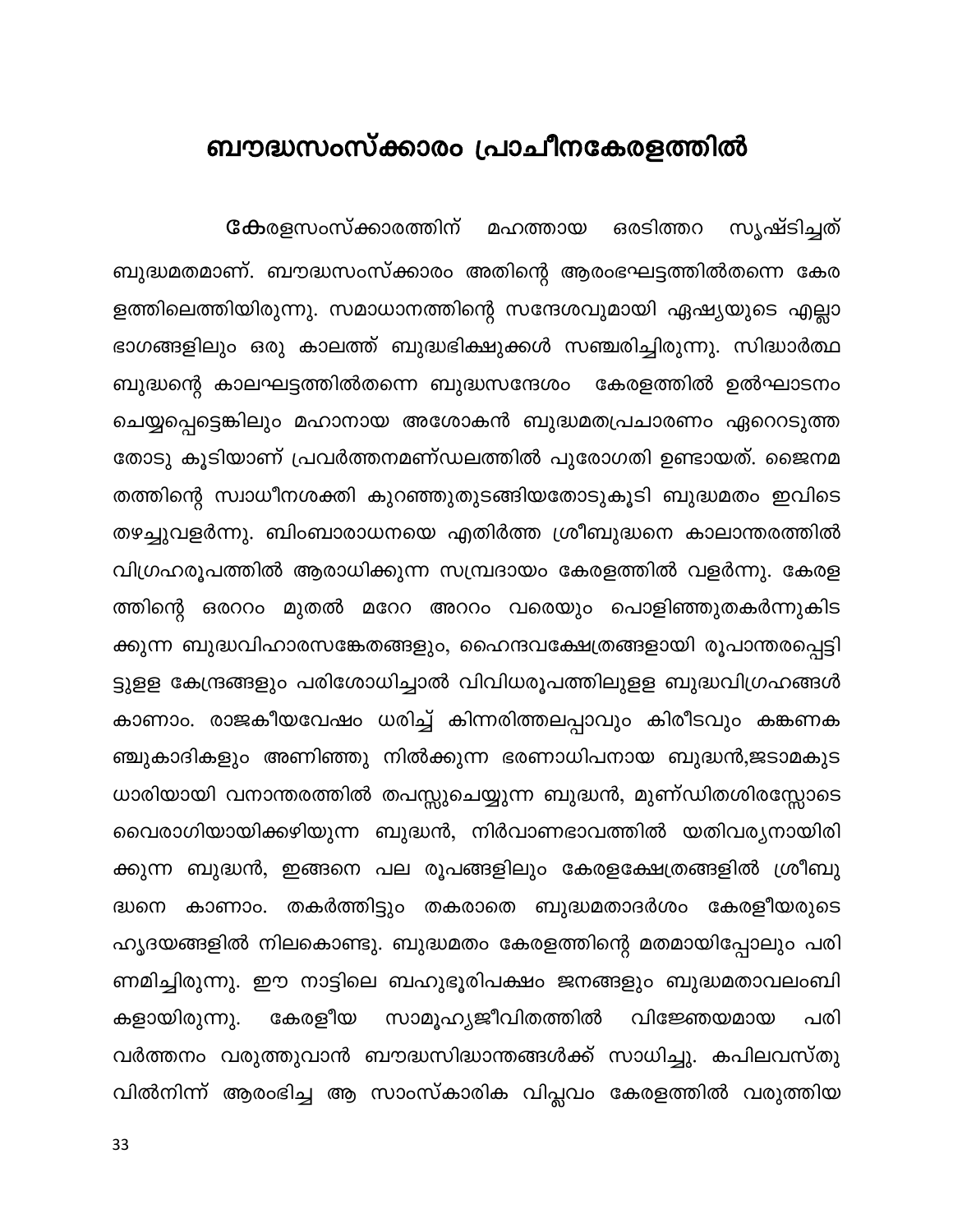മാററങ്ങൾ കേരളചരിത്രത്തിന്റെ ഇരുളടഞ്ഞ കോണുകളിൽ അവഗണിക്ക പ്പെട്ടുകിടക്കുകയാണിന്ന്. ബുദ്ധമതം എങ്ങിനെയാണ് കേരളത്തിൽ അധഃപതി ച്ചത്? അത് ബ്രാഹ്മണ്യവുമായി ബന്ധപ്പെട്ടിട്ടുളള ചരിത്രരേഖകളിൽനിന്ന് തെളിയും.

#### ജ്ഞാനയുദ്ധത്തിന്റെ കാലം

പല കേരള രാജാക്കന്മാരും ബുദ്ധമതാവലംബികളായിരുന്നുവെന്നതിന് തെളിവുകളുണ്ട്. പളളിബാണപ്പെരുമാളിന്റെ ചരിത്രത്തിൽ കാലഘട്ടം മെക്കൻസി മാനുസ്ക്രിപ്ററ് പ്രകാരം A.D. 7-ാം നൂററാണ്ടാണ്. றற നിലയ്ക്ക് ചേരരാജാക്കന്മാരിൽ അദ്ദേഹം അവസാനത്തെ ബുദ്ധമതാവലംബി യാകാനേ തരമുളളു. പ്രസിദ്ധ ചൈനീസ് സഞ്ചാരിയും ബുദ്ധഭിക്ഷുവുമായ ഹുയാൻസാങ്ങ് A.D. 640–ൽ ആണ് കേരളം സന്ദർശിച്ചത്. ഹുയാൻസാ ങ്ങിന്റെ സഞ്ചാരകാലത്ത് ബുദ്ധമതപ്രാബല്യം ഇവിടെ നശിച്ചിരുന്നു.  $B.C.$  രണ്ടാം നൂററാണ്ടുമുതൽ  $A.D.$  അഞ്ചാംനൂററാണ്ടുവരെയുളള കാലഘട്ട ത്തിലാണ് ബുദ്ധമതം കേരളത്തിൽ പ്രാബല്യത്തിൽ എത്തിയത്. ബുദ്ധമ ബ്രാഹ്മണരെടുത്ത പരാജയപ്പെടുത്തുവാൻ അടവുകളെപ്പററി തത്തെ ഇങ്ങനെ ഒരു കഥ പറയുന്നുണ്ട് : 'പളളിബാണപ്പെരുമാൾ അല്ലൂർ കോവിലക ത്തിരിക്കുമ്പോൾ ബുദ്ധസന്യാസികളുമായി സംസാരിച്ച് ബുദ്ധമതവിശ്വാസി യായി. ബ്രാഹ്മണരെക്കൂടി ആ ബുദ്ധസന്യാസികൾ തങ്ങളുടെ മതത്തിലേക്ക് സ്വാഗതം ചെയ്തപ്പോൾ അവർ കോപാകുലരായി. പളളിബാണനെ നിഷ്ക്കാ സനം ചെയ്യുവാനുളള ഗൂഢാലോചനയിൽ മുഴുകിയിരുക്കുമ്പോൾ ചില പര ദേശിബ്രാഹ്മണർ ആ കാര്യം നിർവ്വഹിക്കാമെന്നേറ്റ് ഒരു ജ്ഞാനവാദം നടത്തി പെരുമാളെ തോൽപ്പിച്ച് നാക്കുമുറിച്ച് നാട്ടിൽനിന്നും ഓടിച്ചു. അങ്ങിനെ ജ്ഞാനയുദ്ധത്തിൽ ജയിച്ച ഭട്ടാചാര്യൻ, ഭട്ടബാണൻ, ഭട്ടഗോപാലൻ, ഭട്ടനാരാ ബ്രാഹ്മണാധിപത്യം വീണ്ടെടുക്കുവാൻ പരിശ്രമിച്ചു. യണൻ എന്നിവർ ഇത്തരം കഥകൾ വേണ്ടതിലധികം പ്രചരിപ്പിച്ചിട്ടുളള കേരളോല്പത്തി, കേരള മഹാത്മ്യം, കേരളപ്പഴമ തുടങ്ങിയ പൌരാണിക ഗ്രന്ഥങ്ങളെ വിമർശനവിധേ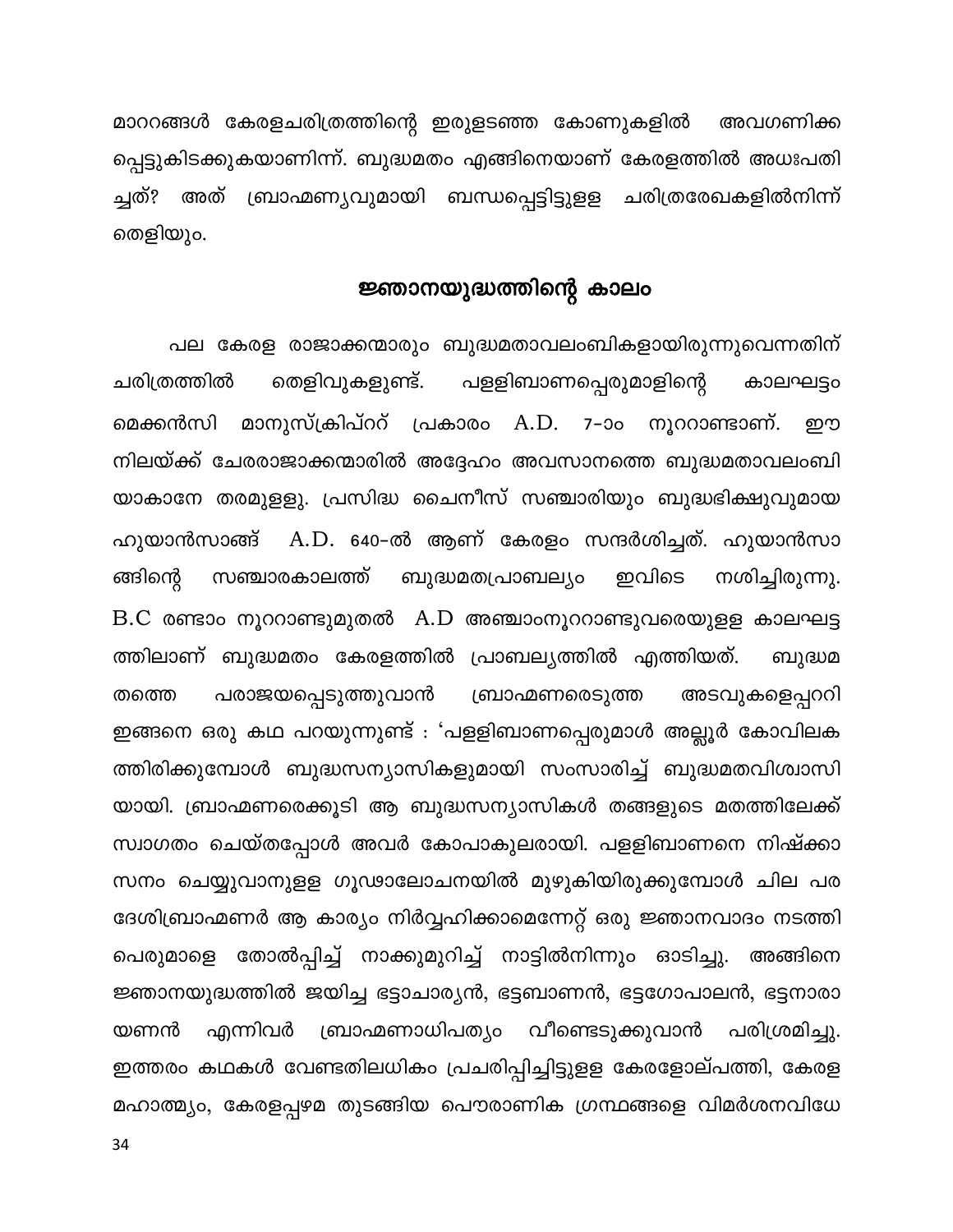യമാക്കാതെ പകർത്തി കാണിക്കുകയാണ് നമ്മുടെ ചരിത്രകാരന്മാർ ചെയ്തി രുന്നത്. സനാതനധർമ്മത്തിന്റെ പേരിൽ വേദാന്തപ്രധാനമായ ജ്ഞാനയുദ്ധ ങ്ങൾ ബുദ്ധമതത്തിന്നെതിരായി നടന്നിട്ടുണ്ടാവാം. പക്ഷെ അത്തരം ജ്ഞാന യുദ്ധങ്ങളിൽ പരാജയപ്പെടുന്ന തത്വസംഹിതയല്ലായിരുന്നു ബുദ്ധമതത്തി ന്റേത്. ശാരീരികസംഘട്ടനം കൊണ്ടും സംഘടിതമായ മുന്നേററം കൊണ്ടും ബുദ്ധമതത്തെ തകർക്കുവാൻ ബ്രാഹ്മണമതം അഹർന്നിശം ശ്രമിച്ചതായി കാണാം. ബുദ്ധമതം സ്വീകരിച്ച രാജാവ് തിരുവഞ്ചിക്കുളത്തു നിന്ന് നീലംപേ രൂർക്ക് പലായനം ചെയ്ത് വെമ്പലനാട്ടിലുളള ഓണന്തുരുത്തിൽ താമസമാ ബ്രാഹ്മണസംഘട്ടനകാലത്താണ്. ക്കിയത് കൊടുങ്ങല്ലൂർ ഭരണിക്കും ചേർത്തല പൂരത്തിനും പാടുന്ന പഴയ പാട്ടുകളിൽ ബുദ്ധമതത്തിന് എതിരാ യിട്ടുളള മുദ്രാവാക്യങ്ങൾ മുഴങ്ങിക്കേൾക്കാം. അശ്വതി, ഭരണി നാളുകളിൽ കൊടുങ്ങല്ലൂർ ക്ഷേത്രനടയ്ക്കൽ അപരിഷ്കൃതമായ നിലയിൽ ചെയ്യുന്ന എല്ലാ അനാചാരങ്ങളും ബുദ്ധമതത്തിന്നെതിരായ പ്രവർത്തനങ്ങളുടെ സ്മാര കമായി നിലകൊളളുന്നു. കേരളത്തിലെ ക്ഷേത്രങ്ങളിൽ നടക്കുന്ന പടയണി തുളളൽ ബൗദ്ധപ്രതാപത്തിന് മുകളിൽ വൈദികബ്രാഹ്മണർ നേടിയ വിജയ ത്തിന്റെ ആഘോഷസ്മരണകളാണ്. ചില ഭാഗങ്ങളിൽ വൈക്കോലുകൊണ്ടും കടലാസ്സുകൊണ്ടും ഉണ്ടാക്കിയ ബുദ്ധപ്രതിമ പടയണിതു ളളലിന്ന് ശേഷം കത്തിച്ച് ഭസ്മമാക്കി നെററിയിൽ കുറിതൊടുന്ന സമ്പ്രദായം ഉണ്ട്. ജനാധിപ ത്യത്തിന്നും മനുഷ്യമര്യാദയ്ക്കുമെതിരായി ജന്മിത്വത്തിന്റെയും ജാതിസമ്പ്രദാ യത്തിന്റെയും ആക്രമണം ഉയർന്നപ്പോൾ ബുദ്ധമതം കേരളത്തിൽ അധഃപതി ക്കുകയാണ് ചെയ്തത്.

#### ബൗദ്ധസംഭാവനകൾ

യജ്ഞം നടത്തി മോക്ഷം പ്രാപിക്കുമെന്ന വൈദിക നിലപാടിന്നെ തിരായി ബുദ്ധമതാവലംബികൾ ശബ്ദമുയർത്തി. കന്നുകാലികളെ അറുത്തു കൊണ്ടുളള യജ്ഞവും ഹോമവും ജപവും കൃഷിക്കാരേയും സാധാരണക്കാ രേയും അധഃപതനത്തിലേക്ക് ആഴ്ത്തിയിരുന്നു. കൃഷിസ്ഥലങ്ങൾ കൃഷീവ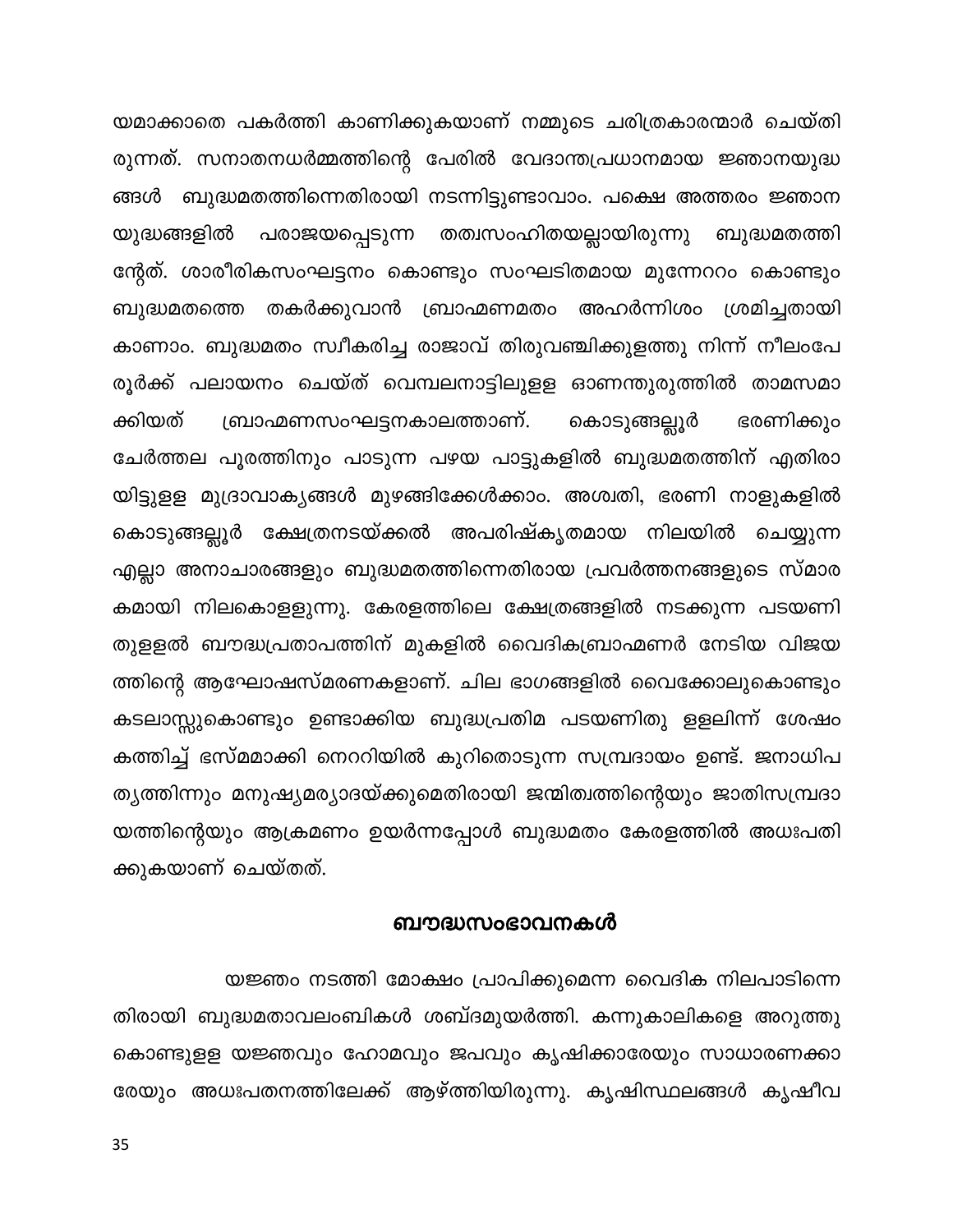ലന്റെ സ്വന്തമാണെന്ന ബോധം ഓരോരുത്തരിലും ഉണ്ടാക്കാൻ അവർ ശ്രമി ച്ചു. അടിമക്കച്ചവടവും കർഷകചൂഷണവും ഇല്ലാതാക്കാൻ ബുദ്ധസന്യാസി കൾ പ്രവർത്തിച്ചു. അന്നത്തെ സാമ്പത്തിക സാമൂഹ്യമർദ്ദനസംവിധാനങ്ങളെ തുടച്ചുമാററുവാൻ ബൗദ്ധപ്രചാരകർ നടത്തിയ ശ്രമംഏറെക്കുറെ വിജയിച്ചു. ബുദ്ധമതകാലത്തെ വിദ്യാഭ്യാസം, വൈദ്യശാസ്ത്രം, ശില്പകല, ധാർമ്മിക പുനഃസംവിധാനം എന്നിവയെപ്പററി പഠനം നടത്തുമ്പോൾ കേരളത്തിന്റെ സുവർണ്ണകാലത്തെക്കുറിച്ച് പൂർവ്വ നമുക്ക് അഭിമാനിക്കാൻ കഴിയും. മദ്ധ്യപൌരസ്ത്യദേശത്തെ പ്രസിദ്ധവിദ്യാഭ്യാസപ്രചാരകനും ചരിത്രകാരനു മായിരുന്ന അലി-അൽ-ടബാരി (A.D .886) ഒരു ഭാഗത്ത് ഇങ്ങിനെ പറയുന്നു; 'ഇന്ത്യയിൽ വിദ്യ അഭ്യസിക്കുന്നതിന് വിദൂരദേശത്തുനിന്ന് ജനങ്ങൾ വന്നിരു ന്നു. പാടലീപുത്രത്തിൽ സ്ഥാപിച്ചിരുന്ന മഹാവിദ്യാലയത്തിൽ ശാസ്ത്രപഠന ത്തിന് പ്രത്യേകാ വകുപ്പുകൾ ഏർപ്പെടുത്തിയിരുന്നു. ബുദ്ധമതത്തിന്റെ സ്വാധീനശക്തി ഇന്ത്യയുടെ എല്ലാ ഭാഗത്തും പ്രത്യക്ഷപ്പെട്ടിരുന്ന ഈ ഘട്ട ത്തിൽ വിദ്യാഭ്യാസത്തിൽ ജനങ്ങൾക്ക് അഭിരുചി വർദ്ധിച്ചു. ബുദ്ധമിഷനറിമാ രുടെ കീഴിൽ ''വാസ്തുപദ്ധതി'' എന്ന പേരിൽ ജനങ്ങളാൽ നടത്തപ്പെടുന്ന വിദ്യാലയങ്ങൾ ഉണ്ടായിരുന്നു. ഇതിന്റെ ഒരു കേന്ദ്രകലാശാല പടിഞ്ഞാറൻ തീരങ്ങളിൽ സ്ഥാപിച്ചിരുന്നു. ഈ വിദ്യാലയത്തിൽ പ്രവേശിക്കുന്നതിന് ഒരു പ്രാഥമിക പരീക്ഷ ഉണ്ടായിരുന്നു. ആത്മസംയമനവും ജീവകാരുണ്യവും പ്രവേശകന്റെ യോഗ്യതകളിൽ പ്രധാനങ്ങളാണ്. ഭൂമിശാസ്ത്രം, ജ്യോതിശ്ശാ സ്ത്രം, ശില്പകല, സംഖ്യാശാസ്ത്രം എന്നിവയിൽ പ്രാമാണിക ബിരുദ ്സർവ്വകലാശാലകളിൽ ഏർപ്പെടുത്തിയിരുന്നു.ഈജിപ്ഷ്യൻ ങ്ങളും ഈ ഭൂഗോളശാസ്ത്രജ്ഞനായ ഹസ്നവിയുടെ സേവനം ഇന്ത്യയിൽ ബുദ്ധമത ത്തിന് ലഭിച്ചു. മലബാർ തീരങ്ങളിൽ ഭവനനിർമ്മാണവും വിദ്യാസദസ്സുകളും ബുദ്ധമതം പരിപോഷിപ്പിച്ചു. പ്രവേശന പരീക്ഷകൾ ഗ്രാമവിദ്യാലയങ്ങൾക്കു തന്നെ നടത്താൻ കഴിഞ്ഞിരുന്നു. അദ്ധ്യാപകന്മാരും അദ്ധ്യേതാക്കളും സഹക രണപ്രസ്ഥാനമെന്ന നിലയ്ക്കാണ് വിദ്യാപീഠങ്ങൾ നിലനിർത്തിയിരുന്നത്. പ്രകൃതിയുമായി ഒട്ടിച്ചേർന്ന ഒരു ഗ്രാമജീവിതത്തിൽ വിദ്യാഭ്യാസം ക്രമാനു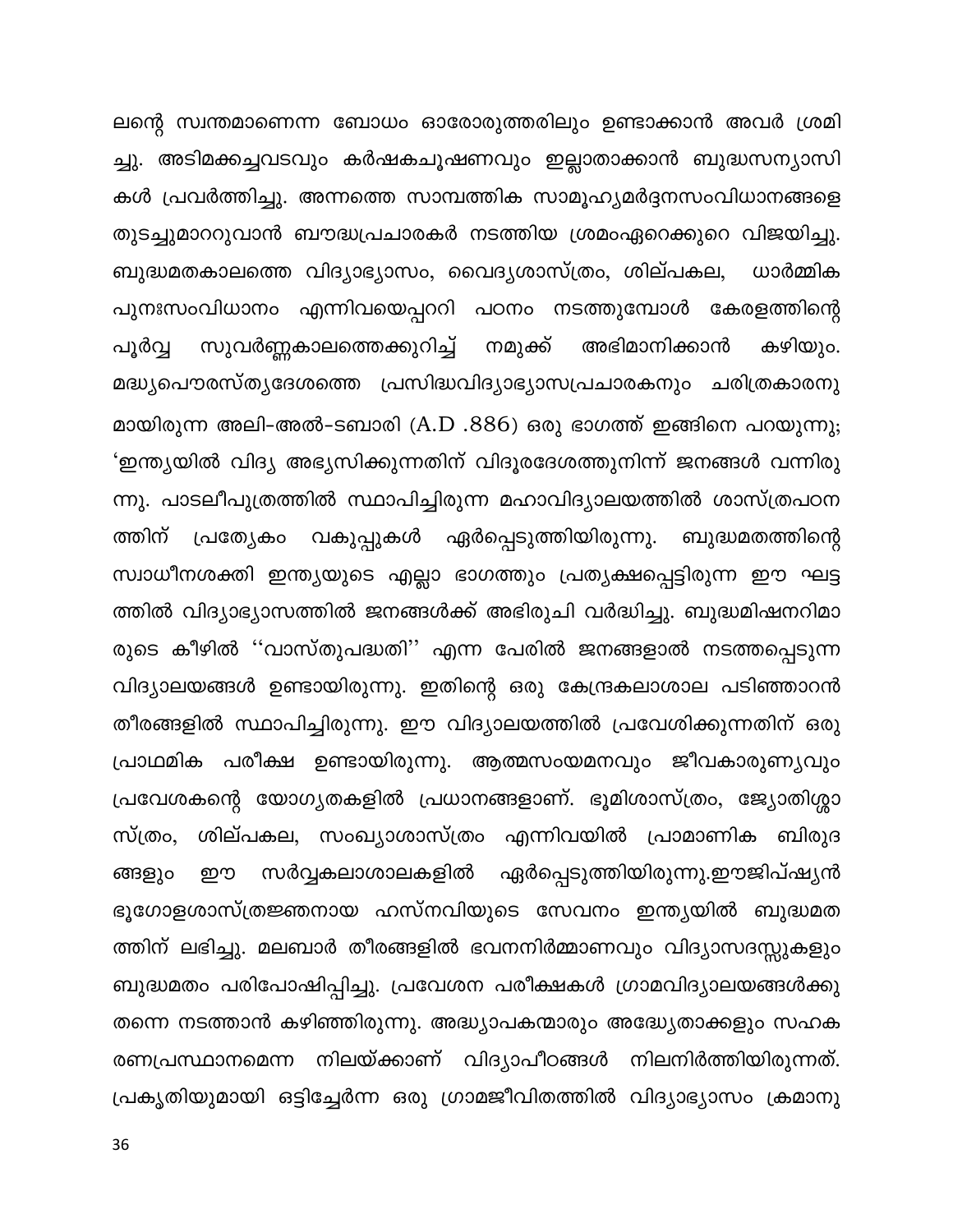സൃതമായി വളർത്താൻ കഴിഞ്ഞിരുന്നു. ബൗദ്ധവിദ്യാഭ്യാസതത്ത്വങ്ങളാണ് മദ്ധ്യപൗരസ്ത്യദേശങ്ങളിലെ കലാശാലകൾ അനുകരിച്ചിരുന്നത്. ബുദ്ധമതവി ദ്യാലയങ്ങളിലെ പഠനം മൂന്നു വിഭാഗങ്ങളിലായി ക്രമീകരിച്ചിരുന്നു. സ്വന്തം തൊഴിലിന്റെ മഹത്വത്തെ ഉറപ്പിക്കുന്ന പ്രാഥമികഘട്ടവും, ആത്മീയജ്ഞാ പരോപകാരതൃഷ്ണയും സമസൃഷ്ടിസ്നേഹവും നവും, ഉളവാക്കുന്ന ഘട്ടവും, ബാഹ്യലോകത്തിലേക്ക് നിഷ്ക്കാമ കർമ്മത്തിന്നായിറ രണ്ടാം ങ്ങുന്ന മൂന്നാം ഘട്ടവും. വിദ്യ അഭ്യസിച്ചവരിൽ ഭൂരിഭാഗവും പ്രചാരകന്മാരാ യിത്തീർന്നു. അതുകൊണ്ട് മലബാറിലും മററ് അയൽനാടുകളിലും, ബർമ്മയി ലും, സിലോണിലും ബുദ്ധമതം തഴച്ചുവളർന്നു. ഭരണച്ചെലവിന്റെ മൂന്നിൽ ഒരു ഭാഗം വിദ്യാപ്രചരണത്തിന്നാണ് നീക്കിവെച്ചത്.......'

വൈദ്യശാസ്ത്രത്തിൽ ബുദ്ധമതം വളരെയേറെ സ്വാധീനം ചെലുത്തിയി രുന്നു. ധർമ്മവൈദ്യമന്ദിരങ്ങൾ പല സ്ഥലങ്ങളിലും സ്ഥാപിച്ചിരുന്നു. ധർമ്മ മായി ചികിത്സ നടത്തുകയും രോഗികളെ താമസിപ്പിക്കുകയും ചെയ്തിരുന്ന ആതുരാലയങ്ങൾ പല സ്ഥലങ്ങളിലും നിർമ്മിക്കപ്പെട്ടു. പച്ചമരുന്നുകൾ നീറ റിയുണ്ടാക്കുന്ന സിദ്ധൗഷധങ്ങളെപ്പററി പാലി വൈദ്യഗ്രന്ഥങ്ങളിൽ രേഖപ്പെ ടുത്തിയിട്ടുണ്ട്. ബുദ്ധവിഹാരങ്ങൾ ചികിത്സാകേന്ദ്രങ്ങളായിരുന്നു. ഗുരുവാ യൂർ, ആദിതൃപുരം, തിരുവങ്ങാട്, തകഴി തുടങ്ങിയ പ്രമുഖ ക്ഷേത്രങ്ങളോട നുബന്ധിച്ച് വലിയ ചികിത്സാമന്ദിരങ്ങൾ നിർമ്മിച്ചിരുന്നു. ശില്പകലയിൽ പുരോഗതി ഉണ്ടായതും ബുദ്ധമതപ്രചാരണകാലത്താണ്.കപിലവസ്തുവിലെ ആശാരികൾ ആരംഭിച്ച വാസ്തുസമ്പ്രദായമാണ് നമ്മുടെ ഗൃഹനിർമ്മാണ ത്തിൽ പകർത്തിയിട്ടുളളത്. പൗരാണികനേപ്പാൾ രാജ്യത്തിലെ 'ധർമ്മധീര നായ വാസ്തു'വാണ് ബൗദ്ധതച്ചുശാസ്ത്രം ഉൽഘാടനം ചെയ്തത്.ഇന്നും ഭവനനിർമ്മാണം പൂർത്തിയായാൽ വാസ്തുബലി നടത്തുന്നവരുണ്ട്. നേപ്പാൾ ലിച്ഛാവി വർഗ്ഗക്കാരും കാന്റകോട്ടിലെ ആസരവർഗ്ഗക്കാരും രാജ്യത്തെ അശോകന്റെ കാലത്തുതന്നെ തച്ചുശാസ്ത്രത്തിൽ പ്രഗൽഭരായിരുന്നു. മൗര്യ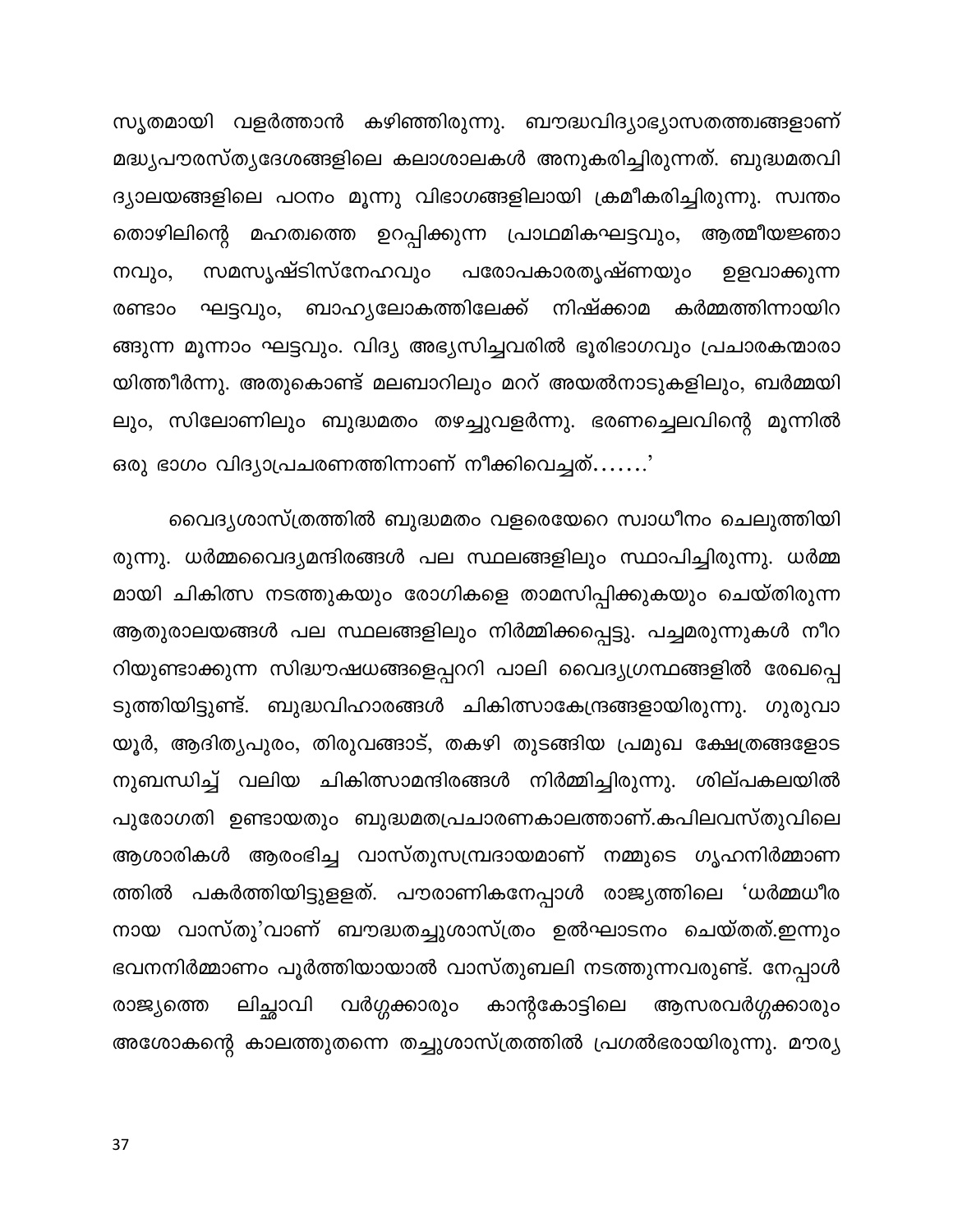-ഗുപ്തകാലഘട്ടങ്ങളിൽ ബൗദ്ധതച്ചുശാസ്ത്രം ദക്ഷിണേന്ത്യയിൽ പ്രാബല്യം നേടി.

കേരളത്തിൽ ശില്പകലാകാരന്മാർ കൂടാരമടിച്ചു താമസിച്ചിരുന്ന തായി കാണുന്നു. പാറകളിൽ ഭംഗിയുളള ദേവാലയങ്ങളും ബൗദ്ധരൂപങ്ങളും നിർമ്മിക്കാൻ അവർ വിദഗ്ദ്ധരായിരുന്നുവത്രെ. പ്രതാപം നശിക്കാൻ തുട ങ്ങിയ ബുദ്ധമതത്തിന്റെ സ്വാധീനശക്തിയെ വെളിപ്പെടുത്തുന്ന സ്മാരകചിഹ്ന ങ്ങൾ ഇന്നും അവശേഷിച്ചിട്ടുളളത് ശബരിമല, കുളത്തുപ്പുഴ, മാമ്പഴത്തറ, മാവേലിക്കര, കൊരട്ടി, വഞ്ഞിപ്പുഴ, ചത്തവട്ടം, കുറിച്ചി, കുടമാളൂർ, ആര്യൻതുരുത്ത്, പാണ്ഡവം തുടങ്ങിയ സ്ഥലങ്ങളിലാണ്. മലബാറിലെ ഏഴി മലയ്ക്കടുത്തുളള ഒരു പാറയിൽ കൊത്തിയിട്ടുളള വിഗ്രഹങ്ങളും, തിരുവല്ലാ താലൂക്കിലെ തൃക്കക്കുടി ക്ഷേത്രത്തിന്റെ രൂപവും, ചേററുവാ മണപ്പുറത്ത് സാഹിബിന്റെ പളളിയുടെ പരിസരത്തുകാണുന്ന വിഗ്രഹങ്ങളും, കോട്ടയം താലൂക്കിലെ കിളിരൂർ ക്ഷേത്രസങ്കേതവും, തിരുവിതാങ്കൂറിലെ ദേവഗിരിമല യിൽ ഉടഞ്ഞുകിടക്കുന്ന കരിങ്കൽരൂപങ്ങളു, ബുദ്ധമതകാലത്തെ വിഹാരങ്ങ ളുടെ നഷ്ടാവശിഷ്ടങ്ങളാണ്. ശങ്കരാചാര്യരുടെയും കുമാരിലഭട്ടരുടെയും ഹൈന്ദവ പരിഷ്ക്കരണപ്രസ്ഥാനമാണ് ഇവിടെ ബുദ്ധമതത്തെ ഉന്മൂലനാശം ചെയ്തത്. ബുദ്ധന് ബോധോദയം ഉണ്ടായത് ബോധിവൃക്ഷത്തിന്റെ ചുവ ട്ടിൽവെച്ചാണല്ലോ. ആ ബോധിവൃക്ഷം ഇന്നും തകർന്നുപോയ ബൗദ്ധക്ഷേത്ര ങ്ങളുടെ മുമ്പിൽ തറകെട്ടി സൂക്ഷിച്ചുപോരുന്നതായി കാണാം. ബൗദ്ധസം സ്ക്കാരത്തിന്റെ പിന്തുടർച്ച മാച്ചിട്ടും ഹൈന്ദവ നവോത്ഥാനത്തിലും മായാതെ നില്ക്കുകയാണ്.

ക്രൈസ്തവരും മുസ്ലീമിങ്ങളും അവരുടെ ദേവാലയങ്ങളെ പള ളിയെന്നാണല്ലോ വിളിക്കുന്നത്.കേരളത്തിന്ന് പുറത്ത് ക്രൈസ്തവ മുസ്ലീം ദേവാലയങ്ങളെ പളളിയെന്ന് വിളിക്കാറില്ല. പളളിയെന്നാൽ പാലി ഭാഷയിൽ ബുദ്ധമതക്കാർ സംഘം ചേരുന്ന സ്ഥലം എന്നാണർത്ഥം. കേരളത്തിലെ നാടു വാഴികൾ തകർത്തുകളഞ്ഞ, ബുദ്ധക്ഷേത്രങ്ങളുടെ കൽത്തറകളിൽ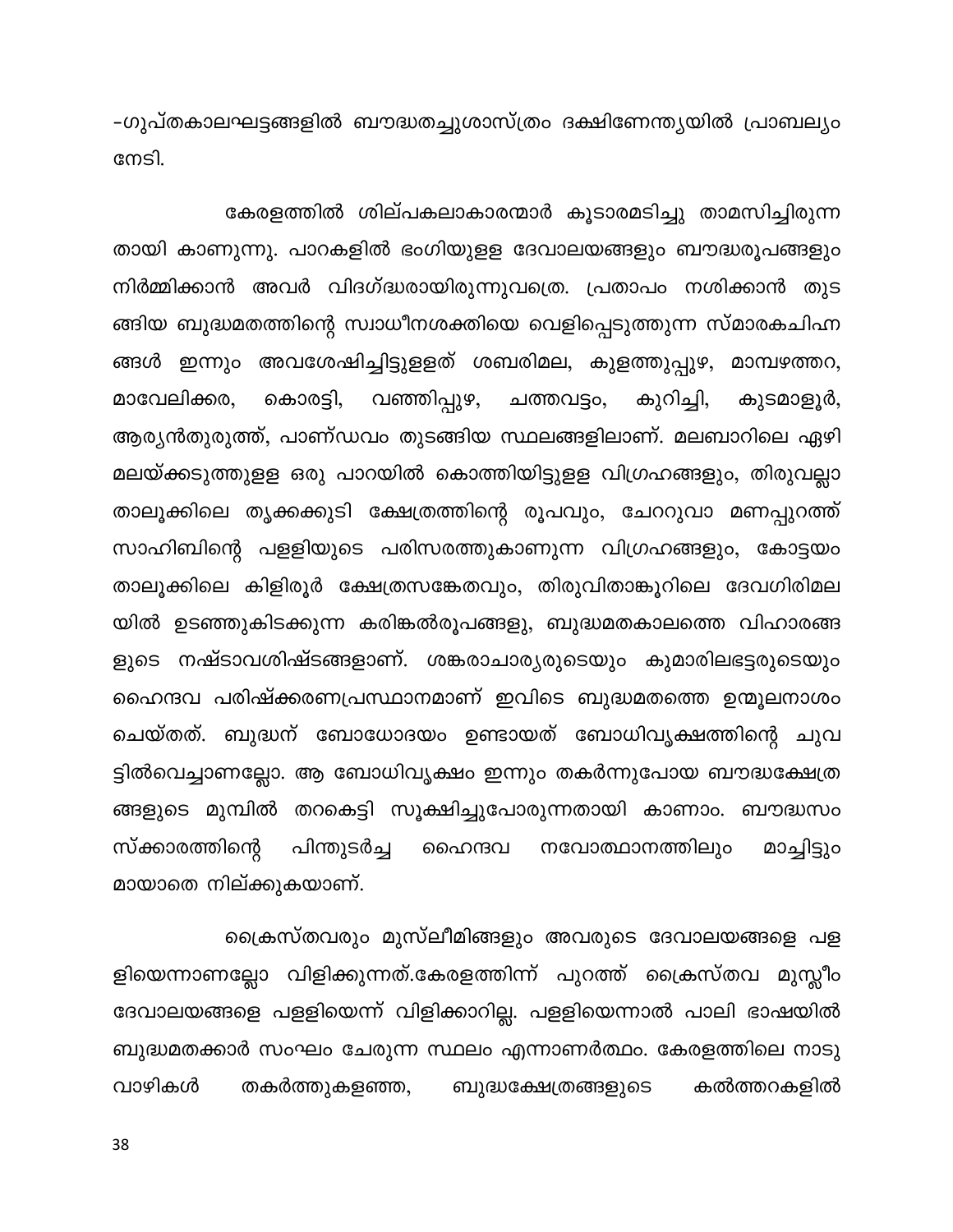ക്രൈസ്തവർക്കും മുസ്ലീമിങ്ങൾക്കും ദേവാലയങ്ങൾ പണിയാൻ നാടുവാഴി കൾ അനുമതി കൊടുത്തിട്ടുണ്ടാവണം. ഇതിന്നു തെളിവാണ്, ചെങ്ങന്നൂർ പുത്തൻതിരിവിലുളള പുരാതന സുറിയാനി പളളിയും,കൊടുങ്ങല്ലൂരിന് മൂന്നു മൈൽ വടക്കുകാണുന്ന സാഹിബ്ബിന്റെ മുസ്ലീം പളളിയും. കേരളത്തിൽ ബുദ്ധമതം സ്വീകരിച്ചിരുന്നത് പിന്നോക്ക സമുദായക്കാരും, ഈഴവരും നായ ന്മാരുമാണെന്ന് പിഷാരടി, നമ്പിടി തുടങ്ങിയവരുടെയിടയിൽ കാണാം. കാണുന്ന ആചാരങ്ങൾക്ക് ബുദ്ധമതാചാരങ്ങളോട് ബന്ധമുളളതായി പറയ പ്പെടുന്നു. ബൗദ്ധരെന്ന് പുച്ഛമായി വിളിച്ച് ഭൂരിപക്ഷം ജനങ്ങളേയും അകലെ നിർത്തുന്ന സമ്പ്രദായം അക്കാലത്ത് ബ്രാഹ്മണർക്ക് പാലിക്കാൻ കഴിഞ്ഞെ ങ്കിലും കേരളീയരുടെ ഹൃദയത്തിൽനിന്ന് ബൗദ്ധസവിശേഷതകൾ നിശ്ശേഷം സാധിച്ചില്ല. ബ്രാഹ്മണാധിപതൃത്തിന് തുടച്ചുമാററുവാൻ ആയിരമായിരം വർഷങ്ങളായി ദ്രാവിഡസംസ്ക്കാരത്തിലൂടെ വളർന്നുപോന്ന കേരളീയജീവി തത്തിൽ ബുദ്ധമതം സത്യത്തിന്റെയും ധർമ്മത്തിന്റെയും താഴികക്കുടമണിയി ഇന്നും കേരളീയഹൃദയങ്ങളിൽ അഭേദ്യമായി അതിന്റെ പരിവേഷം ച്ചു. ബന്ധപ്പെട്ടു കിടക്കുന്നു.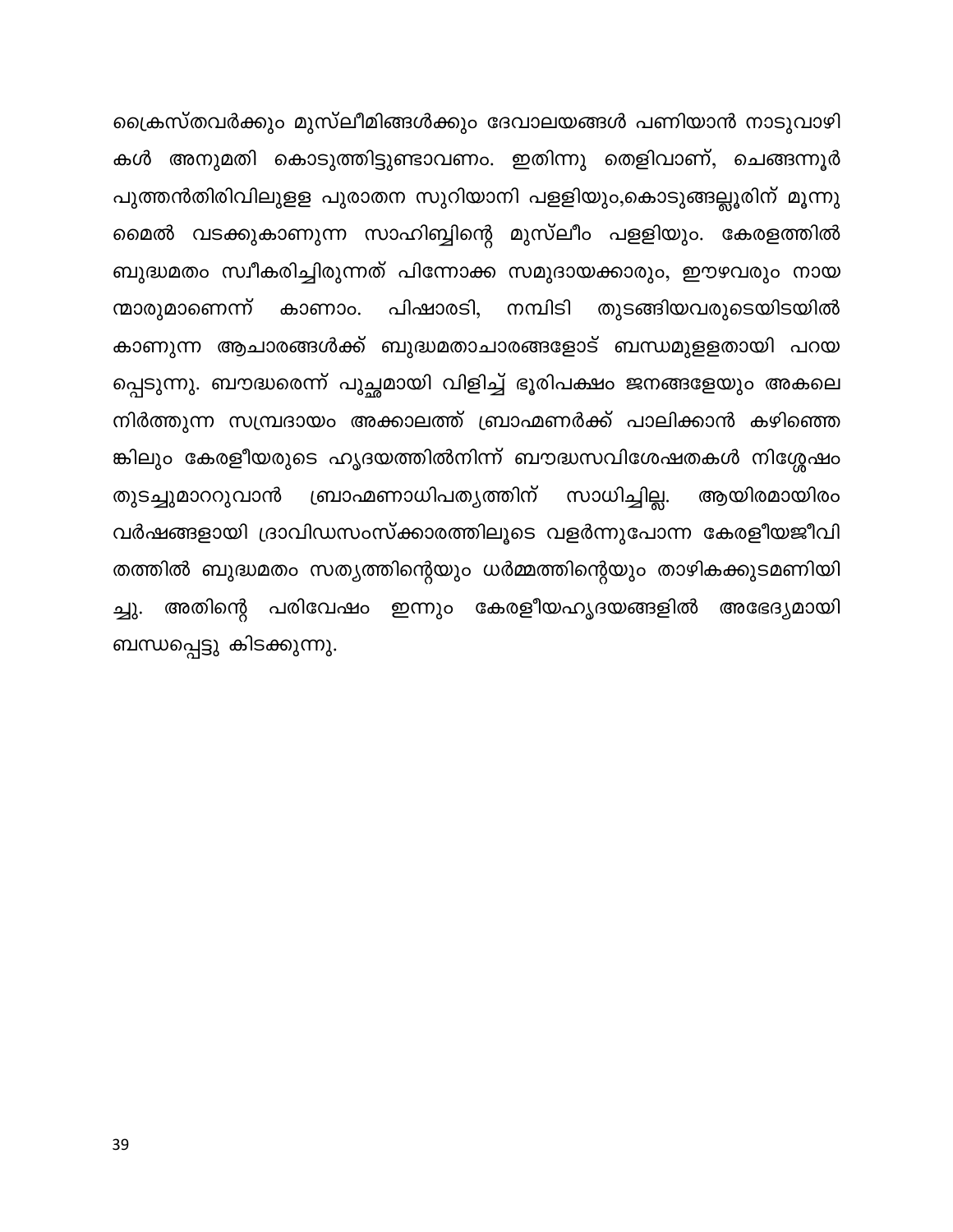## സാരസസഞ്ചാരികൾ

ചന്ദ്രനിലിറങ്ങിയിരിക്കുന്നത് **മ**നുഷ്യൻ നൂററാണ്ടുകൾക്കുമുമ്പുളള സഞ്ചാരയാത്രയുടെ ഒരു തുടർച്ചയാണ്. വിദൂരതയിലെ ആവേശകരമായ എന്തും സ്പർശനവിധേയമാക്കാൻ ദൈർഘ്യം ഇന്ന് വിഘ്നമല്ല. പക്ഷെ കാളവണ്ടിയുഗത്തിനപ്പുറത്തുളള സഞ്ചാരമാർഗ്ഗങ്ങളെക്കുറിച്ച് അല്പം ചിന്തി ച്ചാൽ അത്ഭുതം തോന്നും. സാഹസികരായ ബുദ്ധിശാലികളാണ് ലോകചരി മഹാസംഭവങ്ങൾ സൃഷ്ടിച്ചിട്ടുളളത്. ലോകസംസ്കാരത്തിന്റെ ത്രത്തിലെ പാതകളിൽ പതിഞ്ഞുകാണുന്ന ജ്ഞാനപിപാസുക്കളായ സഞ്ചാരികളുടെ പാദമുദ്രകൾ ജനവർഗ്ഗങ്ങളും രാജ്യങ്ങളും തമ്മിൽ പുലർത്തിയിരുന്ന സൗഹൃ ദത്തിന്റെ സ്മാരകചിഹ്നങ്ങളാണ്. ശാസ്ത്രപുരോഗതിയുടെ ഗോപുരത്തിൽ കയറി സൗരയൂഥങ്ങളിൽ വിരലൂന്നിനില്ക്കുന്ന ആധുനികമനുഷ്യന് പ്രചോ ദനം നൽകിയിട്ടുളളത് നൂററാണ്ടുകൾക്കു മുമ്പ് ജീവിച്ചിരുന്ന യുഗപ്രതാപവാ ന്മാരായ സഞ്ചാരികളാണ്. സാഗരങ്ങളുടെയും ഊഷരപ്രദേശങ്ങളുടെയും മാമലകളുടെയും മദ്ധ്യത്തിലൂടെ പുരോഗതിയുടെ മാർഗ്ഗം തുറന്ന ഫാഹിയാ ന്റെയും, ഹുയാങ്സാങ്ങിന്റെയും പിൻതുടർച്ചാവകാശികളാണെന്ന് ഇന്നത്തെ ശാസ്ത്രാന്വേഷികൾ. റോമിന്റെയും ഈജിപ്തിന്റെയും നവോത്ഥാന കാല ത്തുതന്നെ അയൽരാജ്യങ്ങളുമായി അവർ ബന്ധം സുദൃഢമാക്കിയിരുന്നു. പഠിച്ചത് സമസൃഷ്ടിസ്നേഹത്തോടെ അയൽദേശീയർക്ക് പകർത്തിക്കൊടു ക്കാനും പഠിക്കാത്തത് അവിടെനിന്നു പഠിക്കാനും പുരാതനകാലത്തുതന്നെ മനുഷ്യൻ ഔൽസുക്യം പ്രകടിപ്പിച്ചു. സങ്കുചിതങ്ങളായ ദേശീയതാല്പര്യ ങ്ങളോ പ്രത്യേക വിശ്വാസമൂല്യങ്ങളോ ഈ വൈജ്ഞാനികസമ്പർക്കത്തിന് വിഘാതമായിരുന്നില്ല.

മെഗസ്തനീസ്, പ്ലീനി തുടങ്ങിയ യവനസഞ്ചാരികൾ ഭാരതത്തെ പ്പറ്റി പലതും കുറിട്ടുവച്ചിട്ടുളള ആദ്യകാല സന്ദർശകരാണ്. ചൈനാക്കാരും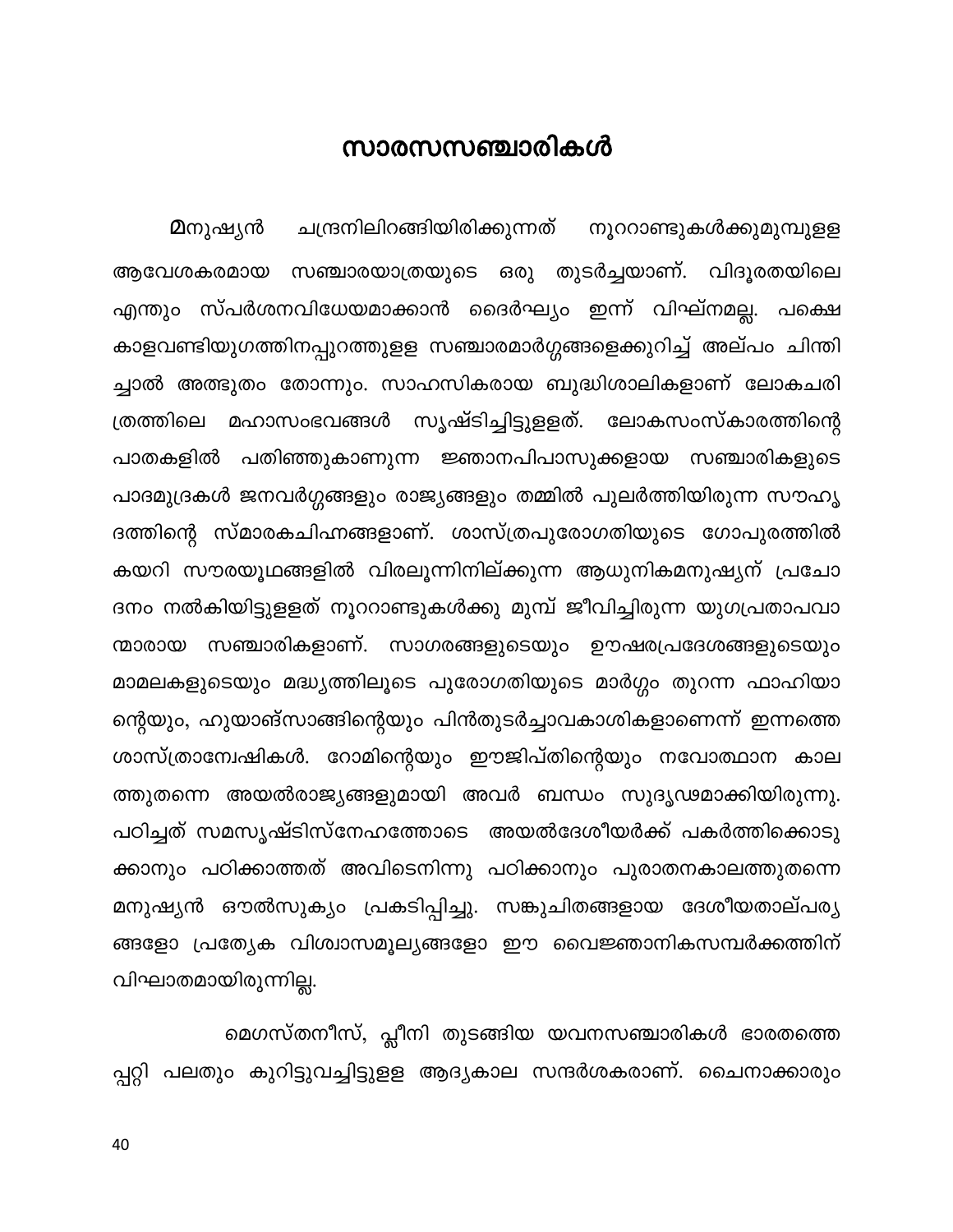സോമാലികളും ഇന്ത്യയുടെ സാംസ്ക്കാരികബന്ധത്തെ അരക്കിട്ടുറപ്പിച്ചു. മാർക്കോപ്പോളോ സഞ്ചാരസാഹിത്യത്തെ സമ്പന്നമാക്കിയ പ്രഗത്ഭമതിയാണ്. പ്രസ്തുത സാഹസശാലികളെ കൂടാതെ സഞ്ചാരമാർഗ്ഗത്തിലിറങ്ങി പ്രശസ്തി നേടിയ പലരുമുണ്ട്. മദ്ധ്യപൗരസ്ത്യരാജ്യങ്ങളുടെ സാംസ്കാരിക സവിശേഷ തക്ക് അറബികളും പാശ്ചാതൃരും നൽകുന്ന പ്രത്യേക നാമമാണ് സാരസസം സ്ക്കാരമെന്നത്. സഞ്ചാരപ്രിയരും വിജ്ഞാനികളുമായ സാരസപ്രതിഭാസമ്പ ന്നരിൽ ചിലർ സഞ്ചാരസാഹിത്യത്തെ വളർത്തിക്കൊണ്ടുവന്നവരാണ്. അവ രെപ്പററി അറബിയിലും പേർഷ്യനിലും മഹാഗ്രന്ഥങ്ങൾ തന്നെ പ്രസിദ്ധീകരി ച്ചിട്ടുണ്ട്. അവരിൽ ചിലരെ പരിചയപ്പെടുകയെന്നത് സഞ്ചാരസാഹിത്യവു മായി ബന്ധപ്പെടുന്നതിന് സഹായകമാകും.

## ഇബ്നുഹൗഫലും മുഖദ്ദസിയും

ചരിത്രപ്രസിദ്ധമായ ബാഗ്ദാദ് നഗരത്തിലെ ഒരു ഭൂമിശാസ്ത്ര പണ്ഡിതനായിരുന്ന ഇബ്നുഹൗഫൽ (എ.ഡി.943–977) സമുദ്രസഞ്ചാരത്തിൽ അതീവതല്പരനായിരുന്നു. ഭൂമിയുടെ ഉല്പത്തി, കാലാവസ്ഥ, കാററിന്റെ ഗതി, സമുദ്രവേലിയേററം തുടങ്ങിയ വിഷയങ്ങളെപ്പററി ഗവേഷണം നട ത്തിയ ഇബ്നുഹൗഫൽ ഒരു സമുദ്രസഞ്ചാരത്തിന് ബാഗ്ദാദിൽ നിന്നും പുറ അറബി ഭൂമിശാസ്ത്രജ്ഞന്മാരായ ഇബ്നുബുർദാദ്, അൻജിഹാനി, പ്പെട്ടു. ഖുദാമിയ തുടങ്ങിയവരുടെ കണ്ടുപിടുത്തങ്ങളും അവരുടെ ഗ്രന്ഥങ്ങളുമാണ് ഈ സഞ്ചാരിയെ യാത്രയ്ക്കു പ്രേരിപ്പിച്ചത്. ജനങ്ങളുടെ സ്വഭാവത്തിന് രൂപം നൽകുന്ന കാലാവസ്ഥയെപ്പററിയും ശീതോഷ്ണാവസ്ഥയിലെ ജീവിതത്തെ സംബന്ധിച്ചും അന്വേഷിച്ചറിയാൻ പുറപ്പെട്ട ഹൗഫലിനെ പ്രസിദ്ധഭൂമിശാ ഇസ്തഖരി സ്വീകരിച്ചു. ഇസ്തഖരി ജിജ്ഞാസുക്കളായ സ്ത്രജ്ഞനായ സഞ്ചാരികളെ പ്രോത്സാഹിപ്പിക്കുന്നതിൽ തല്പരനായിരുന്നു. ഭൂമിശാസ്ത്ര ശാഖയിൽ കാര്യമായി പ്രവർത്തിച്ച ഇസ്തഖരിയുടെ കയ്യെഴുത്തുഗ്രന്ഥങ്ങൾ സസൂക്ഷ്മം പരിശോധിച്ച ഹൗഫൽ ലോകപ്രശസ്തിയാർജ്ജിച്ച ഭൂമിശാസ്ത്ര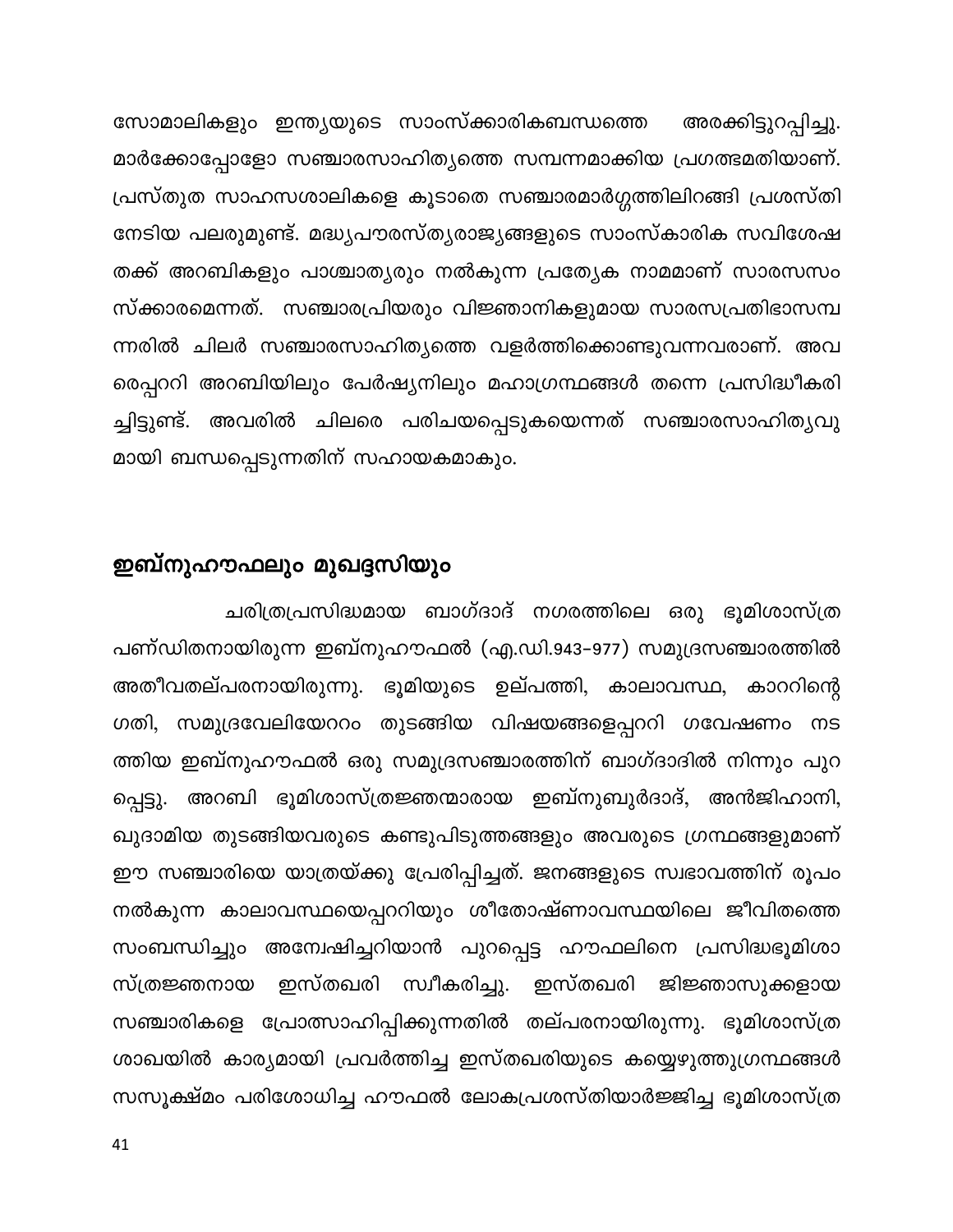ഗ്രന്ഥമായ 'അൽമസാലിക്കുവൽമാമലിക്ക്' എന്ന ഗ്രന്ഥം പൂർത്തിയാക്കി. കാൽനടയായും ഒട്ടകപ്പുറത്തു കയറിയും പായക്കപ്പൽമാർഗ്ഗവും ലോക ത്തിന്റെ അജ്ഞാതകോണുകളിലെല്ലാം എത്തിച്ചേർന്ന ഹൗഫൽ അറബിഭാഷ യിൽ ഉന്നതനായ സഞ്ചാരസാഹിത്യകാരനായിത്തീർന്നു. ഭൂമിശാസ്ത്രശാ ഖയ്ക്ക് മികച്ച നേട്ടമാണ് അദ്ദേഹത്തിന്റെ യാത്രകൊണ്ടുണ്ടായത്.

സ്വന്തം ജീവൻ സഞ്ചാരസരണിയിൽ അർപ്പിച്ച മറെറാരു സാരസ നാണ് അൽമുഖദ്ദീസ്. മദ്ധ്യപൗരസ്ത്യരാജ്യങ്ങളിലെല്ലാം മുഖദ്ദീസ് തന്റെ പാദമുദ്ര പതിപ്പിച്ചു. ഇന്ത്യയിലും അതിർത്തിപ്രദേശങ്ങളിലും സഞ്ചരിച്ച ആ ത്യാഗിവര്യന്റെ ചിരകാലപ്രയത്നത്തിന്റെ സംഭാവനയാണ് കാലാവസ്ഥയെ സംബന്ധിച്ച 'മഖരിഫത്തുൽ അകാലിം' എന്ന പേർഷ്യൻ ഗ്രന്ഥം. ഈ ഗ്രന്ഥം അറബിയിൽ പ്രസിദ്ധീകരിച്ചത് ഏ.ഡി.985–ലാണ്. സഞ്ചാരവേളയിൽ കണ്ടെത്തിയിട്ടുളള വ്യക്തികളുമായി നടത്തിയ സംഭാഷണവിവരം മുഖദ്ദീസ് പ്രസിദ്ധീകരിച്ചിട്ടുണ്ട്.

#### യാക്കൂത്തും ജൂബൈറും

ഇംഗ്ലീഷ് ചരിത്രകാരന്മാർ മഹാനായ ബുദ്ധിശാലിയെന്നു പുകഴ്ത്തിയി ട്ടുളള യാക്കൂത്ത് ഇബ്നു അബ്ദുല്ല ജീവിതകാലംമുഴുവനും ചരിത്രരേഖകൾ തേടിനടന്ന് ബുദ്ധിഭ്രമം ബാധിച്ച സഞ്ചാരിയാണ്. യാക്കൂത്തിന്റെ ഗ്രന്ഥങ്ങ ളെല്ലാം ശിലാരേഖകളിൽനിന്നു പകർത്തിയ വിവരണങ്ങളടങ്ങിയതാണ്. പൗര സ്ത്യരാജ്യങ്ങളെല്ലാം സഞ്ചരിച്ച യാക്കൂത്ത് ഖർസും പട്ടണത്തിൽവെച്ച് (ഏ.ഡി.1219) അക്രമികളാൽ വളയപ്പെട്ടു. ചെങ്കാസ് യുദ്ധത്തെ ഭയന്ന് അഭ യാർത്ഥിയായി സ്ഥലംവിട്ട യാക്കൂത്ത് മുപ്പതു വർഷക്കാലം സഞ്ചരിച്ചു. ഈ സഞ്ചാരഘട്ടങ്ങളിൽ യാക്കൂത്ത് സംഭരിച്ച രേഖകളെല്ലാം വാല്യങ്ങളായി പ്രസിദ്ധീകരിച്ചു. ഒരു സഞ്ചാരിയുടെ സത്യാന്വേഷണസമാഹാരമാണ് യാക്കൂ ത്തിന്റെ 'മുഉജിമുൽബുൽദാർ' എന്ന പ്രശസ്ത അറബിഗ്രന്ഥം. ഈ ഗ്രന്ഥം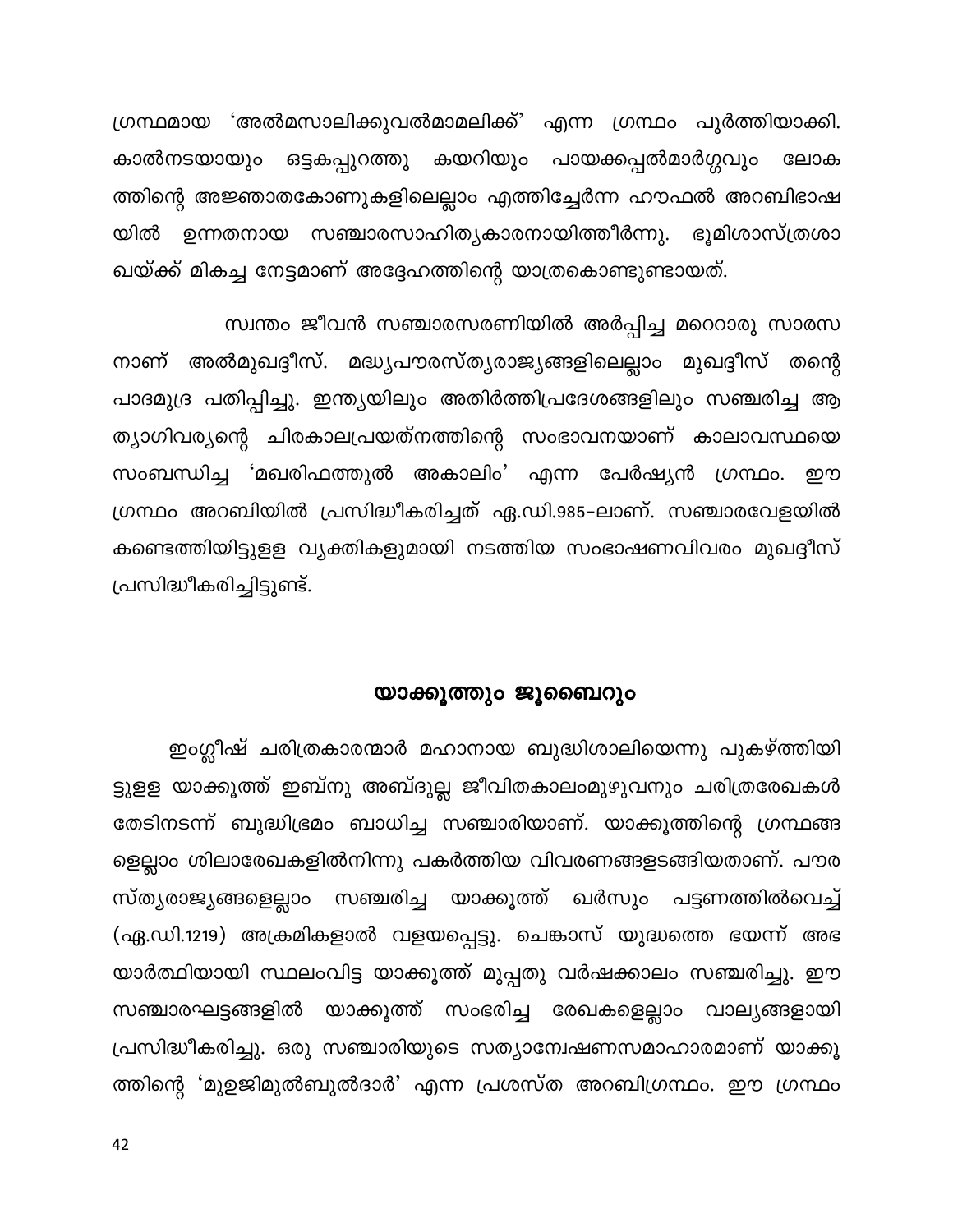ആംഗലഭൂമിശാസ്ത്രജ്ഞനായ വുസ്തൻഫീൽഡ് പരിഭാഷപ്പെടുത്തിയിട്ടുണ്ട്. പേർഷ്യൻ സഞ്ചാരസാഹിത്യത്തിലെ പ്രതിഭാസമ്പന്നനായ യാക്കൂത്ത് സഞ്ചാ രികളുടെ മാർഗ്ഗദർശികൂടിയാണ്.

സ്പെയിനിൽ 1145–ൽ ജനിച്ച ജൂബൈർ ഒരു കവിയും തത്ത്വചിന്ത പൂർവ്വദേശങ്ങളിൽ സഞ്ചാരിയാണ്. 1189-ൽ കനുമായിരുന്ന സഞ്ചരിച്ച ജൂബൈർ ഉയർന്ന സാഹിത്യചിന്തകൻ എന്ന നിലയിൽ ബഹുജനപ്രീതി സമ്പാദിച്ചു. സാംസ്ക്കാരിക വിഷയങ്ങളെപ്പററി പഠിച്ചിട്ടുളള ജൂബൈറിന്റെ പ്രസംഗങ്ങളും ആസ്വാദകരിൽ സഞ്ചാരതൃഷ്ണവളർത്തി. ലേഖനങ്ങളും സൂക്ഷ്മപഠനത്തിന് യാത്രാവേളയിൽ പ്രാധാന്യം നൽകിയ അദ്ദേഹത്തിന്റെ 'റിഹ്ലത്തുൽ ഇബ്നുജൂബൈർ' (ജൂബൈറിന്റെ ആത്മകഥാപ്രധാനമായ ദേശപര്യടനം) എന്ന ഗ്രന്ഥം ഇംഗ്ലീഷിൽ വില്യം റൈററും ഡിഗോബിട്ടോയും ലണ്ടനിൽനിന്ന് പ്രസിദ്ധീകരിച്ചിട്ടുണ്ട്.യാത്രാമാർഗ്ഗത്തിൽ മരിക്കുന്നത് ഒരു പുണ്യമായി വിശ്വസിച്ചിരുന്ന ജൂബൈർ 73–ാമത്തെ വയസ്സിൽ ഇന്ത്യയിലെ സിക്കന്തറയിൽവച്ചു യാത്രാമദ്ധ്യേ ചരമമടഞ്ഞു. സഞ്ചരിക്കുന്ന മനുഷ്യനെ വിജ്ഞാനം സുഹൃത്തുക്കളായി കരുതുകയുളളുവെന്നാണ് മാത്രമേ ആ ത്യാഗിവര്യൻ വിശ്വസിച്ചിരുന്നത്.

## മസാനിയും ഹുമാദും

സ്ലാവിയൻ രാജ്യങ്ങളിൽ പര്യടനം നടത്തി വോൾഗാനദീതട ത്തിൽ താമസമാക്കി ഒരു പ്രത്യേകയാത്രാസംഘത്തെ സംഘടിപ്പിച്ച സഞ്ചാരി മുഹമുദുൽമസാനി. ഈജിപ്ത്കാരനായ ഏ.ഡി.1070–ൽ യാണ് ജനിച്ച മസാനി എൺപതാമത്തെ വയസ്സിലാണ് അന്തരിച്ചത്. അറുപതുവർഷക്കാലം ലോകപര്യടനത്തിനായി ചെലവഴിച്ച മസാനി യാത്രക്കാർക്കു പരിശീലനം നൽകാൻ സ്ഥാപനങ്ങൾ തുടങ്ങുകയും പുതിയ ഭൂപടങ്ങൾ നിർമ്മിക്കുകയും ചെയ്തു. സഹാറ താണ്ടിക്കടക്കാനുളള ഒരു സാഹസികശ്രമത്തിലേക്കാണ്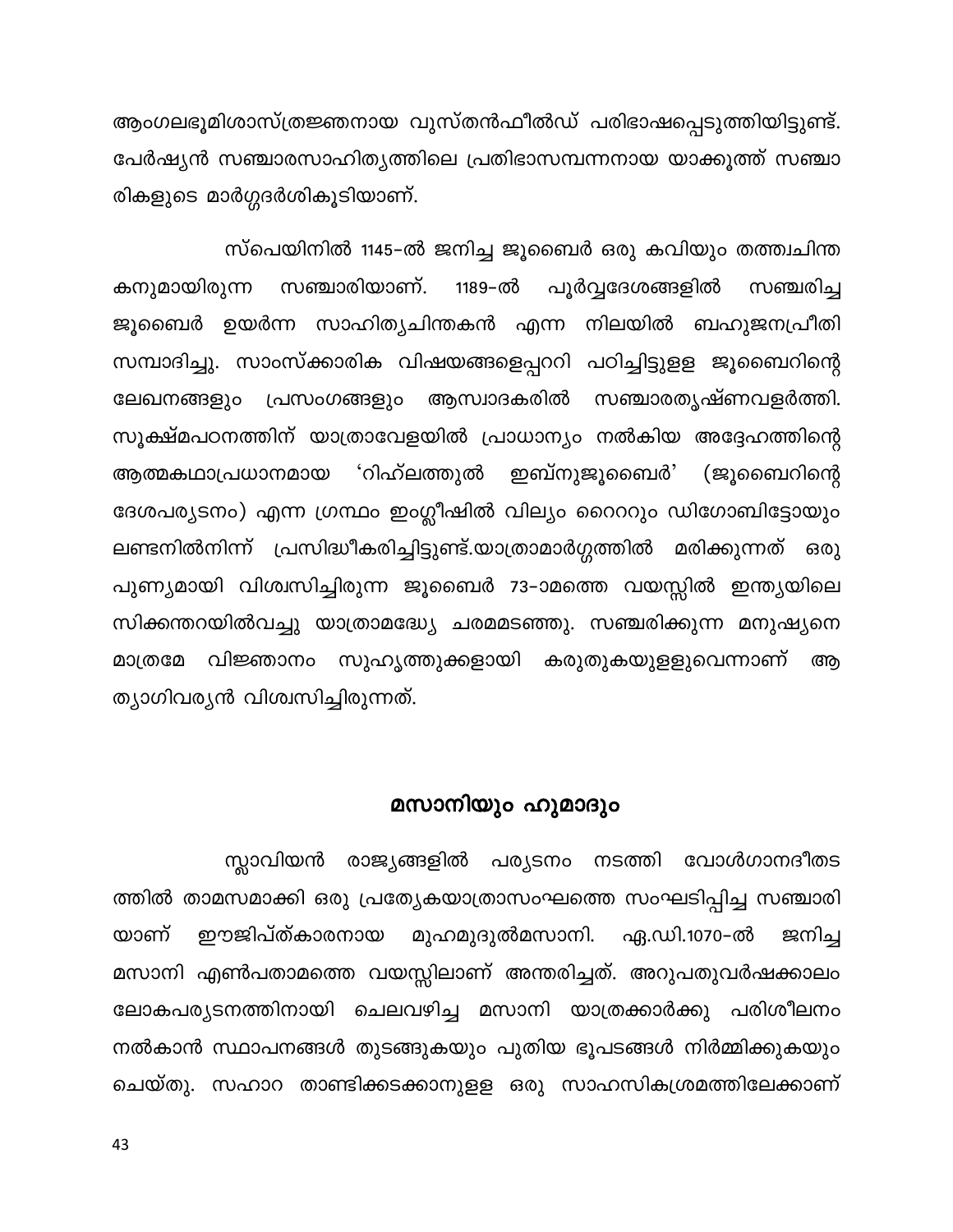എൺപതാമത്തെ വയസ്സിൽ പരിപാടി തയ്യാറാക്കിയത്. പ്രസ്തുത സംരംഭത്തി നായി തയ്യാറെടുക്കുന്ന ഘട്ടത്തിലാണ് ഒംഷിക്ക് പട്ടണത്തിൽവച്ച് മരിച്ചത്. ബൾഗേറിയ, റുമേനിയ തുടങ്ങിയ രാജ്യങ്ങളിലെ ചതുപ്പു സ്ഥലങ്ങളേയും കാടുകളേയും നദീതടങ്ങളേയും റഷ്യയിലെ സൈബീരിയൻ പ്രദേശങ്ങ മസാനി തന്റെ ഗണിതപ്രകാരം ഭൂപടത്തിൽ അടയാളപ്പെടുത്തി. ളെയും അങ്ങനെ പുതിയ പ്രദേശങ്ങൾ ഭൂമിശാസ്ത്രത്തിൽ അദ്ദേഹം വരച്ചുവച്ചു. പിന്നീട് യാത്ര തുടർന്ന അനുയായികൾക്ക് അത് സഹായകമായി.

വോൾഗാ നദീതടപ്രദേശങ്ങളിൽ കൂടാരമടിച്ചു ഗവേഷണത്തിലേർപ്പെട്ട സഞ്ചാരിയാണ് ഫുസ്ചാൽ ബാൻഹുമാദ്. ഖലീഫാ ഭരണകാലത്തു ബാഗ്ദാ ദിൽ നിന്നു അയയ്ക്കപ്പെട്ട ഹുമാദ് ബൾഗേറിയ രാജാവിന്റെ അതിഥിയായി താമസിച്ചു. 1192–നു ശേഷമെഴുതിയിട്ടുളള സഞ്ചാരചരിത്രഗ്രന്ഥങ്ങളിൽ ഹുമാ ദിനെപ്പററി പറഞ്ഞിട്ടുണ്ട്. അവികസിതവും അജ്ഞാതവുമായ ഭൂപ്രദേശങ്ങ ളിലെ മനുഷ്യരുടെ ജീവിതരീതിയേയും ആചാരങ്ങളേയും സംബന്ധിച്ചു പഠനം നടത്തി ഖലീഫയ്ക്കു റിപ്പോർട്ടു സമർപ്പിച്ച നരവംശശാസ്ത്രജ്ഞൻ കൂടിയായ ഈ സഞ്ചാരിയുടെ യാത്രക്കുറിപ്പുകൾ കെയിറോവിൽ ഇന്നും സൂക്ഷിക്കപ്പെടുന്നു.

## ജൂനാബാദും ബത്തൂത്തയും

പന്ത്രണ്ടാം നൂററാണ്ടിലെ ശ്രദ്ധേയനായ സസ്യശാസ്ത്രജ്ഞനായി രുന്നു മുഗ്റജൂനാബാദ്. ഏഷ്യനാഫ്രിക്കൻ രാജ്യങ്ങളിൽ സഞ്ചരിച്ച് പുതിയ സസ്യങ്ങൾ സംഭരിച്ചിരുന്ന ജൂനാബാദ് 1166ലാണ് ജനിച്ചത്. 76 വർഷക്കാലം ജീവിച്ചിരുന്നതായി കാണുന്ന അയ്യുബി സുൽത്താന്റെ സ്നേഹിതനായിരുന്ന ജൂനാബാദ് സസ്യവർഗ്ഗങ്ങൾ കണ്ടുപിടിക്കാനായി ആഫ്രിക്കൻ കാടൂകളിലേ ക്കാണ് സാഹസികയാത്ര പുറപ്പെട്ടത്. സ്പെയിനിൽ ആരംഭിച്ച സസ്യ ഗവേ ഷണശാലയുടെ ഉപദേശകനായ ഈ സഞ്ചാരി പ്രത്യേകതരം മരുന്നുകൾ സസ്യങ്ങളിൽ നിന്നു കണ്ടെത്തി. ഇറാക്ക്, ഷാം, സിന്ധു തുടങ്ങിയ രാജ്യങ്ങ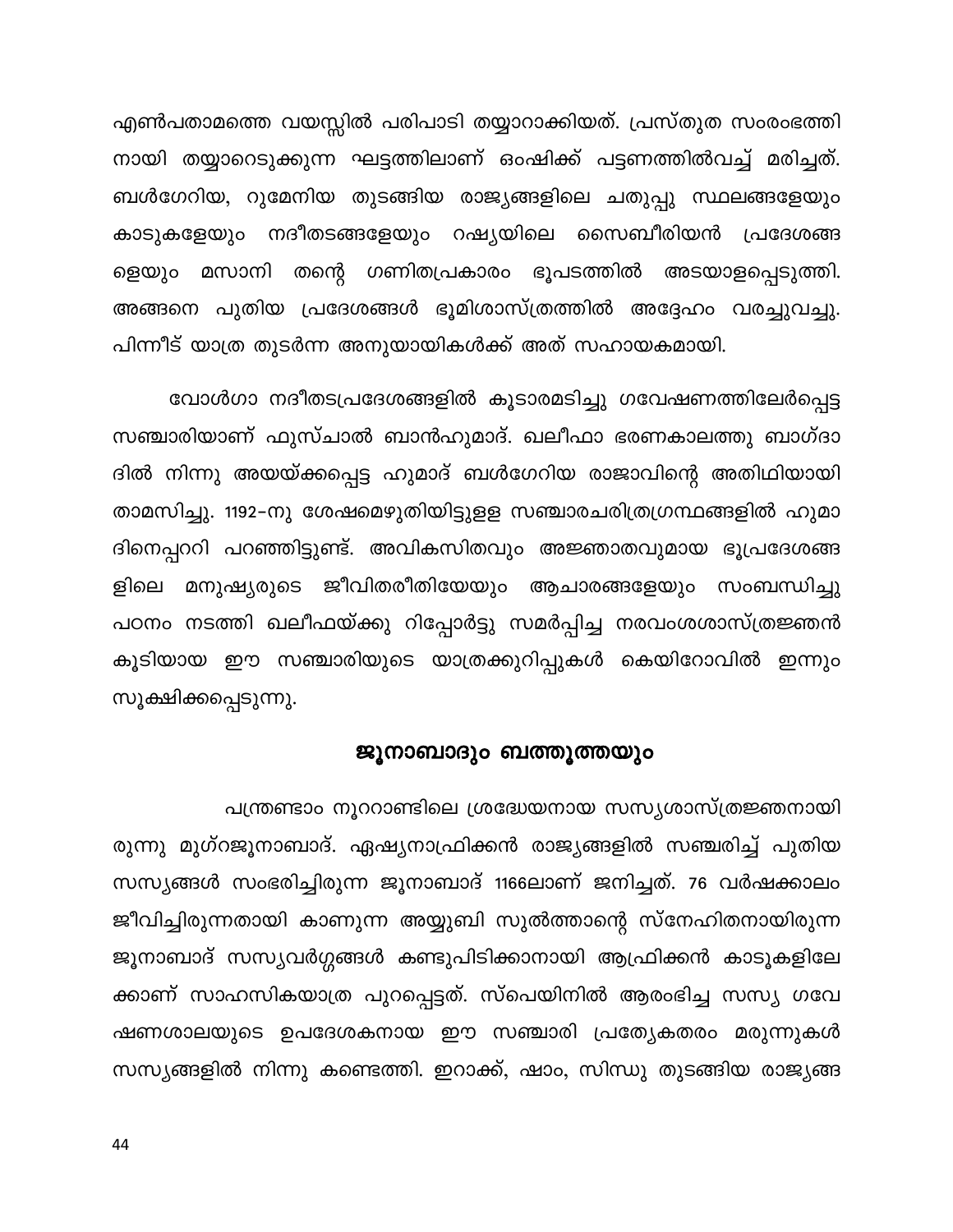പര്യടനം നടത്തി സംഭരിച്ച രണ്ടായിരത്തിലധികം സസ്യങ്ങൾക്ക് ളിൽ പ്രത്യേകം പട്ടിക തിരിച്ച് വളർച്ചയും ഉപയോഗവും തിട്ടപ്പെടുത്തി. 'ജൂനാ ബാദ്' സസ്യശാസ്ത്രം എന്നതിന്റെ സംജ്ഞാരൂപമാണ്. ജൂനാബാദിന്റെ ഭൂപടത്തിൽ യാത്രാമാർഗ്ഗങ്ങൾ രേഖപ്പെടുത്തിയിട്ടുണ്ട്. അറബികളുടെ എൻസൈക്ലോപ്പീഡിയായിൽ ജൂനാബാദിനെ സസ്യശാസ്ത്രജ്ഞനായ സഞ്ചാരി എന്നാണ് വിശേഷിപ്പിച്ചിരിക്കുന്നത്. സഞ്ചാരികളായ സസ്യശാസ്ത്ര സ്നേഹികൾക്കും വൈദ്യ ഗവേഷകർക്കും ആദർശപുരുഷനായിത്തീർന്ന ജൂനാബാദ് ഭൂമിയുടെ നിറംപകർച്ച സസ്യവർഗ്ഗങ്ങളുടെ വളർച്ച കൊണ്ടുണ്ടാ കുന്നതാണെന്നു സമർത്ഥിച്ച ശാസ്ത്രജ്ഞൻ കൂടിയാണ്.

ഇബ്നു ബത്തൂത്ത സഞ്ചാരസാഹിത്യത്തിൽ കൂടുതൽ അറിയപ്പെടുന്ന പതിന്നാലാം വ്യക്തിയാണ്. നൂററാണ്ടിൽ കേരളം സന്ദർശിച്ച ഇബ്നു ബത്തൂത്ത കേരളീയരുടെ ജീവിതരീതിയേയും ആചാരങ്ങളേയും സംബ ന്ധിച്ചു സരസമായി വിവരിച്ചിട്ടുണ്ട്. ബത്തൂത്തയുടെ സഞ്ചാരചരിത്രം അറ ബിയിൽനിന്ന് 1877–ൽ ഫ്രഞ്ചിലേക്കും 1887–ൽ ഇംഗ്ലീഷിലേക്കും പരിഭാഷപ്പെ ടുത്തിയിട്ടുണ്ട്. പുരുഷായുസ്സിലെ യാത്രാവിവരണം ഒരു സമഗ്രമായി പകർത്തിക്കാട്ടുന്നത് 'രിഹ്ലത്തും', 'തുഹ്ഫത്തുനസ്സാറു'മാണ്.

ഇരുപത്തിരണ്ടാമത്തെ വയസ്സിൽ ഏഷ്യൻ പര്യടനത്തിനായി പുറപ്പെട്ട ഇബ്നുബത്തൂത്ത 30 വർഷക്കാലം ഇന്ത്യയിൽ താമസിച്ചു. ഈ .യാത്രക്കിട യിൽ കൊല്ലം പട്ടണത്തിലും അദ്ദേഹം വന്നിരുന്നു. ചൈനയുമായി വ്യാപാര ബന്ധത്തിലേർപ്പെട്ടിരുന്ന കൊല്ലത്തെപ്പററി സവിസ്തരം പ്രതിപാദിച്ചിട്ടുണ്ട്. ഒരു ന്യായാധിപൻ, ചരിത്രകാരൻ, വിവാഹപ്രിയൻ, (ഇന്ത്യയിൽ നിന്നും മാല ദ്വീപിൽ നിന്നുമടക്കം മൂന്നു വിവാഹം കഴിച്ചെന്നു ബത്തൂത്തയുടെ പ്രസിദ്ധ ജീവചരിത്രകാരനായ താഹിറുദ്ദീൻ പറയുന്നു) എന്നീ നിലയിൽ പേരെടുത്ത ഏഷ്യനാഫ്രിക്കൻ ഇബ്നുബത്തൂത്തയുടെ പര്യടനഗ്രന്ഥം, കഥപോലെ വായിച്ചുതീർക്കാവുന്നതാണ്. വളരെയേറെ ത്യാഗം സഹിച്ചു യാത്ര ചെയ്തിട്ടു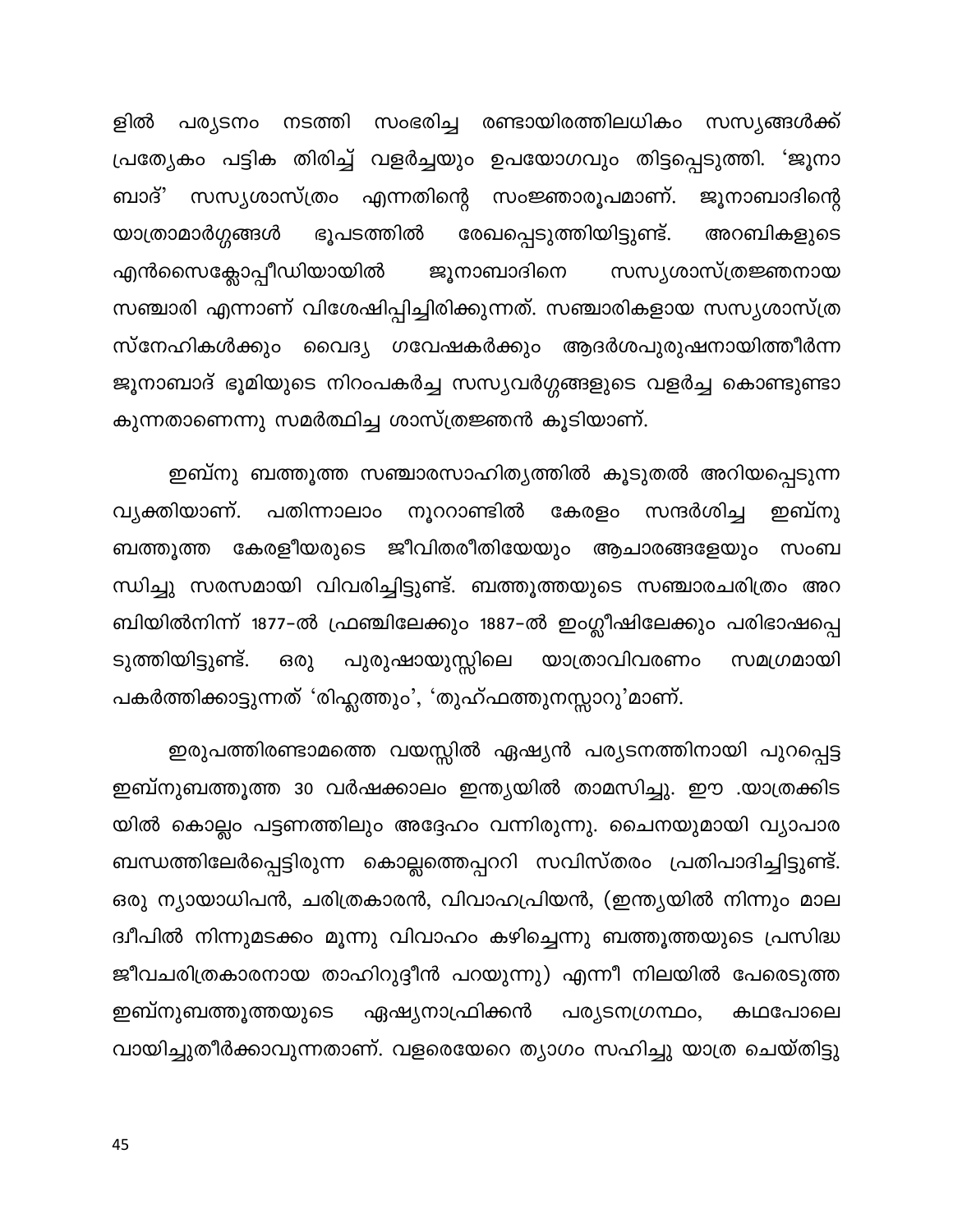ളള ബത്തൂത്ത വിശ്വസാഹിത്യത്തിലെ യാത്രാസാഹിത്യത്തിൽ വ്യക്തിമുദ്ര പതിപ്പിച്ചു.

ചരിത്രത്തിനും മററു വിജ്ഞാനശാഖകൾക്കും നിരവധി സംഭാവനകൾ ചെയ്ത പ്രഗത്ഭമതികളായ നിരവധി സഞ്ചാരികളെ ഏട്ടാം നൂററാണ്ടിനും പതിനാറാം നൂററാണ്ടിനും മദ്ധ്യേ കണ്ടുമുട്ടാൻ കഴിയും. അവരെയും അവ രുടെ ഗ്രന്ഥങ്ങളെയും കൂടുതൽ പരിചയപ്പെടുന്നത് നമ്മുടെ ഭാഷയ്ക്കും സംസ്ക്കാരത്തിനും നേട്ടമായിരിക്കും. സഞ്ചാരചരിത്രത്തിൽ സാരസരായ അറബികൾ നിർവ്വഹിച്ച മഹത്തായ പങ്ക് ലോകസംസ്ക്കാരത്തിന്റെ ശോഭാ യമാനമായ കാലഘട്ടങ്ങളുടെ കണ്ണാടി കൂടിയാണ്.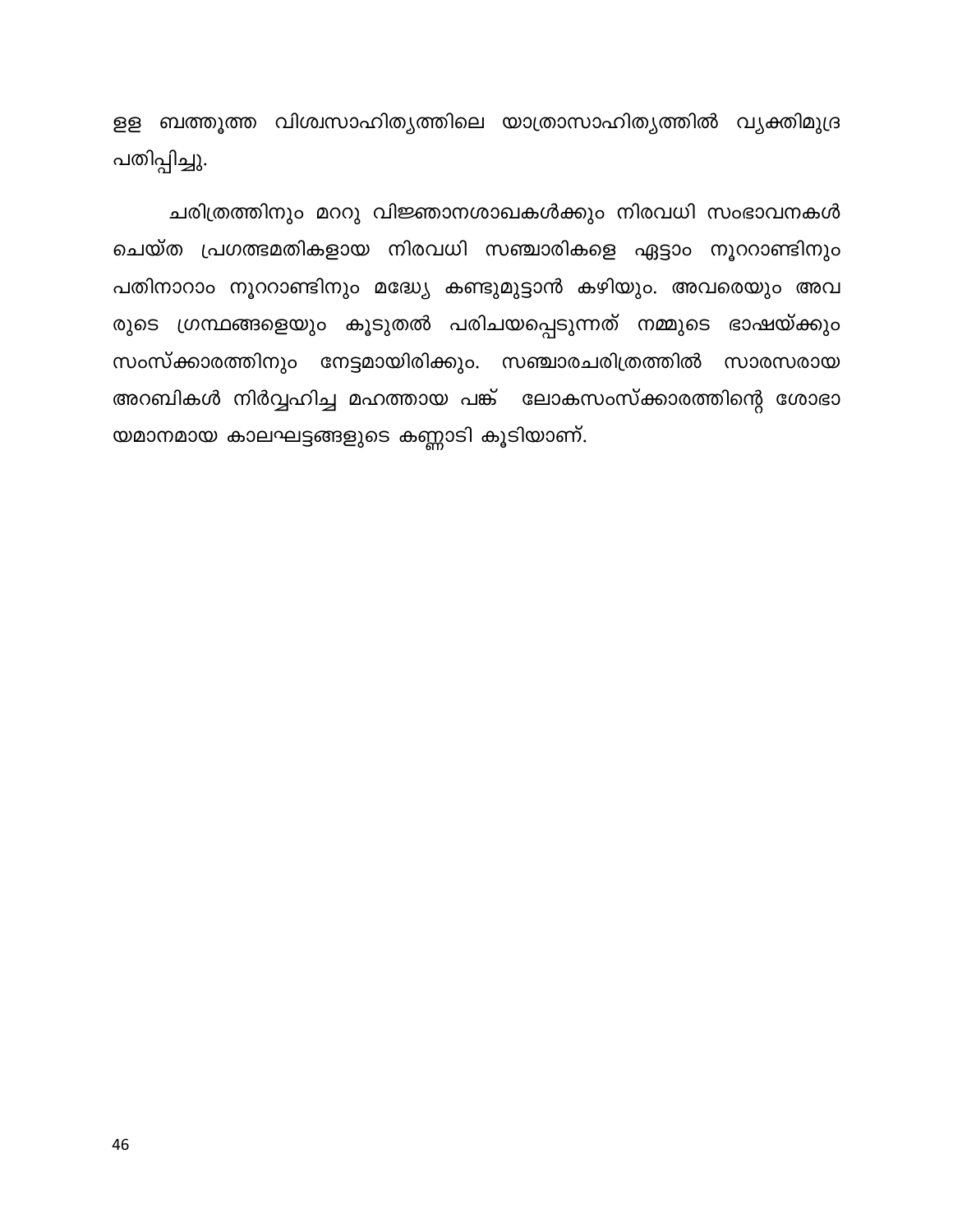# ഇളംകുളം കുഞ്ഞൻപിളള

കേരളചരിത്രനിർമ്മാണരംഗത്ത് ഗവേഷണത്തെ ഒരു കലയായും യജ്ഞമായും അംഗീകരിപ്പിച്ച ചരിത്രപണ്ഡിതനായിരുന്നു ശ്രീ ഇളംകുളം കുഞ്ഞൻപിളള. തലസ്ഥാനനഗരിയിലെ സദസ്സുകളിൽ തല കാണിക്കാതെ ജീവിച്ച പണ്ഡിതനായ പ്രൊ:ഇളംകുളം പെരുമാററത്തിൽ സൗമൃശീലനായി രുന്നു. സമീപനത്തിൽ സമചിത്തത പാലിച്ച്, പറയാനുളളത് പറയുകയും കേൾക്കാനുളളത് കേൾക്കുകയും ചെയ്ത ഇളങ്കുളത്തിന്റെ വിനയഭാവം പ്രസിദ്ധമാണ്. ചിലർ വ്യാഖ്യാനിക്കാൻ ധൈര്യപ്പെടാത്ത കാര്യങ്ങൾ വ്യാഖ്യാ ഇളംകുളം ശ്രദ്ധാർഹനായി. റിട്ടയർ ചെയ്ത ശേഷവും ഊർജ്ജസ്വല നിച്ച് നായി വിജ്ഞാനമണ്ഡലത്തിലെ തേരാളിയായി മുന്നോട്ടുപോയ ഇളംകൂള ത്തിന്റെ വ്യക്തിത്വം ഒരു ചരിത്രമുദ്രയായി ശോഭിക്കുകയാണ്.

പറങ്കികൾക്കുമുമ്പുളള ഇരുളടഞ്ഞ നൂററാണ്ടുകളെപ്പററിയാണ് ഇളം കുളം ശ്രദ്ധാപൂർവ്വം ചില കാര്യങ്ങൾ അന്വേഷിച്ചത്. കാൽ നൂററാണ്ടിലേറെ ക്കാലം നിശ്ശബ്ദനായിക്കഴിഞ്ഞ ഇളംകുളം കൂടുതൽ പഠിക്കുകയും പഠിച്ചത് യുക്തിയുടെ വെളിച്ചത്തിൽ വിലയിരുത്തി നോട്ടുകുറിക്കുകയും ചെയ്ത തല യെടുപ്പുളള വിദ്യാർത്ഥികൂടിയായിരുന്നു. കഴിഞ്ഞ രണ്ടുദശകങ്ങൾക്കുമുമ്പ് ഇളംകുളത്തെ അദ്ദേഹത്തിന്റെ സഹാദ്ധ്യാപകരും വിദ്യാർത്ഥികളും മാത്രമേ അറിഞ്ഞിരുന്നുളളു. അക്കാലങ്ങളിൽ നടത്തിയിരുന്ന ഗവേഷണം ലേഖനങ്ങ ളായും ഗ്രന്ഥങ്ങളായും പുറത്തുവന്നതോടെ കേരളോല്പത്തിമുതൽ അന്നുവ രേയുളള എല്ലാ ചരിത്രഗ്രന്ഥങ്ങളേയും ഗവേഷണമാർഗ്ഗങ്ങളേയും പിന്നിലാ ക്കുന്ന പുതിയ ചരിത്രമണ്ഡലം തെളിഞ്ഞുവന്നു. കേരളചരിത്രമെന്ന കഴി തിരുത്തിയെഴുത്താവശ്യമാണെന്നും, ഞ്ഞകാലകഥകൾക്ക് ഐതിഹ്യത്തേ ക്കാൾ വസ്തുനിഷ്ഠമായ കാഴ്ചപ്പാടാണ് ചരിത്രത്തെ ധന്യമാക്കുകയെന്നും, ആധുനിക ചരിത്രശാസ്ത്രത്തിന്റെ വെളിച്ചത്തിൽ പരന്നുതുടങ്ങിയ ചിന്തക്ക്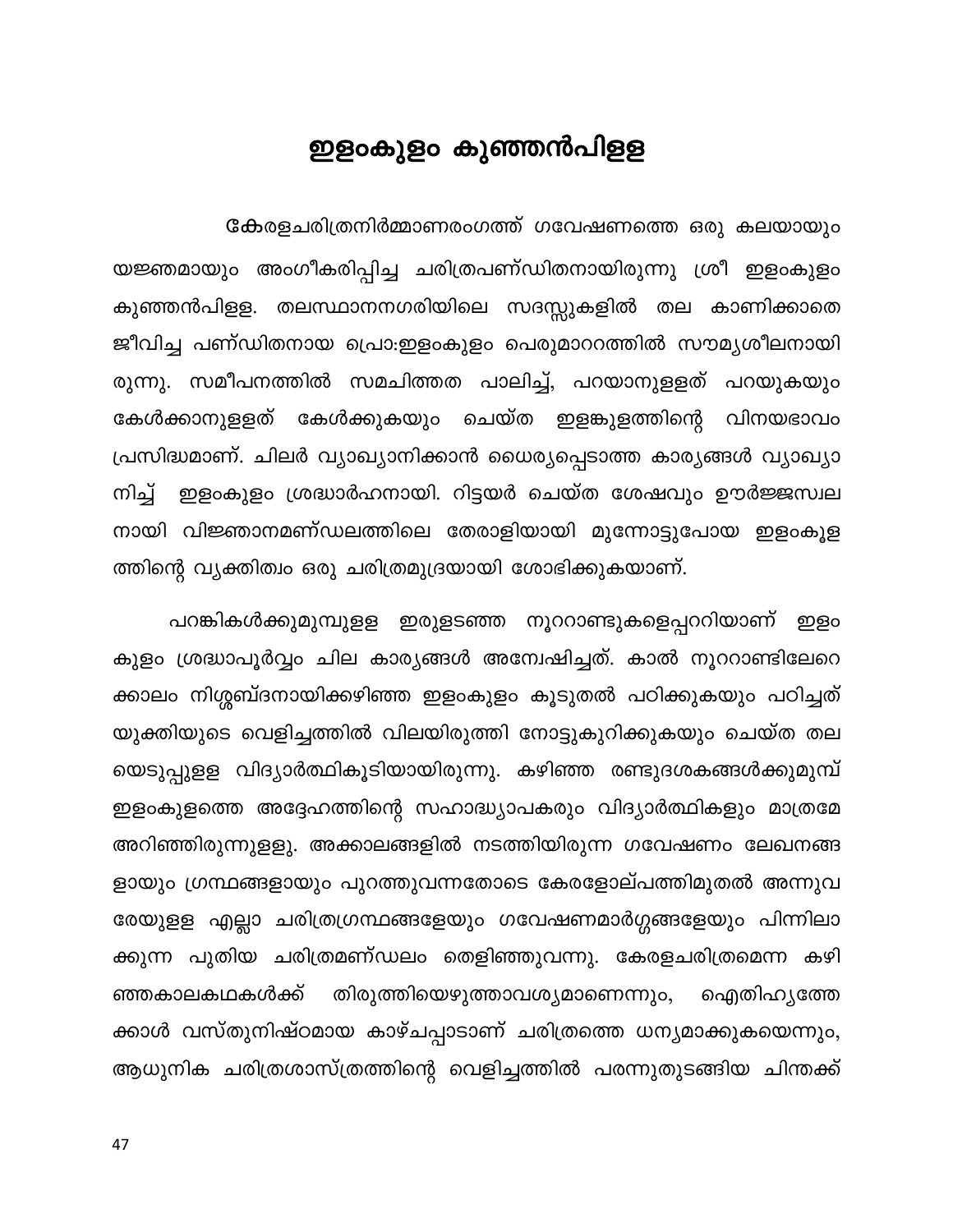രൂപം നൽകുന്നതിനാണ് ശ്രീ.ഇളംകുളം ശ്രമിച്ചത്. ആ ശ്രമം അദ്ദേഹത്തിന്റെ പ്രൗഢങ്ങളായ അറുപതോളം ലേഖനങ്ങളിൽ തെളിഞ്ഞുകാണാം. വളരെക്കാ ലത്തെ ക്ഷമാന്വിതമായ ഗവേഷണവും പഠനവും കൊണ്ടു തയ്യാറാക്കിയിട്ടു ളള പ്രസ്തുത ലേഖനങ്ങൾ ചരിത്രത്തിലെ പല വിശ്വാസങ്ങളുടെയും കടപുഴ ക്കിയിട്ടുണ്ട്. മാറാല പിടിച്ച് മറവിൽക്കിടന്ന ശാസനങ്ങളെ ഭൂമിശാസ്ത്രം, സാമൂഹ്യസ്ഥിതി, ഭാഷ, ആചാരം, തുടങ്ങിയവയുടെ വെളിച്ചത്തിൽ വ്യാഖ്യാ നിച്ചു നിഗമനങ്ങളിലെത്താൻ സാധിക്കുമെന്നു വന്നപ്പോൾ പല സങ്കല്പ ങ്ങളും കൊഴിഞ്ഞുപോകുമെന്നദ്ദേഹം കണ്ടു. കഴിഞ്ഞകാലകേരളചരിത്രകാര ന്മാരിൽ പലരും ജാതിചിന്തയുടെ സ്വാധീനത്തിൽനിന്ന് വിമുക്തരല്ല. 'പരശു രാമൻ രാജ്യം സൃഷ്ടിച്ചു; ഞങ്ങൾ ഭരിക്കുന്നു' എന്ന ചരിത്രപാരമ്പര്യത്തെ തുടച്ചുമാററാനും, ആ കാലങ്ങളിലെ വൈരുദ്ധ്യങ്ങളുടെ പൊരുൾ യഥാർത്ഥ മായി തുറന്നുകാട്ടാനും ശ്രീ.ഇളംകുളം ശ്രമിച്ചു.

ഭാഷാഗവേഷണപ്രധാനമായ ഏതാനും ഉപന്യാസങ്ങൾ ഉൾപ്പെടെ ചരി ത്രത്തെ സംബന്ധിച്ച അദ്ദേഹത്തിന്റെ മിക്ക കൃതികളും ചരിത്രവിദ്യാർത്ഥി കൾക്കു പഠനാർഹങ്ങളാണ്. പത്താം നൂററാണ്ടിലെ ആയ് രാജവംശം, പെരു മാക്കന്മാരുടെ ഭരണകാലം, സംഘകാലം, ചോളരുടെ അക്രമണകാലം, കുല ശേഖര ആഴ് വരുടെ സാംസ്കാരികപ്രതാപം, വീരരാഘവപട്ടയം, തരിസാപ്പ ളളി ശാസനം, ജൂതശാസനം, ദേവദാസി സമ്പ്രദായം, മരുമക്കത്തായം, ജന്മി സമ്പ്രദായം, ചാതുർവർണ്യം തുടങ്ങിയ പ്രശ്നലേഖനങ്ങൾ ഒരാവേശത്തിന് എഴുതിത്തളളിയതല്ല. ഒരു ചരിത്രപണ്ഡതന്റെ കാലയളവിൽ വ്യാഖ്യാനിച്ചു സമർത്ഥിക്കാൻ പര്യാപ്തവുമല്ല ഈ പ്രശ്നങ്ങൾ. മഹാരാഷ്ട്രയുദ്ധത്തെപ്പ ററി മാത്രം മൈത്രേയിക്കും പുഷ്ക്കരർക്കും ഗവേഷണം നടത്താൻ മുപ്പ ത്തഞ്ച് വർഷവും, ഭാമിനി വംശത്തെപ്പററി പഠനം നടത്താൻ ഇരുപത് വർഷവും വേണ്ടിവന്നെന്ന് പറയുമ്പോൾ , ശ്രീ.ഇളംകുളം ചുരുങ്ങിയ കാലയ ളവിൽ ചെയ്ത സാഹസികയത്നം മനസ്സിലാക്കാം. ചരിത്രം ഒരു ശാസ്ത്രശാ വളരണമെന്നാശിക്കുന്നവർക്ക് ശ്രീ.ഇളംകുളം വഴികാട്ടിയാണ്. ഖയായി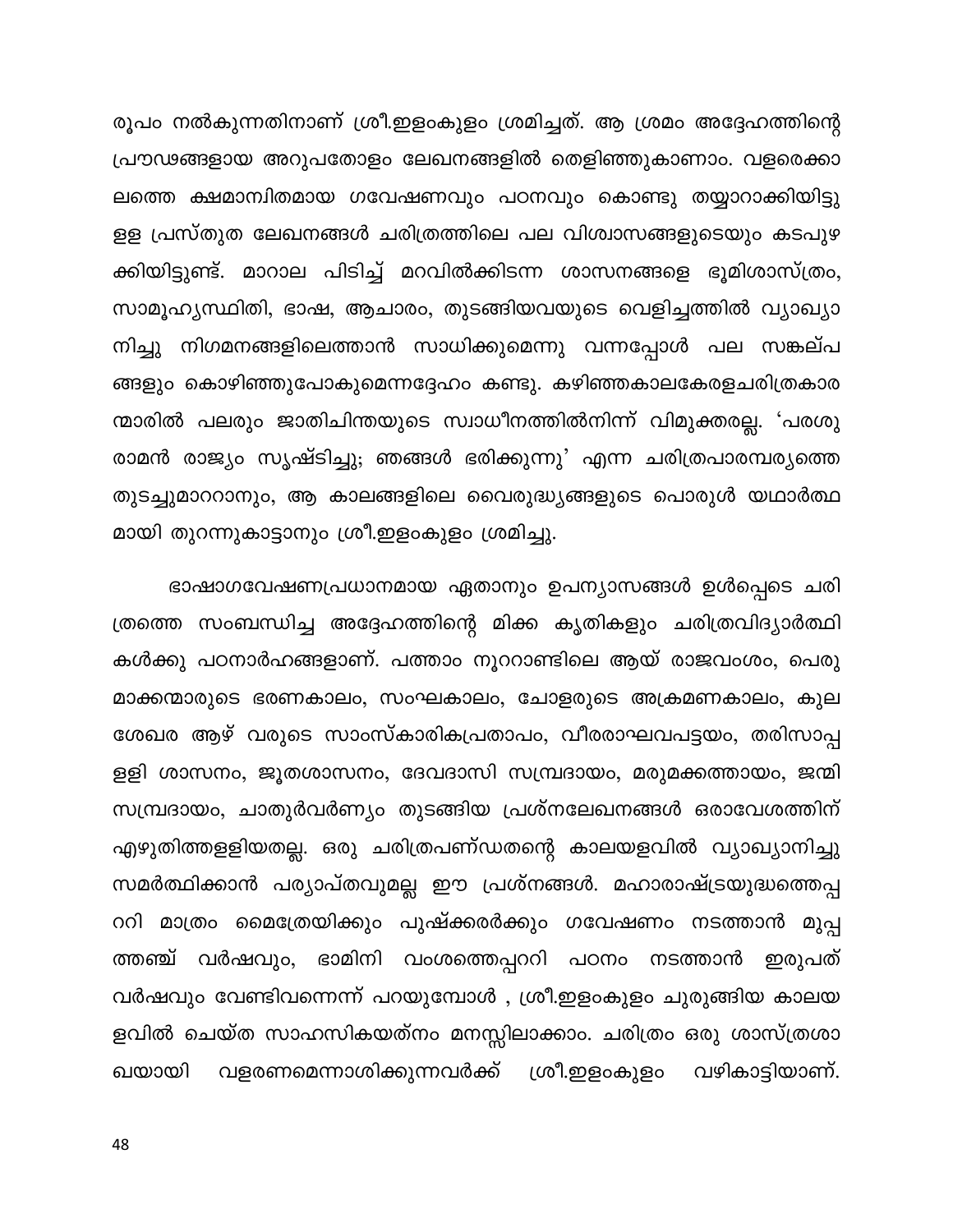പ്രശ്നങ്ങൾ മുഖം നോക്കാതെ നിരത്തിവെക്കുന്ന സമ്പ്രദായമാണ് ഇളംകുളം പിന്തുടരുന്നത്. ചില പ്രശ്നങ്ങൾ 'അങ്ങനെ ഉദ്ധരിക്കാമോ, അതിന് കാല ത്തിന്റെ വിലയിരുത്തലാവശ്യമല്ലേ, ആധുനിക കാലത്തെ ചിന്തകൾക്ക് ഭംഗ മായാലോ' എന്ന് ചിന്തിക്കുന്നവരുണ്ട്.ശാസ്ത്രീയവും വസ്തുനിഷ്ഠവുമായ ചരിത്രരചനയ്ക്ക് യഥാർത്ഥനില വെളിപ്പെടുത്തി വ്യാഖ്യാനിക്കുന്നത് നല്ലതാ ണെന്ന അഭിപ്രായം ചിലർക്കുണ്ട്. അതുൾക്കൊളളാൻ പ്രത്യേക വികാര കഴിയുമെന്ന് ങ്ങൾക്കടിമപ്പെടാത്തവർക്ക് ധാരണയുണ്ട്. றற ധാരണ പുലർത്തുന്ന ആസ്വാദകരുടെ മുമ്പിലേക്കാണ് ശ്രീ.ഇളംകുളം ഇറങ്ങിയത്. ക്രൈസ്തവനോ മുസൽമാനോ കേരളത്തിലെ പ്രത്യേക സാഹചര്യത്തിൽ എഴുതിയാൽ സമുദായവിദേേഷം ആരോപിക്കപ്പെടാവുന്ന പല ചരിത്രവസ്തു ക്കളും പ്രൊ :ഇളംകുളം വ്യാഖ്യാനിച്ചു വെളിപ്പെടുത്തിയിട്ടുണ്ട്.

ഒരു ചരിത്രകാരനെന്ന നിലയിൽ, പ്രത്യേക സമുദായവികാരങ്ങൾക്കടി പ്പെടാതെ, സത്യസന്ധമായി പ്രശ്നങ്ങൾ കാണുന്നതിലുളള നിഷ്പക്ഷവീക്ഷ ണം, ഇളംകുളം അതീവശ്രദ്ധയോടെ നിലനിർത്തി.

കേരളത്തിലെ മേൽജാതിവാഴ്ച, ലൈംഗികജീവിതം, രാജസ്തുതി തുട ങ്ങിയ പലതും ചരിത്രനോവലുകൾക്കു നിറപ്പകിട്ടു നൽകുന്ന കഥാപാത്ര ങ്ങളെ സംഭാവന ചെയ്യും. ഉണ്ണിയാടി, ഉണ്ണുനീലി, കുട്ടത്തി, തുടങ്ങിയ സാമൂ ഹ്യബന്ധമുളള ചരിത്രകഥാനായികമാർ തികച്ചും ഒരു കാലഘട്ടത്തിന്റെ സാംസ്ക്കാരികപ്രതിബിംബങ്ങളാണ്. അവരേയും അവരുടെ കാമുകവലയ ത്തേയും രാജ്യസ്ഥിതിയേയും പററിയുളള ഗവേഷണം രസാത്മകമായ ഒരു ഭാഗമാണ്.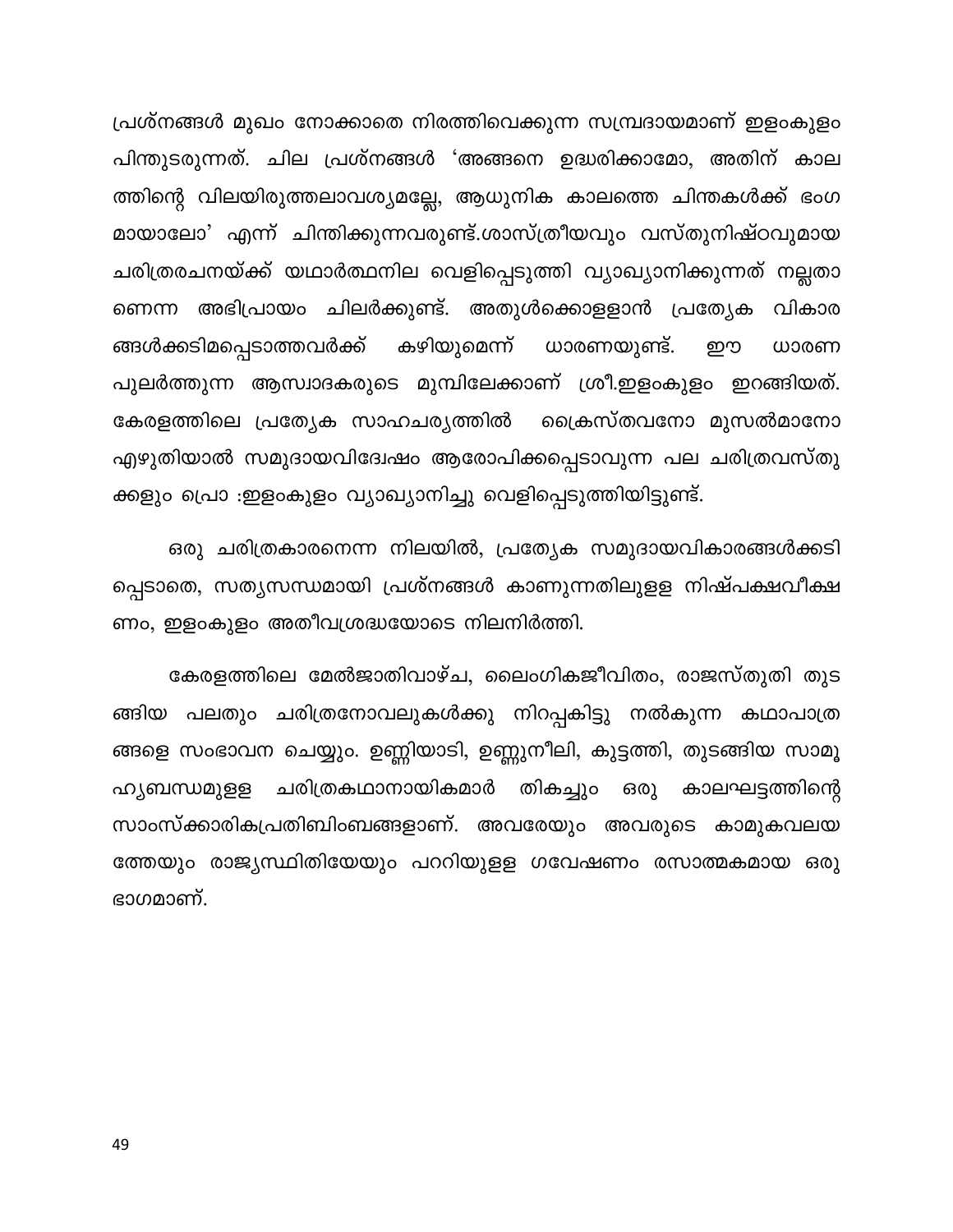## ടോയൻബി

സാഠസ്ക്കാരികധന്യമായ ഒരു മുഖമുദ്ര ചരിത്രത്തിന് നൽകിയ മാനവവ്യാഖ്യാതാവാണ് ടോയൻബി. ചരിത്രത്തെ സംബന്ധിച്ച സ്ഥായിയായ തിരുത്തിക്കുറിക്കാനും മൂല്യനിർണ്ണയത്തിൽ ധാരണകൾ ആത്മസംവാദ ശ്രമിച്ചുവെന്നതാണ് ത്തിന്റെ ഉറപ്പിച്ചുനിറുത്താനും പ്രേരകശക്തിയെ ടോയൻബിയുടെ സവിശേഷത. പൂർവ്വകാല ചരിത്രത്തെപ്പററി ഗ്രീക്ക് ദാർശ നിക പ്രമാണത്തെ പിൻപററിയാണ് പുനർവിചിന്തനനയം ടോയൻബി സ്വീക രിച്ചതെങ്കിലും ചരിത്രത്തിന്റെ പിതാവായ ഹെറഡോട്ടസ്സിന്റെയും ഉപജ്ഞാതാ ഇസിഡയാഡ്സിന്റെയും വീക്ഷണമാർഗ്ഗങ്ങൾ വിമർശനാത്മകമായി വായ വിലയിരുത്താൻ ശ്രമിച്ചുവെന്നത് കൗതുകകരമായി തോന്നും. അഞ്ചുമുതൽ പതിനൊന്നു വരെയുളള ഇരുണ്ട നൂററാണ്ടുകളുടെ ഇതിഹാസത്തിന് മററുളള വരിൽനിന്ന് ഭിന്നമായ വ്യാഖ്യാനം നൽകാനും, സംഘർഷങ്ങൾക്ക് ഭാവചൈ സാംസ്കാരികപശ്ചാത്തലമാണെന്ന് നൽകുന്നത് തന്യം ജേതാക്കളുടെ സമർത്ഥിക്കാനും, സമൂലാപഗ്രഥനം നടത്തിയ ഗവേഷകനായ ടോയൻബിക്ക് കഴിഞ്ഞു. നൂററാണ്ടുകളിലൂടെ സംക്രമിച്ച് പരന്നൊഴുകിയ മാനവചേതന യിൽനിന്നല്ലാതെ മറെറാന്നിനും പ്രകൃതിയെ ശോഭായമാനമാക്കാൻ കഴിഞ്ഞി ട്ടില്ലെന്ന ദാർശനികപ്രമാണമാണ് തത്വചിന്തകനായ ആ ചരിത്രകാരന് അവത രിപ്പിക്കാനുളളത്,

ലോകമഹായുദ്ധം ഗർഭഗൃഹത്തിൽ ഒന്നാം രൂപംകൊളളുന്ന കാല ത്താണ് ഓക്സ്ഫോർഡിൽ ഗവേഷകനായി ടോയൻബി ചേരുന്നത്. ഗ്രീക്ക് സാഹിത്യവും ചരിത്രവും പഠനവിഷയമായാണെടുത്തതെങ്കിലും യുദ്ധ ത്തിന്റെ കരിനിഴൽ ആ മനുഷ്യവർഗ്ഗപ്രേമിയിൽ സംഭ്രാന്തി ജനിപ്പിച്ചു. പ്രകൃ മനുഷ്യവർഗ്ഗം, ജീവിതസമരം, രാഷ്ട്രീയപ്രേരിതയുദ്ധം തി, ഇവയെല്ലാം പഠനശ്രദ്ധയെ പിടിച്ചുപററി. ''മനുഷ്യവർഗ്ഗം നേടിയെടുത്ത നാഗരികതയ്ക്ക്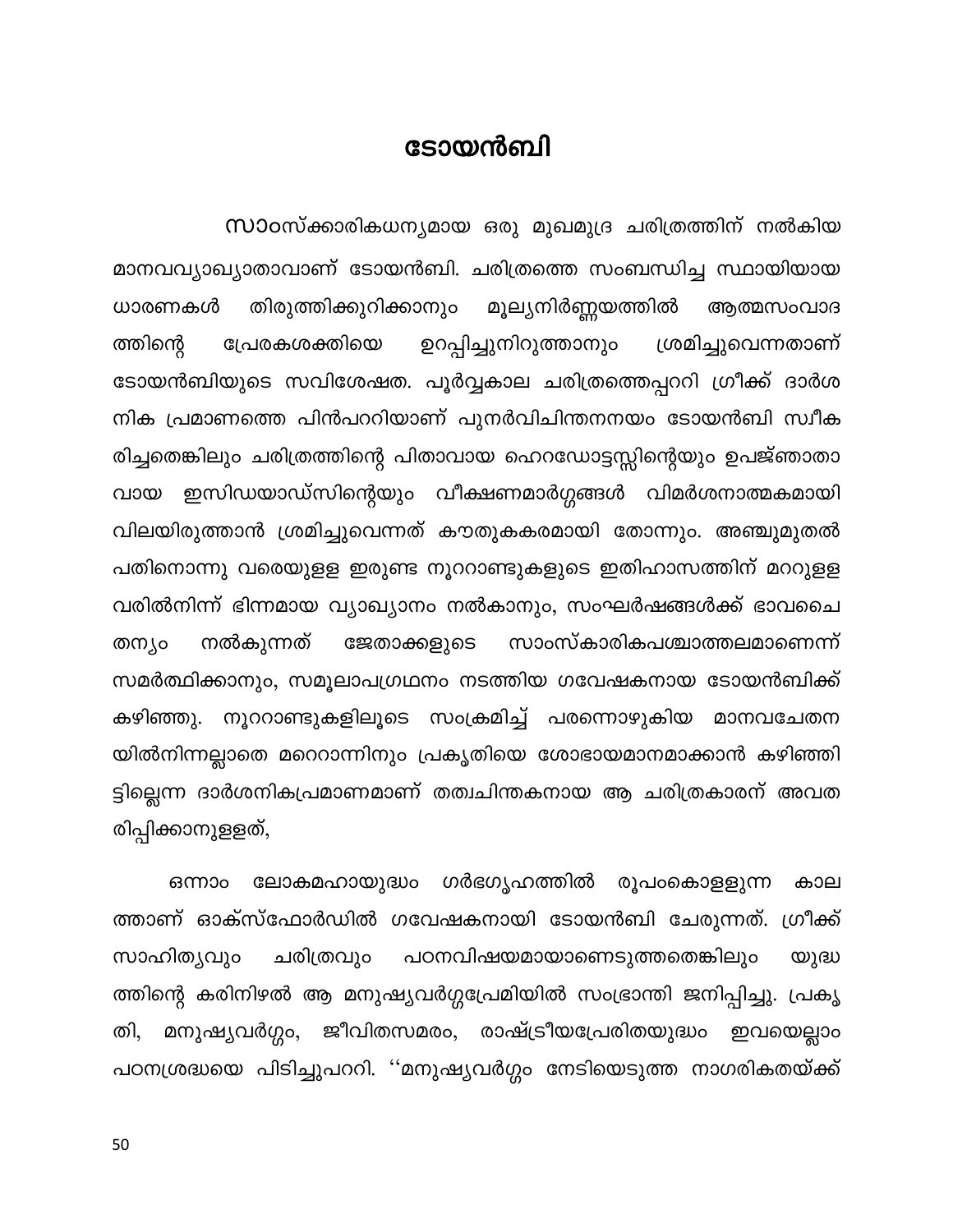അന്തിമാദ്ധ്യായവും മനുഷ്യർ തന്നെ എഴുതിത്തീർക്കുന്നു'' വെന്ന് അക്കാ ലത്ത് ടോയൻബി പ്രസ്താവിച്ചു. തന്റെ സമകാലീനരായ രാഷ്ട്രമീമാംസക രുടെ കാഴ്ചപ്പാടിനപ്പുറമുളള ചക്രവാളം ചരിത്രവ്യാഖ്യാനത്തോടെ അദ്ദേഹം വരച്ചുകാട്ടി. മുപ്പതു നീണ്ട വർഷങ്ങൾ (1925–56) നടത്തിയ ഗവേഷണവും വ്യാഖ്യാനവും അദ്ദേഹം മഹാഗ്രന്ഥങ്ങളിലൂടെ അവതരിപ്പിച്ചു.

പാശ്ചാത്യസംസ്ക്കാരത്തിന്റെ അന്തർധാരകൾക്ക് സൗമനസ്യത്തിന്റെ ഹൃദയത്തുടിപ്പുകളാണ് ജീവൻ നൽകുന്നതെന്നും, യുദ്ധമദ്ധ്യത്തിലും അത് നഷ്ടപ്പെടുത്താറില്ലെന്നും, സർവ്വോപരി മനുഷ്യരാശിയെന്ന പ്രത്യാശ ജനിപ്പി ക്കാൻ അതിനു കഴിയുമെന്നും 1919ലും 1945ലും പാരീസ് സമ്മേളനങ്ങളിൽ സമാധാനദൂതനായി പങ്കെടുത്തപ്പോൾ ടോയൻബി ഉറപ്പിച്ചു പറഞ്ഞു. ഇടു ങ്ങിയ ദേശീയതയ്ക്ക് മനുഷ്യന്റെ പരിധിയിലൊതുക്കാവുന്ന വ്യാഖ്യാനം മാത്രംകൊണ്ടുണ്ടാക്കിയ കാലഘട്ടങ്ങൾക്കനുസൃതമല്ലെന്നും പ്രാമാണ്യം ടോയൻബി സവിശേഷമായി എടുത്തുപറഞ്ഞു.

ഭൂമിശാസ്ത്രഘടനയുടെ വികാസപരിണാമങ്ങൾക്ക് രാഷ്ട്രീയചിന്തയും മാനുഷിക പ്രത്യയശാസ്ത്രങ്ങളും വലിയ പ്രേരണ നൽകുന്നുണ്ടെന്ന് വിശ്വ പ്രസിദ്ധമായി കഴിഞ്ഞിരിക്കുന്ന ചരിത്രപഠനത്തിൽ (1934–1954) അദ്ദേഹം ഊന്നിപ്രസ്താവിച്ചിരിക്കുന്നു. പ്രാരംഭഘട്ടങ്ങളിൽ ഗ്രീക്ക് ചരിത്രവും സാഹി എന്ന നിലയിലാണ് (1924–1929) പഠിപ്പിക്കുന്ന അദ്ധ്യാപകൻ ത്യവും ടോയൻബി അറിയപ്പെട്ടതെങ്കിലും, കുറെക്കൂടി കഴിഞ്ഞപ്പോൾ 'കേവലം അദ്ധ്യാപകനല്ല–അദ്ധ്യയനമാർഗ്ഗത്തിലെ പുതിയ ദീക്ഷാഗോപുരമാണ്' ടോയൻബിയെന്ന് ടൈംസിൻെറ ഗ്രന്ഥനിരൂപകൻ അഭിപ്രായപ്പെട്ടു. അദ്ദേഹം നടത്തിയ ലോകപര്യടനവും അക്കാദമിക് പ്രഭാഷണങ്ങളും ശ്രദ്ധിക്കപ്പെടേണ്ട തായി വന്നു. വിൽ ഡുറാണ്ടിനെയും റസ്സൽ പ്രഭുവിനെയും പരിചയപ്പെട്ട വർക്ക് ആ നിരയിലേക്ക് ടോയൻബിയെക്കൂടി സ്വീകരിക്കേണ്ടിവന്നു.

മതവും ആത്മീയപ്രശ്നങ്ങളും ഭൗതികചിന്തകർ എങ്ങനെ വിലയിരു ത്തുന്നുവെന്ന് മററുളളവരെ ഗ്രഹിപ്പിക്കാൻ ഒരു ചരിത്രകാരന്റെ വീക്ഷണ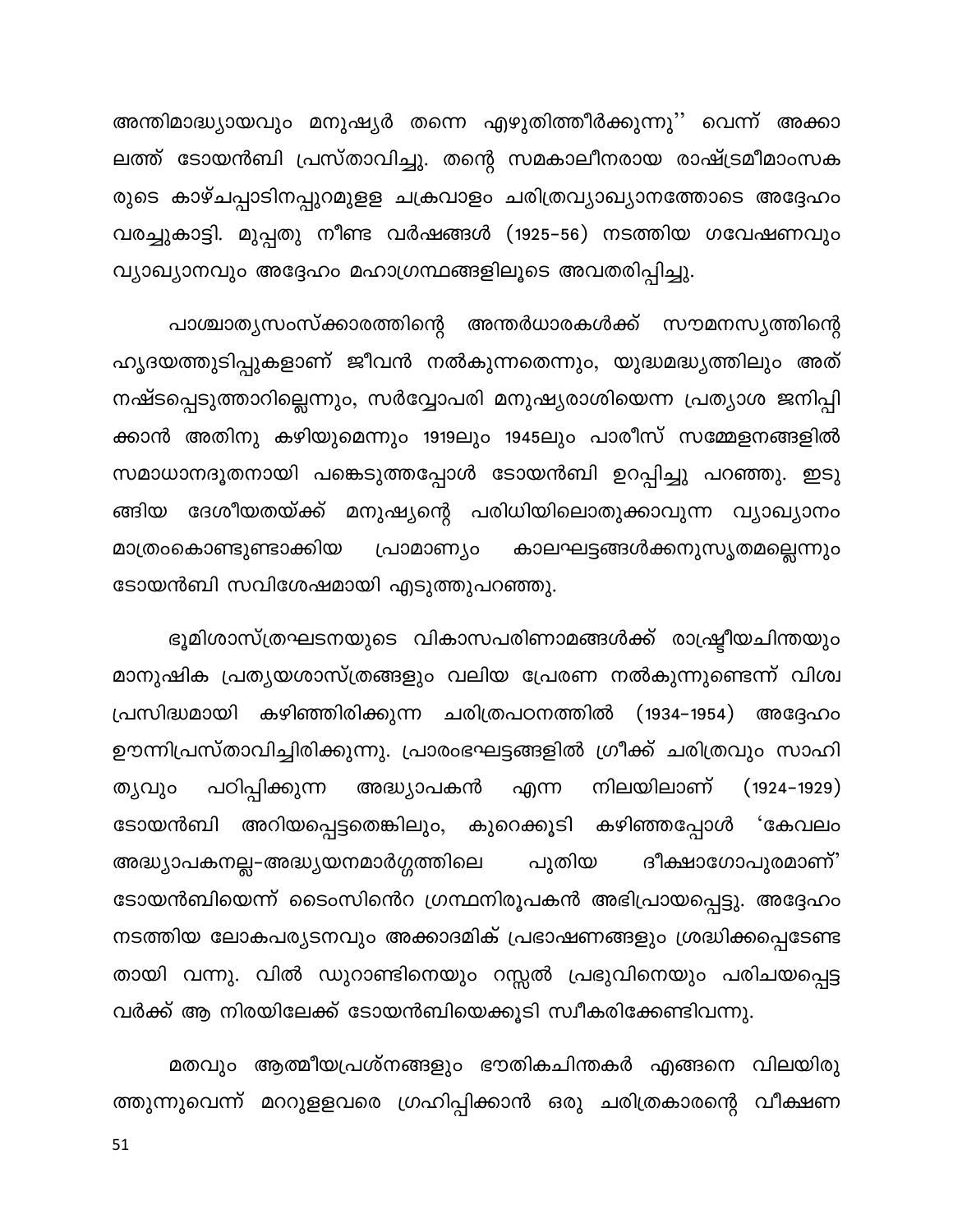ത്തിൽ ശ്രമം നടത്തിയ ടോയൻബിയുടെ ''മതത്തോട് ഒരു ചരിത്രകാരന്റെ സമീപനം"(A Historian's Approach to Religion) എന്ന ഗ്രന്ഥത്തിന് നല്ല സ്വീകരണം ലഭിച്ചു. അതിയുക്തിവാദത്തിന്റെ അതിപ്രസരമല്ല സമചിത്തതാ പൂർവ്വമായ അപഗ്രഥനബോധമാണ് മതാത്മകപ്രശ്നങ്ങളെ വിലയിരുത്തിയ പ്പോൾ സ്വീകരിച്ചത്. മതനിഷേധം ഭൗതികാനുഭൂതിയുടെ മികച്ച ഫലമാകി മനുഷ്യമനസ്സുകളുടെ സർഗ്ഗാത്മകപരിചയവും ല്ലെന്നും, തദനുബന്ധമായ ഫലങ്ങളുമാണ് നിതാന്ത സമാധാനത്തിന് വഴിയൊരുക്കുകയെന്നും സൂക്ഷ്മ ഗ്രാഹിയായ ഒരു തത്വചിന്തകന്റെ നിലയിൽ ടോയൻബി പറഞ്ഞു. നാഗരികത രൂപംകൊളളുന്നത് ചരിത്രത്തിലനസ്യൂതമായ സംഘർഷഭാവങ്ങളുടെ അനു പേക്ഷണീയപ്രക്രിയയായിട്ടാണെന്ന് അദ്ദേഹം വിവരിക്കുന്നു. വെല്ലുവിളി അടിസ്ഥാനപ്രമാണങ്ങളെ അടിപുഴക്കാനല്ലെന്നും, എപ്പോഴു൦ പ്രത്യുത സംഘർഷങ്ങളുടെ വേലിയേററങ്ങളിൽനിന്ന് രൂപം കൊളളുന്ന സംഭവങ്ങ ളോടാണെന്നും അദ്ദേഹം സമർത്ഥിക്കുന്നു.

ഇന്ത്യയുടെ സ്വാതന്ത്ര്യത്തിനുളള മുക്തിയുദ്ധത്തെ ഒരു വലിയ വീക്ഷ ണവിശേഷമുൾക്കൊളളുന്ന ആവശ്യബോധമായി ടോയൻബി കണ്ടു. അവിക സിത രാജ്യങ്ങളുടെ ആവശ്യങ്ങൾ ആവശ്യബോധങ്ങളുടെ പശ്ചാത്തലച രിത്രം കൂടി ഗ്രഹിക്കുമ്പോൾ സമചിത്തതയോടെ അംഗീകരിക്കേണ്ടിവരും എന്നാണ് ടോയൻബി പ്രസ്താവിച്ചത്. ഗാന്ധിജിയുടെ ആഹ്വാനത്തെ ഒരു ''പ്രവാചകന്റെ കാഴ്ചപ്പാട്'' എന്ന് വിശേഷിപ്പിക്കാൻ ടോയൻബിയെപ്പോലെ മററു പല പാശ്ചാത്യചിന്തകർക്കും സാധിച്ചിട്ടില്ല. മൗലാനാ ആസാദ് സ്മാരക പ്രസംഗപരമ്പരയിൽ പ്രാധാന്യം അർഹിക്കുന്ന പ്രഭാഷണം ടോയൻബിയുടേ തായിരുന്നല്ലോ. 1960–ൽ ടോയൻബി നിർവ്വഹിച്ച പ്രസ്തുത സ്മാരകപ്രസംഗ ത്തിൽ ഇന്ത്യയുടെ സ്വാതന്ത്ര്യസമരവും അതിനു നേതൃത്വം നൽകിയ ഗാന്ധി ജിയും ബ്രിട്ടീഷ് ജനതയ്ക്കും രാഷ്ട്രത്തിനുംകൂടി ബഹുമതി നേടിക്കൊടു ത്തുവെന്നും പ്രഖ്യാപിക്കുകയുണ്ടായി.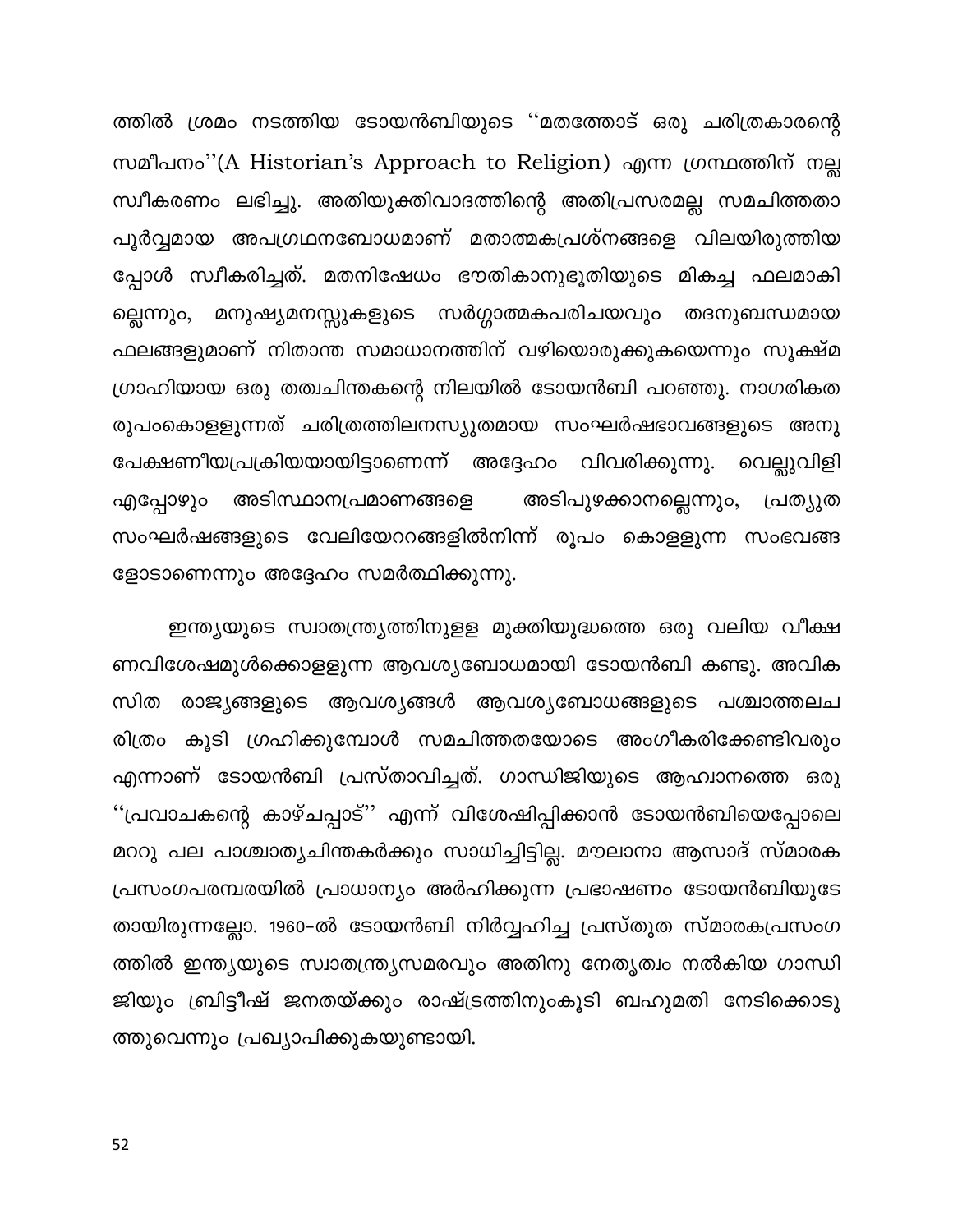പുരാതന ഏതൻസിന്റെ സാംസ്കാരിക സംഘർഷാവസ്ഥയാണ് ലോക ചരിത്രത്തിന്റെ ഗതി മാററിയതെന്ന് ടോയൻബി എടുത്തുപറയുന്നു. പ്രകൃതി യുമായുളള യുദ്ധത്തിൽ പ്രയത്നശാലികളായ മനുഷ്യർ സന്ദർഭഗൗരവത്തി നൊത്തു കൈക്കൊണ്ട ജീവിതസമരമാർഗ്ഗങ്ങളാണ് ഭൂമുഖത്തവരെ നില നിർത്തിയതെന്നും, തദനന്തരമുണ്ടായ ആഘാതങ്ങളിൽ അവർക്ക് കാലുറച്ചു നിൽക്കാൻ സാധിക്കാത്തതുകൊണ്ടാണ് ഹെല്ലനിക്ക് നാഗരികത അസ്തമി ച്ചെന്നും അദ്ദേഹം ചൂണ്ടിക്കാട്ടി. മനുഷ്യവർഗ്ഗപ്രേമിയായ ഈ ചരിത്രകാരന്റെ വിടവാങ്ങൽ തികഞ്ഞ നഷ്ടമാണ്.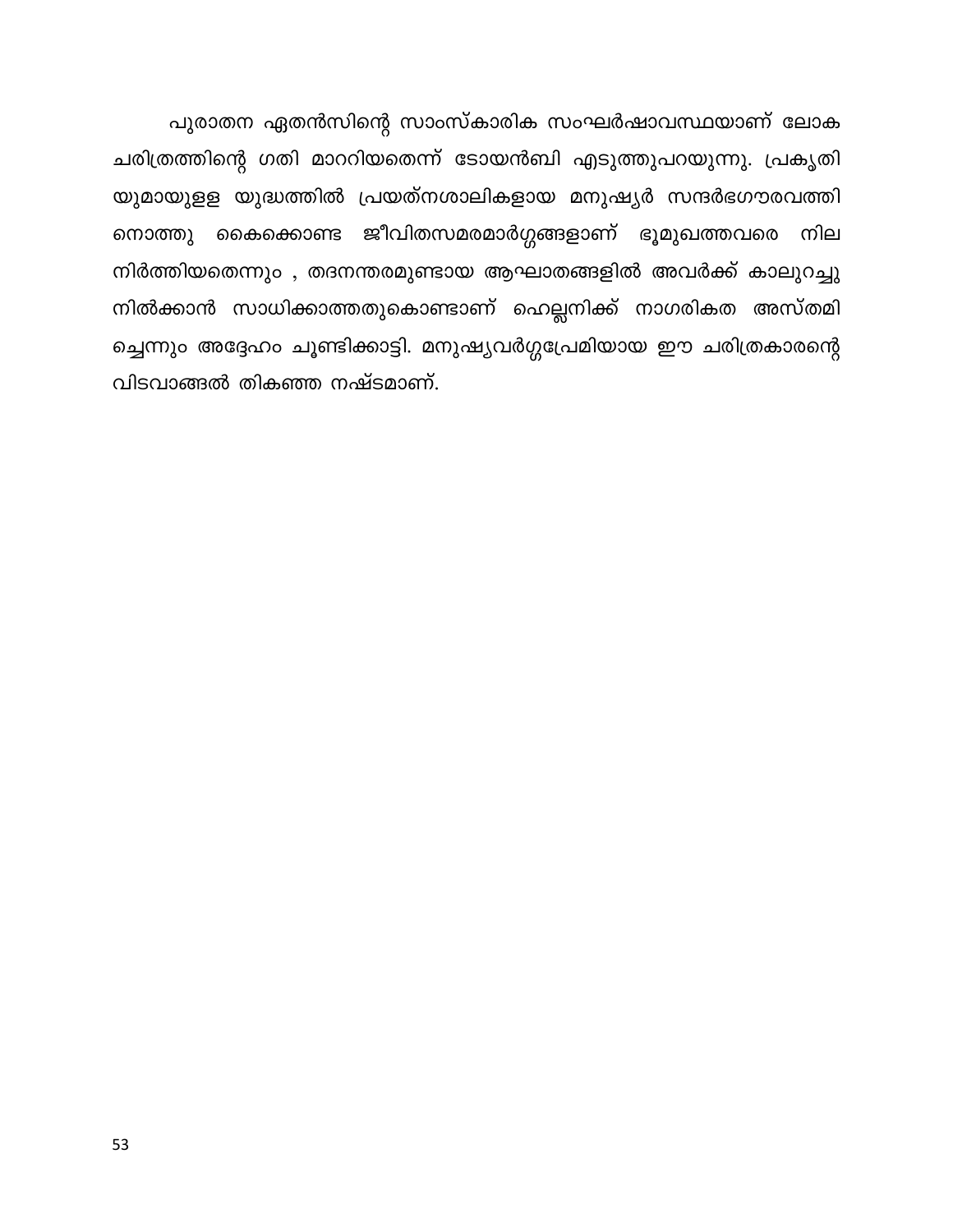# ഖുദാബക്ക്ഷിന്റെ നിത്യസ്മാരകത്തചന്റ

വിജ്ഞാനത്തിന്റെ അമൂല്യനിധികൾ സൂക്ഷിച്ചിട്ടുളള ആ മഹാ ശാലയിലേയ്ക്ക് കയറിച്ചെല്ലുമ്പോൾ എല്ലാ പ്രതീക്ഷകളേയും അതിലംഘിച്ച അനുഭൂതിയാണുണ്ടായത്. രണ്ട് ദശാബ്ദങ്ങൾക്കുമുമ്പ് ഇൻഡ്യൻ ഹിസ്റ്ററി കോൺഗ്രസ്സിന്റെ വാർഷികത്തിന് പാററ്നയിൽ ചെന്നെത്തിയ ഒരുകൂട്ടം ചരി ത്രാന്വേഷികളോടൊപ്പം ''വിജ്ഞാനം നഷ്ടപ്പെട്ട ഒരു സ്വത്താണ്; അതെവിടെ വെച്ചു കണ്ടാലും വീണ്ടെടുക്കുക.. .'' എന്ന നബിവചനം ജീവിതത്തിൽ പകർത്തിയ ഖുദാബക്ക്ഷ്ഖാന്റെ എല്ലാമായ പാററ്ന ലൈബ്രറി സന്ദർശിക്കു വാൻ ഭാഗ്യം ലഭിച്ചു. ഗ്രന്ഥശാലയുടെ അരികിൽ അന്ത്യവിശ്രമം കൊളളുന്ന മഹാനായ ഖുദാബക്ക്ഷാന്റെ ശവകുടീരത്തിന് മുന്നിൽ ഒരു ഇന്ത്യൻ ചരിത്ര കാരന്മാരിൽ ഭീഷ്മാചാര്യനായ ഡോ.യദുനാഥ് സർക്കാറിന്റെ നേതൃത്വത്തിൽ ഞങ്ങൾ അഭിവാദനങ്ങളർപ്പിച്ച ആ രംഗം രോമാഞ്ചജനകമായിരുന്നു.

## ഉദാത്തമായ സ്വപ്നം

പ്രതാപശാലികളായ മഹാരഥന്മാരുടെ ചരിത്രത്തിന് രൂപം നൽകിയ ഡോ.യദുനാഥ് സർക്കാർ പറഞ്ഞു:''എന്റെ ഹൃദയം കവർന്ന ഇത്രയും വലിയ ഒരു വിജ്ഞാനദാഹിയെ ഒരിക്കലും ചരിത്രത്തിന്റെ വിസ്തൃതമണ്ഡ ലത്തിൽ ഒരിടത്തും കണ്ടെത്തിയിട്ടില്ല. ഗ്രന്ഥപ്രേമത്തിന്റെ പരിശുദ്ധനായ ഒരു രക്തസാക്ഷിയുടെ ഈ ശവകുടീരം ഒരു പുണ്യസങ്കേതമാണ്..'' ഖുദാ ബക്ക്ഷ് ഗ്രന്ഥശേഖരം ശരിക്കും ഉപയോഗപ്പെടുത്തിയിട്ടുളള വന്ദ്യവയോധി കനായ യദുനാഥ് സർക്കാർ ഖുദാബക്ക്ഷിന്റെ ആരാധകനും കൂട്ടുകാരനുമാ യിരുന്നു. തന്റെ മഹാനായ വഴികാട്ടിയെപ്പററി യദുനാഥ്സർക്കാർ സന്ദർശക ഡയറക്ടറിയിൽ ഇങ്ങിനെ എഴുതുകയും ചെയ്തു: ''ഉണർന്നിരിക്കുമ്പോഴും, ഉറങ്ങുമ്പോഴും എല്ലാം അദ്ദേഹത്തിന്റെ ചിന്താവിഷയം ഈ ഗ്രന്ഥശാലയായി ്ഇതിനെപ്പററിയുളള സ്വപ്നങ്ങളേ അദ്ദേഹത്തിനുണ്ടായിരുന്നുളളു. രുന്നു.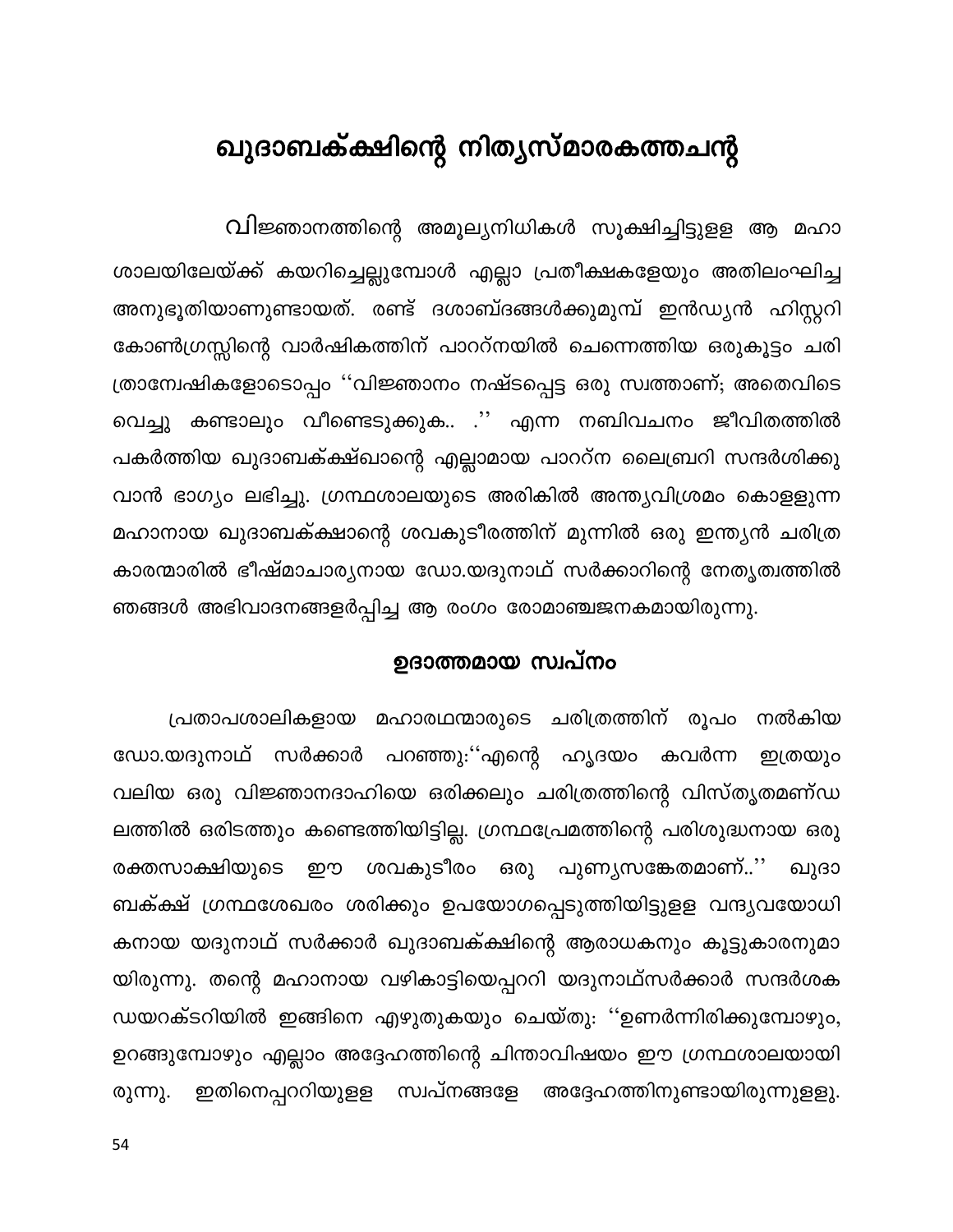ഖുദാബക്ക്ഷ് എന്നാൽ ദൈവത്തിന്റെ സമ്മാനം എന്നാണർത്ഥം. അർത്ഥസ മ്പൂർണ്ണമായ ഈ പേര് ഭാരതീയപണ്ഡിതന്മാരുടെയും വായനക്കാരുടെയും ഭാവിതലമുറകളിൽ എന്നെന്നും നിലനിൽക്കും.'' പാററ്നയിലെ ബംഗീപൂരിൽ പ്രതാപം നഷ്ടപ്പെട്ട പ്രതിഭാശാലികളായ ഭരണാധികാരികളുടെ ശ്മശാന ങ്ങൾക്കടുത്താണ്, ഈ ലൈബ്രറി നിലകൊളളുന്നത്.

#### മഹത്തായ പൈതൃകം

കൈയ്യെഴുത്തുഗ്രന്ഥങ്ങളും പ്രസിദ്ധീകരണങ്ങളും ഇത്രയേറെ സ്വന്തമായി സമ്പാദിക്കാൻ ശ്രമിച്ചത് ഖുദാബക്ക്ഷിന്റെ പിതാവാണ്. ഖുദാ ബക്ക്ഷ് തന്റെ ഓർമ്മക്കുറിപ്പുകളിൽ അത് ഇങ്ങനെ രേഖപ്പെടുത്തിയിരി ക്കുന്നു :''ഈ കൈയെഴുത്തു പ്രതികളെല്ലാം അദ്ദേഹം മരണശയ്യയിൽവെച്ച് എന്നെ ഏല്പിച്ചതാണ്. എന്നെക്കൊണ്ട് സാധിക്കുന്നകാലത്ത് ദേശത്തിനും സമൂഹത്തിനും ഉപകരിക്കുന്നവിധത്തിൽ ഇതൊരു ഗ്രന്ഥശാലയായി മാററ ണം.''

1876 ൽ 1400 കൈയെഴുത്തു ഗ്രന്ഥങ്ങളാണ് മഹാനായ പിതാവിൽനിന്ന് ഖുദാബക്ക്ഷ് ഏററുവാങ്ങിയത്. പിതാവിന്റെ സ്വപ്നം യാഥാർത്ഥ്യമാക്കുന്ന തിന് അദ്ദേഹം തന്റെ ജീവിതം തന്നെ സമർപ്പിച്ചു. 1842–ലാണ് ഖുദാബക്ക്ഷ് ബീഹാറിൽ ചപ്രയിൽ ജനിച്ചത്. ഒരഭിഭാഷകൻ, ഭരണാധികാരി, പൊതുജന നേതാവ് എന്നീ നിലകളിൽ പല മണ്ഡലങ്ങളിലും പ്രവർത്തിച്ച അദ്ദേഹം ഹൈദരാബാദിൽ ചീഫ് ജസ്റ്റിസായി നിയോഗിക്കപ്പെട്ടു. 1891–ലാണ് ഈ സ്ഥാപനം പൂർണ്ണമായ അർത്ഥത്തിൽ നിലവിൽ വന്നത്.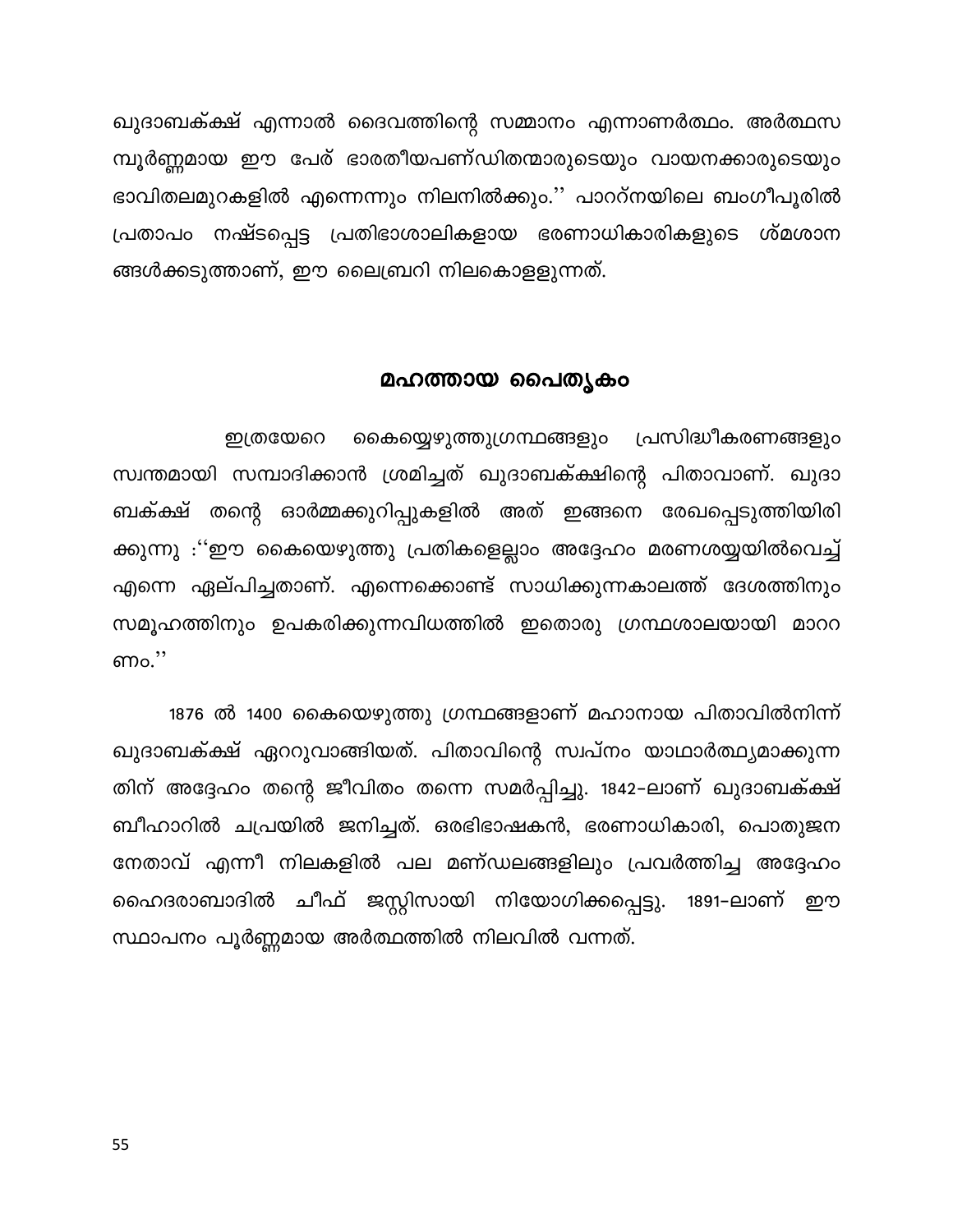## സമർപ്പിതജീവിതം

ഖുദാബക്ക്ഷ് ഗ്രന്ഥശേഖരത്തിൽ അതിലെ സുപരിചിതനായ വ്യാഖ്യാതാവിന്റെകൂടെ ഒരു ദിവസം മുഴുവനും കഴിച്ചുകൂട്ടാൻ സാധിച്ചത് എക്കാലത്തും സ്മരിക്കേണ്ട ഒരു വലിയ സംഭവമായി അവശേഷിക്കുന്നു. ശാസ്ത്രീയമായി സംവിധാനം ചെയ്തിട്ടുളള 4221 അറബി കയ്യെഴുത്തുപ്രതി കളും, 4154 പേർഷ്യൻ കയ്യെഴുത്തുപ്രതികളും ഈ ഗ്രന്ഥശേഖരത്തിലുണ്ട്. ഉറുദു, ഹിന്ദി, സംസ്കൃതം, തുർക്കി, പാലി എന്നീ ഭാഷകളിലുളള കയ്യെഴു ത്തുപ്രതികൾ കൂടാതെ വ്യാഖ്യാനിക്കപ്പെടാത്ത വളരെയേറെ താളിയോലഗ്ര ന്ഥങ്ങളും ഇവിടെ ശേഖരിച്ചിട്ടുണ്ട്. 1891–ൽ ഈ ഗ്രന്ഥാലയം ഉൽഘാടനം ചെയ്തപ്പോൾ 2500 ഗ്രന്ഥങ്ങളാണിവിടെ ഉണ്ടായിരുന്നത്. സാഹസികമായ സംഭരണയത്നം ഖുദാബക്ക്ഷ് തുടർന്നു. 52000 എണ്ണമായി ഉയർന്നു. ഈ ഗ്രന്ഥങ്ങളെല്ലാം ശേഖരിക്കുന്നതിൽ ഖുദാബക്ക്ഷ് പ്രകടിപ്പിച്ച ബുദ്ധിസാ മർത്ഥ്യത്തേയും, നയതന്ത്രജ്ഞതയേയും സംബന്ധിച്ച് പല കഥകളും പ്രചരി ച്ചിട്ടുണ്ട്. മുഹമ്മത് മാക്ഷി എന്ന വിദഗ്ദ്ധനായ ഒരറബിയെ കയ്യെഴുത്തുഗ്രന്ഥ എവിടെ നിയോഗിച്ചു. സംഭരിക്കുന്നതിന് ങ്ങൾ കയ്യെഴുത്തുഗ്രന്ഥങ്ങൾ കണ്ടാലും ഖുദാബക്ക്ഷിന്റെ കയ്യിൽ അതെത്തുകയായി. ഒരിക്കൽ ലൈബ്രറി യിൽ ബയന്ററായിരുന്ന ഒരാൾ മോഷ്ടിച്ചുകൊണ്ടുപോയ കയ്യെഴുത്തുപ്രതി കൾ കടലാസുവ്യാപാരിയിൽനിന്ന് വീണ്ടും വിലകൊടുത്ത് വാങ്ങേണ്ടിവന്നു. തന്റെ ജീവിതകാലത്ത് സമ്പാദിച്ച ധനം ഇതെല്ലാം വാങ്ങുന്നതിന് അദ്ദേഹം മാററിവെച്ചു. സിറിയ, അറേബ്യ, ഈജിപ്ത്, ഇറാൻ എന്നിവിടങ്ങളിൽ നിന്ന് കയ്യെഴുത്തുഗ്രന്ഥങ്ങൾ പല ഏജൻസി വഴിയും അദ്ദേഹത്തിന് ലഭിച്ചിരുന്നു.

തകർന്നുപോയ മുഗളന്മാരുടെയും ഔധ് നവാബന്മാരുടെയും ഗ്രന്ഥപ്പു രകളിൽനിന്നും വിലയേറിയ രേഖകൾ ഖുദാബക്ക്ഷിന് സമർപ്പിക്കപ്പെട്ടു. മുഗൾ സാമ്രാജ്യത്തിലെ പ്രതാപശാലിയായ ഷാജഹാൻ ചക്രവർത്തിയുടെ സമ്പൂർണ്ണ ജീവചരിത്രമാണ് ''പാദുഷാനുഹഹ്''. മുഹമ്മദ് അമീൻ എന്ന പ്രശസ്ത എഴുത്തുകാരൻ തയ്യാറാക്കിയ ഈ ജീവചരിത്ര വിഭാഗത്തോടനുബ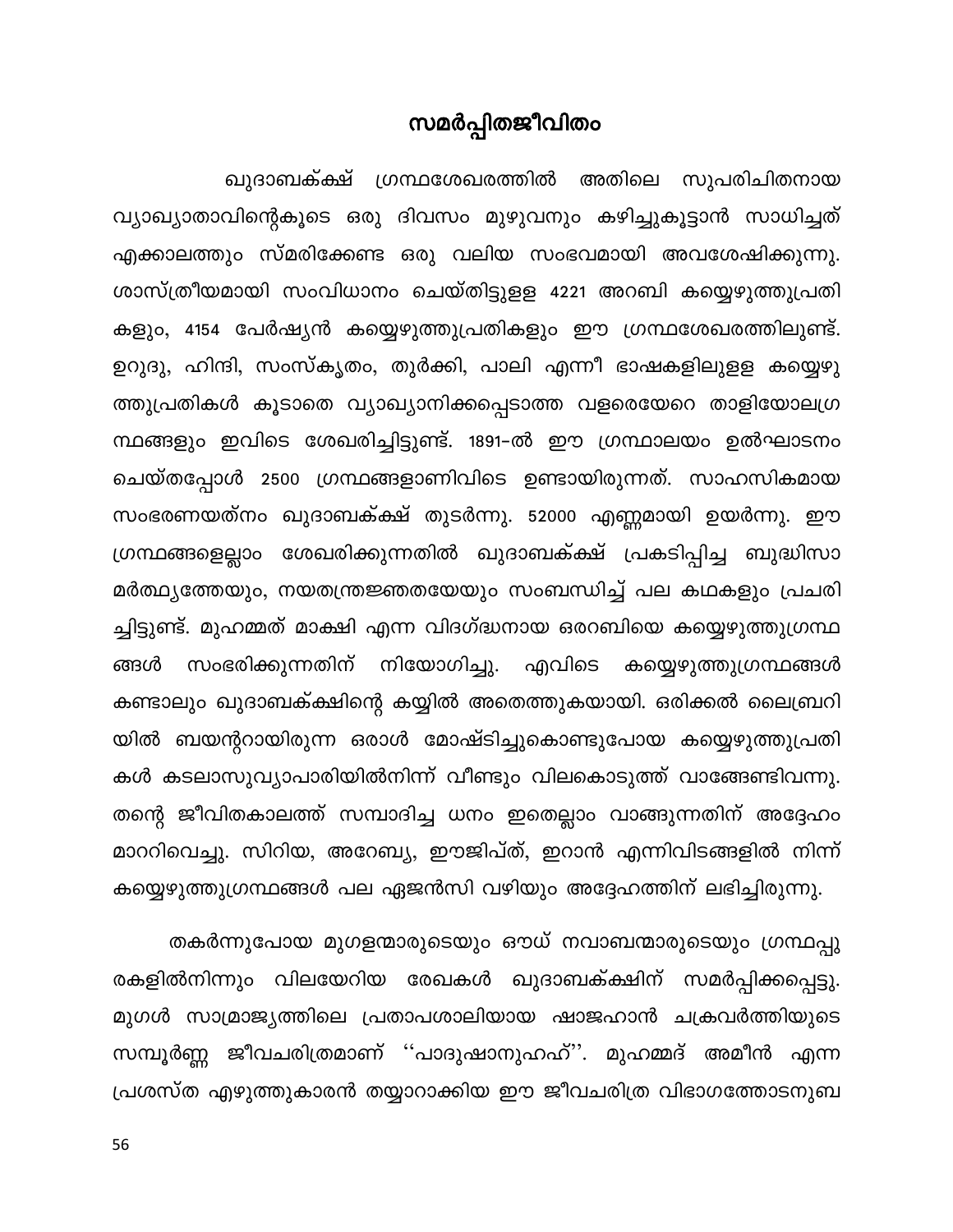ന്ധിച്ച് ഹുമയൂണിന്റെയും ജഹാംഗീറിന്റെയും കൈപ്പടയോടുകൂടിയ രേഖ കൾ കാണാം. മുഗൾ സാമ്രാജ്യത്തിന്റെ ആധുനിക ചരിത്രമെഴുതിയ ഡോ.യ ദുനാഥ് സർക്കാർ ഈ രേഖകളുടെ മുന്നിലെത്തിയപ്പോൾ സവിസ്തരം ഒരു ക്ലാസ്സ് തന്നെ നടത്തുകയുണ്ടായി. ഞാനെഴുതിയ ഈ ''മുഗൾസാമ്രാജ്യം'' ചിതറിക്കിടക്കുന്ന രേഖകളിൽനിന്ന് രൂപഠകൊണ്ടതാണ്. ഇതിലെ ഈ രാഷ്ട്രീയ ചരിത്രം മാത്രമേ – അതും ഒരു ചെറിയ ചരിത്രം –ഞാൻ ഉപയോഗ പ്പെടുത്തിയിട്ടുളളു. ഭൂമിക്കുമുകളിൽ നിങ്ങൾ ഒരു താജ്മഹലാണ് കാണുന്ന തെങ്കിൽ ഈ കയ്യെഴുത്തുരേഖകളിൽ നൂറുനൂറു താജ്മഹലുകൾക്ക് രൂപം നൽകാവുന്ന പ്രതിഭാധനന്മാരായ കവികളും, കാമുകരും, ഭരണകർത്താ ക്കളും അവരുടെ സംഭവകഥകളും പതുങ്ങിയിരിക്കുന്നുണ്ട്. അവരെ കണ്ടുപി ടിക്കാനും അവരുമായി പരിചയപ്പെടാനും പഠിക്കാനാഗ്രഹമുളള ഭാവിതലമുറ യിലെ ചരിത്രകാരന്മാർ മുന്നോട്ടു വരണം. ശ്രീ.സർക്കാറിന്റെ കൗതുകം ജനി പ്പിക്കുന്ന വിവരണം മുഗൾസാമ്രാജ്യത്തിലൂടെയുളള ഒരു യാത്രയുടെ അനു ഭൂതിയാണ് ഞങ്ങളിൽ ജനിപ്പിച്ചത്.

### ഗ്രന്ഥപ്പുരയുടെ ചരിത്രം

ലോകപ്രശസ്തരായ പല ഭരണാധികാരികളും ഗ്രന്ഥകാരന്മാരും ഈ ഗ്രന്ഥാലയം സന്ദർശിച്ചിട്ടുണ്ട്. 1891–ൽ സർ ചാൾസ് എലിയട്ട് ഉൽഘാടനം ചെയ്ത ഈ ഗ്രന്ഥാലയത്തിന് പേരിട്ടത് ഓറിയന്റൽ പബ്ളിക് ലൈബ്രറിയെ ന്നാണ്. ഒരിക്കലും തന്റെ പേരുമായി ബന്ധപ്പെടുത്താതെ ഈ സ്ഥാപനം മുന്നോട്ടുപോകണമെന്ന് ഖുബാദക്ക്ഷ് ആഗ്രഹിച്ചു. പക്ഷേ ആരാധകന്മാ രായ ബഹുജനങ്ങൾ അത് വിസ്മരിച്ചു. ഇൻഡ്യയ്ക്കകത്തും, പുറത്തും ഖുബാദക്ക്ഷ് ലൈബ്രറി എന്ന പേരിലാണ് ഇതറിയപ്പെടുന്നത്. ഒരു ട്രസ്റ്റിന്റെ കീഴിൽ ഈ ഗ്രന്ഥാലയത്തിന്റെ ഭരണം വന്നുചേർന്നു. ബീഹാർ ഗവൺമെന്റ് ബംഗാൾ) ഏർപ്പെടുത്തിയ ട്രസ്റ്റിന്റെ ആധികാരികരേഖയിൽ (പഴയ പ.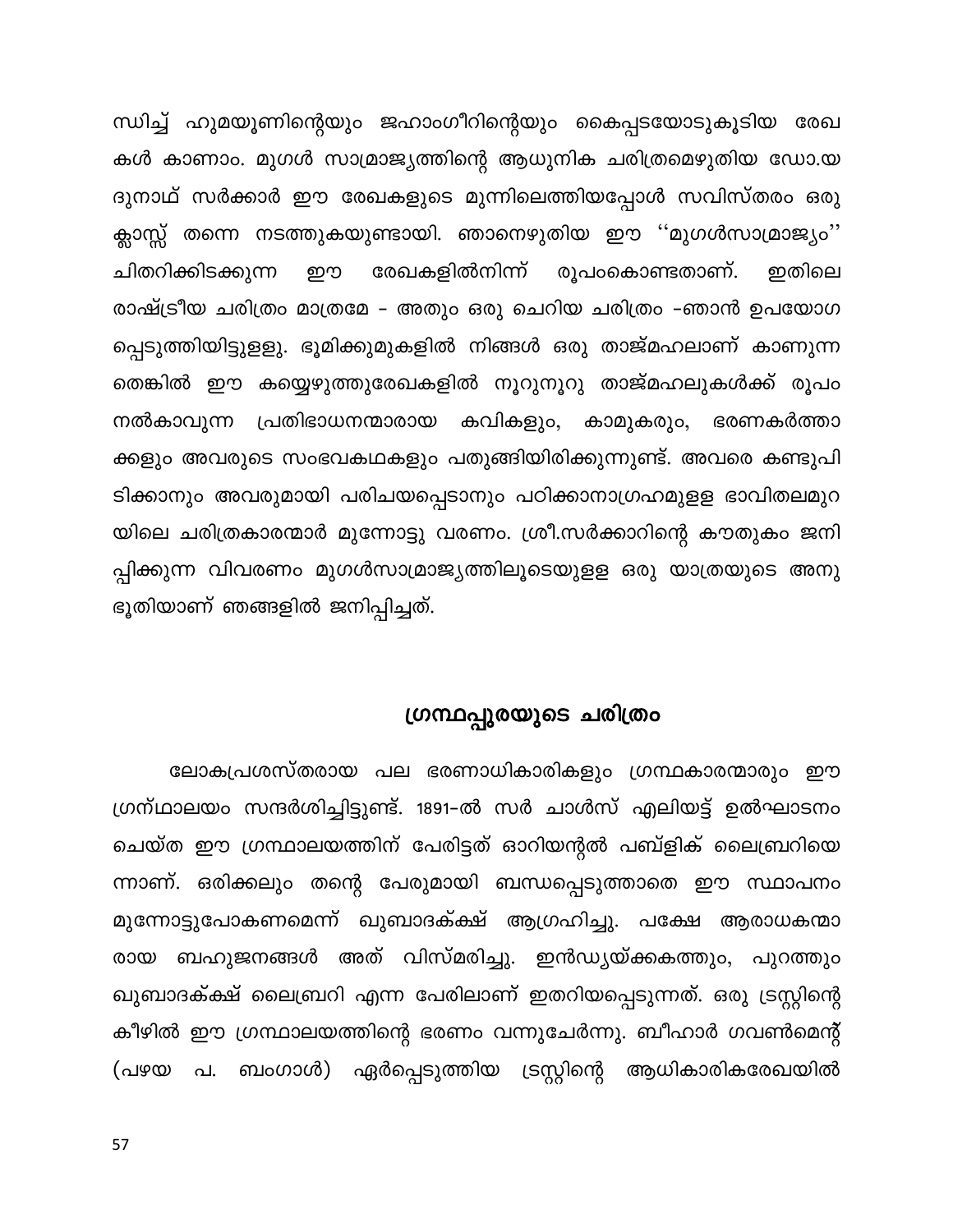ബീഹാർ ഒരുന്നതാധികാരബോർഡാണ് ഗവർണ്ണർ അദ്ധ്യക്ഷനായുളള ഭരണം നടത്തേണ്ടതെന്ന് നിർദ്ദേശിച്ചിട്ടുണ്ട്. ഇന്ത്യാഗവൺമെന്റി ഇതിന്റെ ന്റെയും ബീഹാർ ഗവൺമെന്റിന്റെയും ഓരോ പ്രതിനിധിയും ബീഹാർ ഗവൺമെന്റ് നാമനിർദ്ദേശം ചെയ്യുന്ന ഖുബാദക്ക്ഷ് കുടുംബത്തിലെ ഒരു പ്രതിനിധിയും ബീഹാറിലെ അക്കൗണ്ടന്റ് ജനറലുമാണ് ഇതിന്റെ ബോർഡംഗ ങ്ങൾ. 1962–ൽ ഒരു ബില്ലുവഴി ഇതിന്റെ സംരക്ഷണത്തിന് കേന്ദ്രഗവൺമെന്റ് ചില ഏർപ്പാടുകൾ ഉണ്ടാക്കി. ഒരു ദേശീയ സ്ഥാപനമെന്ന പദവി നേടിയെടു ക്കാൻ സാധിച്ചിട്ടുളള ഈ ഗ്രന്ഥാലയം ഗ്രന്ഥശാലാ പ്രവർത്തകരുടെ ഒരു തീർത്ഥാടനകേന്ദ്രമാണ്. പ്രസിദ്ധ ഗ്രന്ഥകാരനായ ഡോ.സച്ചിദാനന്ദസിൻഹ ''പ്രശസ്തരായ ചില ബീഹാർ സമകാലികർ'' എന്ന ഗ്രന്ഥത്തിൽ ഖുബാ ദക്ക്ഷിന്റെ ആകർഷകമായ വ്യക്തിത്വത്തേയും വൈജ്ഞാനികമായ ദൂരക്കാ ഴ്ചയേയും വിലയിരുത്തിയിരിക്കുന്നു. ഈ ഗ്രന്ഥാലയം സന്ദർശിച്ചിട്ടുളള ''ഇന്തോളജിസ്റ്റുകൾ'' അത്ഭുതപരതന്ത്രരായിട്ടാണ് സന്ദർശകഡയറിയിൽ തങ്ങളുടെ അഭിപ്രായങ്ങൾ രേഖപ്പെടുത്തിയിട്ടുളളത്.

1913-ൽ ഈ ഗ്രന്ഥാലയം സന്ദർശിച്ച മഹാകവി രവീന്ദ്രനാഥടാഗോറും മഹാത്മാഗാന്ധിയും സന്ദർശനം നടത്തിയ ജവഹർലാൽ തദനന്തരം നെഹ്റുവും നിധിനിക്ഷേപങ്ങളടങ്ങിയ ഈ ഗ്രന്ഥസമൂഹം നമ്മുടെ രാജ്യ ത്തിന്റെ സാംസ്കാരിക ധന്യതയുടെ അത്ഭുതപ്രതിഭാസമാണെന്ന് അഭിപ്രായ പ്പെട്ടിട്ടുണ്ട്. 1908–ആഗസ്റ്റ് മാസത്തിലാണ് ഇന്ത്യയിലെ ഏററവും വലിയ ഗ്രന്ഥ ശാലാപ്രവർത്തകനായിരുന്ന ഖുബാദക്ക്ഷ് നിര്യാതനായത്. സർ.സി.വി.രാ മനും, ഡോ.രാധാകൃഷ്ണനും, ഡോ.സക്കീർ ഹുസ്സയിനും പ്രകടിപ്പിച്ച ഒരേ ആശ ഈ ഗ്രന്ഥാലയത്തെസംബന്ധിച്ച് സ്മരിക്കപ്പെടേണ്ടതാണ്: ''പൂർണ്ണ മായ വിദ്യാഭ്യാസം എന്നത് ഈ മഹദ്സ്ഥാപനത്തിന്റെ ഭിത്തിക്കുളളിൽ ഒതു ങ്ങിയിരിക്കുന്നു.''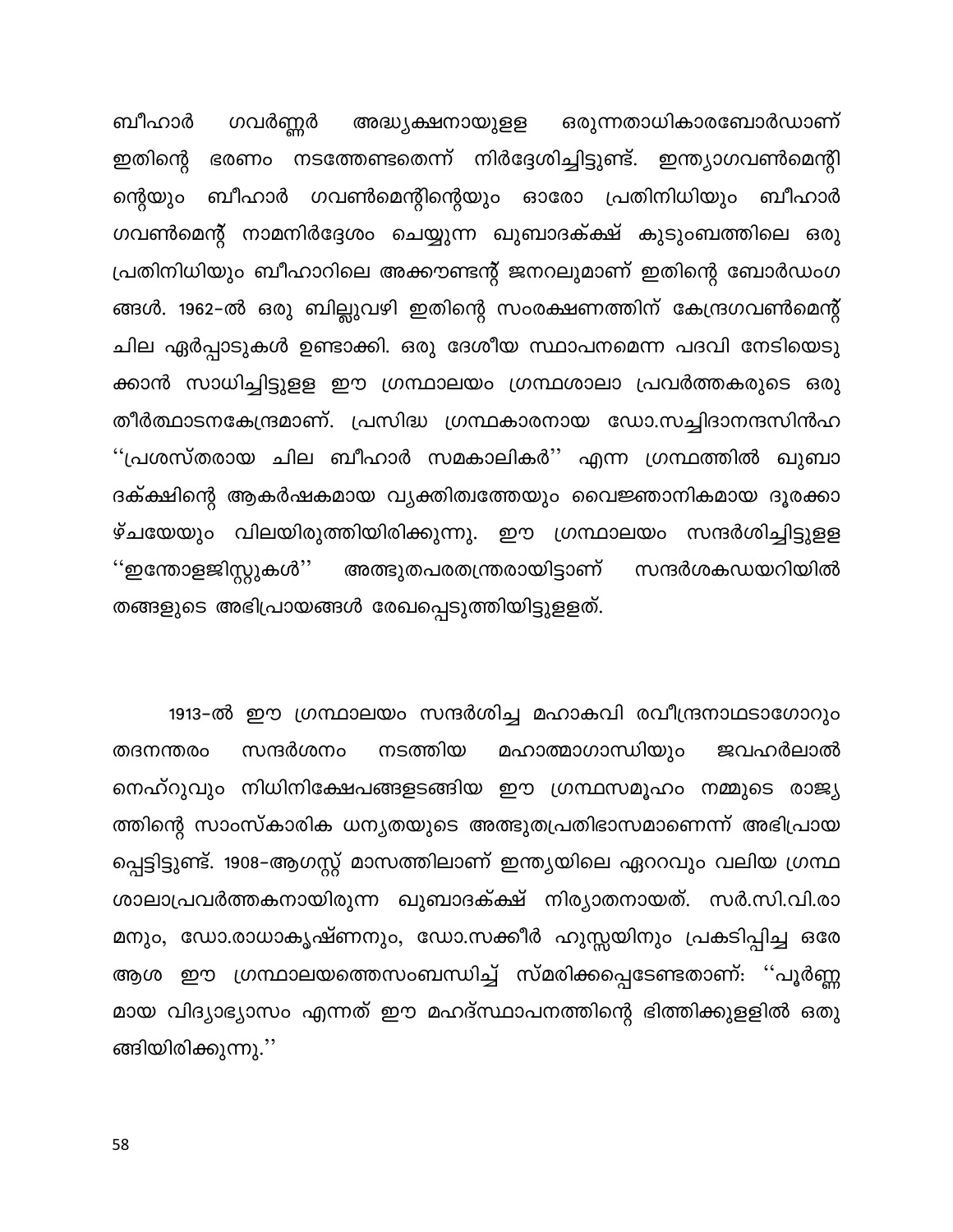#### പ്രചോദനകേന്ദ്രം

ഇന്ത്യൻ ഗ്രന്ഥശാലാപ്രസ്ഥാനത്തിന്റെ നവോത്ഥാനത്തിന് നേതൃത്വം നൽകിയ ഡോ.രങ്കനാഥന്റെ അഭിപ്രായം ശ്രദ്ധേയമാണ്:

''ഇൻഡ്യയിലെ ഓരോ ഗ്രന്ഥശാലാപ്രവർത്തകനും ആവേശം പകർന്നു തരുന്ന ഒരു പവർസ്റ്റേഷനാണ് ഖുബാദക്ക്ഷ് ലൈബ്രറി. വിജ്ഞാനത്തോടു ളള പരിധിയില്ലാത്ത പ്രേമവും, ഗ്രന്ഥസംഭരണത്തിനുളള ക്ഷമാപൂർവ്വവും സാഹസികവുമായ യത്നവും ഇതിന്റെ സംഘാടകനിൽ ഒരുമിച്ചുചേർന്നിരി ക്കുന്നു. ഓരോ ഗ്രന്ഥശാലാപ്രവർത്തകനും, ആവേശം പകരുന്ന ഈ കേന്ദ്രം ഒരിക്കലെങ്കിലും സന്ദർശിക്കാൻ, സന്ദർഭമുണ്ടാക്കണം.''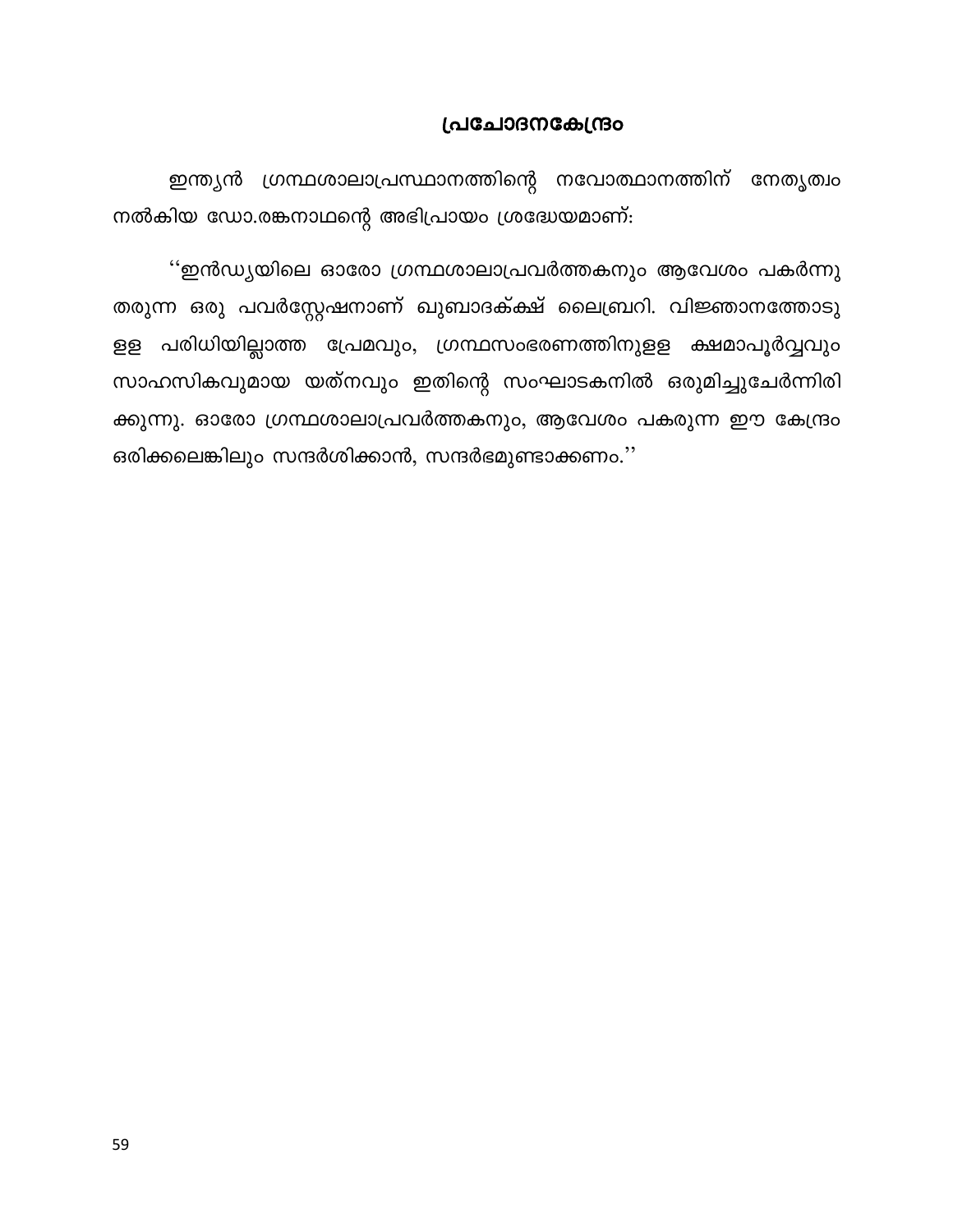# ധന്യജീവിതം

"ഗ്രന്ഥമാണ് ഏററവും വലിയ ഗുരുനാഥൻ'' – ശ്രീനാരായണഗുരു വിന്റെ ഈ മുദ്രാവാക്യം ചിന്താശീലരെ പിടിച്ചുനിറുത്തുന്ന ഒന്നാണ്. വായന യേക്കാൾ വലിയ ഗുരുനാഥനില്ലെന്ന കാര്യം അതർഹിയ്ക്കുന്ന അർത്ഥത്തിൽ എത്രപേർ എടുക്കുന്നുണ്ട് ? മനുഷ്യജീവിതം ചിട്ടപ്പെടുത്തുന്നതിൽ, വ്യാപക മായ അർത്ഥത്തിൽ കെട്ടിപ്പടുക്കുന്നതിൽത്തന്നെ, തെളിഞ്ഞ വായനയല്ലേ സഹായം നൽകുന്നത്? ചിലർക്ക് ഇതിൽ യോജിക്കാൻ സാധിച്ചെന്ന് വരില്ല. എത്ര അക്ഷരവൈരികൾ അംഗീകരിക്കപ്പെട്ടിട്ടുണ്ട് എന്ന ചോദ്യം തൽക്കാലം വിസ്മരിക്കുക.''മഹാൻ'' എന്ന വാക്കിന് ഗ്രാമങ്ങളിലെ പഴയ സാമൂഹ്യവീ ക്ഷണത്തിൽ സമ്പന്നൻ എന്നാണർത്ഥം. ധനംകൊണ്ട് ഉയർന്നവനെ മഹാനാ ഒരനൃപദാർത്ഥമാണ്. വീക്ഷണഗതിക്കാർക്ക് യിക്കാണുന്ന ആ ഗ്രന്ഥം അത്തരം ചിന്താഗതിയുടെ പന്ഥാവിൽനിന്ന് മാറി അല്പം ചിന്തിയ്ക്കാം.

ലോകപ്രശസ്തനായ ഷൈററു്സറോട് ഒരാൾ ചോദിച്ചു. ''നിങ്ങൾ ഇത്ര വലിയ ആളായതെങ്ങനെ?'' വിനയത്തോടു കൂടി സാമൂഹ്യപരിഷ്ക്കർത്താ വായ ആൽബർട്ട് ഷൈററു്സർ പറഞ്ഞു: ''മഹാന്മാരെ പരിചയപ്പെടുക മാത്ര ഞാൻ ചെയ്തത്. ഗ്രന്ഥങ്ങളിലൂടെ വളർന്നുവന്നതല്ലാതെ മാണ് എന്റെ കയ്യിൽ ഒരു മൂലധനവുമില്ല'' പുസ്തകങ്ങൾ വായിച്ചു വളർന്ന, വലിയ ലോക ത്തിന്റെ ഉടമകളായിത്തീർന്ന, മഹാന്മാരെപ്പററി പഠിച്ചാൽത്തന്നെ മാനസിക മായ ഒരാശ്വാസം ലഭിക്കും. ആ സംതൃപ്തി ജീവിതം ധന്യമാക്കും.

നമുക്കോരോരുത്തർക്കും മധുരോദാരമായ, ഓർമ്മിക്കാൻ കൊള്ളാ വുന്ന ഒരു കാലമുണ്ട്. സ്മരണകളുടെ ചുരുളഴിക്കുമ്പോൾ പ്രകാശിതമാ കുന്ന കഴിഞ്ഞ കാലങ്ങൾ പലർക്കും ആസ്വാദ്യമായിരിക്കും.എളിയ ജീവിത ത്തിന്റെ, ഏറെ ചെറുതെങ്കിലും അനുഭവസമ്പന്നമായ സ്മരണകളുടെ, സ്വന്ത മായ ഒരു ലോകം, വർണ്ണഭംഗിയുളളതായിരിക്കും. ഓരോ വ്യക്തിയും ഒന്നു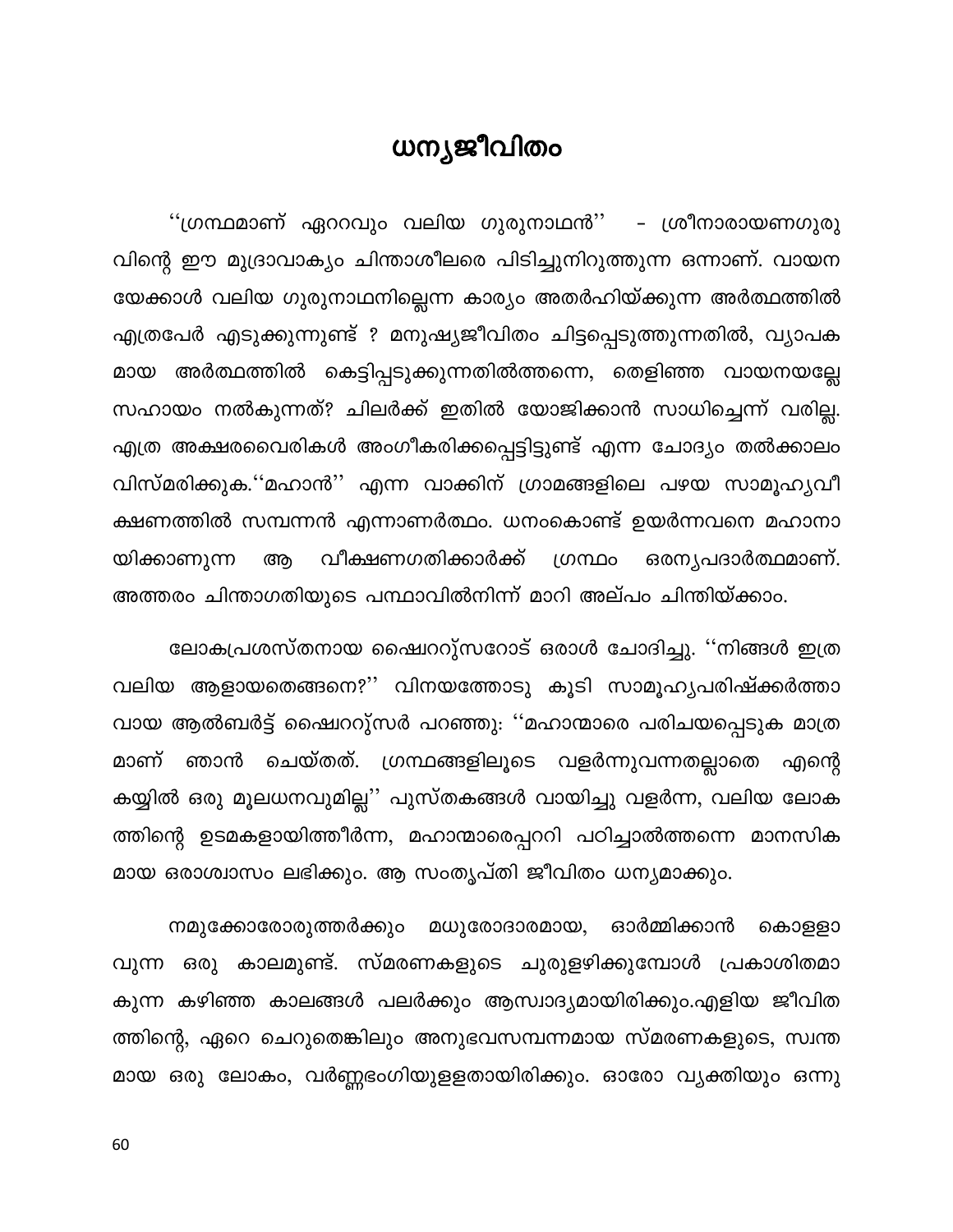തിരിഞ്ഞുനോക്കാമെങ്കിൽ അനുഭൂതികൾ കെട്ടുപിണഞ്ഞ അനുഭവങ്ങളുടെ ആ ലോകം ഹൃദ്യമായ ഒന്നായിത്തോന്നും.

ഈയിടെ യാത്രാവേളയിൽ ആന്ധ്രയിൽവച്ച് എന്റെ ഒരു പഴയ സഹ പാഠിയെ ആകസ്മികമായി കണ്ടുമുട്ടി. കാക്കിവേഷധാരിയായ ആ സതീർത്ഥ്യൻ ഒരു പട്ടാളക്കാരനായി സേവനം ചെയ്യുന്നു. സ്ക്കൂൾ വിട്ട ശേഷം, സംഭവങ്ങൾ നിറഞ്ഞ രണ്ടു ദശാബ്ദങ്ങൾക്കുശേഷം, കണ്ടുമുട്ടുന്നു. വേഷത്തിലും ശരീരപ്രകൃതിയിലും ഞങ്ങൾക്ക് മാററം വന്നിട്ടുണ്ട്. പക്ഷെ വേഗം തിരിച്ചറിഞ്ഞു. വികാരങ്ങളും വിചാരങ്ങളും ആലിംഗനം ചെയ്ത നിമി ഷങ്ങൾ! ''താങ്കൾ എങ്ങിനെ ഈ രംഗത്തെത്തി?'' – സുഹൃത്തിന്റെ അത്ഭുതം നിറഞ്ഞ ചോദ്യം. സ്വയം ലളിതമായ ഉത്തരവും അദ്ദേഹം കണ്ടുപിടി ച്ചു:''അന്നും താങ്കൾ വായിച്ചിരുന്നു, കിട്ടുന്ന പുസ്തകങ്ങളെല്ലാം.............''ശരി യാണ് ഞങ്ങൾ ഒരുമിച്ച് പഠിക്കുമ്പോൾ പാഠ്യപുസ്തകങ്ങളോടൊപ്പം ഗ്രന്ഥ ശാലയിൽനിന്ന് കിട്ടുന്ന പുസ്തകങ്ങളും ഞാൻ ആർത്തിയോടെ വായിച്ചിരു ന്നു. മണപ്പുറത്തെ ഏററവും വലിയ ലൈബ്രറിയായ ശ്രീനാരായണപുരം വായനശാലയിലെ ഗ്രന്ഥങ്ങളുടെ ഏടുകളിൽ ഈ വിനീതന്റെ ഒപ്പു കാണും. ഇന്ന് ഞാൻ ഖേദിക്കുന്നു, വായിക്കുന്ന പുസ്തകങ്ങളുടെ പേജുകൾ സ്വയം ഒപ്പുവച്ച് മോശമാക്കരുതെന്ന്. അന്നത്തെ കുസൃതിത്തരങ്ങളുടെ നിരുപദ്രവ മായ പട്ടികകളിൽ ഒന്നു മാത്രമാണല്ലോ എന്നാശ്വസിക്കുകയും ചെയ്യുന്നു.

പട്ടാളക്കാരനായ ആ സുഹൃത്ത് അന്നത്തെ ജീവിതനാടകത്തിലേക്ക് എത്രവേഗമാണ് പാഞ്ഞെത്തിയത്. ദേശീയസമരം, കലാസാംസ്കാരികതമാശ കൾ, പഴയ അദ്ധ്യാപകർ–അങ്ങിനെ നൂറുനൂറു കാര്യങ്ങൾ അയവിറക്കി ആസ്വദിച്ചു. അക്കാലത്ത് വായിക്കാനുളള ഭ്രമം ഇല്ലായിരുന്നുവെങ്കിൽ എന്നെ സ്സംബന്ധിച്ചാണെങ്കിൽ ഞാൻ ഒന്നുമാകുമായിരുന്നില്ല. അന്നത്തെ അദ്ധ്യാപ കരുടെ ശിക്ഷാവിധികൾ എന്തായിരുന്നാലും സൗഹൃദപൂർവ്വമായ ഗുരുശിഷ്യ ബന്ധം ആഹ്ലാദപ്രദമായിരുന്നു. ഇന്നത്തെ യു.പി.സ്ക്കൂളായി മാറിയ ആല യിലെ അന്നത്തെ ഹയർ എലിമെന്ററി സ്ക്കൂളിൽ പഠിപ്പിച്ചിരുന്ന വ്യാകര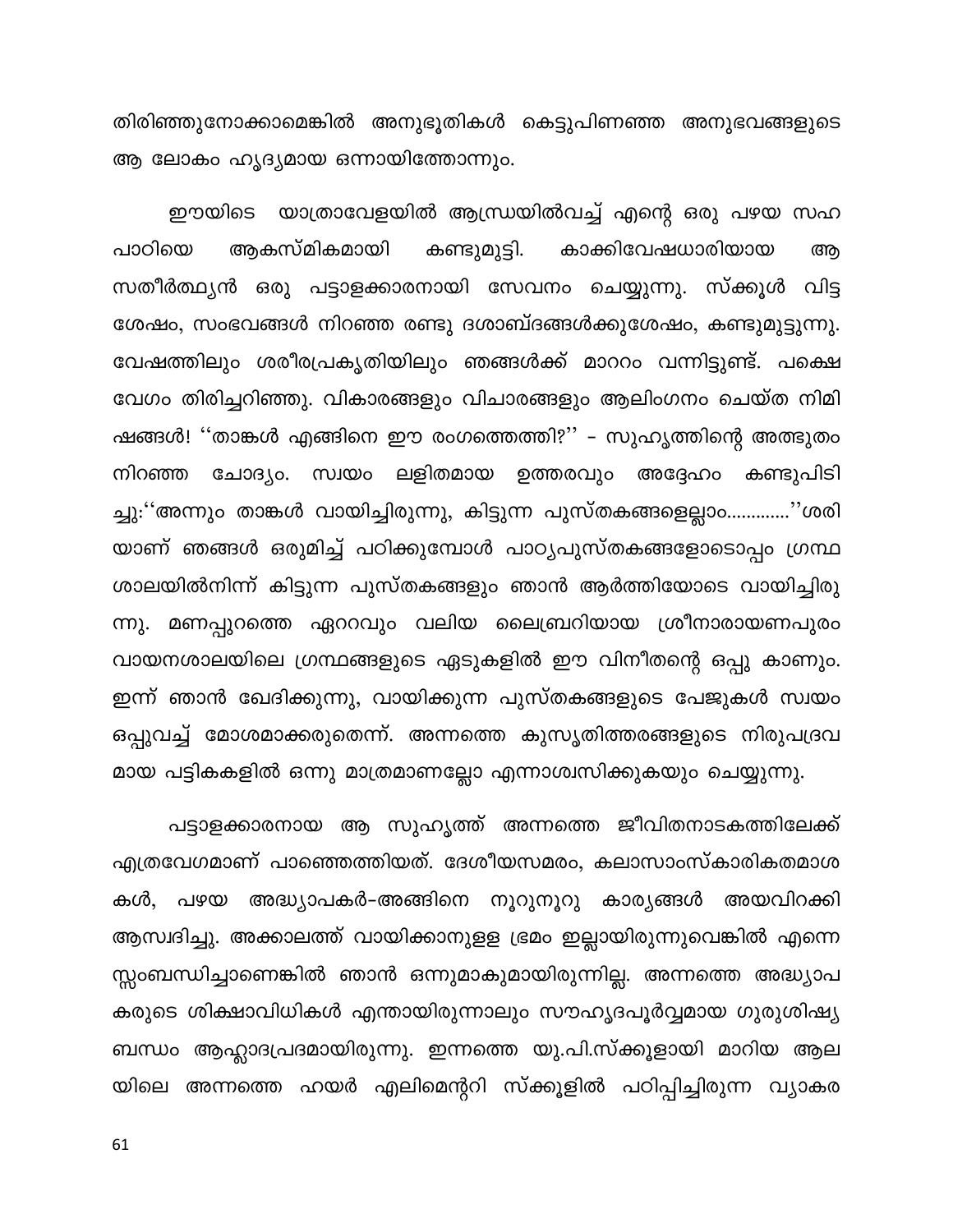ണമോ കാവ്യപാഠങ്ങളോ പിന്നീട് മലയാളം അദ്ധ്യാപകനാകാൻ ആവേശം പൂണ്ട് പരീക്ഷയ്ക്ക് പഠിച്ചപ്പോഴൊന്നും പഴയ നിലവാരത്തിൽ പഠിക്കാൻ സാധിച്ചിരുന്നില്ല. അത്ര ഉയർന്ന പഠനസമ്പ്രദായമാണ് വിദഗ്ദ്ധരായ അദ്ധ്യാപ കർ പുലർത്തിയിരുന്നത്. അന്ന് പഠിപ്പിച്ചിരുന്നവരിൽ വളരെപ്പേരിൽ ചിലരെ ഒരിക്കലും വിസ്മരിക്കാൻ സാധിക്കുകയില്ല. ഏതുതരം ശിക്ഷകൾ നൽകിയ വരാണെങ്കിൽത്തന്നെ തികച്ചും ബഹുമാനവും ആദരവും അർഹിക്കുന്നവരാ ണവർ. പിന്നീട് ജീവിതസമരത്തിൽ പല പ്രഗത്ഭരോടും തലയുയർത്തി എതി രിടേണ്ടി വരാറുണ്ടെങ്കിലും ആ പഴയ അദ്ധ്യാപകശ്രേഷ്ഠരായ കുഞ്ഞിററി മാസ്റ്റർ, ശ്രീധരൻ മാസ്റ്റർ, കുമാരൻ മാസ്റ്റർ തുടങ്ങിയവരെ ഇന്നും കാണു മ്പോൾ വിനയാന്വിതരായി എന്നെപ്പോലുളള എളിയവർ തലകുനിച്ചുപോകു ന്നു. അത്രയും ബഹുമാനവും കടപ്പാടും ഹൃദയംകൊണ്ടവർ പിടിച്ചുവാങ്ങി ക്കുന്നു. ഇന്നത്തെ ശിഷ്യന്മാർ അദ്ധ്യാപകരെ കൂകി വിലയിരുത്തുന്നവരാണെ ങ്കിൽ എന്നെപ്പോലുളളവർക്ക് അതാലോചിക്കാൻ കൂടി കഴിയില്ല. ഏത് കളരി യിൽച്ചെന്നാലും എത്ര ഉയർച്ച ലഭിച്ചാലും അദ്ധ്യാപകരോട് പുലർത്തേണ്ട തായ മഹത്തായ മര്യാദ എപ്പോൾ വിസ്മരിക്കപ്പെടുന്നുവോ അപ്പോൾ വലിയ തെന്തോ നഷ്ടപ്പെടുന്നുവെന്ന് ധരിക്കണം.

''ജീവിതം ധന്യമാകുന്നതെങ്ങിനെ?'' എന്ന് ശ്രീനാരായണഗുരു തന്റെ വത്സലശിഷ്യനായിരുന്ന പ്രൊ: കുററിപ്പുഴ കൃഷ്ണപിളളയോട് ഒരിക്കൽ ചോദിച്ചു. കേരളത്തിലെ ചിന്താപ്രസ്ഥാനത്തിന്റെ തേരാളിയായിരുന്ന ശ്രീ.കുറ റിപ്പുഴതന്നെ അതിങ്ങനെയാണ് വിവരിച്ചത്:''ജീവിതം ധന്യമാകാൻ പല മാർഗ്ഗ ങ്ങളിലൂടെയും ശ്രമിക്കണം. വേഷം, പെരുമാററം, സൈ!രജീവിതം എന്നീ അതിന് സഹായകമാകണം.'' ഈ വിശദീകരണം വഴികളെല്ലാം ഒന്നും സ്വാമിയ്ക്കു തൃപ്തിയായില്ല. ഒടുവിൽ ശ്രീനാരായണൻ പറഞ്ഞു:

''കൂടുതൽ പഠിച്ച് ചിന്തിക്കുകയും അതോടൊപ്പം വിനയം വളർത്തു കയും വേണം. ഭർത്തൃഹരിയുടെ ജീവിതം ഒന്നു നോക്കുക''. കൂടുതൽക്കൂടു തൽ പാശ്ചാതൃവും പൌരസ്തൃവുമായ സാംസ്ക്കാരികസവിശേഷതകളെപ്പ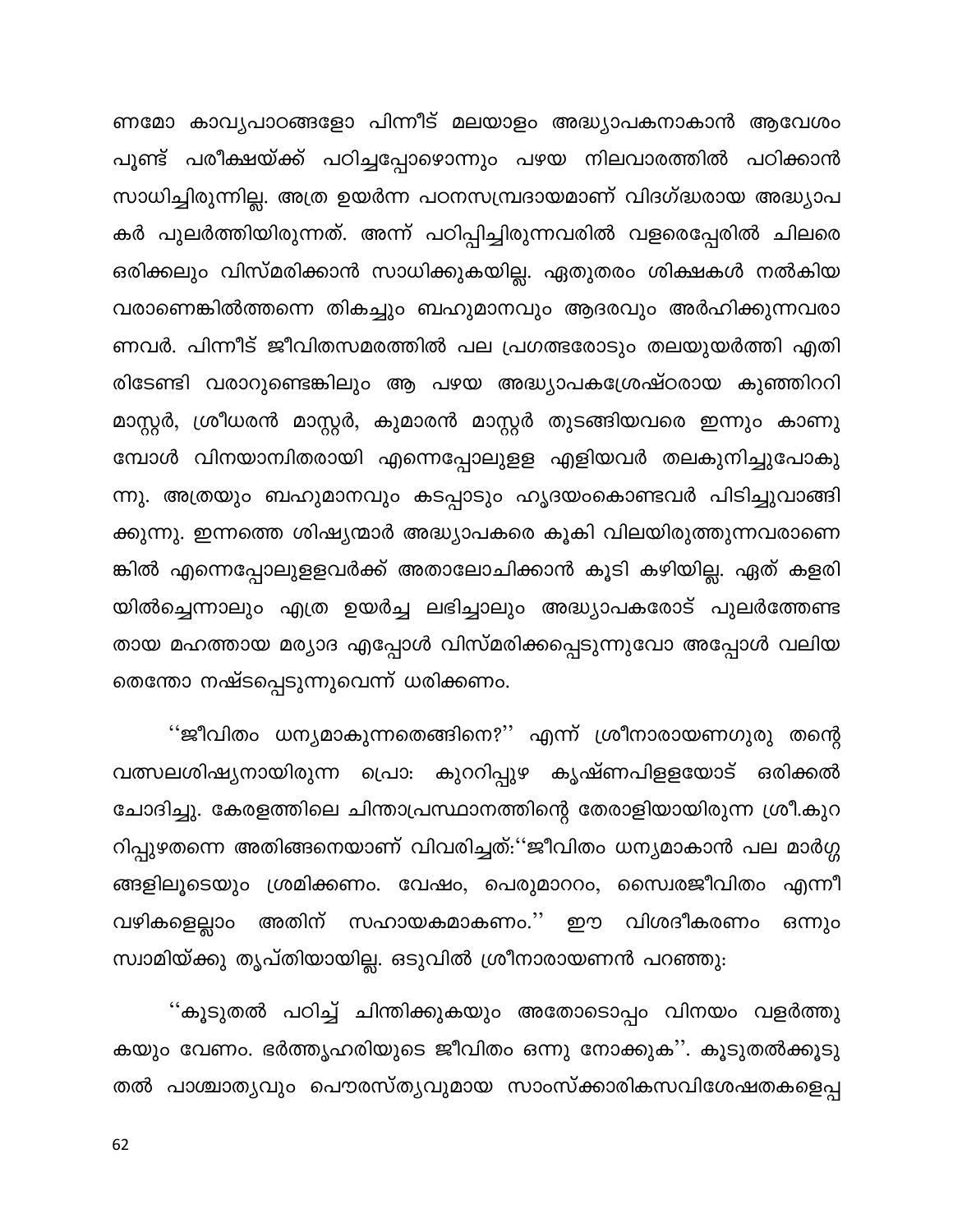ററി നിരവധി ഗ്രന്ഥങ്ങളിലൂടെ ഗ്രഹിച്ച് പക്വമതിയായ പ്രൊ:കുററിപ്പുഴയുടെ പാണ്ഡിത്യത്തിന്റെ മുമ്പിൽ പല മസ്തിഷ്ക്കമല്ലന്മാരും പുല്ക്കൊടികളാ ണെന്ന് തോന്നിയിട്ടുണ്ട്. പക്ഷെ ആ പണ്ഡിതൻ ഒരു കീരീടം അണിഞ്ഞിരു ന്നു. കുററിപ്പുഴയുടെ ആ കിരീടം വിനയത്തിന്റേതായിരുന്നു. അഹങ്കാരം ലേശം തൊട്ടുതീണ്ടാത്ത പ്രൊ:കുററിപ്പുഴയുടെ വിജ്ഞാനത്തിന്റെയും വിനയ ത്തിന്റെയും ദീപശിഖ മഹാനായ ശ്രീനാരായണനിൽനിന്നാണ് കൊളുത്തിയ ത്. ഗ്രന്ഥത്തേക്കാൾ വലിയ ഗുരുനാഥനില്ലെന്ന ആ അനശ്വരശബ്ദം നമ്മുടെ ഹൃദയങ്ങളിലേക്ക് കടന്നെങ്കിൽ! ഇന്നത്തെ വിദ്യാർത്ഥികൾക്ക് അതിലുംവ ലിയ മൂലധനം ലഭിക്കാനുണ്ടാവുകയില്ല.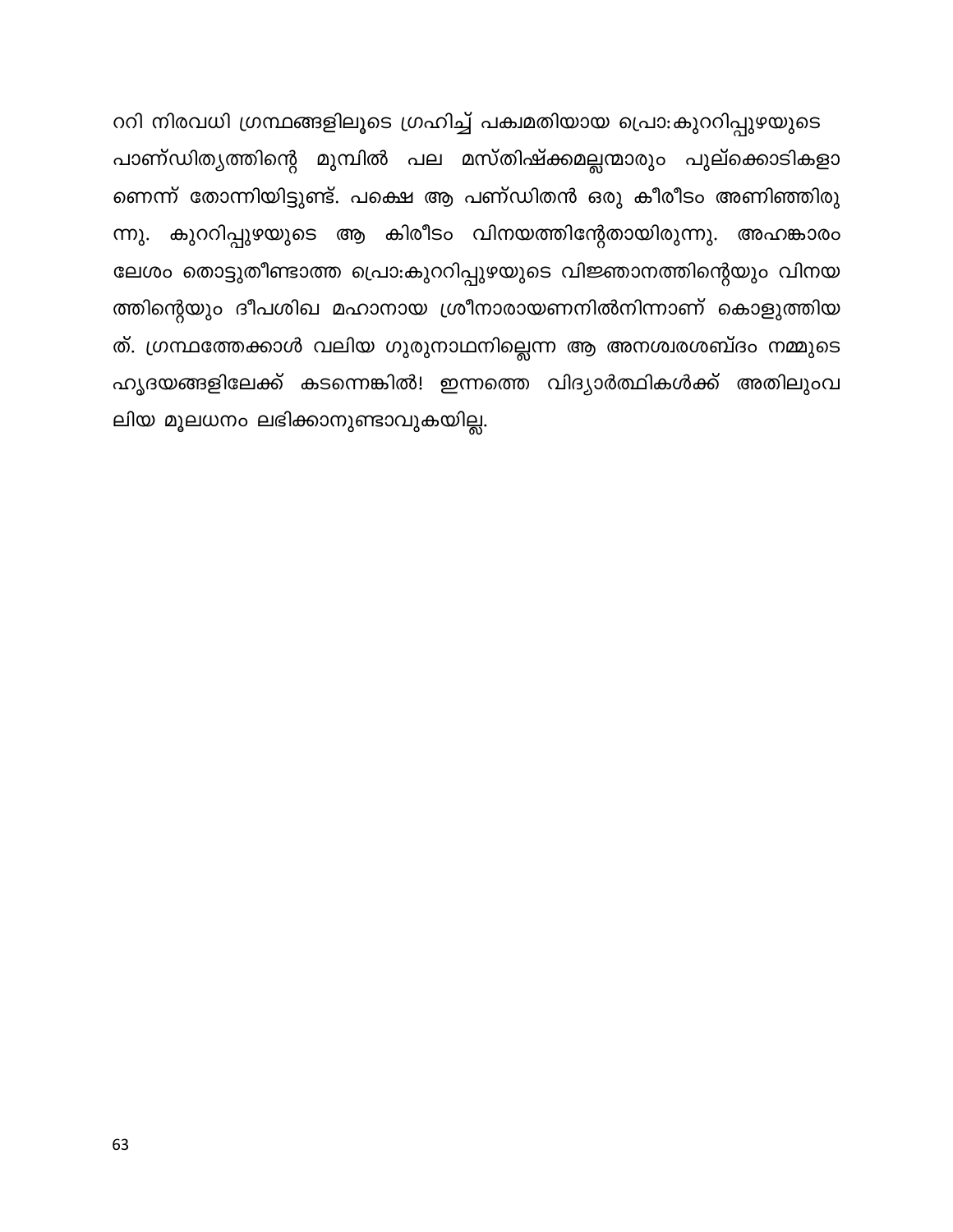# ക്രൈസ്തവരും മലയാളപത്രങ്ങളും

മലയാളഭാഷയുടെ വികാസപരിണാമങ്ങളിൽ വലിയ പങ്കു വഹിച്ചിട്ടുള ആനുകാലികപ്രസിദ്ധീകരണങ്ങളാണ്. ആശയവിനിമയത്തിനു വേഗത ളത് കൂട്ടുകയും, ജനസമ്പർക്കോപാധിയായിത്തീരുകയും ചെയ്തിട്ടുളള പത്രപ്രസി ദ്ധീകരണങ്ങൾ ഭാഷയുടെ രൂപത്തിലും ഭാവത്തിലും തന്നെ ഒരളവോളം പരി വർത്തനം വരുത്തിയിട്ടുണ്ട്. കേരളത്തിൽ മുദ്രണാലയങ്ങളും ഗ്രന്ഥങ്ങളും രൂപംകൊണ്ടതോടെ,പത്രപ്രസിദ്ധീകരണങ്ങളുടെ മണ്ഡലത്തിലേക്ക്. മററു സാംസ്ക്കാരികപ്രവർത്തനങ്ങൾപോലെത്തന്നെ അതിന് പ്രാധാന്യം കല്പിച്ച ക്രൈസ്തവപണ്ഡിതന്മാർ തിരിഞ്ഞതായിക്കാണാം. വേദപുസ്തകങ്ങളും ആരാധനാഗ്രന്ഥങ്ങളും അച്ചടിച്ചിറക്കിയ കാലഘട്ടത്തിൽത്തന്നെ ചെറിയ പുറത്തുവന്നിരിക്കണം. മാസികകൾ കോട്ടയം സി.എം.എസ്.പ്രസ്സും, മാന്നാനം സെന്റ് ജോസഫ്സ് പ്രസ്സും, മംഗലാപുരം ബാസൽമിഷൻപ്രസ്സും വേദഗ്രന്ഥങ്ങളോടൊപ്പം ചെറിയ മാസികകളും പ്രസിദ്ധീകരിച്ചിരുന്നു. കുന്നം കുളം സ്വദേശി പാറമേൽ ഇട്ടൂപ്പ് സ്ഥാപിച്ച സെന്റുതോ<mark>മ്മ</mark>സ് അച്ചുകൂടത്തിൽ കൊച്ചിസർക്കാർ ചില റിപ്പോർട്ടുകളും മാനുവലുകളും അച്ചടിപ്പിച്ചിരുന്നു. കൊച്ചിയിൽ വെസ്റ്റേൺസ്റ്റാർ അച്ചുകൂടവും പത്രം പ്രസിദ്ധീകരിച്ചിരുന്നതായി ക്കാണുന്നുവെങ്കിലും ആദ്യമായി ക്രൈസ്തവസഭയുടെ ആവശ്യാർത്ഥം പുറ പ്പെട്ട പത്രം അതല്ലെന്നു വ്യക്തമാണ്.

1847–ൽ മലബാറിൽ ഇല്ലിക്കുന്നിൽനിന്നു ഗുണ്ടർട്ടുസായ്പ് പ്രസിദ്ധീ കരിച്ച ''രാജ്യസമാചാര''മാണ് ആദ്യത്തെ പത്രം. അവിടെനിന്നുതന്നെ ''പശ്ചി മോദയം'' എന്നൊരു മാസികയും പ്രസിദ്ധീകരിച്ചിരുന്നു. 1848–ൽ കോട്ടയം സി.എം.എസ്.പ്രസ്സിൽനിന്നു പുറത്തുവന്ന ''ജ്ഞാനനിക്ഷേപ''ത്തിന് അടുത്ത സ്ഥാനം ലഭിക്കുന്നു. ഈ പ്രസിദ്ധീകരണങ്ങൾ മലയാളഗദൃസാഹിതൃത്തിനു നേട്ടമുണ്ടാക്കുകയുണ്ടായി. പണ്ഡിതനായ ഡോ:പി.ജെ.തോമസ്സ് വലിയ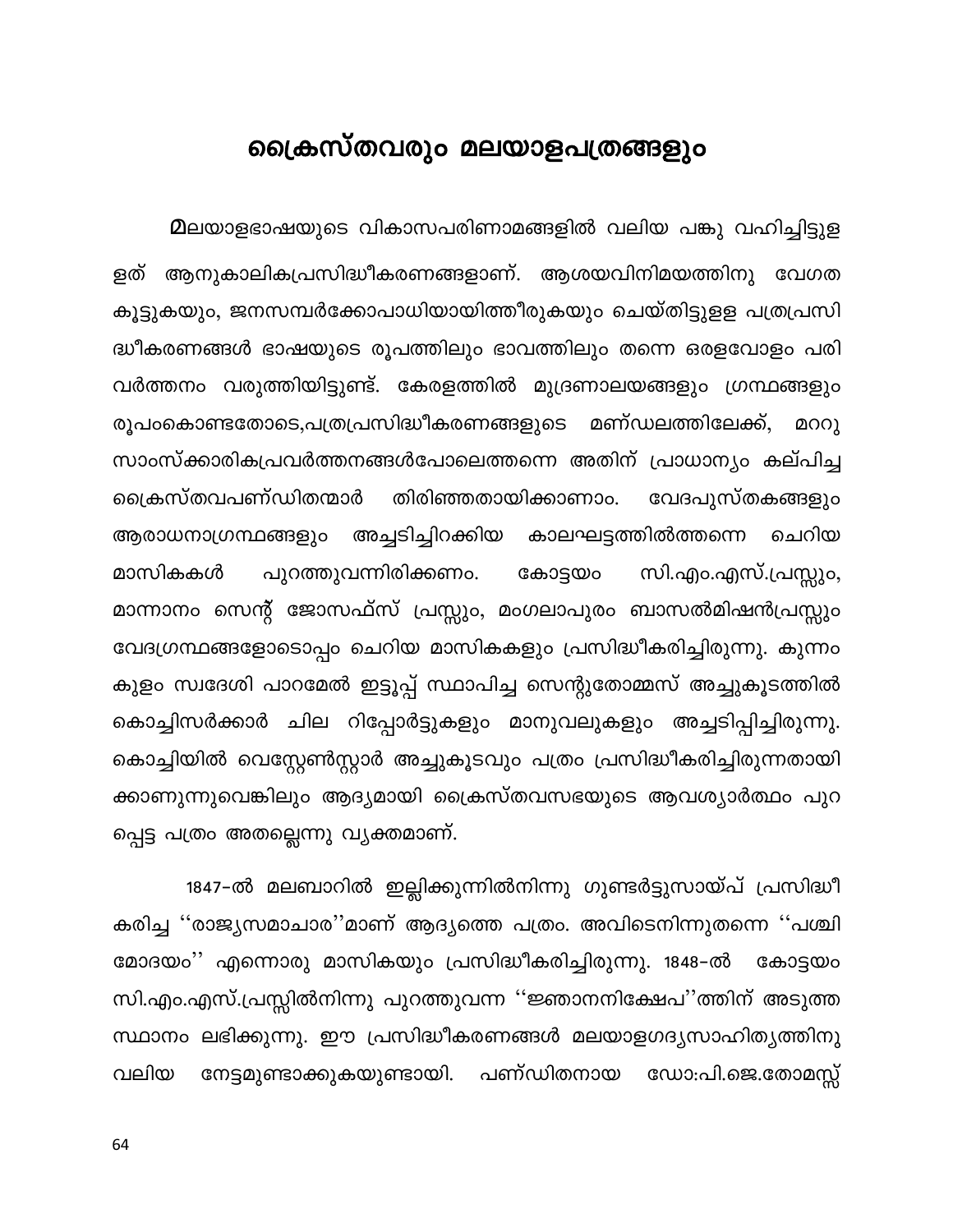''മലയാളസാഹിത്യവും ക്രിസ്ത്യാനികളും'' എന്ന ഗ്രന്ഥത്തിൽ ഒരു ഭാഗത്ത് ഇങ്ങനെ പറയുന്നു: ''ആധുനിക ഗദ്യസാഹിത്യത്തിന്റെ ജനയിതാക്കളായ റവ:ജോർജ്ജ്മാത്തൻ, ആർച്ചുഡീക്കൻ കോശി മുതലായവരുടെ പല പ്രബ ന്ധങ്ങളും ഈ പത്രിക (ജ്ഞാനനിക്ഷേപം)വഴിയാണ് ആദ്യം പ്രസിദ്ധീകൃത മായത്. ഇതിന് വളരെയധികം പ്രചാരമുണ്ടായിരുന്നുവെന്നും, ഹിന്ദുക്കളും മുസ്ലീമിങ്ങളും റോമൻകത്തോലിക്കരും ഇതിന്റെ വായനക്കാരായുണ്ടായിരു ന്നുവെന്നും 1854–ലെ ഒരു മിഷനറിക്കുറിപ്പിൽനിന്നു മനസ്സിലാകുന്നു.''

''ജ്ഞാനനിക്ഷേപ''മാണ് ഒന്നാമത്തെ വൃത്താന്തപത്രമെന്ന അഭിപ്രായ മാണ് നമ്മുടെ ഭാഷാചരിത്രകാരന്മാർക്ക് ഉണ്ടായിരുന്നത്. എന്നാൽ ''മലയാള ഭാഷയിൽ ആദ്യമായി പ്രസിദ്ധീകരിച്ച പത്രിക....1847-ന് അടുത്തു പുറപ്പെട്ട പശ്ചിമോദയം ആണെന്നു തോന്നുന്നു'' (മലയാളസാഹിത്യവും ക്രിസ്ത്യാനി കളും പുറം 271) എന്നാണ് ഡോ:തോമസ്സ് പറയുന്നത്. പശ്ചിമോദയത്തി ന്റെയും ജ്ഞാനനിക്ഷേപത്തിന്റെയും ആദ്യലക്കങ്ങൾ കണ്ടുകിട്ടിയതോടെ ഈ വാദം അവസാനിച്ചിരിക്കുകയാണ്. ആദ്യത്തേത് രാജ്യസമാചാരവും പിന്നെ പശ്ചിമോദയവും മൂന്നാമത്തേത് ജ്ഞാനനിക്ഷേപവുമാണെന്ന് വ്യക്ത മായിരിക്കുന്നു.

"പശ്ചിമതാരക" ''ഏതാനും വർഷങ്ങൾക്കുശേഷം 1864–ൽ കൊച്ചിയിൽനിന്നു പുറത്തുവന്നു. പുകടുയിൽ ഇട്ടൂപ്പുറൈട്ടരും, ടി.ജെ.പൈ ലിയും കൂടിയാണ് ഇത് എഡിററുചെയ്തിരുന്നത്. ''കേരളപതാക''എന്ന മറെ റാരുപത്രവും ഇവരുടെ സഹായത്തോടെ പുറപ്പെട്ടു. കേരളപതാക അധിക കാലം നടന്നില്ല. പശ്ചിമതാരകയും കേരളപതാകയും കുറേക്കാലം യോജിച്ചും വിയോജിച്ചും നടന്നതായിക്കാണുന്നു.'' (മലബാർ ഇസ്ലാം, ലക്കം 38, 1911). കൊച്ചിയിൽ അബുമുഹമ്മദ് നടത്തിയിരുന്ന ഒരു വാരികയായിരുന്നു മല ബാർ ഇസ്ലാം. പ്രസ്തുത പത്രത്തിൽ കൊച്ചിയിലെ പഴയ പ്രസിദ്ധീകരണങ്ങ ളെപ്പററി എഴുതിയ ഭാഗത്തിൽ ഈ പത്രങ്ങളെപ്പററി പ്രതിപാദിക്കുന്നുണ്ട്.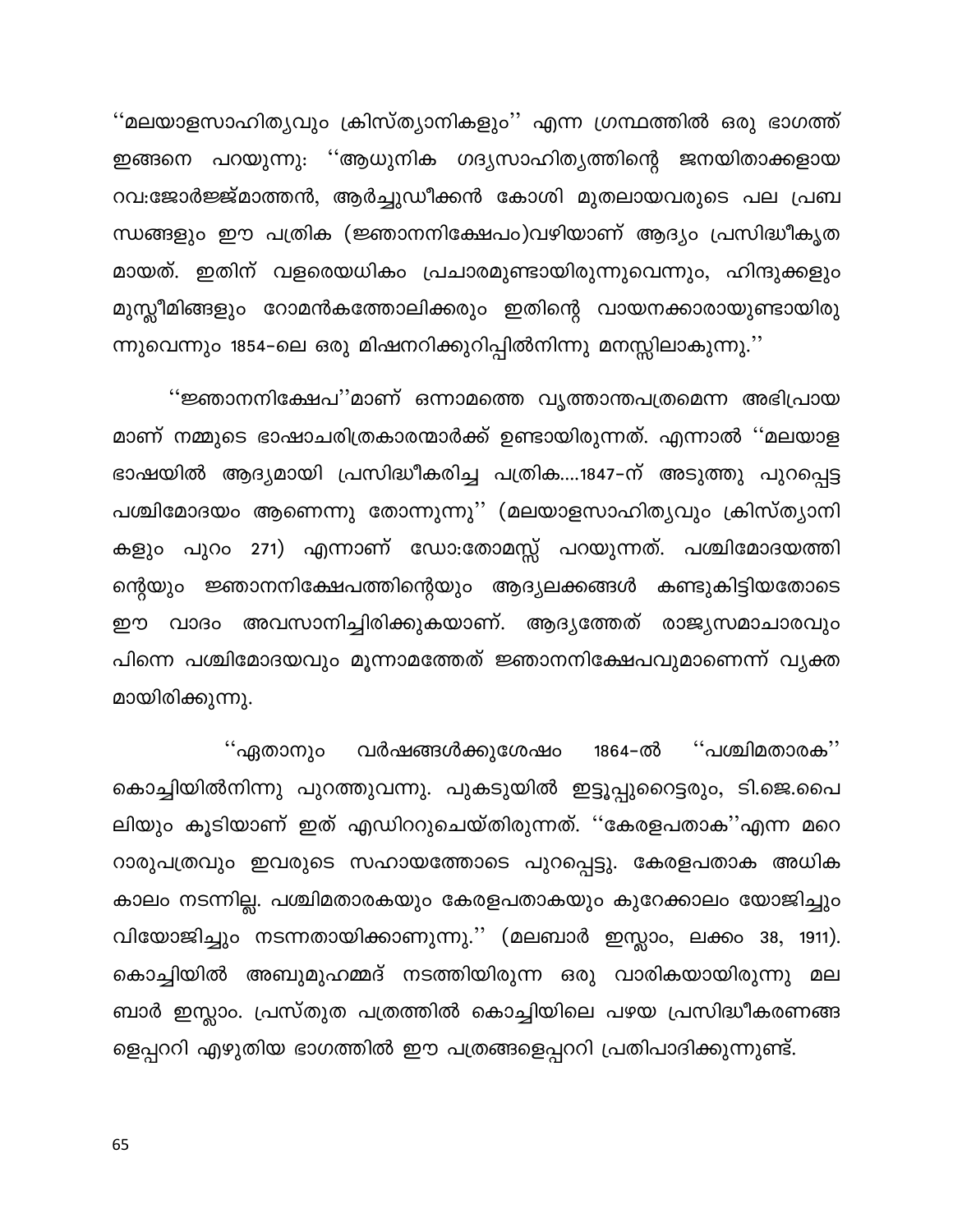ക്രൈസ്തവർ നടത്തിയ പഴയ പത്രങ്ങളിൽ പ്രസിദ്ധിയാർജ്ജിച്ച ''സത്യ നാദകാഹളം'' 1876–ലാണ് ആരംഭിച്ചത്. ആദ്യം കൂനമ്മാവിൽനിന്നും, പിന്നീട് വരാപ്പുഴയിൽനിന്നും പ്രസിദ്ധീകരിച്ച സത്യനാദകാഹളം കുറേക്കാലങ്ങൾക്കു പത്രപ്രവർത്തകനായിരുന്ന എറണാകുളത്തേക്കു മാററി. പഴയ ശേഷം കൊച്ചിക്കാരൻ ടി.ജെ.പൈലിയാണ് സത്യനാദത്തിന്റെ ആദ്യകാലപ്രവർത്തക നെന്നു കാണാം. മഞ്ഞുമ്മൽ ആശ്രമത്തിലെ ളൂയീസുവൈദികനും, പിന്നീട് പ്രസിദ്ധനായ പി.സി.വർക്കിയുമാണ് ''സത്യനാദം'' നടത്തിയത്. ദീർഘമായ അരനൂററാണ്ടുകാലം പത്രപ്രവർത്തനം നടത്തിയ പ്രമുഖനായിരുന്നു ശ്രീ. വർക്കി.

സത്യനാദകാഹളം പുറപ്പെട്ട് കുറേക്കാലം പിന്നിട്ടപ്പോൾ, 1887–ൽ നിധി യിരിക്കൽ മാണിക്കത്തനാരുടെ നേതൃത്വത്തിൽ ''നസ്രാണി ദീപിക'' രംഗത്തു വന്നു. നസ്രാണിദീപികയിൽ മാണിക്കത്തനാരെ തുടർന്നു അലങ്കാരശാസ്ത്ര കർത്താവായ ഫാദർ ജരാർദ്ദ്, ടി.ജെ.പൈലി,കട്ടക്കയത്തിൽ കൊച്ചുചാണ്ടിയ ച്ചൻ, ഫാദർസൈമൺ,തെങ്ങുംമൂട്ടിൽ വറുഗീസുമാപ്പിള, കുമ്മനം ഗോവിന്ദപ്പി ളള എന്നിവരും പത്രാധിപന്മാരായിരുന്നു. അക്കാലത്തിറങ്ങിയ മിക്ക പ്രസിദ്ധീ കരണങ്ങളിലും സഹകരിച്ചു പ്രവർത്തിച്ചിരുന്ന ഒരാളാണ് കൊച്ചിക്കാരൻ ടി. ജെ.പൈലി. പത്രപ്രവർത്തനസംബന്ധമായ ഏതുരംഗത്തും ശ്രീ.പൈലിയെ ക്കാണുന്നുണ്ട്. ഇന്നത്തെ ''ദീപിക'' നസ്രാണിദീപികയുടെ ഉജ്ജ്വലശക്തി യിൽനിന്നു രൂപഭേദം കൈവരിച്ചതാണ്. നസ്രാണിദീപിക ക്രൈസ്തവേതര മഹാകവി ഉള്ളൂരിനും, സ്വദേശാഭിമാനി രാമകൃഷ്ണപിള്ളയ്ക്കും, രായ സർദാർ പണിക്കർക്കും വളരെയേറെ പ്രോത്സാഹനം നല്കിയ പത്രമാണ്.

മലയാളഭാഷയുടെ ഇന്നു കാണുന്ന അഭിവൃദ്ധിക്കു സംഘടിതയത്നം നടത്തിയ ഒരു മഹാപുരുഷനാണ് കണ്ടത്തിൽ വറുഗീസുമാപ്പിള. ഭാഷാപോ അദ്ദേഹത്തിന്റെ ബഹുമുഖയത്നങ്ങളിൽ ഷണാർത്ഥമുളള മികച്ചതാണ് 1890–ൽ ആരംഭിച്ച 'മലയാളമനോരമ'പ്പത്രം. മലയാളഭാഷാസാഹിത്യത്തിൽ ശ്രീ വറുഗീസുമാപ്പിളയ്ക്കുണ്ടായിരുന്ന അതീവതാല്പര്യം ''മലയാളമനോ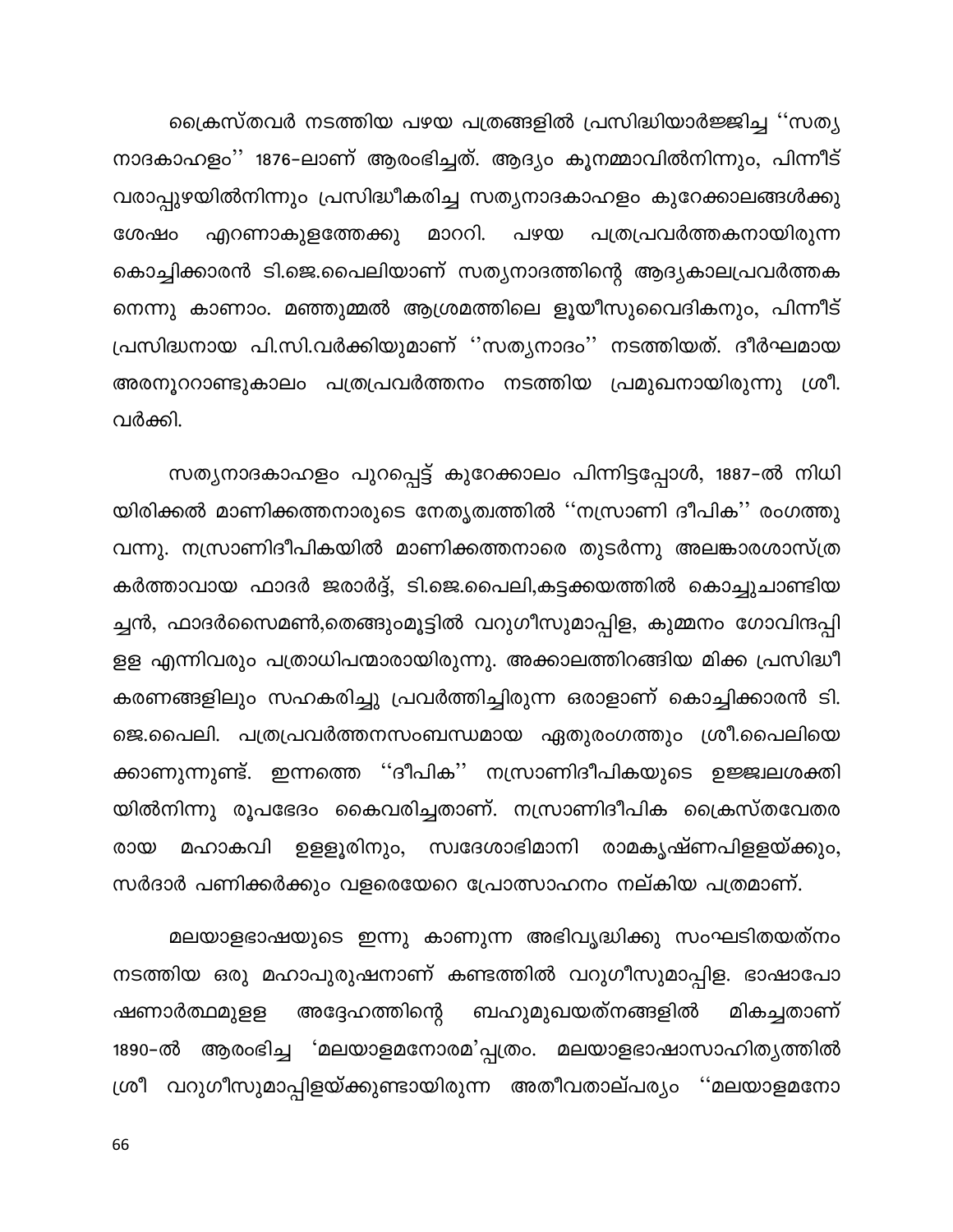രമ''യുടെ പ്രഥമലക്കത്തിൽ ഇങ്ങനെ പ്രകടമാക്കിയിരിക്കുന്നു:''മലയാളഭാഷ യുടെ അഭിവൃദ്ധിക്കായി തങ്ങളുടെ വാസനാവൈഭവത്തെ സാരമായി ഉപ യോഗപ്പെടുത്തുന്ന കവികൾ അവിഹിതമല്ലാത്ത എന്തെങ്കിലും പ്രകൃതത്തെ ക്കുറിച്ച് ഉണ്ടാക്കി അയയ്ക്കുന്ന ഒററശ്ലോകങ്ങളും, സമസ്യകൾ മുതലായവ യും, അപ്പഴപ്പോൾ പ്രസിദ്ധപ്പെടുത്തുന്നതിനായി, വേണ്ടിവന്നാൽ ഒരു പ്രത്യേ കപംക്തി വിട്ടുകൊടുക്കാവുന്നതാണ്.''(മനോരമ–ഒന്നാം ലക്കം 1065 മീനം 1)

''മലയാള മനോരമ'' ഒരു വാരികയായി തുടങ്ങി ദിനപത്രമായി കേരളസംസ്കാരത്തി അതുവഴി മലയാളഭാഷയുടെയും രൂപാന്തരപ്പെട്ടു. ന്റെയും വളർച്ചയുടെ ഘട്ടം എന്നത് മലയാളമനോരമയുടെ വളർച്ചയുടെ ഘട്ടം കൂടിയാണ്. മലയാളഭാഷയുടെ അഭിവൃദ്ധിയിൽ മറെറാരു പ്രസിദ്ധീകര ണവും മലയാളമനോരമയെപ്പോലെ ഉപയോഗപ്പെട്ടിട്ടില്ലെന്ന് നിർവ്വിവാദം പറ യാം.

''....തിരുവിതാംകൂർ, കൊച്ചി, മലബാർ എന്നീ രാജ്യങ്ങളിലെ സാഹിത്യ കാരന്മാർക്കുതമ്മിൽ സന്ദർശനത്തിനും സല്ലാപത്തിനും.... അവസരമുണ്ടാക്കി ക്കൊടുത്ത് അവരിൽ അപരിചിതന്മാരെ പരിചിതന്മാരും സുഹൃത്തു ക്കളുമാക്കി. സമഗ്രമായ സാഹോദര്യബന്ധം അവരുടെയിടയിൽ ജനിപ്പിച്ചു... പന്ത്രണ്ടു കൊല്ലത്തോളം വറുഗീസുമാപ്പിള.... തന്റെ ശരീരവും ബുദ്ധിയും സമ്പത്തും സ്വാധീനതയും തദേകതാനതയോടുകൂടി സമർപ്പണം ചെയ്തു. അദ്ദേഹത്തിനു ഭാഷയും, ഭാഷയ്ക്ക് അദ്ദേഹവും ഉൽക്കർഷം വരുത്തി.'' (മഹാകവി ഉളളൂർ : കേരളഭാഷാസഹിതൃചരിത്രം IV  $P.451)$ 

ശീ വറുഗീസുമാപ്പിളയ്ക്കുശേഷം ശ്രീ.കെ.സി.മാമ്മൻമാപ്പിള ഈ മഹ ത്തായ ചുമതല ഏറെറടുത്തു. ആ മഹത്പാരമ്പര്യം മനോരമ ഇന്നും നില നിർത്തുന്നു.വറുഗീസുമാപ്പിള ആരംഭിച്ച ''ഭാഷാപോഷിണിസഭ''യ്ക്കുശേഷം തൃശ്ശൂർ ''ഭാരതവിലാസംസഭ'' സ്തുതൃർഹമായ സേവനം ചെയ്തു. ഭാരതവി ലാസംപ്രസ്സിൽനിന്ന് 15 സാഹിത്യമാസികകൾ പ്രസിദ്ധീകരിച്ചിരുന്നതായി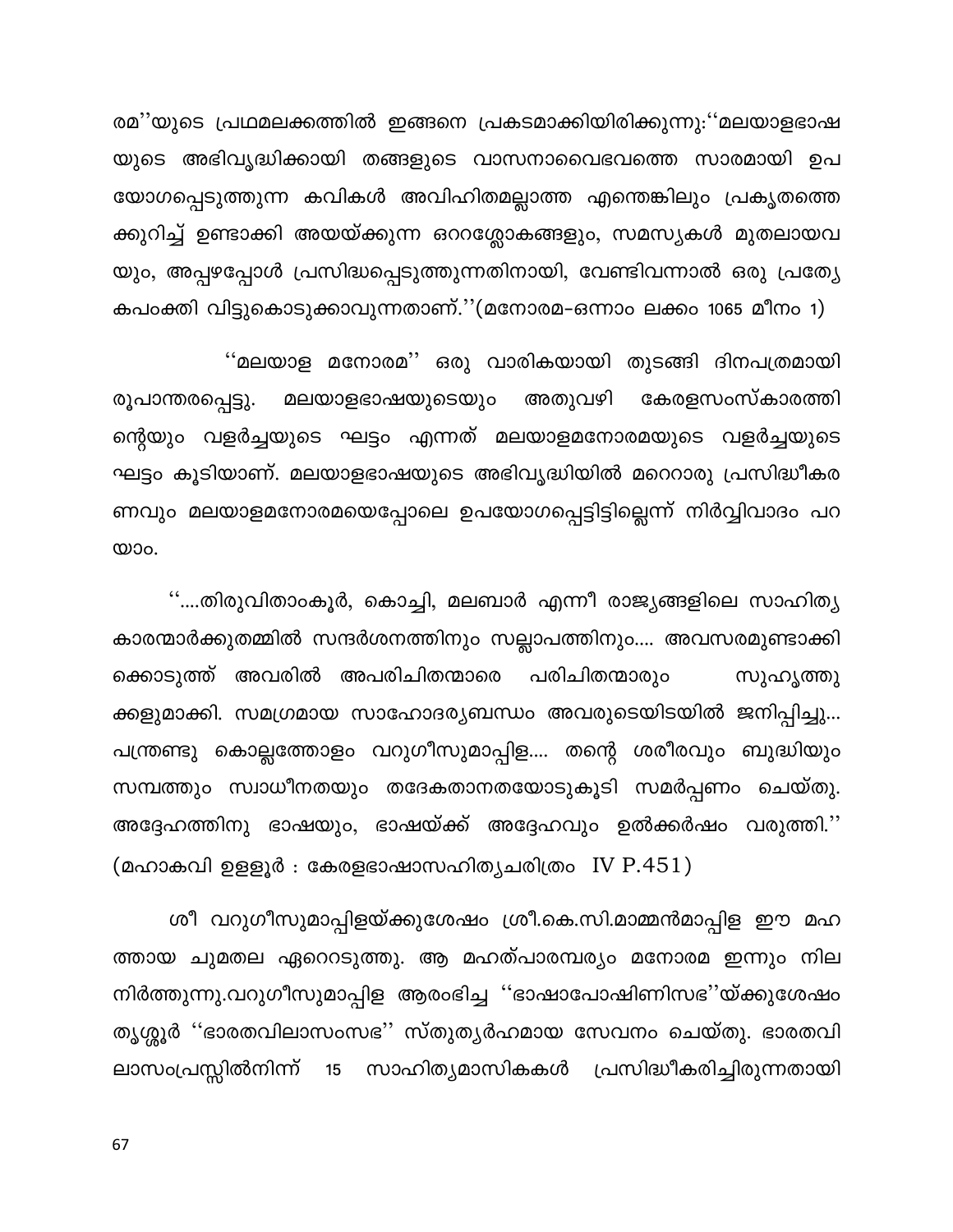കാണുന്നു. മലയാളത്തിൽ ആദ്യമായി ദിനപത്രങ്ങൾ ആരംഭിച്ചതും ക്രിസ്ത്യാ നികളാണ്. ഭാഷയിലെ ഒന്നാമത്തെ ദിനപ്പത്രം കോട്ടയത്തുനിന്ന് ആരംഭിച്ച ''പ്രതിദിന''മാണെന്നു തോന്നുന്നു. രണ്ടാമത്തെ ദിനപത്രം മാന്നാനത്തെ ''നസ്രാണിദീപിക''യും മൂന്നാമത്തേതു കോട്ടയത്തെ ''മലയാളമനോരമ''യു മാകുന്നു. അതിനുശേഷം കേരളത്തിന്റെ പല ഭാഗങ്ങളിലായി അനേകം ദിനപ്പ ആരംഭിക്കുകയും പലതും അവസാനിക്കുകയും ത്രങ്ങൾ ചെയ്തിട്ടുണ്ട്. ദീപികയും മനോരമയും ഇന്നും പ്രവൃദ്ധവീര്യത്തോടെ തുടർന്നുപോരുന്നു.

ആദ്യകാലത്ത് ആരംഭിച്ച പല പത്രമാസികകളു മലയാളഭാഷയിൽ ക്രൈസ്തവപ്രസിദ്ധീകരണശാലകളായിരുന്നു. ടെയും പ്രചോദനകേന്ദ്രം കർമ്മലീത്താസഭ തുടങ്ങിയ സന്യാസസമൂഹങ്ങൾ ഇരുനൂറിലേറെ മാസിക കൾ കഴിഞ്ഞകാലങ്ങളിൽ നടത്തിയിരുന്നതായി കാണുന്നു. കേരളപത്രിക, ഉത്തരതാരക, ദീപം, മലബാർമെയിൽ, സഭകളുടെ വക മററു പ്രസിദ്ധീകരണ ഇവയെല്ലാം ആദ്ധ്യാത്മികരംഗത്തും ഭാഷാവളർച്ചയുടെ രംഗത്തും ങ്ങൾ നിസ്തുലസേവനം ചെയ്തിട്ടുണ്ട്. പഴയ മാസികകളും വൃത്താന്തപത്രിക സൂക്ഷിച്ചുവെയ്ക്കുന്നതിനു താല്പര്യം പലർക്കുമുണ്ടായിരുന്നില്ല. കളും ഗ്രന്ഥങ്ങളും പത്രമാസികകളും ശാസ്ത്രീയമായി സംവിധാനം ചെയ്തു സൂക്ഷിക്കാനുളള ഒരേർപ്പാടും കേരളത്തിലില്ല.

നമ്മുടെ പുരാരേഖകളും, അച്ചടിക്കപ്പെട്ട റിക്കാർഡുകളും തിരുവനന്ത പുരം, എറണാകുളം, കോഴിക്കോട് ഹുസൂർ എന്നിവിടങ്ങളിൽ ഓലയിലും മററുപകരണങ്ങളിലുമായി 64,60,000 എണ്ണം സൂക്ഷിച്ചിട്ടുണ്ട്. ഇവയിൽ അച്ചടി ആരംഭിച്ചകാലം മുതലുളളവയിൽ പുസ്തകം, മാസിക, ലഘുലേഖകൾ തുട അവയ്ക്കൊന്നിനും ഒരു വിഭാഗമുണ്ട്. ക്യാററ്ലോഗുകളില്ല. ങ്ങിയവ പ്രസ്തുത സങ്കേതങ്ങളിൽ തിരഞ്ഞാൽ ആദ്യകാല പത്രമാസികകൾ കണ്ടുകി ക്രൈസ്തവസമുദായം കഴിഞ്ഞ ട്ടാനിടയുണ്ട്. കാലങ്ങളിൽ ഭാഷയ്ക്കു നല്കിയ നേട്ടങ്ങൾ പൂർണ്ണമായും തിട്ടപ്പെടുത്താൻ പുരാരേഖാവകുപ്പിലേക്ക് അന്വേഷണാർത്ഥമുളള വിജ്ഞാനദാഹികളുടെ തീർത്ഥയാത്ര ഉണ്ടാകണം.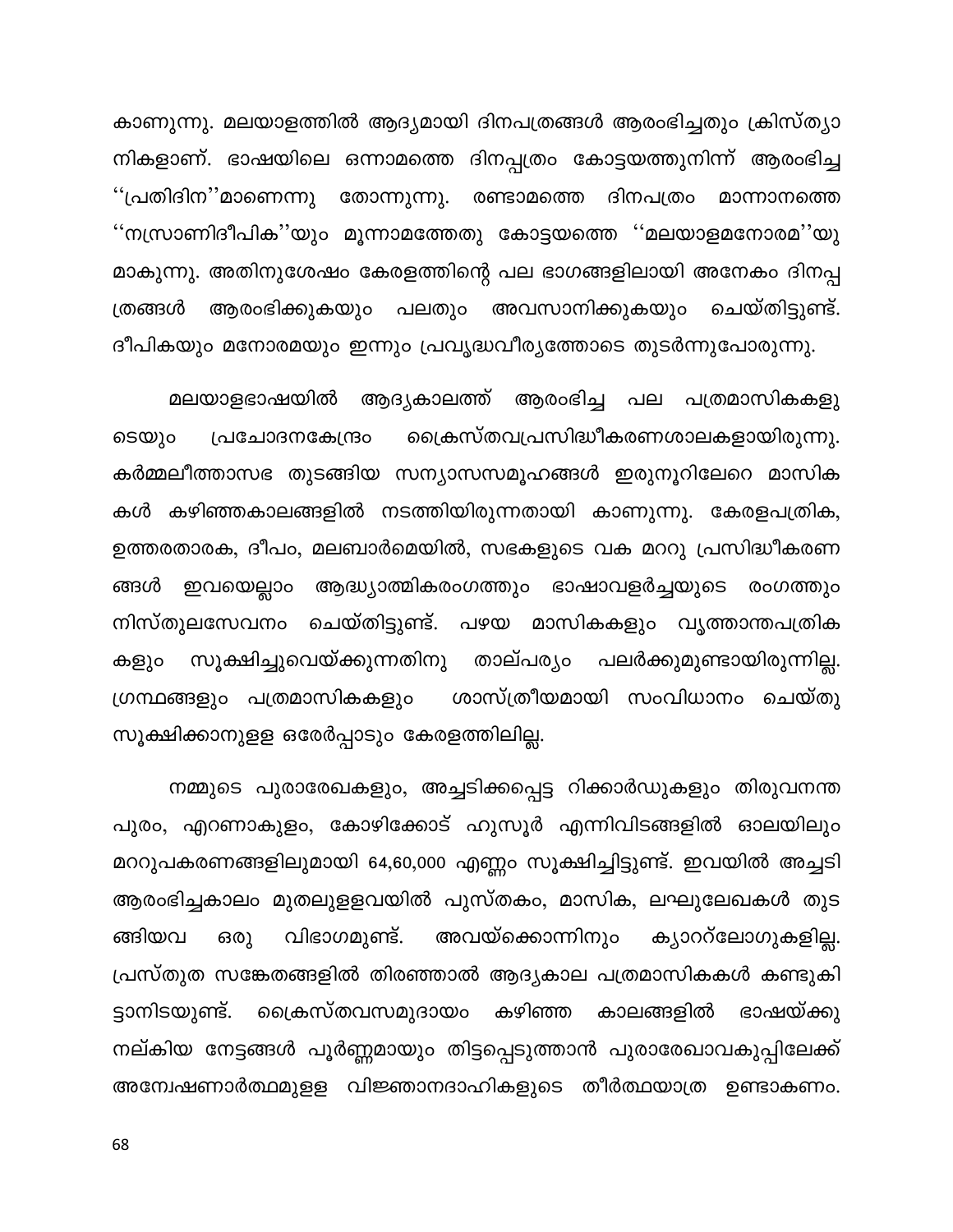മുഷിഞ്ഞിരുന്നു പരതിപ്പിടിച്ചു കണ്ടെടുക്കാനുളള സഹനശക്തിയുളളവർ മുന്നോട്ടുവരണം.

''അച്ചടിക്കുന്ന ഏതു രേഖയും സർക്കാരിലെത്തിയ്ക്കണം'' എന്ന പ്രഖ്യാപനത്തിന്റെ വെളിച്ചത്തിൽ, ഭൂരിപക്ഷം രേഖകളും എത്തിച്ചുകാണും. അങ്ങനെ വന്നുചേരുന്ന രേഖകൾ അവസാനമായി വന്നെത്തുന്ന സൂക്ഷിപ്പു കേന്ദ്രമാണ് പുരാരേഖാവകുപ്പ്. അതുകൊണ്ടാണ് അവിടെ പരതിയന്വേഷിക്ക പറയുന്നത്. കേരളത്തിലെ ആദ്യകാലക്രൈസ്തവമാസികകളെ ണമെന്ന് സംബന്ധിച്ചു പൂർണ്ണമായ രേഖകൾ നൽകാൻ ഈ ലേഖനത്തിൽ കഴിയുക യില്ല. കഴിഞ്ഞ കാലഘട്ടത്തിലേയ്ക്കുള്ള ഒരെത്തിനോട്ടം മാത്രമാണിത്.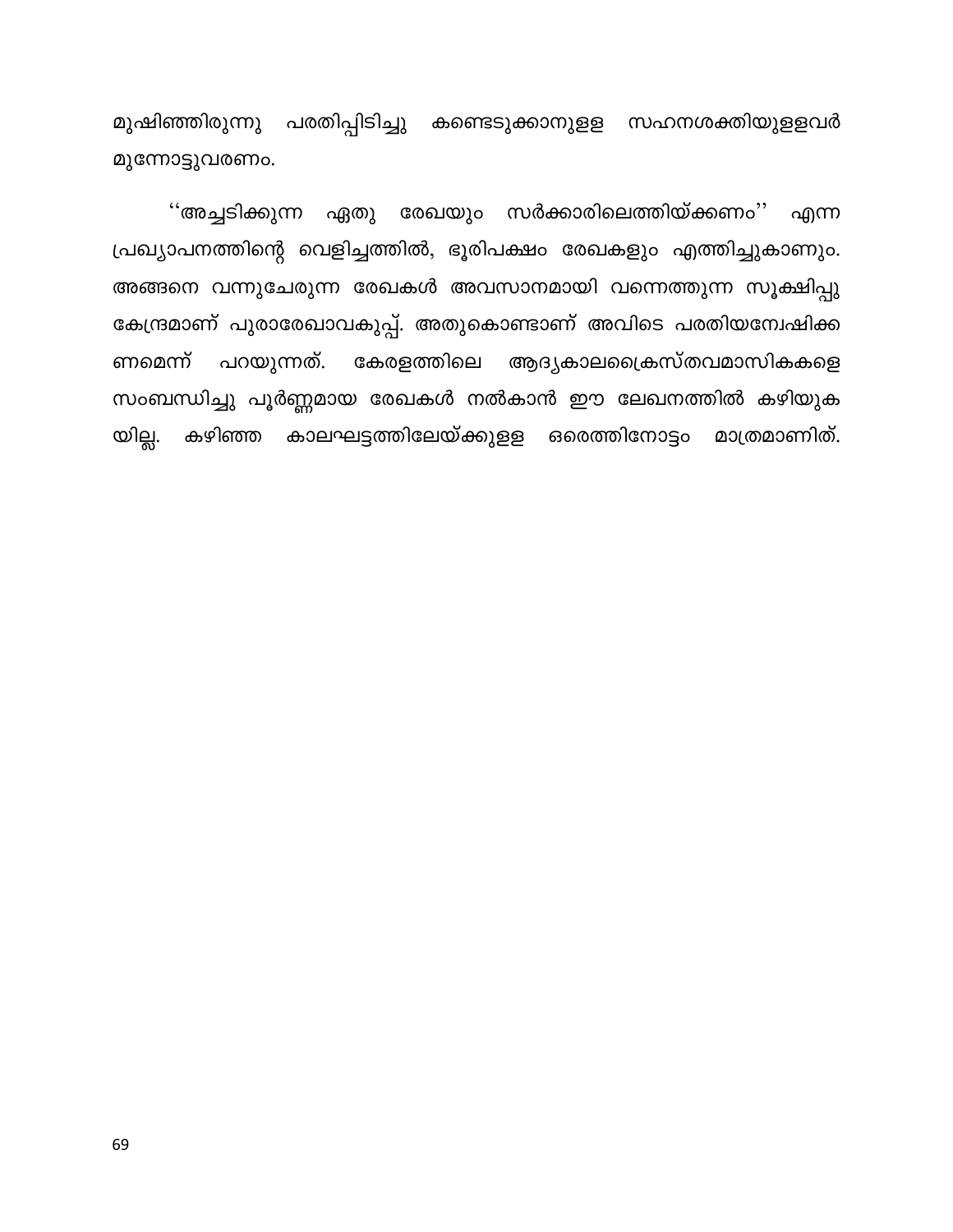# വിജ്ഞാനകോശചരിത്രം

വിശ്വസംസ്ക്കാരത്തിന്റെ ഈററില്ലമായി ചരിത്രം വിശേഷിപ്പിക്കുന്ന ഗ്രീക്കുതന്നെയാണ് എൻസൈക്ലോപീഡിയായുടെയും തറവാട്. ഗ്രീക്കുഭാഷ യിൽ പ്രഥമമായി രൂപംകൊണ്ട 'എൻസൈക്ലോപീഡിയാ' ലാററിനിലേക്കു<mark>ം</mark> ഫ്രഞ്ചിലേക്കും അറബിയിലേക്കും, ജർമ്മനിയിലേക്കും, ഇംഗ്ലീഷിലേയ്ക്കും വലിയ മാററം കൂടാതെ പകർത്തപ്പെട്ടു. വിവിധങ്ങളായ വിഷയങ്ങളിൽ സമാർജ്ജിച്ചിട്ടുളള അറിവിന്റെ കലവറ അന്ന അർത്ഥത്തിലാണ് ഗ്രീക്കു ദാർശനികർ എൻസൈക്ലോപീഡിയ എന്ന പേരുപയോഗിക്കുന്നത്. വൈജ്ഞാ നിക സ്വഭാവമുളള വിഷയങ്ങളുടെ ക്രോഡീകരണമാണ് എൻസൈക്ലോപീഡി യ നിർവ്വഹിക്കുന്നത്. പദങ്ങളുടെയും നാനാർത്ഥങ്ങളുടെയും ഉല്പത്തിയെപ്പ ററി വിവരണം നൽകുന്ന പ്രാചീനനിഘണ്ടുവിൽ എൻസൈക്ലോപീഡിയ വാക്കുതന്നെ ഉപയോഗിച്ചിട്ടുണ്ട്. പുരാതനകേരളത്തെപ്പററിപ്പോലും എന്ന സ്പർശിച്ചിട്ടുളള റോമാക്കാരനായ പ്ലീനിയുടെ ''നാച്ചുറൽ ഹിസ്റ്ററി'യാണ് എൻസൈക്ലോപീഡിയാരൂപത്തിൽ ആദ്യമെഴുതിയ ഗ്രന്ഥം. തദനന്തരം മാർട്ട നസ് മിന്നസിന്റെ 'ഫൈലോളജിയാ'യും ഏ.ഡി.690ൽ തഗ്രീബർ ദി എഴുതിയ 'ലോകവിജ്ഞാന'വും ഇമാംബുഹാരി രചിച്ച 'സഹീഹും' എൻസൈക്ലോപീ ഡിയാവർഗ്ഗത്തിലുൾപ്പെടുന്നു. ബിഷപ്പ് ഇസ്സാഡോർ തയ്യാറാക്കിയ 'എത്മോ ളജി'യും ജർമ്മൻ ബിഷപ്പ് ഹെബ്രാനൂസ് എഴുതിയ 'വിജ്ഞാനനിധി'യും പ്രഥമഘട്ടത്തിലെ എണ്ണപ്പെട്ട വിജ്ഞാനകോശങ്ങളാണ്.

എൻസൈക്ലോപീഡിയാ പ്രവർത്തനം മദ്ധ്യപൗരസ്ത്യരാജ്യങ്ങളിൽ ഏ.ഡി. 10–ാം നൂററാണ്ടിലാണ് കാര്യക്ഷമമായാരംഭിച്ചത്. ടൈഗ്രീസ് നദീതീര വിജ്ഞാനമന്ദിരങ്ങളായ ങ്ങളിൽ ഉയർന്നുപൊന്തിയ കലാശാലകളുടെ ഇക്കാര്യത്തിൽ ശ്രമിച്ചിരുന്നു. പ്രവർത്തകന്മാർ പലരും നിരന്തരം ഏ.ഡി. 1037–ൽ സ്ഥാപിച്ച നിസാമിയ്യ സർവ്വകലാശാലയിലെ പ്രസിദ്ധ ഗ്രന്ഥ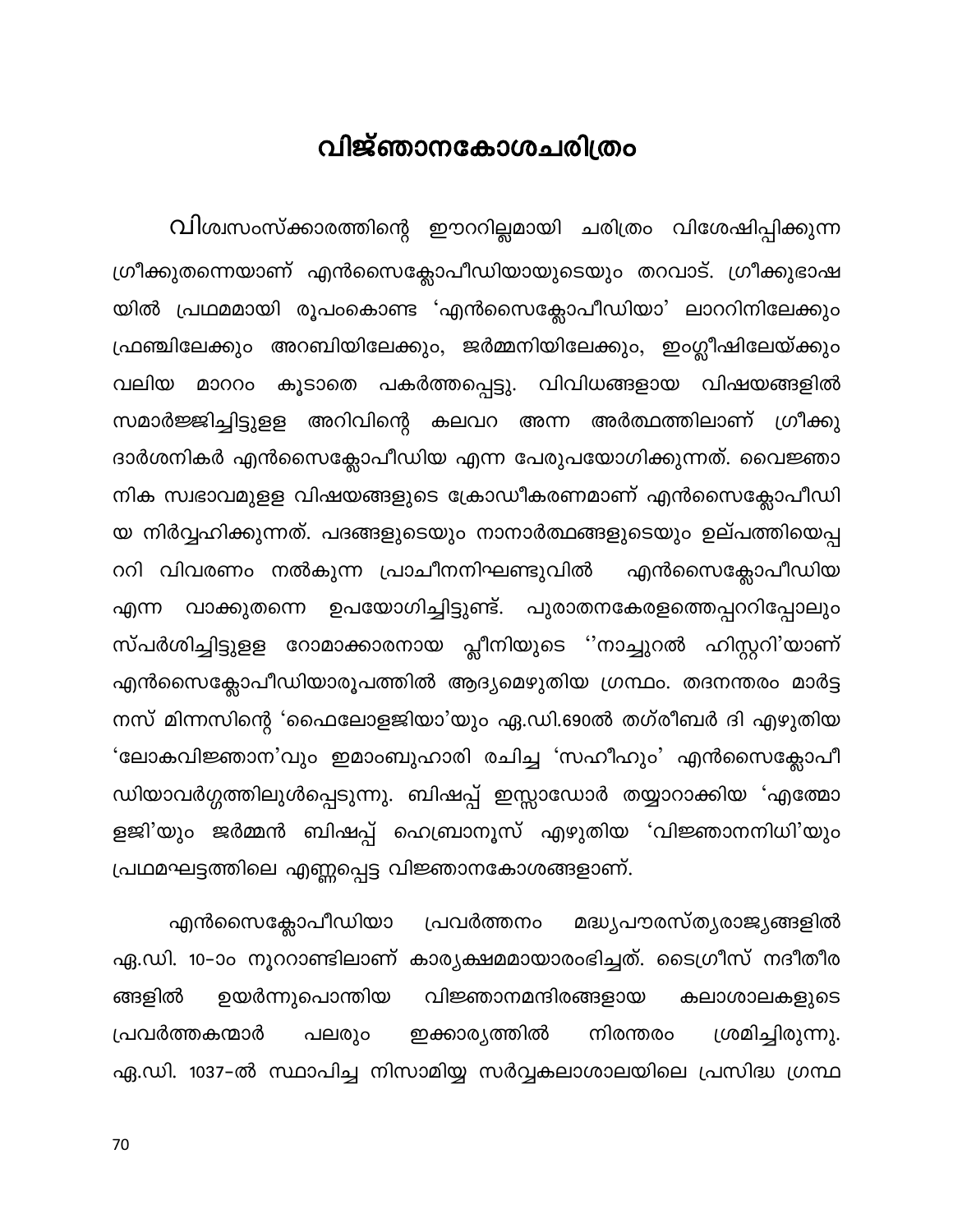അബൂസക്കരിയ്യ തബ്രേസിയുടെ പതിന്നാല് വാള്യങ്ങളുളള കാരനായ അറബ് എൻസൈക്ലോപീഡിയാ അതുവരെയും നിർമ്മിച്ച വിജ്ഞാനകോശ ങ്ങളിൽ വലുതായിരുന്നു. 1143–ൽ സ്ഥാപിച്ച സിറിയായിലെ മുസ്തർ സർവ്വക ലാശാലയിലെ പണ്ഡിതന്മാരാണ് എൻസൈക്ലോപീഡിയയുടെ ചരിത്രത്തിൽ പുതിയ അദ്ധ്യായം സൃഷ്ടിച്ചത്. അബ്ബാസിയ്യാ ഖലീഫമാരിൽ പ്രശസ്തരായ പണ്ഡിതന്മാരുൾപ്പെട്ടിരുന്നതുകൊണ്ട് രാജകീയമേൽനോട്ടത്തിൽ എൻസൈ ക്ലോപീഡിയ നിർമ്മാണം ശ്രദ്ധയോടെ നടന്നു. വിവിധ വിഷയങ്ങളിൽ പ്രാവീണ്യം നേടിയവരെ തെരഞ്ഞെടുത്ത് വിജ്ഞാനകോശം എഴുതിയുണ്ടാ ക്കിച്ചു. അങ്ങിനെ പൂർണ്ണമാക്കിയ എൻസൈക്ലോപീഡിയായുടെ ചില ഭാഗങ്ങ ളാണ് പാരീസ് ലൈബ്രറിയിൽ സൂക്ഷിച്ചിരിക്കുന്നത്. അൽഅഹ്സർ സർവ്വക ലാശാലയിലും കൊർഡോവായിലും വിജ്ഞാനകോശങ്ങൾ നിർമ്മിക്കാനുളള വകുപ്പ് തന്നെ ഏർപ്പെടുത്തിയിരുന്നു. ചരിത്രം, ഭൂമിശാസ്ത്രം, വൈദ്യം, രസ തന്ത്രം, ബീജഗണിതം, സംഗീതം എന്നിവ തിരിച്ച് ഓരോ വിഷയങ്ങളിലും ഭാഷാശബ്ദകോശങ്ങളും സംഗ്രഹവിജ്ഞാനകോശങ്ങളും നിർമ്മിച്ചിരുന്നു. ഭാഷയിലേയ്ക്ക് ഇവയിൽ ലാററിൻ പലതും പരിഭാഷപ്പെടുത്തുകയും ചെയ്തു. പ്രസിദ്ധിയാർജ്ജിച്ച അറബി ഭാഷാനിഘണ്ടുവായ ''അൻഖാമൂസ്'' വിരചിച്ച യാഖൂത്ത് വിപുലമായ ഒരു എൻസൈക്ലോപീഡിയ നിർമ്മിക്കാൻ ഏർപ്പെടുത്തി, അദ്ദേഹത്തിന്റെ ജീവചരിത്രകാരന്മാർ സ്ഥാപനം തന്നെ വിജ്ഞാനത്തിന്റെ രക്തസാക്ഷിയായ യാഖൂത്തിനെ 'എൻസൈക്ലോപീഡി എന്നാണ് വിളിച്ചിരുന്നത്. ലോകചരിത്രനിർമ്മാതാക്കളായ യാഭ്രാന്തൻ' അറബി ഗ്രന്ഥകാരന്മാർ പലരും വിജ്ഞാനകോശനിർമ്മാണഭ്രമക്കാരായിരു ന്നു. ലോകചരിത്രം എഴുതിയ തഗ്രീബർദി(ഏ.ഡി.690) അബുൽ ഫാസിൽ താഹിർ (890) അബു മൻസൂർ (1038) ഇമാമുദ്ദീൻ (1201) ഖീബു്ത്തി(1248) തഹാബി(1348) ഇബ്നു ഐബിക്ക്(1363) ഉമർ ഇബ്നു മദീർ(1372) സാരിമു ദ്ദീൻ(1406) ഇബ്നുഖൽദൂൻ(1406) ഇബ്നുറസ്തം(1671) എന്നിവർ വിവിധരൂപ എൻസൈക്ലോപീഡിയാ നിർമ്മാണത്തിൽ പങ്കെടുത്തവരാണ്. ത്തിലുളള പ്രസ്തുത പ്രതിഭാശാലികളുടെ കയ്യെഴുത്തുഗ്രന്ഥങ്ങൾ, ബെർലിൻ, ബ്രിട്ടീഷ്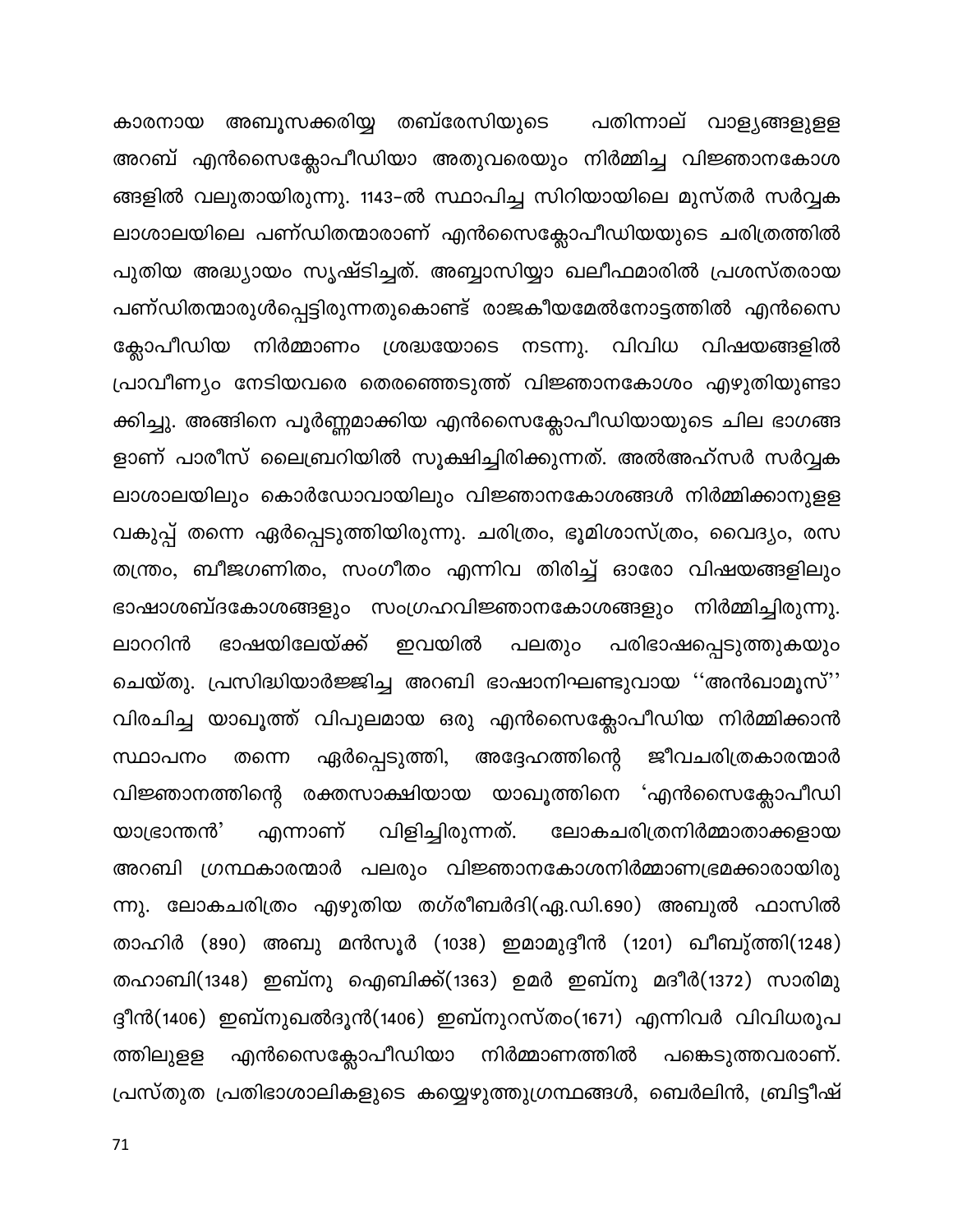മ്യൂസിയം, കോൺസ്റ്റാൻഡിനോപ്പിൾ, ലേഡൻ, പാരീസ് തുടങ്ങിയ ഗ്രന്ഥാല യങ്ങളിൽ സൂക്ഷിച്ചിട്ടുണ്ടെന്ന് ക്ലമൻഹുവർട്ട് എന്ന അറബിസാഹിത്യചരിത്ര കാരൻ പറയുന്നു. യൂറോപ്പിലെ സാംസ്ക്കാരിക ധന്യന്മാർ പ്രസ്തുത രേഖ കൾ ലാററിൻ, ഫ്രഞ്ച്, ജർമ്മൻ തുടങ്ങിയ ഭാഷകളിലേക്കു പല രൂപത്തിലും പകർത്തിയിട്ടുണ്ട്.

ഫ്രഞ്ചുഭാഷയിൽ സ്വന്തമായി ഒരു വിജ്ഞാനകോശം നിർമ്മിച്ചത് പതി മൂന്നാം നൂററാണ്ടിലാണ്. ണോററാലാററിനിയുടെ പ്രസ്തുതഗ്രന്ഥത്തെത്തു ടർന്ന് വൈദ്യവിഭാഗത്തിലും, രാജ്യചരിത്രത്തിലും വിജ്ഞാനകോശങ്ങൾ പുറ ത്തുവന്നു. ഇതിൽ ബെർക്കോയയുടെ വിജ്ഞാന നിഘണ്ടു വിലപ്പെട്ടതായി പരിഗണിക്കപ്പെട്ടു. ഫ്രഞ്ച് സാഹിത്യത്തിന്റെ പുരോഗതിക്ക് വഴികാട്ടിയവരിൽ ചിലർ എൻസൈക്ലോപീഡിയാ നിർമ്മാണവുമായി ബന്ധപ്പെട്ടവരായിരുന്നു. ജർമ്മനിയിൽ 1496ൽ പ്രസിദ്ധീകരിച്ച എൻസൈക്ലോപീഡിയയുടെ കർത്താവ് പുരോഹിതനായ ജോർജ്ജ്റീഷായിരുന്നു. ഒരു പുരുഷായുസ്സ് മുഴുവനും ഇതിന്നായി ചിലവഴിച്ച റീഷിനെ ജർമ്മൻ സാഹിത്യകാരന്മാർ സബഹുമാനം ആരാധിയ്ക്കുന്നു. ഇംഗ്ലീഷിലേക്ക് പരിഭാഷപ്പെടുത്തിയ ലത്തീൻ എൻസൈ ക്ലോപീഡിയായും നിർമ്മിച്ചത് ഒരു വൈദികൻതന്നെയാണ്. പത്തൊമ്പതു ഭാഗങ്ങളിലായി ലത്തീൻ വിജ്ഞാനകോശം രചിച്ച ബർണാലോം അറബിഭാ ഷാപണ്ഡിതൻ കൂടിയായിരുന്നു. തദനന്തരം റോമിൽനിന്ന് ലത്തീൻഭാഷ യിൽ മറെറാരു വിജ്ഞാനകോശം 1506–ൽ പ്രസിദ്ധീകരിക്കപ്പട്ടു. 1704–ൽ ജോൺ ഹാരീസിന്റെ ഇംഗ്ലീഷ് എൻസൈക്ലോപീഡിയ പ്രസിദ്ധീകരിക്കുന്നതു വരെ ഫ്രഞ്ചിലും, ലാററിനിലും, ജർമ്മനിലും, ഹീബ്രുവിലും, അറബിയിലും, അറുപതോളം എൻസൈക്ലോപീഡിയ ഗ്രന്ഥസമാഹാരങ്ങൾ വന്നു. ഇതി നെല്ലാം കൂടി നാനൂറിലേറെ വാള്യങ്ങളുണ്ട്. യൂണിവേഴ്സൽ ലെക്സിക്കൺ എന്ന പേരിൽ 64 വാള്യങ്ങളായി പ്രസിദ്ധീകരിച്ച സെഡുലറിന്റെ എൻസൈ ക്ലോപീഡിയ വ്യാപാരരംഗത്ത് ചരിത്രം സൃഷ്ടിച്ചതോടെ ലാഭേച്ഛുക്കളായ പ്രസാധകന്മാർ പണ്ഡിതന്മാരെ സ്വാധീനിച്ച് വിജ്ഞാനകോശനിർമ്മാണം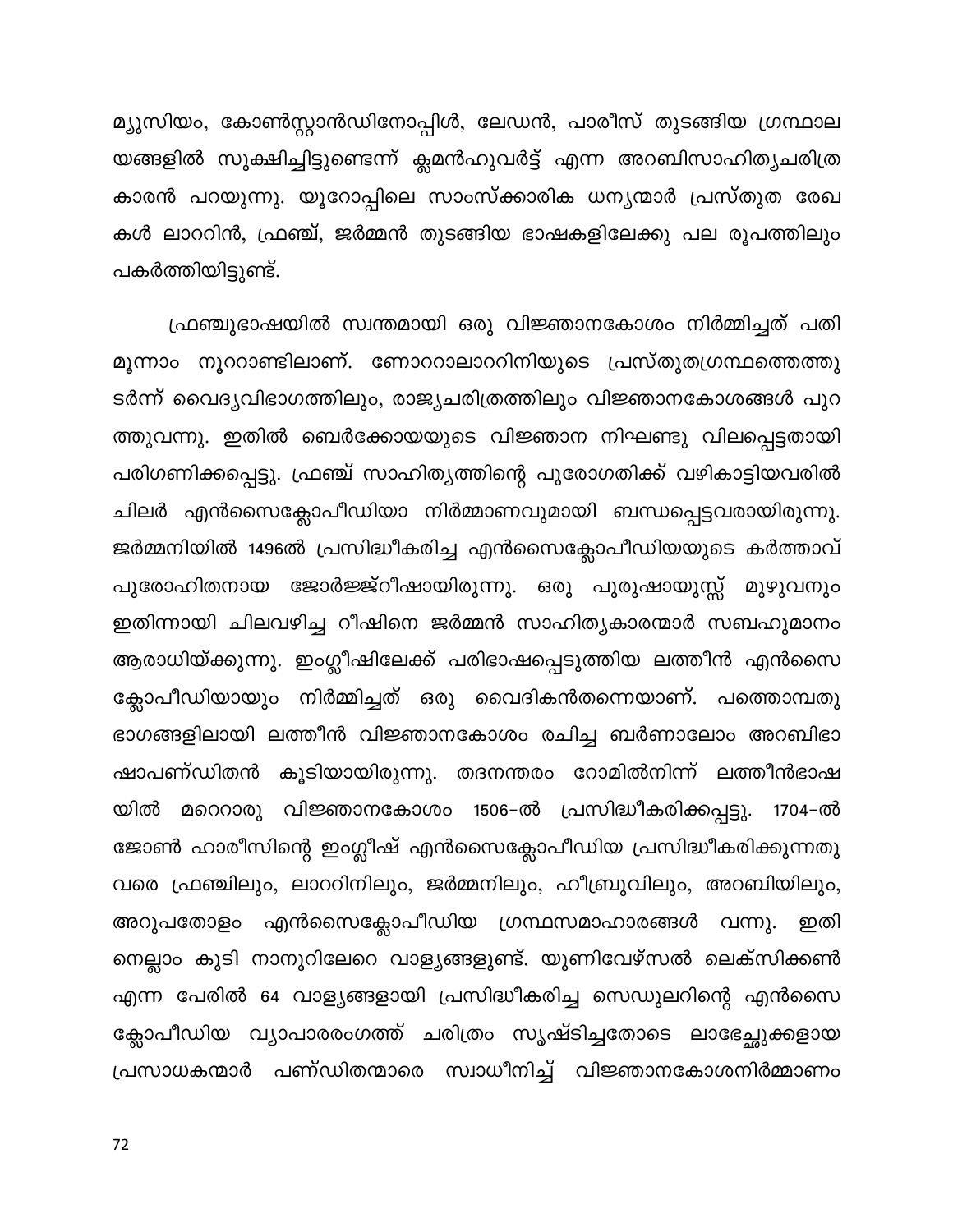ജർമ്മൻഭാഷയിൽ തഴച്ചുവളർന്ന വിജ്ഞാനകോശഭ്രമം ത്വരിതപ്പെടുത്തി. ഇംഗ്ലീഷിൽ വളർച്ച പ്രാപിക്കാൻ അധികകാലം വേണ്ടിവന്നില്ല. വ്യാവസാ യിക വിപ്ലവത്തിന്റെ വേലിയേററം യൂറോപ്പിൽ മാററങ്ങൾ വരുത്തിയതോടെ അതിന്റെ വിജ്ഞാനമണ്ഡലത്തിലും അലയൊലി സ്വാധീനംചെലുത്തി. വിജ്ഞാനകോശനിർമ്മാണത്തിൽ സ്ഥിരപ്രതിഷ്ഠ നേടിക്കഴിഞ്ഞ ചേമ്പേഴ്സും, ബ്രിട്ടാനിക്കയും ഒന്നാം നിരയിലേക്കുയർന്നിരിക്കുകയാണ്. 27–വാല്യങ്ങളുളള ബ്രിട്ടാനിക്കായ്ക്ക് വില 1600–രൂപയും, 16–വാള്യങ്ങളുളള ചേമ്പേഴ്സിന്റേതിന്ന് 1050–രൂപയുമാണ്. ബ്രിട്ടാനിക്ക അതിന്റെ പ്രഥമപതിപ്പിറ ക്കിയത് 1771ലാണ്. സാമ്പത്തികമായ കഷ്ടപ്പാടുകളിലൂടെ നിരങ്ങിയാണ് ബ്രിട്ടാനിക്കാ രംഗത്തെത്തിയത്.

ബ്രിട്ടാനിക്കാ, അതിനുമുമ്പ് പ്രസിദ്ധീകരിച്ചിട്ടുളള വിജ്ഞാനകോശങ്ങ ളിൽനിന്ന് വീക്ഷണമാണ് വൃതൃസ്തമായ വിഷയപ്രതിപാദനത്തിൽ പുലർത്തിയത്. പണ്ഡിതന്മാരുടെ ശാസ്ത്രീയമായ കാഴ്ചപ്പാടുകൾക്കു അർഹമായ സ്ഥാനം നൽകിയാണ് പ്രധാനസംവിധായകനായ മക്കഫാർക്കർ ബ്രിട്ടാനിക്കാ തയ്യാറാക്കിയത്, പ്രഥമപതിപ്പിലെ കുറവുകൾ 1784-ൽ പ്രസിദ്ധീ കരിച്ച രണ്ടാം പതിപ്പിൽ നികത്തുവാൻ പ്രസാധകർക്കു സാധിച്ചു. ആരംഭഘ ട്ടത്തിൽ സാമ്പത്തികവിഷമം കൊണ്ട് നിരുന്മേഷനായി നിന്ന പ്രസാധകന് ബഹുജനപിന്തുണ നേടാൻ അധികകാലം വേണ്ടിവന്നില്ല. മൂന്നു വാല്യങ്ങ ളായി ഞെരുങ്ങിഞെരുങ്ങി പുറത്തിറക്കിയ ബ്രിട്ടാനിക്കയുടെ പ്രസാധകന്മാർ അടിപതറാതെ നിന്നു. മൂന്നാം പതിപ്പ് പതിനഞ്ച് വാല്യങ്ങളായി പുറത്തിറങ്ങി യതോടെ സാമ്പത്തികക്ലേശവും തീർന്നു. മക്കഫാർക്കരുടെ മരണശേഷം പതിപ്പിറക്കി. ആൻഡ്റു ബെൽ പ്രസാധനം ഏറെറടുത്ത് നാലാം ബെല്ലിൽനിന്ന് കോൺസ്റ്റബിൾ എന്ന വ്യാപാരി ഏററുവാങ്ങി ആറാംപതിപ്പ് പൂർത്തിയാക്കി. പുസ്തകക്കച്ചവടത്തിൽ പുതിയ പരീക്ഷണങ്ങൾ നടത്തിയ ബ്ലാക്ക് ബ്രിട്ടാനിക്കയുടെ പകർപ്പവകാശം തീറുവാങ്ങി. ഏഴും, എട്ടും, ഒൻപതും പതിപ്പുകൾ ആകർഷകമായി പുറത്തിറക്കിയ ബ്ലാക്ക് ഇംഗ്ലണ്ടിലെ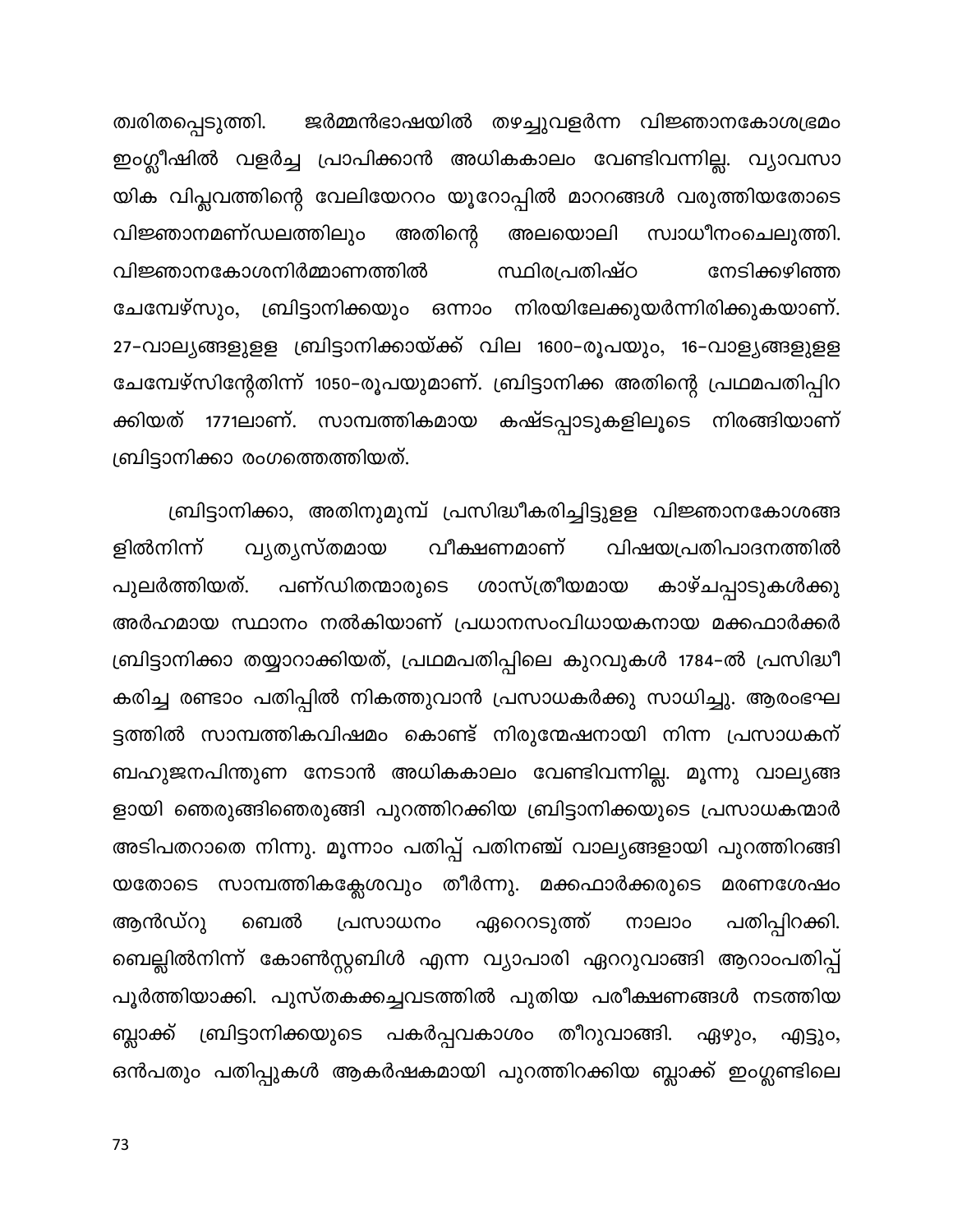"ബ്രിട്ടാനിക്കയില്ലാത്ത മഹാനായിത്തീർന്നു. ഇംഗ്ലണ്ട് ശ്രദ്ധേയനായ പണ്ഡിതന്മാരുടെ അചിന്ത്യ''മാണെന്ന പരന്നു. ധാരണ സത്വരശ്രദ്ധ എൻസൈക്ലോപീഡിയയിലേക്ക് തിരിഞ്ഞു. ഒരു ദേശീയ പ്രശ്നമായി ബ്രിട്ടാ ഇംഗ്ലീഷ് വളർന്ന ഘട്ടത്തിൽ പത്രത്തറവാട്ടിലെ മുത്തശ്ശിയായ നിക്ക ''ടൈംസ്'' പത്രം തന്നെ ബ്രിട്ടാനിക്കയെ എടുത്തു സംരക്ഷിക്കാൻ തീരുമാനി ച്ചു. ടൈംസ് അതിന്റെ പ്രസിദ്ധീകരണം കേംബ്രിഡ്ജ് സർവ്വകലാശാലയ്ക്ക് ഏല്പിച്ചുകൊടുക്കുമ്പോൾ ഒരു മഹാസ്ഥാപനമായി ബ്രിട്ടാനിക്കാ വളർന്നുക ഴിഞ്ഞിരുന്നു. ബ്രിട്ടീഷ് പാർലമെന്റിൽ നിരവധി പ്രാവശ്യം ചർച്ചാവിഷയമാ യിത്തീർന്ന ബ്രിട്ടാനിക്കാ ഇംഗ്ലീഷ് ഭാഷാഭിമാനികളുടെ അഭിമാനകേന്ദ്രമായി ത്തീർന്നു. ബ്രിട്ടാനിക്കാ വിഘ്നം കൂടാതെ പ്രസിദ്ധീകരിക്കാൻ കേംബ്രിഡ്ജി ന്റെകീഴിൽ ഗവേഷണം ആരംഭിച്ച് പണ്ഡിതന്മാരുടെ മഹത്തായ കഴിവുകളെ സംവിധാനം ചെയ്തു ബ്രിട്ടാനിക്കയിൽ ഉൾപ്പെടുത്താൻ ലിമിററഡ് കമ്പനി തന്നെ സ്ഥാപിച്ചു. ലോകത്തിന്റെ ഏതുഭാഗത്തും ബ്രിട്ടാനിക്കയുടെ പ്രാതി നിദ്ധ്യം ഏർപ്പെടുത്തി. മാനമായ പ്രതിഫലം നല്കി ആയിരക്കണക്കിന് പ്രതി ഭാശാലികളുടെ സേവനം ബ്രിട്ടാനിക്ക ഉപയോഗപ്പെടുത്തി, അമേരിക്കയിലും ബ്രിട്ടനിലും ബ്രിട്ടാനിക്കയുടെ പ്രസാധനത്തിന് കമ്പനികൾ സ്ഥാപിച്ചിരിക്കു കയാണ്. 1860-ൽ ആരംഭിച്ച ചേമ്പേഴ്സ് എൻസൈക്ലോപീഡിയായും നിർവിഘ്നം പ്രസിദ്ധീകരിക്കുന്നുണ്ട്. എളിയ നിലയിൽ ആരംഭിച്ച എൻസൈ ക്ലോപീഡിയ പ്രസിദ്ധീകരണം ലോകത്തിലെ വൻകിട വ്യവസായസ്ഥാപന മായി വളർന്നിരിക്കുകയാണ്. അതോടൊപ്പം വിജ്ഞാനവിതരണത്തിലും അത് അഭികാമ്യമായ ഉയർത്തിക്കൊണ്ടുവന്നിരിക്കുന്നു. ബ്രിട്ടാനിക്കയും നില ചേമ്പേഴ്സും കൂടാതെ എഡിൻബറോ, മെട്രോപ്പോളിററ, ഹാംസുവർത്ത്, ദി ന്യൂ അമേരിക്കൻ, ഇന്റർ നാഷണൽ, ആസ്ത്രേലിയ, ജർമ്മനി തുടങ്ങിയ നിര എൻസൈക്ലോപീഡിയാ പ്രസിദ്ധീകരണങ്ങളുണ്ട്. വധി സോവ്യററ് റഷ്യ യിലും ചൈനയിലും വിജ്ഞാനകോശനിർമ്മാണം ത്വരിതപ്പെടുത്തിയിട്ടുണ്ട്. കണ്ടുപിടുത്തങ്ങളെ അവലംബിച്ച് ശാസ്ത്രീയമായ നിർമ്മിക്കപ്പെടുന്ന എൻസൈക്ലോപീഡിയായുടെ എണ്ണം കൂടിവരികയാണ്.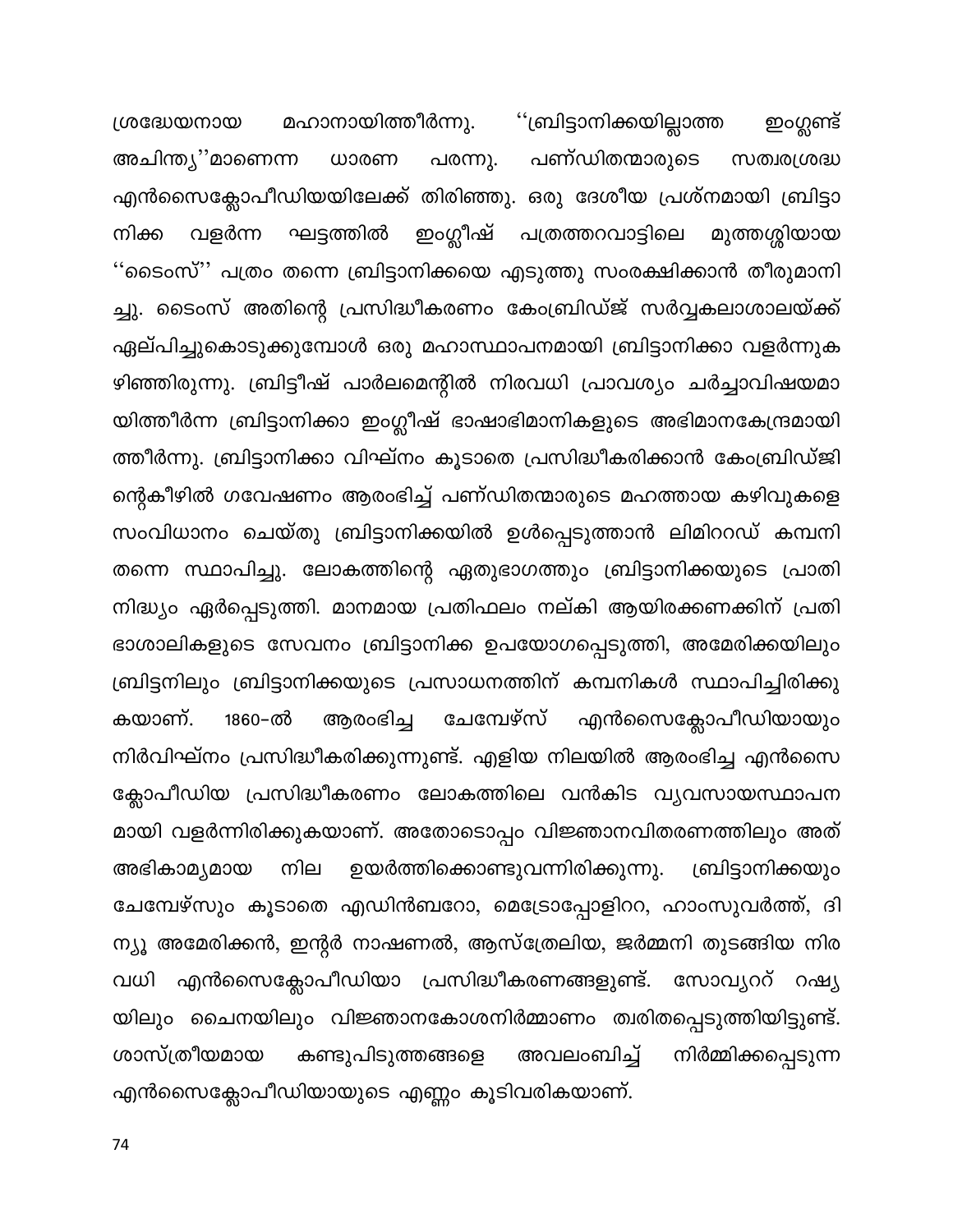കഴിഞ്ഞ നൂററാണ്ടിന്റെ അന്ത്യഘട്ടം വരേയും ലാററിൻ സ്വാധീന ത്തിൽനിന്ന് വിമുക്തമാകാൻ കഴിയാതിരുന്ന സാർവ്വദേശീയപ്രാധാന്യമുളള എൻസൈക്ലോപീഡിയാ നൂററാണ്ടിൽ പതിപ്പുകൾ അതിൽനിന്ന് ഈ മോചനം നേടിക്കഴിഞ്ഞിരിക്കുകയാണ്. നൂറ് വർഷത്തിനുമുമ്പ് ബ്രിട്ടാനിക്കാ മൂന്നുലക്ഷം വാക്കുകളാണ് ഉൾക്കൊണ്ടിരുന്നതെങ്കിൽ 1953–ൽ അതിന്റെ വ്യാപ്തി 80–ലക്ഷമായിത്തീർന്നിട്ടുണ്ട്. ഒന്നാംലോക മഹായുദ്ധത്തിന് ശേഷം ശാസ്ത്രീയമായ കണ്ടുപിടുത്തങ്ങൾക്ക് പ്രതീക്ഷകളോടെ പേജുകൾ മാററി വെക്കേണ്ടിവന്നു. കഴിഞ്ഞ പന്ത്രണ്ടു വർഷങ്ങൾക്കിടയിൽ ശാസ്ത്രശാഖ യിൽ ഒരു ലക്ഷത്തിലേറെ പുതിയ വാക്കുകൾ വാർന്നുവീണുകഴിഞ്ഞുവത്രെ! അതുൾക്കൊളളുന്ന സംഭവങ്ങളും, വിജ്ഞാനത്തിന്റെ എല്ലാ ശാഖകളും, ഉൾക്കൊളളുന്ന എൻസൈക്ലോപീഡിയാ ലോകത്തിലെ മിക്ക ഭാഷകളിലും തല ഉയർത്തിത്തുടങ്ങിക്കഴിഞ്ഞു.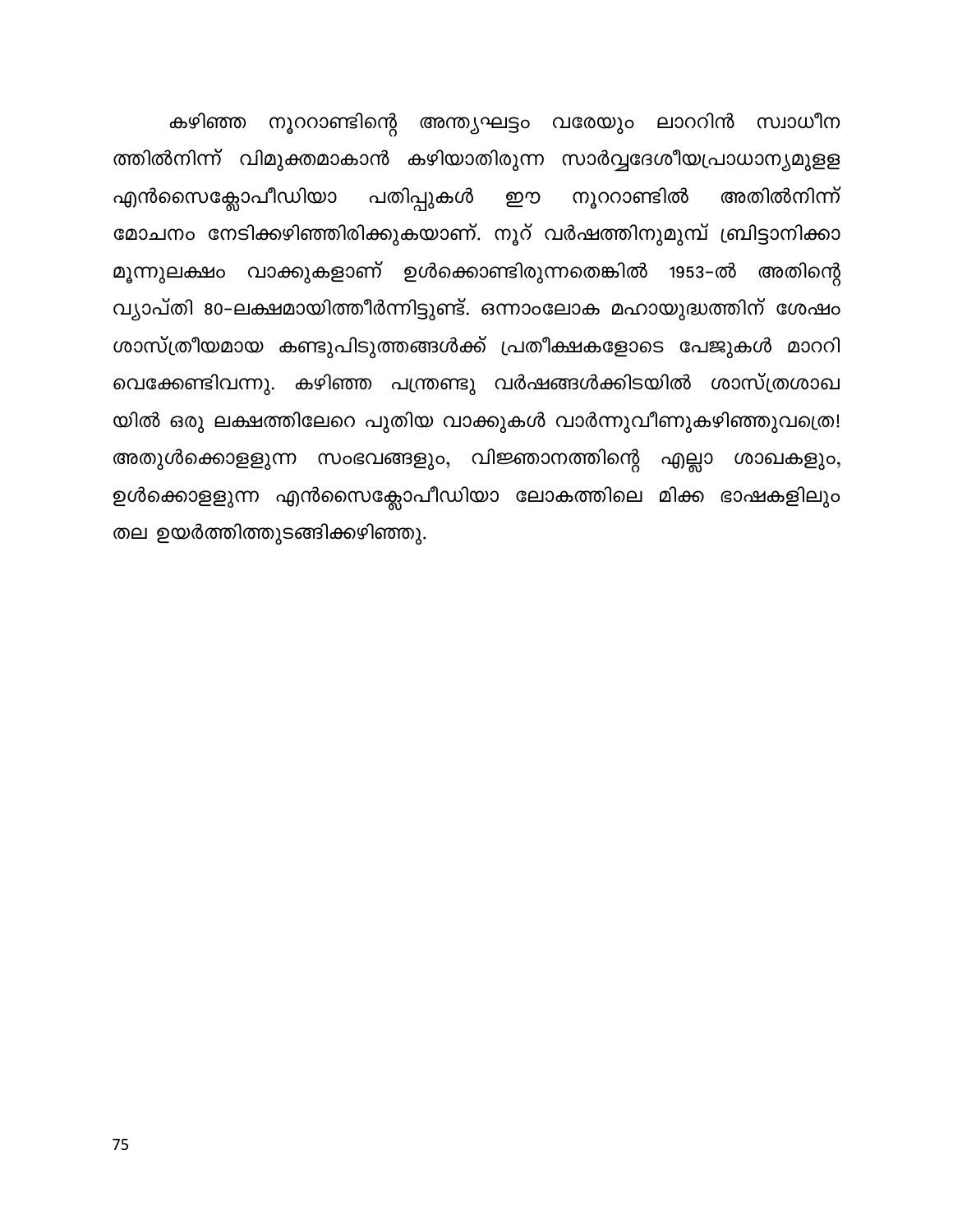## ദേശീയോൽഗ്രഥനവും ന്യൂനപക്ഷങ്ങളും

**സാ**മൂഹ്യജീവിതത്തിൽ നിർമ്മാണാത്മകമായ സമചിത്തത പടുത്തു യർത്തുവാൻ നമ്മുടെ രാജ്യം ദേശീയോൽഗ്രഥനപരിപാടി സ്വീകരിച്ചിരിക്കുക യാണല്ലോ. ദേശീയമായ കെട്ടുറപ്പിന് വികാരപരമായ ഐക്യം അനുപേക്ഷ ണീയമാണ്. രാജ്യപുരോഗതിക്ക് വൈജാത്യമുളള വർഗ്ഗങ്ങളുടെയും ഘടക ങ്ങളുടെയും ആന്തരികമായ ആശയസംയോജനം പലവിധത്തിലും സഹായ കമാകും. വിഭിന്നങ്ങളായ സാമൂഹ്യപ്രവണതകൾ വെച്ചുപുലർത്തുന്ന ഭാരത ത്തിൽ ദേശീയോൽഗ്രഥനം വിജയപ്രദമായാൽ മനുഷ്യവർഗ്ഗത്തിനും ലോക സമുദായത്തിനും അതൊരു മാതൃകയായിത്തീരും. ജാതി, മതം, വർഗ്ഗം, ഭാഷ എന്നിവയെ സംബന്ധിച്ച് ഭിന്നസ്വഭാവം വച്ചുപുലർത്തുന്ന ഒരു രാജ്യത്ത് ജന തയുടെ ഐക്യത്തിനുവേണ്ടിയുളള പ്രയത്നം എപ്പോഴും സ്വാഗതാർഹമാണ്. രാജ്യത്തിന്റെ ആഭ്യന്തരസമാധാനം നിലനിൽക്കുന്നതു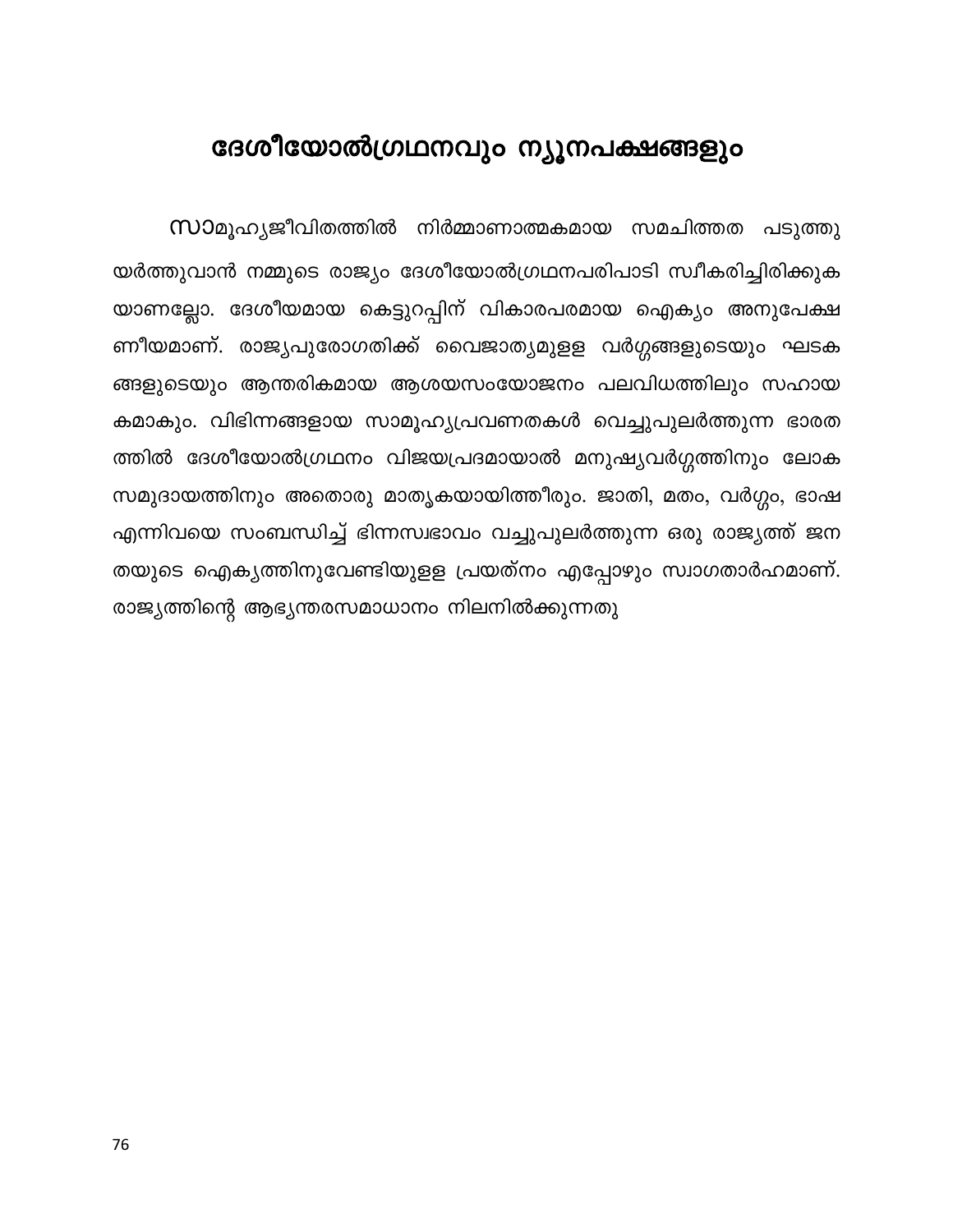ർത്തിപ്പോരുന്നുണ്ട്. (ഉദാ:റൊഡേഷ്യ). അവിടെയെല്ലാം പിന്നോക്കമായ ഭൂരി പക്ഷങ്ങൾ ഉണർന്നുവരുന്നതോടെ പ്രശ്നങ്ങൾ അഗ്നിപർവ്വതത്തിന്റെ രൂപ ത്തിൽ അപകടസന്ധിയിലേക്ക് രാജ്യത്തെ തളളിനീക്കുകയും ചെയ്യുന്നു. അസംതൃപ്തയൂറോപ്പിന്റെയും ഏഷ്യയിലെ മദ്ധ്യപൗരസ്ത്യരാജ്യങ്ങളുടെയും യുദ്ധാനന്തരചരിത്രം പ്രസ്തുത പ്രശ്നങ്ങൾ ഉൾക്കൊളളുന്നതാണ്.

ന്യൂനപക്ഷത്തെ സമചിത്തതയോടെ സമീപിച്ച ആദ്യത്തെ സർവ്വരാഷ്ട്ര സംഘടന ഒരു ന്യൂനപക്ഷക്കമ്മററിയെത്തന്നെ ഏർപ്പെടുത്തി. പക്ഷേ, ലോക സംഘടനയിൽ സ്വാധീനമുളള ബ്രിട്ടൻ, ഫ്രാൻസ്, ജർമ്മനി എന്നീ രാഷ്ട്ര ങ്ങൾ കരാറുകൾ മാനിക്കുവാൻ തയ്യാറായില്ല. സ്ലാവിയൻ രാജ്യങ്ങളിൽ സംഘടിതവിപ്ലവം തന്നെ പൊട്ടിപ്പുറപ്പെട്ടു. ടർക്കിയും, ഗ്രീസും ജനസം ഖ്യയെ കൈമാററം ചെയ്തുകൊണ്ട് ന്യൂനപക്ഷപ്രശ്നങ്ങൾക്ക് പരിഹാരം കണ്ടെത്താൻ ശ്രമിച്ചു.

രണ്ടാം ലോകമഹായുദ്ധത്തോടുകൂടി ന്യൂനപക്ഷപ്രശ്നം ഒരു വൻക ക്ഷിക്കും അഭിമുഖീകരിക്കുവാൻ സാധിക്കാത്ത നിലയിലേക്കു വളർന്നു. ലോകത്തിലെ വർഗ്ഗീയന്യൂനപക്ഷമായ യഹൂദർ അനുഭവിച്ച ദുരിതങ്ങൾ വിസ്മരിക്കപ്പെടാവുന്നതല്ല. ഈയിടെ ഇസ്രായേലിൽവെച്ചു വധിക്കപ്പെട്ട ഐക്മാനും ഫാസിസ്റ്റ്കാരും യൂറോപ്പിൽ ഉണ്ടായിരുന്ന 95 ലക്ഷം യഹൂദ രിൽ 50 ലക്ഷം പേരെ കൊന്നുകളഞ്ഞു. ഒന്നരക്കോടിയുളള യഹൂദർ യുദ്ധം കഴിഞ്ഞപ്പോൾ ലോകത്തിൽ ഒരു കോടിയിൽ താഴെയായി. വർഗ്ഗീയന്യൂനപ ക്ഷമായ യഹൂദർക്ക് അവരുടെ ത്യാഗത്തിനു പ്രതിഫലം എന്നവണ്ണം മുസ്ലീം രാജ്യങ്ങളുടെ മദ്ധ്യത്തിൽ 1948–ൽ ഇസ്രയേൽ രാഷ്ട്രം സ്ഥാപിക്കുവാൻ സാധിച്ചു. മദ്ധ്യപൗരസ്ത്യരാഷ്ട്രങ്ങളിൽ ഈ വർഗ്ഗീയന്യൂനപക്ഷം കലാപങ്ങ ളുടെ ചൂണ്ടുപലകയായി ഇന്നവശേഷിച്ചിരിക്കുന്നു. സർവ്വരാഷ്ട്രസംഘടന യുടെ കീഴിലുളള മനുഷ്യാവകാശക്കമ്മീഷൻ പലപ്പോഴും ന്യൂനപക്ഷങ്ങളുടെ സംരക്ഷണകാര്യത്തിൽ ലാഘവബുദ്ധിയോടെ പ്രശ്നങ്ങളെ സമീപിക്കാറു ണ്ട്. പല ഘട്ടങ്ങളിലും ഈ കമ്മീഷൻ പാലസ്റ്റൈൻ, അൽബേനിയ, ബൾഗേ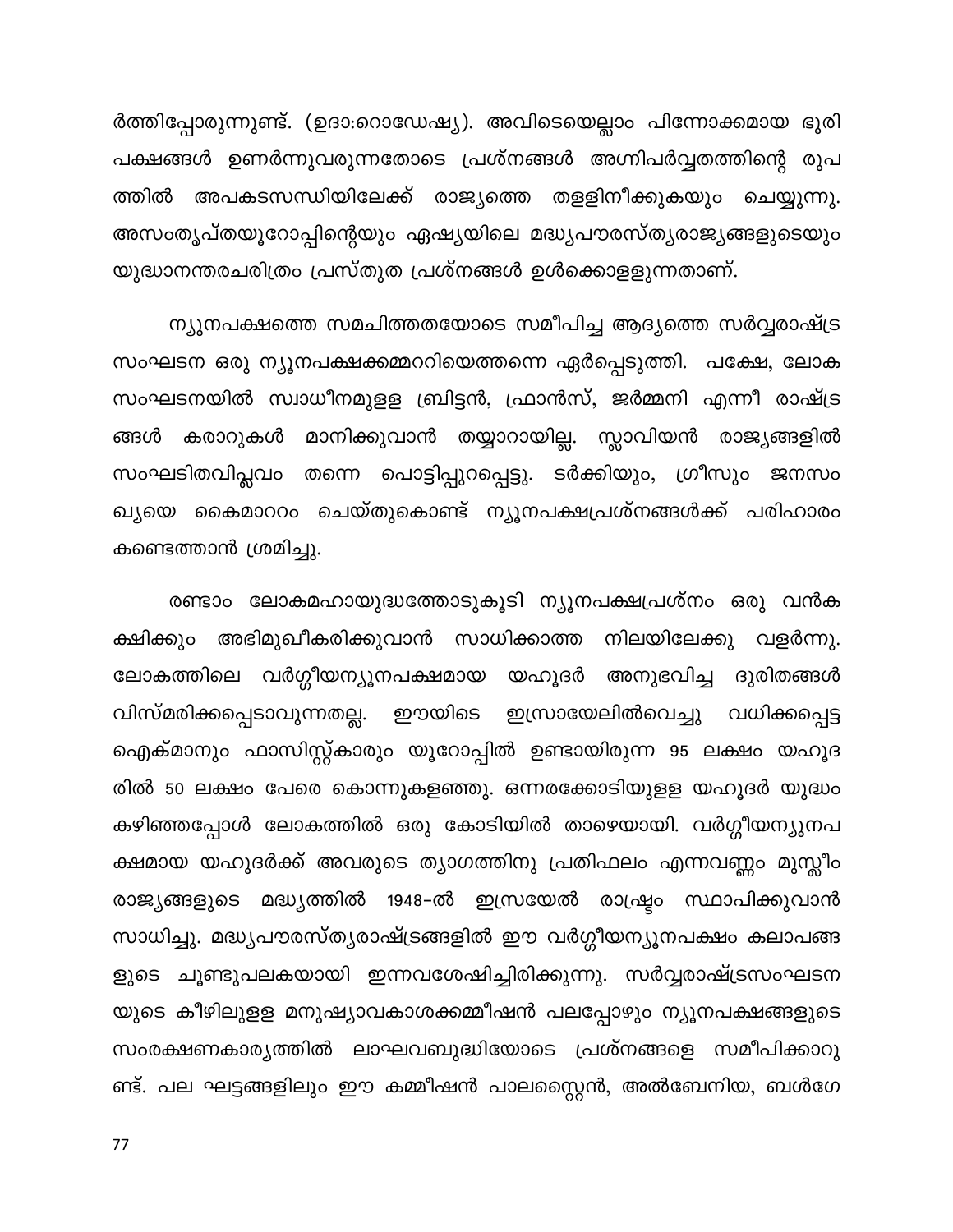റിയ, യുഗോസ്ലാവിയ, ആഫ്രിക്ക മുതലായ രാജ്യങ്ങളിൽ എടുത്ത നയം അത്ര സുഖപ്രദമായിരുന്നില്ല. ആഫ്രിക്കയിലെ 3 ലക്ഷം ഇന്ത്യാക്കാരുടെ പ്രശ്നം ഇന്ത്യ ഉന്നയിച്ചപ്പോൾ മനുഷ്യാവകാശക്കമ്മീഷന് ഒന്നുംതന്നെ ചെയ്യുവാൻ കഴിഞ്ഞില്ല.

അറബ് രാജ്യങ്ങളിലെ ദേശീയന്യൂനപക്ഷങ്ങൾ ഈ പ്രശ്നത്തിനു തക്ക തായ പരിഹാരം കാണാതെ ഇന്നും ഉഴറുകയാണ്. ഇൻഡ്യൻ ഉപഭൂഖണ്ഡ ത്തിന്റെ വിഭജനം ഇന്നും അന്തർദേശീയ പ്രശ്നമായി അനാരോഗ്യകരമായ സൃഷ്ടിച്ചുകൊണ്ടിരിക്കുകയാണ്. ന്യൂനപക്ഷപ്രശ്നത്തിന്റെ ചലനങ്ങൾ പ്രത്യയശാസ്ത്രപരമായ നിലപാടും, മാനസികഭാവങ്ങളും, ദേശീയസംയോജ നത്തിന്റെ കെട്ടുറപ്പിനനുസൃതമായി അപഗ്രനം ചെയ്യാൻ ഇന്നും സാധിച്ചിട്ടില്ല. ഗ്രൂപ്പുകൾ തിരിഞ്ഞുളള വടംവലികളും വർഗ്ഗം, മതം, സംസ്ക്കാരം എന്നിവ യെച്ചൊല്ലിയുളള വാദങ്ങളും (ഭരണഘടന ആശ്വാസകരമായ ഉറപ്പുകൾ നല്കിയിട്ടുണ്ടെങ്കിലും) ഇന്നും വിഷമാവസ്ഥയിൽത്തന്നെ നിൽക്കുകയാണ്.

ഇൻഡ്യയിൽ ഭാഷാസംസ്ഥാനങ്ങളുടെ ഉത്ഭവത്തോടുകൂടി ഭാഷാന്യൂന പക്ഷങ്ങൾ അവശേഷിച്ചിട്ടുണ്ട്. പ്രാദേശികഭാഷകളുടെ പുരോഗതിയിൽ വിര ലൂന്നിനില്ക്കുന്നവർ ലോകഭാഷകളെ നിരുത്സാഹപ്പെടുത്തുവാൻ ശ്രമിക്കു ന്നുണ്ട്. സാംസ്കാരിക രംഗത്തെ സംഘർഷം ദേശീയോൽഗ്രഥനത്തിന് പ്രതി ബന്ധം ഉണ്ടാക്കുകയും ചെയ്യുന്നു. ഭൂരിപക്ഷത്തിന്റെ ഭാഷയും, സംസ്കാ രവും ദേശീയസംസ്കാരമാണെന്ന് സമർത്ഥിക്കുവാൻ വെമ്പൽ കൊളളു മ്പോൾ, ന്യൂനപക്ഷങ്ങൾ അവരുടെ പ്രത്യേകസംസ്കാരസവിശേഷതകൾ വേണ്ടത്ര മാനിക്കപ്പെടുന്നില്ലാ എന്ന് സംശയിക്കുന്നു. സാംസ്കാരിക പ്രശ്ന ങ്ങൾ ഭൂരിപക്ഷവീക്ഷണത്തിലൂടെയുളള നയവും നിയമവുമായി നടപ്പാക്കിയ രാഷ്ട്രങ്ങളിലെല്ലാം സാമൂഹ്യനിമ്നോന്നതകൾ വടുകെട്ടി നില്ക്കുന്നതായി കാണാം. എല്ലാ വിഭാഗങ്ങളുടെയും സംസ്കാരമുദ്രകൾക്ക് പ്രാതിനിദ്ധ്യവും, പ്രാമുഖ്യവും നൽകുന്നതിൽ വൈമുഖ്യം കാണിച്ചാൽ സമുന്നതമായ ദേശീ യോൽഗ്രഥനം സാധിതപ്രായമാകുവാൻ പ്രയാസമാകും.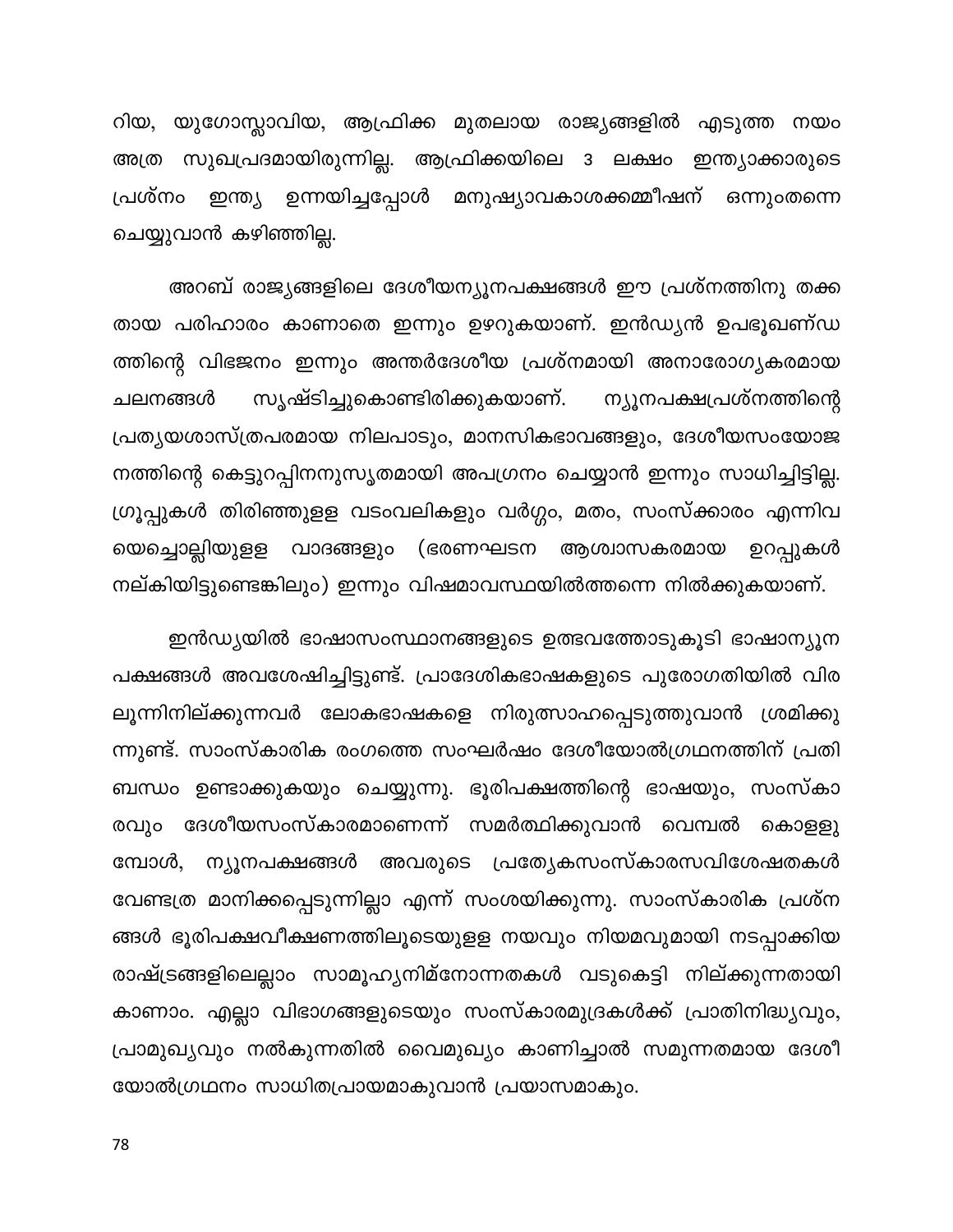വൈവിദ്ധ്യമുളള ജനതയുടെ വികാരങ്ങളും, വിചാരങ്ങളുമാണ് ഇൻഡ്യയുടെ ആത്മാവിനെ ത്രസിപ്പിക്കുന്നത്. ഭാഷാസംബന്ധിയായ അതിർത്തി ലംഘിച്ച് വളർത്തിക്കൊണ്ടു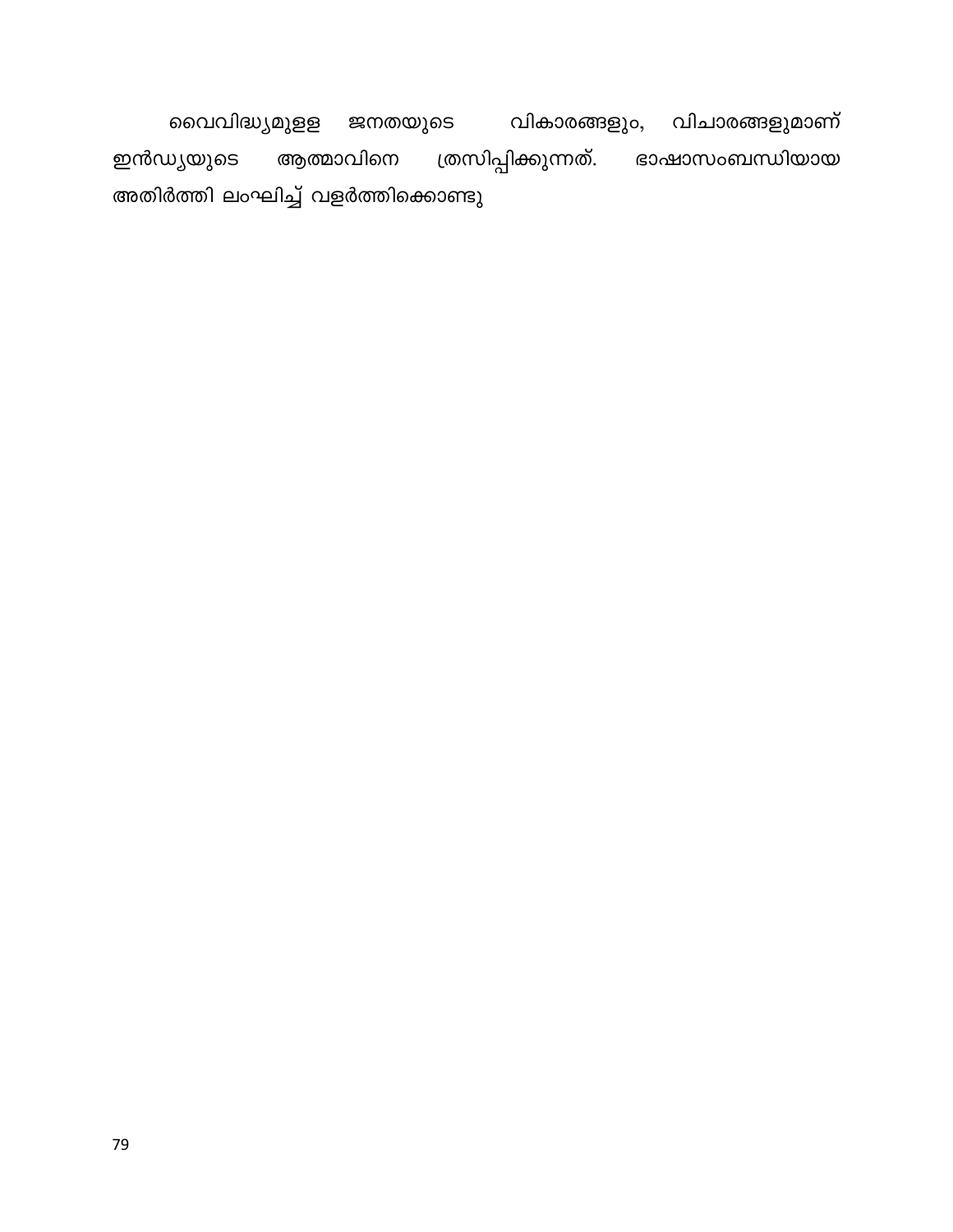## മഹാനായ ഒരു കേരളീയ ശാസ്ത്രജ്ഞൻ

അപരിഷ്കൃതരെന്നു മുദ്രകുത്തി അകററിനിർത്തപ്പെട്ട ചിരപുരാതനരെ പ്പററി പഠിക്കാനിറങ്ങിയ മനുഷ്യവർഗ്ഗപ്രേമത്തോടെ ഒരു വലിയ കേരളത്തിലുണ്ടായിരുന്നു. തമിഴ്ബ്രാഹ്മണവംശജനെങ്കിലും മനുഷ്യൻ നിറമോ ജാതിയോ ഒരു പ്രശ്നമായെടുക്കാതെ പ്രാചീനമനുഷ്യരെപ്പററി ഗ്രഹി ക്കാൻ അടങ്ങാത്ത വിജ്ഞാനദാഹത്തോടെ വനാന്തരങ്ങളിലേക്ക് ഇറങ്ങി ച്ചെന്ന പ്രതിഭാശാലിയായ ആ ചരിത്രഗവേഷകൻ അന്തരിച്ചിട്ട് മൂന്നു ദശാബ്ദ ങ്ങൾ കഴിഞ്ഞു. മരിച്ചുജീവിക്കുന്ന മഹാശയന്മാരിൽ ഉൾപ്പെടുന്ന ആ നരവം ശശാസ്ത്രജ്ഞൻ നരവംശശാസ്ത്രമണ്ഡലത്തിൽ തന്റേതായ ഇന്നും നിലനിർത്തുന്നു. മനുഷ്യവർഗ്ഗപഠനം വ്യക്തിപ്രതിഭ ഒരു ശാസ്ത്രമായി അംഗീകരിപ്പിക്കുന്നതിനു നിരന്തരം യത്നിച്ച ഡോക്ടർ എൽ.കെ.അനന്തകൃ ഷ്ണയ്യർ എക്കാലത്തും അഭിമാനിക്കാവുന്ന ധന്യമായ മാർഗ്ഗമാണ് കേരള ത്തിനു സമ്പാദിച്ചുതന്നിട്ടുളളത്. ഈ നൂററാണ്ടിന്റെ ആദ്യഘട്ടത്തിൽ എറണാ മഹാരാജാസ് കോളേജിൽ ഒരു ശാസ്ത്രാദ്ധ്യാപകനായി ജോലി കുളം നോക്കിയിരുന്ന ശ്രീ അനന്തകൃഷ്ണയ്യർ നാട്ടുകാരായ പലരെയും സംഭ്രമി തൃപ്പൂണിത്തുറയിൽ ചെന്ന് പ്പിച്ച ശാന്തശീലനായ അദ്ധ്യാപകനായിരുന്നു. രാജാക്കന്മാരെപ്പററി പഠിക്കുന്നതിനല്ല, പ്രത്യുത കോവിലകത്തിന്റെ പിന്നണി യിലുളള ഗ്രാമങ്ങളിലെ പിന്നോക്കജാതികളെപ്പററി പഠിക്കുന്നതിനാണ് ശാസ്ത്രകുതുകിയായ ആ അദ്ധ്യാപകൻ ശ്രമിച്ചത്.

ഒരദ്ധ്യാപകനാകുന്നതിനുമുൻപേ പാലക്കാടൻ ഗ്രാമങ്ങളിലേയും വയ നാടൻമലയോരങ്ങളിലേയും കറുത്ത വർഗ്ഗക്കാർ ശ്രീ അയ്യരെ ആകർഷിച്ചു. അവരെ സംബന്ധിക്കുന്ന വിവരങ്ങൾ ലഭിക്കാവുന്നിടത്തോളം ശേഖരിച്ച ആ പഠനോത്സുകന്, തന്റേതായ പഠനസ്വഭാവത്തിനു സഹായം ലഭിച്ചത് അക്കാലത്തെ ഇംഗ്ലീഷുകാരായ ഭരണകർത്താക്കളിൽനിന്നാണ്. മോർഗൻ,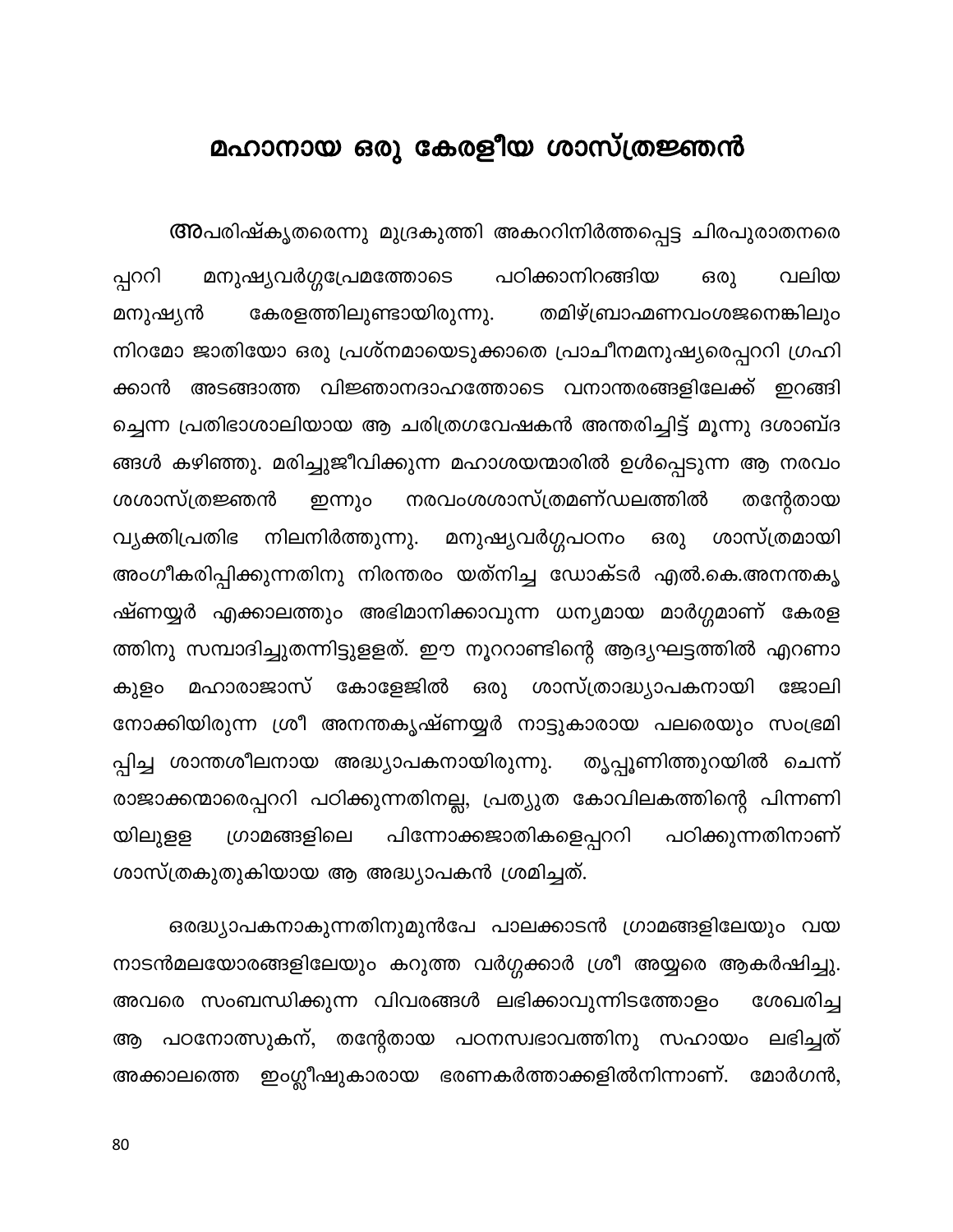ടെയിലർ, ബാക്കോഫൻ, മെയിൻ തുടങ്ങിയ നരവംശശാത്രജ്ഞന്മാർ പ്രാചീ നമനുഷ്യരെപ്പററി പുറത്തുകൊണ്ടുവന്ന അത്ഭുതകഥകൾ അദ്ധ്യാപകനായ ശ്രീ അയ്യർക്ക് തന്റെ പഠനരംഗത്ത് ഉറപ്പിച്ചുചവിട്ടാൻ കെല്പുനേടിക്കൊടു ത്തു, ലോകവിജ്ഞാനഭണ്ഡാഗാരത്തിലേക്ക് അറിവിന്റെ നിക്ഷേപങ്ങളുമായി കടന്നുവന്നവരെ ആദരിക്കാൻ അക്കാലത്തെ ഇന്ത്യയിലെ ബ്രിട്ടീഷ് ഭരണാധി തയ്യാറായിരുന്നു. ഇന്ത്യയെന്ന മഹാരാജ്യത്തിൽ മനുഷ്യരായി കാരികൾ അറിയപ്പെടുന്ന 'പ്രാകൃത'രെപ്പററി ഒരു ശാസ്ത്രീയ സർവ്വേ നടത്താൻ 1902–ൽ സർ ഹെർബർട്ട് റിസ്ലി ഒരു പദ്ധതി തയ്യാറാക്കി. മലമുകളിൽ താമ സിക്കുന്നവരെപ്പററി ആർക്കും ഒരെത്തും പിടിയുമുണ്ടായിരുന്നില്ല. അവരുടെ ഭാഷാ, സാമൂഹ്യാചാരങ്ങൾ, ഗോത്രം, വളർച്ച ഇവയെല്ലാം സാമാന്യമായി നടത്തുന്നതിന് എല്ലാ രേഖപ്പെടുത്തി സർവ്വേ ഭരണാധികാരികൾക്കും നിർദ്ദേശം ലഭിച്ചപ്പോൾ നാട്ടുരാജ്യമായ പഴയ കൊച്ചിയും അതിലുൾപ്പെട്ടു. ''ആവശ്യമില്ലാത്തവരെപ്പററിയുളള പിരാന്തൻപണിക്ക്'' ഈ കൊച്ചി അനന്തകൃഷ്ണയ്യരെയാണ്. യിൽനിന്നു തെരഞ്ഞെടുത്തത് ശ്രീ.എൽ.കെ. സമൂഹത്തിൽ അധികപ്പററാണെന്നു ധരിച്ചിരുന്ന മലയർ, മുതുവർ, കാടർ, പിഴവർ, ഊരാളികൾ, മണ്ണാൻ, വണ്ണാൻ, പെരുവണ്ണാൻ തുടങ്ങിയ അറുപതി ലേറെ വർഗ്ഗങ്ങളേയും ഉപവർഗ്ഗങ്ങളേയുംപററി സവിസ്തരം പഠനം നടത്തു കയും അവരുടെ ഫോട്ടോകൾ സമ്പാദിക്കുകയും ചെയ്ത ശ്രീ. അനന്തകൃ ഷ്ണയ്യർ ഒരു മഹാപുരുഷനായി അതിവേഗം അംഗീകരിക്കപ്പെട്ടു.അർപ്പണഭാ വത്തോടെ ജീവൻ പണയപ്പെടുത്തി ചിററൂർ, നെല്ലിയാമ്പതി മലകളിലൂടെയു സാഹസികയാത്ര നരവംശശാസ്ത്രത്തിലെ വികാരതീവ്രതനിറഞ്ഞ ളള അദ്ധ്യായങ്ങളത്രെ. സമൂഹജീവിതം ഇരുണ്ടയുഗങ്ങളിലൂടെ തളളിനീക്കുന്ന സംശയദൃഷ്ടിയോടെ ആദിവാസികൾ, വേഷം അണിഞ്ഞ മനുഷ്യരെ നോക്കിയിരുന്ന കാലഘട്ടത്തിൽ ചരിത്രാന്വേഷണാർത്ഥം അവരിടെയിടയിൽ കടന്നുചെന്ന ശ്രീ അനന്തകൃഷ്ണയ്യരെ അവർ പൂവിട്ടാദരിച്ചിരിക്കാൻ ഇടയി ല്ല. അവരുടെയിടയിൽ ഇഴുകിച്ചേരാൻ അദ്ദേഹം മാനസികമായി വിഷമിക്കേ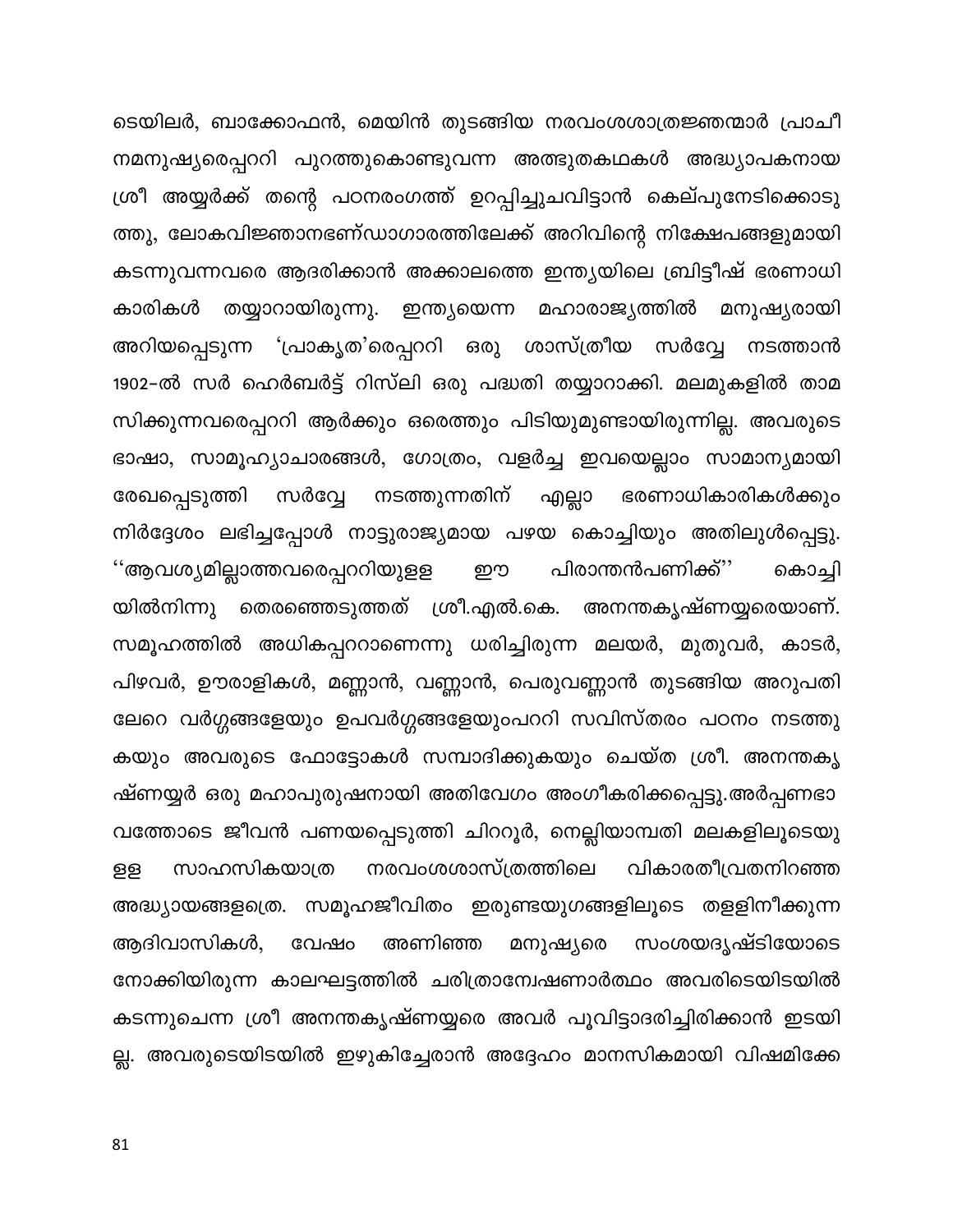ണ്ടിവന്നു. എന്നാലും തന്റെ ലക്ഷ്യം വിജയിപ്പിക്കാൻതന്നെ ദൃഢപ്രതിജ്ഞ യെടുത്തു.

'നരവംശം അയ്യർ' എന്നു കൂട്ടുകാർ കളിയാക്കിയിരുന്ന കാലത്തെപ്പററി പല സരസകഥകളും ശ്രീ അനന്തകൃഷ്ണയ്യർ പറയാറുണ്ടായിരുന്നതായി അദ്ദേഹത്തിന്റെ സ്നേഹിതന്മാർ ഓർമ്മിപ്പിക്കുന്നു. കൊച്ചിഗവൺമെന്റും ഭര ണത്തലവന്മാരായ ദിവാൻജിമാരും നിർല്ലോഭം സഹകരണം നല്കിയതു കൊണ്ടു ശ്രീ അനന്തകൃഷ്ണയ്യരുടെ പഠനപ്രബന്ധങ്ങൾ 1904–ൽത്തന്നെ പ്രസിദ്ധീകരിക്കാൻ കഴിഞ്ഞു. ചരിത്രത്തിലും സാമൂഹ്യസേവനത്തിലും അതീ വതൽപരനായിരുന്ന ദിവാൻ ആൽബിയൻ ബാനർജി 1908–ൽ അദ്ധ്യാപകവൃ ത്തിയിൽനിന്നു ശ്രീ അനന്തകൃഷ്ണയ്യരെ ഒഴിവാക്കി. നരവംശപഠനം മനുഷ്യ വിജ്ഞാനത്തെ പരിപോഷിപ്പിക്കുന്നതുകൊണ്ട് ഒരു മുഴുവൻ സമയഗവേഷ കനായി ശ്രീ അയ്യർ നിയോഗിക്കപ്പെട്ടു. സംഭരിക്കുന്ന വിവരങ്ങൾ സവി സ്തരം പരിശോധിച്ചു പഠിക്കുന്നതിലും ശ്രീ അനന്തകൃഷ്ണയ്യരുമായി ചർച്ച നടത്തുന്നതിലും ദിവാൻ ബാനർജി താൽപര്യം കാണിച്ചു. ശ്രീ കൾ ബാനർജി തന്നെ ശ്രീ അയ്യരുടെ പുസ്തകത്തിന്റെ മിനുക്കുപണി നിർവഹി ച്ചു. 1908–ൽ 'കൊച്ചിയിലെ ജനവർഗ്ഗങ്ങളും ജാതികളും' മനോഹരമായ ഗ്രന്ഥ രൂപത്തിൽ പുറത്തുവന്നു. ഈ വിശിഷ്ടഗ്രന്ഥത്തിന്റെ ഏതാനും കോപ്പികൾ യൂറോപ്പിന്റെ പല ഭാഗങ്ങളിലേക്കും അയച്ചു. ഈ ഗ്രന്ഥം ശ്രീ അനന്തകൃ ഷ്ണയ്യർക്കും കൊച്ചി ഗവൺമെന്റിനും വലിയ ബഹുമതി നേടിക്കൊടുത്ത തായി കൊച്ചിയിലെ പുരാരേഖാവകുപ്പിലെ അക്കാലത്തെ ഒരുകൂട്ടം കത്തുക ളിൽനിന്നു ഗ്രഹിക്കാൻ കഴിയും. ഒരു ഗ്രന്ഥം വഴി ഒരു രാജ്യം ബഹുമാനിക്ക പ്പെടുന്ന അനുഭവമാണുണ്ടായത്.

പ്രസ്തുത ഗ്രന്ഥത്തിൽ ഈഴവർ, പുലയർ, വാലൻ, കണക്കൻ, പറയൻ, വേട്ടുവൻ, മുക്കുവൻ, കാടർ, മലയർ, തുടങ്ങിയ ഇരുപത്തൊന്ന് ഉപവിഭാഗ ങ്ങളെയും അവരുടെ ആചാരങ്ങളെയും സംബന്ധിച്ചു പ്രതിപാദിച്ചിരിക്കുന്നു. ഈ ജനവിഭാഗത്തിന്റെ സാമൂഹ്യാചാരങ്ങളെപ്പററിയുളള വിവരങ്ങൾ നരവം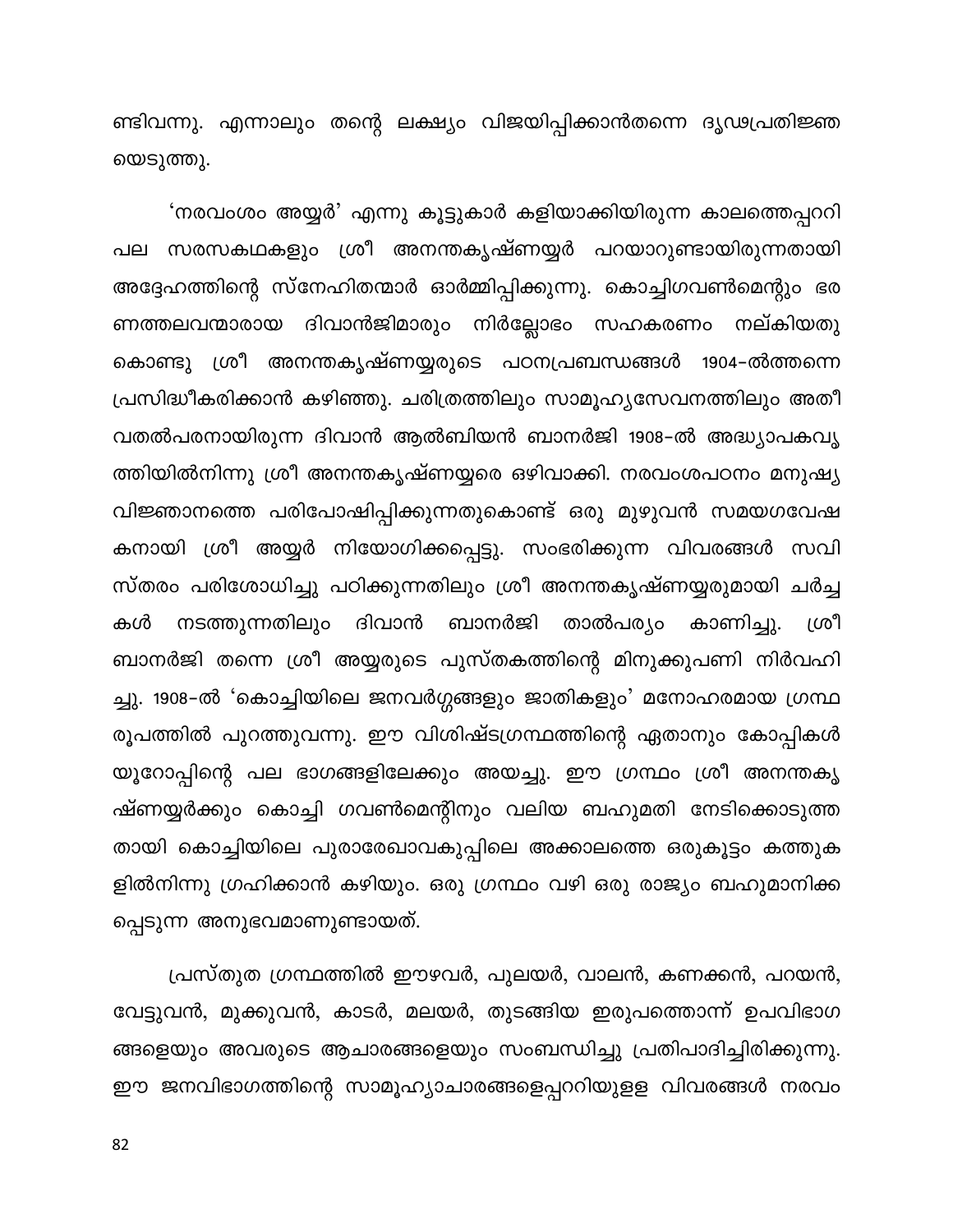ശശാസ്ത്രത്തിന്റെ നേട്ടമായി അംഗീകരിക്കപ്പെട്ടു. മനുഷ്യവർഗ്ഗത്തിന്റെ ഇരുണ്ട യുഗങ്ങളിലേക്കു വെളിച്ചംവീശിയ ഈ ഗവേഷണയത്നം അന സ്യൂതം തുടരുന്നതിന് ഉയർന്ന മണ്ഡലങ്ങളിൽനിന്നു പ്രോത്സാഹനം ലഭിച്ച തോടെ 1912–ൽ കേരളത്തിലെ മേലേക്കിടജാതിക്കാരെന്ന് അഭിമാനിക്കുന്ന നമ്പൂതിരി, നായർ, നമ്പിടി, മൂസ്സത്, ഇളയത്,ചാക്യാർ, നമ്പ്യാർ, വാരിയർ, പിഷാരടി, പൊതുവാൾ, എമ്പ്രാന്തിരി, തുടങ്ങിയവരെപ്പററിയുളള ഗ്രന്ഥവും പുറത്തുവന്നു. ഈ ഗ്രന്ഥത്തിന്റെ പ്രകാശനത്തോടെ ശ്രീ അനന്തകൃഷ്ണ യ്യരുടെ ഗവേഷണം തരക്കേടില്ലെന്നു സ്വദേശീയബ്രാഹ്മണർകൂടി പുകഴ്ത്തി. ആചാരങ്ങളെപ്പററി പ്രതിപാദിക്കുന്ന ഭാഗങ്ങളിൽ വിശദീകരണം കൂടുതൽ വേണമെന്നു ചില പ്രമുഖർ എഴുതി. പക്ഷേ, ഒരു ശാസ്ത്രമെന്ന നിലയിൽ വലിയ മാററങ്ങളൊന്നും അദ്ദേഹം വരുത്തിയില്ല. നൂററാണ്ടുകളായി കേരള ത്തിൽ മികച്ച സ്വാധീനംചെലുത്തിയ 'സിറിയൻ ക്രിസ്ത്യാനികൾ' നരവംശ ഏതുവിഭാഗത്തിൽപ്പെടുന്നു ശാസ്ത്രത്തിൽ പ്രസിദ്ധീക എന്ന ഗ്രന്ഥം രിച്ചതോടെ ഒരു സാർവദേശീയഅംഗീകാരത്തിനു വലിയ താമസം വേണ്ടിവ ന്നില്ല. കൊച്ചിഗവൺമെന്റിലെ ഏററവും ശ്രദ്ധേയനായ 'സൂപ്രിഡണ്ട് ശ്രീ അനന്തകൃഷ്ണയ്യരു'ടെ സേവനത്തിനു ലഭിച്ച അംഗീകാരം കേരളീയർക്കു ലഭിച്ച വലിയ അംഗീകാരമായിത്തീർന്നു.

കൊച്ചിയിൽ ഒരു മ്യൂസിയത്തിനു രൂപം നൽകാൻ ഗവൺമെന്റ് ശ്രീ അനന്തകൃഷ്ണയ്യരോട് ആവശ്യപ്പെട്ടു. 1914–ൽ ഒരു മ്യൂസിയം എറണാകു ളത്തു സ്ഥാപിച്ചതോടെ അതിന്റെ ക്യൂറേറ്ററായും സൂപ്രണ്ടായും നിയോഗിക്ക പ്പെട്ടത് ശ്രീ അയ്യർതന്നെയായിരുന്നു. ഈ മ്യൂസിയം തൃശൂരേക്കു മാററിയെ ങ്കിലും ഇതിന്റെ വളർച്ചയിൽ അദ്ദേഹം പിൽക്കാലത്തു വളരെയേറെ സമയം ചെലവഴിച്ചു. നരവംശശാസ്ത്രത്തിന്റെ പഠനരൂപങ്ങൾ സംഭരിക്കുന്നതിലും അണിനിരത്തുന്നതിലും സൂക്ഷ്മമായി സംവിധാനഭംഗിയോടെ അതു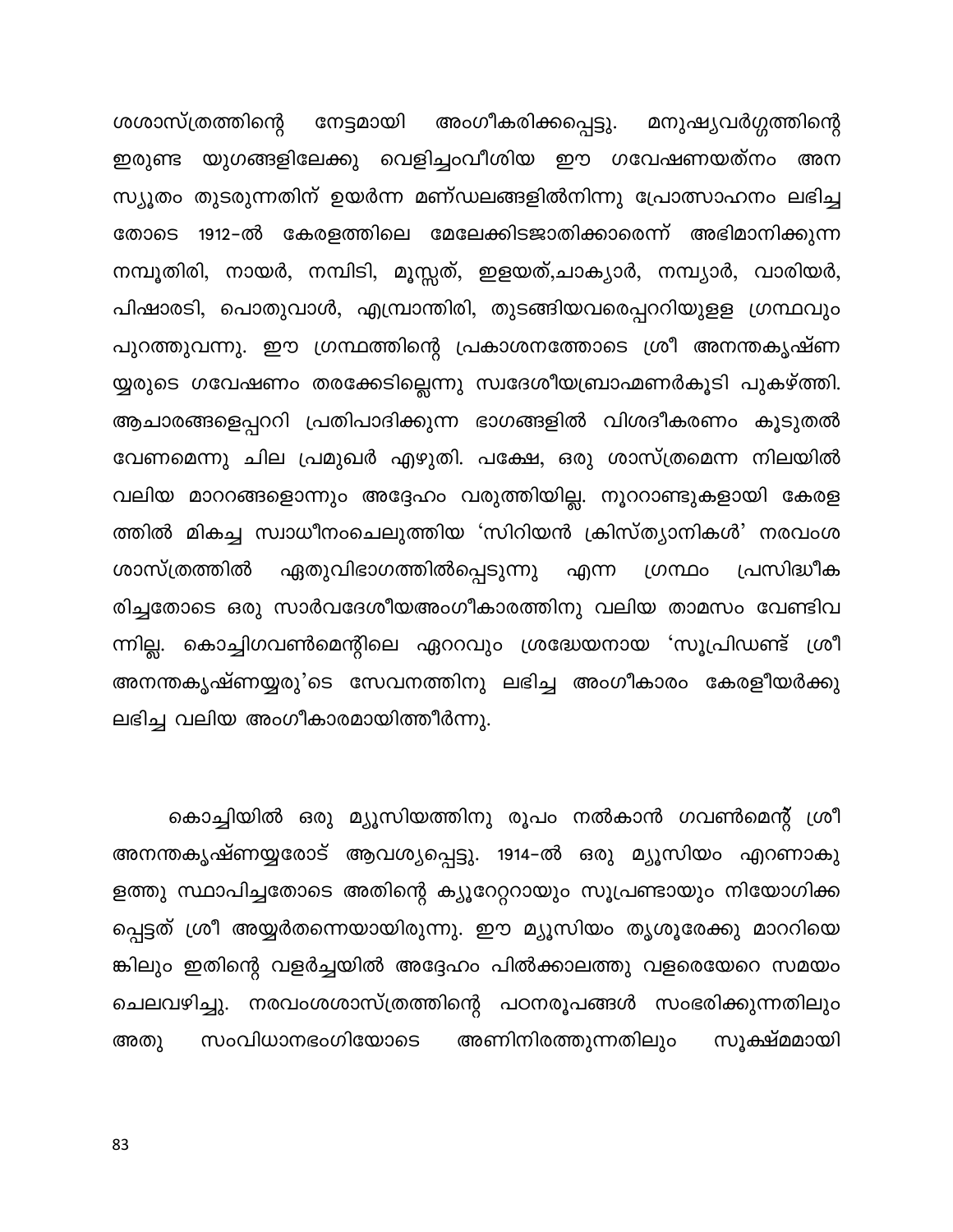ഉന്നതവീക്ഷണത്തിന്റെ സ്മാരകമാണ് പ്രവർത്തിച്ചു. അദ്ദേഹത്തിന്റെ ഇന്നത്തെ തൃശൂർ മ്യൂസിയം.

ഇന്ത്യൻ ശാസ്ത്രകോൺഗ്രസ്സിൽ 1914–ൽ ശ്രീ.എൽ കെ അനന്ത കൃഷ്ണയ്യർ ചെയ്ത അദ്ധ്യക്ഷപ്രസംഗം മാനവവിജ്ഞാനശാസ്ത്രത്തിലെ ഒരു 'മാഗ്നാകാർട്ട'യായിരുന്നെന്നാണ് ഇംഗ്ലീഷ് പത്രങ്ങൾ വിശേഷിപ്പിച്ചത്. നരവംശശാസ്ത്രപൊഫസറായി സർവകാശാലയിലെ കൽക്കത്താ 1920 മുതൽ 1933 വരെ സേവനം ചെയ്ത കാലഘട്ടത്തിലാണ് വിദേശരാജ്യങ്ങളിൽ തന്റേതായ വ്യക്തിമുദ്രയ്ക്കു വ്യാപകമായ അംഗീകാരം നേടാൻ കഴിഞ്ഞത്. ആശുതോഷ്മുക്കർജി കൽക്കത്താ സർവകലാശാല മഹാനായ വൈസ് ചാൻസലറെന്ന നിലയിൽ ശ്രീ.എൽ.കെ. അനന്തകൃഷ്ണയ്യരുടെ പുരോഗതി യിൽ നല്ല പങ്കു വഹിച്ചു. പല നാട്ടുരാജ്യങ്ങളും മാനവീയശാസ്ത്രഗവേഷണ ത്തിന് അദ്ദേഹത്തെ ക്ഷണിച്ചെങ്കിലും ദക്ഷിണേന്ത്യൻ പുരാതനനരവർഗ്ഗങ്ങ ളുടെ വലിയ കലവറയായ മൈസൂറിലെ ജനതയെപ്പററി ഒരു ഗവേഷണം നട ത്താൻ അദ്ദേഹം സമ്മതിച്ചു. മൈസൂറിലെ 93 ജനവിഭാഗങ്ങളെപ്പററിയുളള സവിസ്തരമായ സർവേ നടത്തിയ ശ്രീ അയ്യരുടെ പ്രാമാണികഗ്രന്ഥമാണ് നാലു വാള്യങ്ങളുളള 'മൈസൂറിലെ ജനവർഗ്ഗങ്ങളും ജാതികളും'. 2400 പേജു കളുളള ഈ ഗ്രന്ഥത്തിൽ മുന്നൂറിലേറെ ഫോട്ടോകളുണ്ട്. തദനന്തരം മൈസൂ റിൽ നടന്നിട്ടുളള ആദിവാസിപഠനസർവേയ്ക്കു മാർഗ്ഗം തുറന്നുകൊടുത്തതു പ്രസ്തുത ഗ്രന്ഥമാണ്.

1935–ൽ മൈസൂറിനെ ഉരുമ്മിനിൽക്കുന്ന കുടകിനെപ്പററി ഒരു സർവേ നടത്തി. ജീവിതസായാഹ്നത്തിലാണ് ഈ കൃത്യത്തിൽ അദ്ദേഹം ഏർപ്പെട്ടത്. ജാതികളെപ്പററി വിദേശഗവേഷകരായ ദക്ഷിണേന്ത്യൻ തെഴ്സ്ററനും മോർഗനും ഉൾക്കൊണ്ട വിവരങ്ങൾ ശ്രീ.എൽ.കെ. അനന്തകൃഷ്ണയ്യർ വിവ രിച്ചിടത്തോളം താരതമ്യപഠനത്തിനു വിധേയമാക്കിയാൽ എപ്പോഴും ഒരു കാര്യം വ്യക്തമാകും, നാട്ടുകാരനായ ഈ ഗവേഷകൻ കൂടുതൽ വിചാരഭാവ ത്തോടെ കാര്യങ്ങൾ നോക്കി വിലയിരുത്തിയെന്ന്.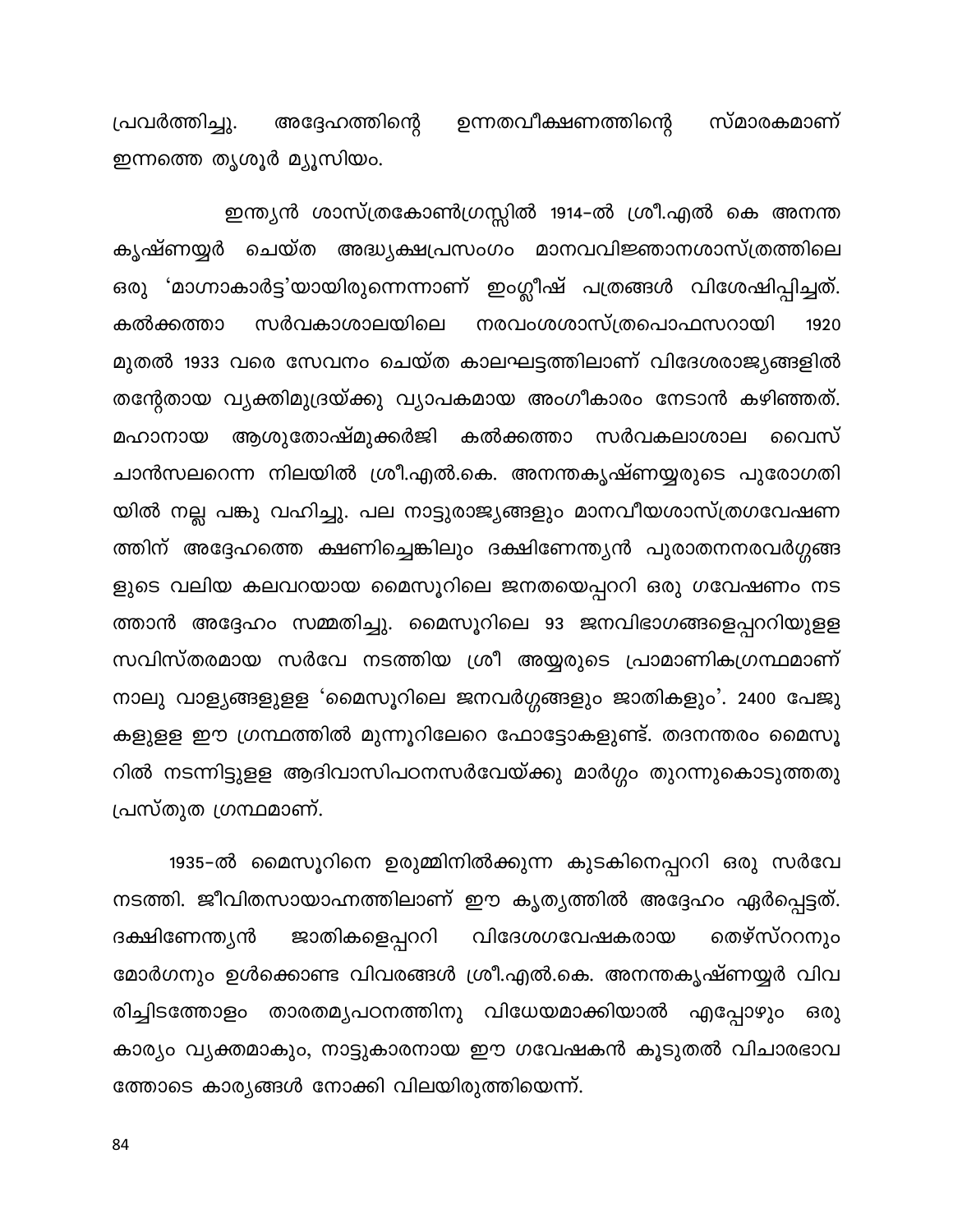ദീർഘകാലഗവേഷണത്തിന്റെ അനുഭവങ്ങളുമായി ശ്രീ.എൽ.കെ. അന ന്തകൃഷ്ണയ്യർ 1934–ൽ ഒരു യൂറോപ്പ് പര്യടനം നടത്തി. പല ഘട്ടങ്ങളിലും ലഭിച്ച ക്ഷണം ഉപയോഗപ്പെടുത്താൻ കഴിഞ്ഞത് വൈകിയിട്ടാണെങ്കിലും കൂടിയ 'വിശ്വമാനവ ഭാഗ്യമായിക്കരുതി യാത്രയായി. ലണ്ടനിൽവെച്ച് ശാസ്ത്ര'സമ്മേളനത്തിൽ അദ്ദേഹം അവതരിപ്പിച്ച പ്രബന്ധം ആധികാരിക 'തീസിസാ'യിരുന്നു. ഇന്ത്യക്കാരനായ ശ്രീ അനന്തകൃഷ്ണയ്യർ പലരുടെയും ശ്രദ്ധയാകർഷിച്ചു. ലോകനരവംശശാസ്ത്രസംഘടനയുടെ ഉപാദ്ധ്യക്ഷനായി തെരഞ്ഞെടുക്കപ്പെട്ട അദ്ദേഹം ജർമ്മനി, ഫ്രാൻസ്, ഇററലി തുടങ്ങിയ രാജ്യ ങ്ങളിലെ സർവകലാശാലകളിൽ 'നരവംശശാസ്ത്രം' സംബന്ധിച്ചു ചെയ്ത പ്രസംഗങ്ങൾക്കു വലിയ പ്രസിദ്ധി ലഭിച്ചു. വൻകിടപത്രങ്ങൾ ജീവചരിത്രം പ്രസിദ്ധപ്പെടുത്തി. പണ്ഡിതനായ ഈ ഗവേഷകനെ ആദരിച്ചു. നരവംശശാ സ്ത്രത്തിൽ ലോകത്തറിയപ്പെടുന്ന മഹോന്നതന്മാരിൽ ഒരാളായി വിശേഷിപ്പി ക്കുകയും അദ്ദേഹത്തിന്റെ സിദ്ധികളെ വാഴ്ത്തുകയും ചെയ്തു.യൂറോപ്പിന്റെ പല ഭാഗങ്ങളിൽനിന്നു വന്നെത്തിയ പ്രൊഫസ്സർമാർ, ശാസ്ത്രജ്ഞന്മാർ തുട ങ്ങിയവർ കൂടിക്കാഴ്ചയ്ക്കായി ക്യൂനിന്നു. ശ്രീ.എൽ.കെ. അനന്തകൃഷ്ണയ്യ രുടെ വിദേശപര്യടനം ലോകവാർത്തയായി മാറി. തങ്ങൾ ഗ്രന്ഥങ്ങളിലൂടെ അറിഞ്ഞിട്ടുളള മഹാപണ്ഡിതനായ ഈ കേരളീയനെ ഒന്നു കാണുകയെന്ന കൗതുകത്തോടെ തിങ്ങിക്കൂടിയവരോട് ഇന്ത്യയുടെ സവിശേഷതകൾ അദ്ദേഹം വിവരിച്ചു. സന്ദർശിച്ച സർവകലാശാലകൾ ബഹുമതിബിരുദങ്ങൾ നല്കുകയും ചെയ്തു.

ബ്രിട്ടനിലെ റോയൽ നരവംശശാസ്ത്രസംഘം, അമേരിക്കൻ ബ്യൂറോ ഓഫ് എത്നോഗ്രാഫി, വിയന്ന ആന്ത്രോപ്പോളജിക്കൽ സൊസൈററി, ഫ്രഞ്ച് അക്കാദമി തുടങ്ങിയ ലോകപ്രശസ്തിയാർജ്ജിച്ച മഹൽപ്രസ്ഥാനങ്ങളിൽ അനന്തകൃഷ്ണയ്യർ ശ്രീ.എൽ.കെ അംഗമായിരുന്നു. ഇന്ത്യൻ സയൻസ് കോൺഗ്രസ്സ് പോലെയുളള സംഘടനകളുടെ പ്രസിഡണ്ടായും സേവനം